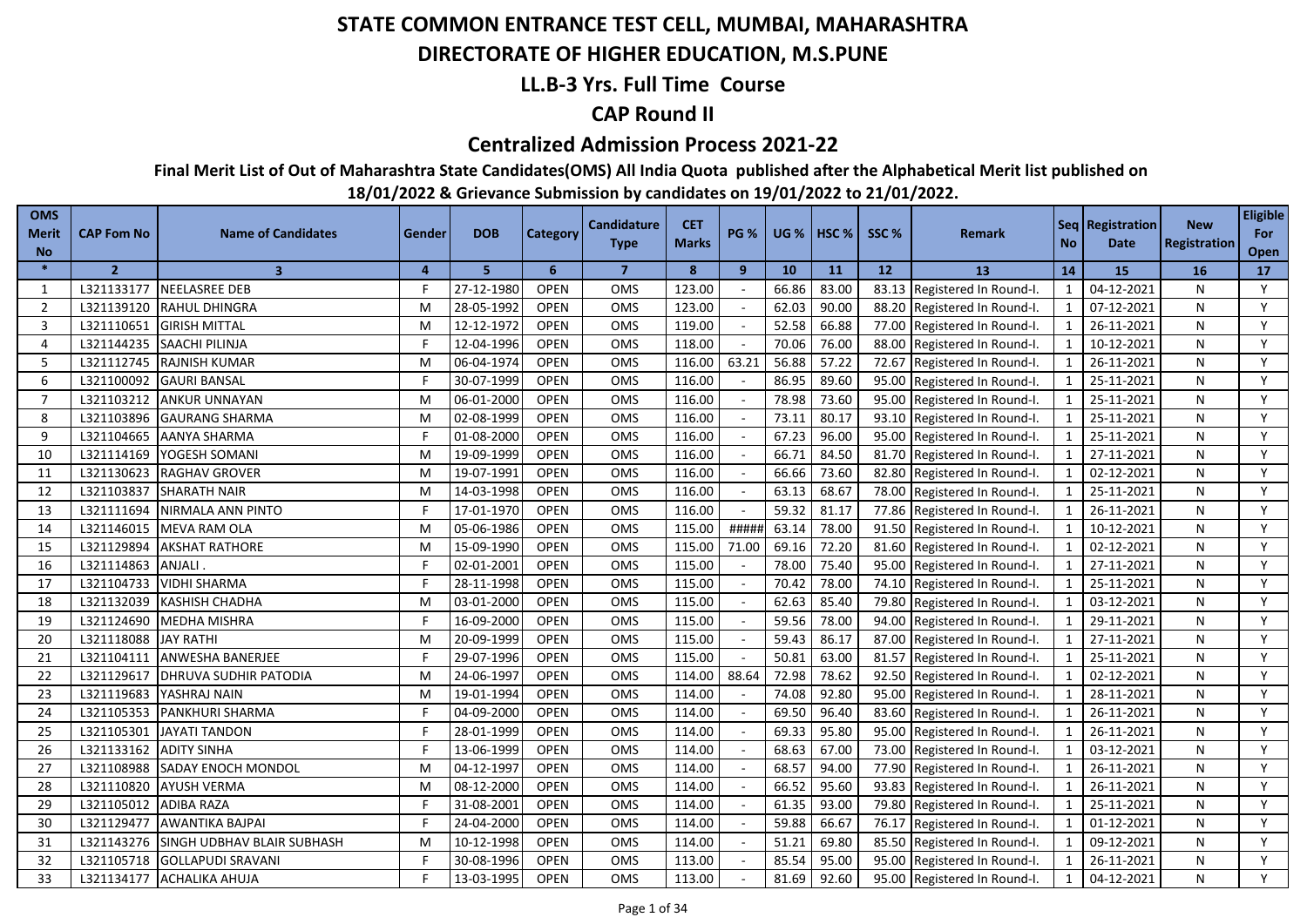#### **DIRECTORATE OF HIGHER EDUCATION, M.S.PUNE**

### **LL.B-3 Yrs. Full Time Course**

### **CAP Round II**

#### **Centralized Admission Process 2021-22**

**Final Merit List of Out of Maharashtra State Candidates(OMS) All India Quota published after the Alphabetical Merit list published on** 

| <b>OMS</b><br><b>Merit</b><br><b>No</b> | <b>CAP Fom No</b> | <b>Name of Candidates</b> | Gender                  | <b>DOB</b> | Category    | <b>Candidature</b><br><b>Type</b> | <b>CET</b><br><b>Marks</b> | <b>PG %</b>    |       | <b>UG %   HSC %</b> | SSC%   | Remark                       | <b>No</b>      | Seq   Registration  <br><b>Date</b> | <b>New</b><br>Registration | <b>Eligible</b><br>For<br>Open |
|-----------------------------------------|-------------------|---------------------------|-------------------------|------------|-------------|-----------------------------------|----------------------------|----------------|-------|---------------------|--------|------------------------------|----------------|-------------------------------------|----------------------------|--------------------------------|
| $\mathbf{x}$                            | $\overline{2}$    | $\overline{\mathbf{3}}$   | $\overline{\mathbf{4}}$ | 5          | 6           | $\overline{7}$                    | 8                          | $\overline{9}$ | 10    | 11                  | 12     | 13                           | 14             | 15                                  | 16                         | 17                             |
| 34                                      | L321132106        | <b>AMAN KUMAR</b>         | м                       | 08-04-1994 | <b>OPEN</b> | <b>OMS</b>                        | 113.00                     |                | 76.49 | 73.20               |        | 77.80 Registered In Round-I. | 1              | 03-12-2021                          | N                          | Y                              |
| 35                                      | L321103722        | <b>CHARMI KHURANA</b>     | F                       | 02-09-2000 | <b>OPEN</b> | OMS                               | 113.00                     |                | 76.33 | 84.40               |        | 83.60 Registered In Round-I. | 1              | 25-11-2021                          | N                          | Y                              |
| 36                                      | L321101312        | <b>SAUMYA RAJ</b>         | F                       | 02-11-1998 | <b>OPEN</b> | OMS                               | 113.00                     |                | 71.73 | 87.20               |        | 93.00 Registered In Round-I. | 1              | 25-11-2021                          | N                          | Y                              |
| 37                                      | L321105382        | <b>SHAKTI VERMA</b>       | м                       | 05-06-1992 | <b>OPEN</b> | <b>OMS</b>                        | 113.00                     |                | 68.97 | 61.00               |        | 74.00 Registered In Round-I. | 1              | 26-11-2021                          | N                          | Y                              |
| 38                                      | L321142704        | <b>RIA RASTOGI</b>        | F                       | 09-05-1999 | <b>OPEN</b> | OMS                               | 113.00                     |                | 65.33 | 64.17               |        | 74.17 Registered In Round-I. | 1              | 09-12-2021                          | N                          | Y                              |
| 39                                      | L321134325        | RISHEEKA SARAFF           | F                       | 05-03-1998 | <b>OPEN</b> | OMS                               | 113.00                     |                | 63.85 | 83.00               |        | 85.00 Registered In Round-I. | $\mathbf{1}$   | 04-12-2021                          | N                          | Y                              |
| 40                                      | L321101601        | <b>SUNNY SINGH</b>        | M                       | 13-10-1998 | <b>OPEN</b> | <b>OMS</b>                        | 113.00                     |                | 61.38 | 82.20               |        | 76.00 Registered In Round-I. | $\mathbf{1}$   | 25-11-2021                          | N                          | Y                              |
| 41                                      | L321120197        | MITHILESH KUMAR           | M                       | 30-12-1974 | <b>OPEN</b> | OMS                               | 113.00                     |                | 56.38 | 61.78               |        | 65.67 Registered In Round-I. | 1              | 28-11-2021                          | N                          | Y                              |
| 42                                      | L321103284        | <b>JIVISHA SACHDEVA</b>   |                         | 26-12-1998 | <b>OPEN</b> | OMS                               | 113.00                     |                | 56.06 | 93.20               |        | 92.00 Registered In Round-I. | $\overline{1}$ | 25-11-2021                          | N                          | Y                              |
| 43                                      | L321108080        | <b>AKANKSHIT MISHRA</b>   | M                       | 03-02-1997 | <b>OPEN</b> | OMS                               | 113.00                     |                | 52.62 | 82.60               |        | 66.50 Registered In Round-I. | $\overline{1}$ | 26-11-2021                          | N                          | Y                              |
| 44                                      | L321135218        | SHAKSHI SWARNKAR          |                         | 24-09-1999 | <b>OPEN</b> | OMS                               | 113.00                     |                | 51.50 | 65.67               |        | 71.00 Registered In Round-I. | $\mathbf{1}$   | 05-12-2021                          | N                          | Y                              |
| 45                                      | L321125460        | <b>HARKAMAL SOHI</b>      |                         | 27-10-1982 | OPEN        | OMS                               | 112.00                     | 77.38          | 76.42 | 78.00               |        | 78.80 Registered In Round-I. | $\mathbf{1}$   | 30-11-2021                          | N                          | Y                              |
| 46                                      | L321132451        | RITIKA KUMARI             |                         | 18-06-1999 | <b>OPEN</b> | OMS                               | 112.00                     |                | 89.20 | 86.20               |        | 93.10 Registered In Round-I. |                | 03-12-2021                          | N                          | Y                              |
| 47                                      | L321135760        | MITHUN BHARDWAJ           | м                       | 02-07-1990 | <b>OPEN</b> | OMS                               | 112.00                     |                | 76.26 | 72.80               | 84.00  | Registered In Round-I.       |                | 05-12-2021                          | N                          | Y                              |
| 48                                      | L321101914        | <b>TUSHAR TODI</b>        | M                       | 28-10-2000 | OPEN        | OMS                               | 112.00                     |                | 75.83 | 92.80               |        | 85.50 Registered In Round-I. |                | 25-11-2021                          | N                          | Y                              |
| 49                                      | L321120627        | <b>SONALI JUYAL</b>       |                         | 17-01-1998 | <b>OPEN</b> | <b>OMS</b>                        | 112.00                     |                | 74.17 | 88.50               | 95.00  | Registered In Round-I.       |                | 28-11-2021                          | N                          | Y                              |
| 50                                      | L321100638        | <b>TANUSHREE SINGH</b>    |                         | 13-09-2000 | <b>OPEN</b> | OMS                               | 112.00                     |                | 71.53 | 84.50               | 92.67  | Registered In Round-I.       |                | 25-11-2021                          | N                          | Y                              |
| 51                                      | L321104473        | <b>SHIVOM</b>             | м                       | 23-09-2000 | <b>OPEN</b> | <b>OMS</b>                        | 112.00                     |                | 70.76 | 84.20               | 100.00 | Registered In Round-I.       |                | 25-11-2021                          | N                          | Y                              |
| 52                                      | L321112139        | <b>SHIKHA SINGH</b>       |                         | 24-09-1998 | <b>OPEN</b> | OMS                               | 112.00                     |                | 60.08 | 84.00               | 84.67  | Registered In Round-I.       |                | 26-11-2021                          | N                          | Y                              |
| 53                                      | L321112614        | AKSHATA KATARA            |                         | 21-05-1999 | <b>OPEN</b> | OMS                               | 112.00                     |                | 58.06 | 83.00               | 79.80  | Registered In Round-I.       |                | 26-11-2021                          | N                          | Y                              |
| 54                                      | L321125208        | <b>MITALI KAMRA</b>       |                         | 08-09-1999 | <b>OPEN</b> | OMS                               | 112.00                     |                | 57.01 | 88.40               | 79.80  | Registered In Round-I.       | $\mathbf{1}$   | 30-11-2021                          | N                          | Y                              |
| 55                                      | L321100718        | NIKHIL.                   | м                       | 28-04-1994 | <b>OPEN</b> | OMS                               | 112.00                     |                | 54.38 | 78.40               | 81.70  | Registered In Round-I.       | $\mathbf{1}$   | 25-11-2021                          | N                          | Y                              |
| 56                                      | L321133182        | <b>VISHESH OBEROI</b>     | M                       | 17-12-1998 | <b>OPEN</b> | OMS                               | 112.00                     |                | 52.88 | 60.40               | 83.60  | Registered In Round-I.       | $\mathbf{1}$   | 04-12-2021                          | N                          | Y                              |
| 57                                      | L321104388        | SHUBHAM PANDEY            | M                       | 12-04-1994 | <b>OPEN</b> | OMS                               | 111.00                     | 64.88          | 53.14 | 56.80               | 68.88  | Registered In Round-I.       |                | 25-11-2021                          | N                          | Y                              |
| 58                                      | L321105832        | <b>SHASHI KANT</b>        | м                       | 27-08-1975 | <b>OPEN</b> | OMS                               | 111.00                     | 63.16          | 61.47 | 64.33               | 54.44  | Registered In Round-I.       | $\mathbf{1}$   | 26-11-2021                          | N                          | Y                              |
| 59                                      | L321109982        | <b>NEHA BANSAL</b>        | F                       | 03-10-1993 | <b>OPEN</b> | OMS                               | 111.00                     |                | 78.36 | 92.40               | 91.00  | Registered In Round-I.       | $\mathbf{1}$   | 26-11-2021                          | N                          | Y                              |
| 60                                      | L321100132        | <b>TANYA GUPTA</b>        |                         | 17-02-1999 | <b>OPEN</b> | OMS                               | 111.00                     |                | 73.24 | 72.20               | 74.10  | Registered In Round-I.       | $\mathbf{1}$   | 25-11-2021                          | N                          | Y                              |
| 61                                      | L321139939        | <b>ANUSHKA AGARWAL</b>    |                         | 26-02-2001 | <b>OPEN</b> | <b>OMS</b>                        | 111.00                     |                | 71.96 | 73.33               | 95.00  | Registered In Round-I.       | $\mathbf{1}$   | 08-12-2021                          | N                          | Y                              |
| 62                                      | L321116917        | YASHWIR SINGH HOODA       | м                       | 31-08-1999 | <b>OPEN</b> | OMS                               | 111.00                     |                | 71.08 | 73.80               | 89.30  | Registered In Round-I.       | $\mathbf{1}$   | 27-11-2021                          | N                          | Y                              |
| 63                                      | L321102052        | SHUBHAM                   | м                       | 12-01-2000 | <b>OPEN</b> | OMS                               | 111.00                     |                | 69.66 | 70.40               | 60.80  | Registered In Round-I.       |                | 25-11-2021                          | N                          | Y                              |
| 64                                      | L321119964        | AAKANKSHA DASMESH         |                         | 03-05-2000 | <b>OPEN</b> | OMS                               | 111.00                     |                | 69.33 | 91.40               | 79.80  | Registered In Round-I.       | $\mathbf{1}$   | 28-11-2021                          | N                          | Y                              |
| 65                                      | L321101973        | <b>RUCHIRA AGARWAL</b>    |                         | 18-08-1999 | <b>OPEN</b> | OMS                               | 111.00                     |                | 68.96 | 91.00               | 95.00  | Registered In Round-I.       |                | 25-11-2021                          | N                          | Y                              |
| 66                                      |                   | L321100872 SHIKHA VASHIST |                         | 12-09-2000 | <b>OPEN</b> | OMS                               | 111.00                     |                | 66.07 | 96.60               |        | 91.20 Registered In Round-I. |                | 25-11-2021                          | N                          | Y                              |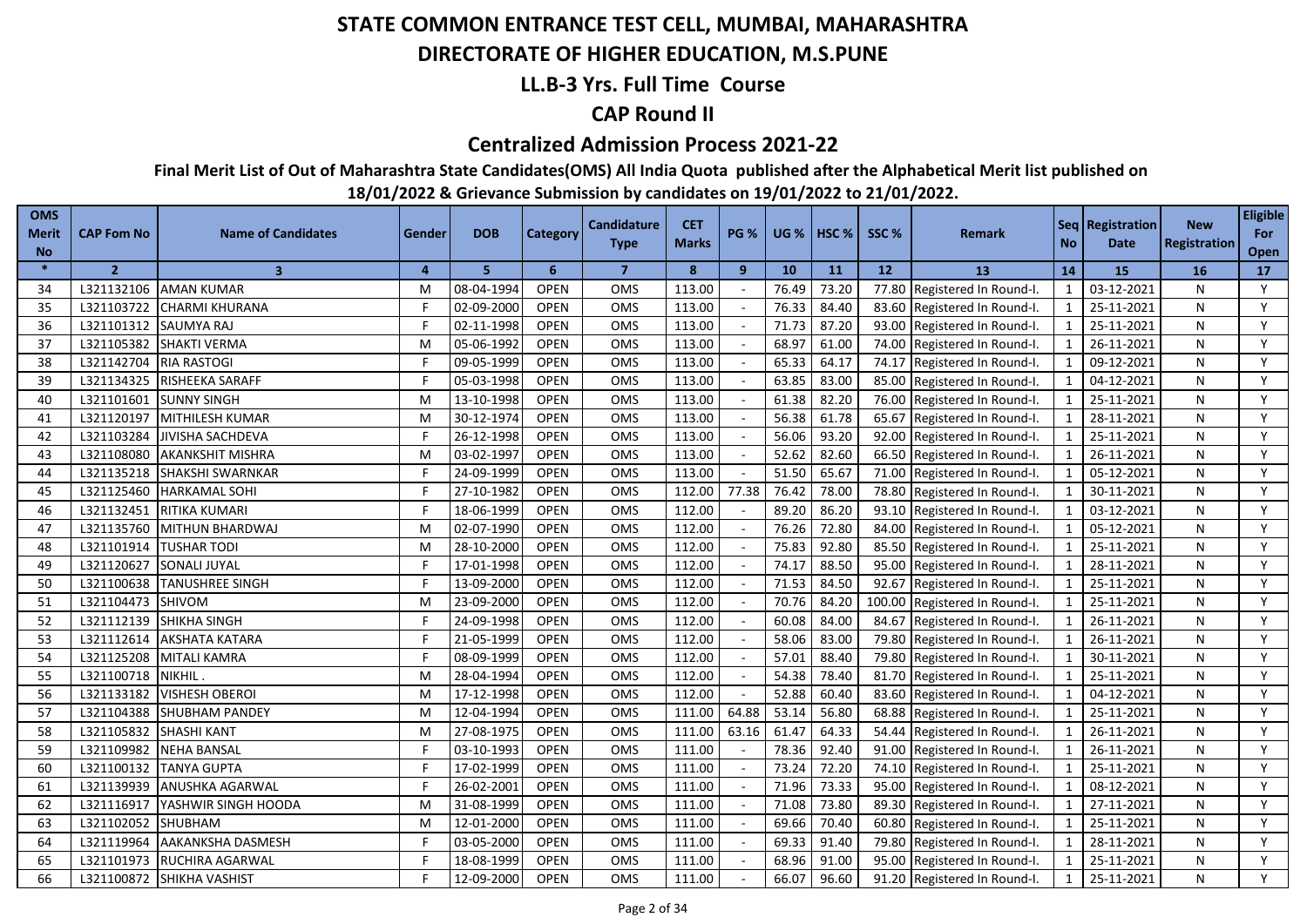#### **DIRECTORATE OF HIGHER EDUCATION, M.S.PUNE**

### **LL.B-3 Yrs. Full Time Course**

### **CAP Round II**

#### **Centralized Admission Process 2021-22**

**Final Merit List of Out of Maharashtra State Candidates(OMS) All India Quota published after the Alphabetical Merit list published on** 

| <b>OMS</b><br><b>Merit</b><br><b>No</b> | <b>CAP Fom No</b> | <b>Name of Candidates</b>      | Gender   | <b>DOB</b> | Category    | <b>Candidature</b><br><b>Type</b> | <b>CET</b><br><b>Marks</b> | <b>PG %</b>  | <b>UG %</b> | HSC <sub>%</sub> | SSC%  | <b>Remark</b>                | <b>No</b>      | Seq   Registration  <br><b>Date</b> | <b>New</b><br><b>Registration</b> | <b>Eligible</b><br>For<br>Open |
|-----------------------------------------|-------------------|--------------------------------|----------|------------|-------------|-----------------------------------|----------------------------|--------------|-------------|------------------|-------|------------------------------|----------------|-------------------------------------|-----------------------------------|--------------------------------|
| $\ast$                                  | $\overline{2}$    | $\overline{\mathbf{3}}$        | $\Delta$ | 5.         | 6           | $\overline{7}$                    | 8                          | $\mathbf{9}$ | 10          | 11               | 12    | <b>13</b>                    | 14             | 15                                  | 16                                | 17                             |
| 67                                      | L321135422        | AJIT PAL SINGH DAIA            | M        | 24-09-1975 | <b>OPEN</b> | OMS                               | 111.00                     |              | 64.94       | 71.38            |       | 84.36 Registered In Round-I. | 1              | 05-12-2021                          | N                                 | Y                              |
| 68                                      | L321104611        | SHYENIKA UPADHYAY              |          | 28-05-2000 | <b>OPEN</b> | OMS                               | 111.00                     |              | 64.70       | 92.60            |       | 87.40 Registered In Round-I. | 1              | 25-11-2021                          | N                                 | Y                              |
| 69                                      | L321106155        | <b>SIDDH ANAND</b>             | M        | 12-03-1999 | <b>OPEN</b> | <b>OMS</b>                        | 111.00                     |              | 64.00       | 58.40            |       | 79.80 Registered In Round-I. | 1              | 26-11-2021                          | N                                 | Y                              |
| 70                                      | L321120565        | <b>ATHARVA DIXIT</b>           | M        | 03-12-1999 | <b>OPEN</b> | OMS                               | 111.00                     |              | 61.00       | 87.60            |       | 60.80 Registered In Round-I. | $\mathbf{1}$   | 28-11-2021                          | N                                 | Y                              |
| 71                                      | L321139910        | <b>GAURANG JAIN</b>            | M        | 22-06-1992 | <b>OPEN</b> | <b>OMS</b>                        | 111.00                     |              | 58.13       | 68.60            |       | 84.40 Registered In Round-I. | $\mathbf{1}$   | 08-12-2021                          | N                                 | Y                              |
| 72                                      | L321136003        | <b>MANISH KUMAR</b>            | M        | 31-12-1972 | <b>OPEN</b> | OMS                               | 110.00                     | 65.75        | 63.47       | 54.56            |       | 81.33 Registered In Round-I. | 1              | 06-12-2021                          | N                                 | Y                              |
| 73                                      | L321135617        | <b>SURESH KATARIA</b>          | M        | 13-12-1982 | <b>OPEN</b> | OMS                               | 110.00                     |              | 89.49       | 90.60            |       | 92.40 Registered In Round-I. | $\mathbf{1}$   | 05-12-2021                          | N                                 | Y                              |
| 74                                      | L321101358        | <b>MADHUPREETA</b>             |          | 15-08-2000 | <b>OPEN</b> | <b>OMS</b>                        | 110.00                     |              | 80.48       | 94.17            |       | 95.00 Registered In Round-I. | $\mathbf{1}$   | 25-11-2021                          | N                                 | Y                              |
| 75                                      | L321122764        | RIYA SINGH PARIHAR             |          | 29-04-1997 | <b>OPEN</b> | OMS                               | 110.00                     |              | 70.81       | 93.00            |       | 87.40 Registered In Round-I. | $\mathbf{1}$   | 29-11-2021                          | N                                 | Y                              |
| 76                                      | L321106355        | <b>SURMAYI KHATANA</b>         |          | 31-01-2000 | <b>OPEN</b> | OMS                               | 110.00                     |              | 70.04       | 95.20            | 91.20 | Registered In Round-I.       | $\mathbf{1}$   | 26-11-2021                          | N                                 | Y                              |
| 77                                      | L321135645        | <b>SWAPNIL PARIHAR</b>         |          | 19-09-1988 | <b>OPEN</b> | <b>OMS</b>                        | 110.00                     |              | 67.36       | 73.20            | 85.40 | Registered In Round-I.       |                | 05-12-2021                          | N                                 | Y                              |
| 78                                      | L321107447        | SAI DESHPANDE                  |          | 29-06-1998 | <b>OPEN</b> | OMS                               | 110.00                     |              | 66.54       | 85.85            | 96.80 | Registered In Round-I.       | $\mathbf{1}$   | 26-11-2021                          | N                                 | Y                              |
| 79                                      | L321141199        | MRITYUNJAY DUBEY               | M        | 20-03-2000 | <b>OPEN</b> | OMS                               | 110.00                     |              | 63.75       | 82.83            | 95.00 | Registered In Round-I.       | $\overline{1}$ | 09-12-2021                          | N                                 | Y                              |
| 80                                      | L321139139        | SANGRAM SINGH                  | M        | 24-03-1999 | <b>OPEN</b> | OMS                               | 110.00                     |              | 63.46       | 86.20            | 78.00 | Registered In Round-I.       | $\mathbf{1}$   | 07-12-2021                          | N                                 | Y                              |
| 81                                      | L321136396        | <b>HARISH CHANDER BAGAI</b>    | M        | 14-05-1957 | <b>OPEN</b> | OMS                               | 110.00                     |              | 60.80       | $\sim$           |       | Registered In Round-I.       | $\mathbf{1}$   | 06-12-2021                          | N                                 | Y                              |
| 82                                      | L321110357        | <b>VIBHU MALHOTRA</b>          | м        | 01-09-1988 | <b>OPEN</b> | OMS                               | 110.00                     |              | 59.21       | 82.00            | 78.33 | Registered In Round-I.       | $\overline{1}$ | 26-11-2021                          | N                                 | Y                              |
| 83                                      | L321106601        | <b>SWATI CHANDRA</b>           |          | 06-09-1997 | <b>OPEN</b> | OMS                               | 110.00                     |              | 56.74       | 81.80            | 85.50 | Registered In Round-I.       | $\mathbf{1}$   | 26-11-2021                          | N                                 | Y                              |
| 84                                      | L321101110        | <b>JYOTI GUPTA</b>             |          | 22-11-1999 | <b>OPEN</b> | <b>OMS</b>                        | 110.00                     |              | 53.20       | 80.25            | 85.20 | Registered In Round-I.       | $\mathbf{1}$   | 25-11-2021                          | N                                 | Y                              |
| 85                                      | L321104877        | RASHMI HARUVANAHALLI YOGANANDA |          | 17-05-2000 | <b>OPEN</b> | OMS                               | 109.00                     |              | 87.58       | 86.60            | 82.33 | Registered In Round-I.       | 1              | 25-11-2021                          | N                                 | Y                              |
| 86                                      | L321104130        | <b>ISHITA TIWARI</b>           |          | 28-08-1999 | <b>OPEN</b> | OMS                               | 109.00                     |              | 82.46       | 96.60            | 93.12 | Registered In Round-I.       | $\mathbf{1}$   | 25-11-2021                          | N                                 | Y                              |
| 87                                      | L321105181        | PREET KASHISH KAUR             |          | 05-07-1999 | <b>OPEN</b> | OMS                               | 109.00                     |              | 79.60       | 75.20            | 93.10 | Registered In Round-I.       | $\mathbf{1}$   | 26-11-2021                          | N                                 | Y                              |
| 88                                      | L321110399        | <b>UJJAWAL KUMAR</b>           | M        | 20-06-1984 | <b>OPEN</b> | OMS                               | 109.00                     |              | 77.50       | 75.70            | 87.57 | Registered In Round-I.       | $\mathbf{1}$   | 26-11-2021                          | N                                 | Y                              |
| 89                                      | L321107439        | <b>ABHINAV SHARMA</b>          | M        | 30-09-1999 | <b>OPEN</b> | OMS                               | 109.00                     |              | 77.00       | 84.80            | 95.00 | Registered In Round-I.       | $\mathbf{1}$   | 26-11-2021                          | N                                 | Y                              |
| 90                                      | L321143412        | SUBHASH SINGH VERMA            | M        | 13-11-1965 | <b>OPEN</b> | <b>OMS</b>                        | 109.00                     |              | 74.21       | 65.25            | 68.00 | Registered In Round-I.       |                | 09-12-2021                          | N                                 | Y                              |
| 91                                      | L321114571        | <b>ASHISH RATHORE</b>          | M        | 18-05-1989 | <b>OPEN</b> | OMS                               | 109.00                     |              | 72.08       | 85.00            | 72.67 | Registered In Round-I.       | $\mathbf{1}$   | 27-11-2021                          | N                                 | Y                              |
| 92                                      | L321103043        | <b>GUNJAN SINGH</b>            |          | 13-11-2000 | <b>OPEN</b> | OMS                               | 109.00                     |              | 69.00       | 92.80            | 93.00 | Registered In Round-I.       | $\mathbf{1}$   | 25-11-2021                          | N                                 | Y                              |
| 93                                      | L321109343        | <b>KRITIKA PANDEY</b>          |          | 18-12-1999 | <b>OPEN</b> | <b>OMS</b>                        | 109.00                     |              | 68.42       | 90.00            | 78.75 | Registered In Round-I.       | $\mathbf{1}$   | 26-11-2021                          | N                                 | Y                              |
| 94                                      | L321103144        | DEBANSHU KANJILAL              | M        | 30-04-1993 | <b>OPEN</b> | OMS                               | 109.00                     |              | 67.73       | 77.50            | 84.40 | Registered In Round-I.       | $\mathbf{1}$   | 25-11-2021                          | N                                 | Y                              |
| 95                                      | L321105060        | <b>SOUVICK LALL</b>            | M        | 21-03-1998 | <b>OPEN</b> | <b>OMS</b>                        | 109.00                     |              | 66.48       | 67.00            | 83.60 | Registered In Round-I.       | $\mathbf{1}$   | 25-11-2021                          | N                                 | Y                              |
| 96                                      | L321127117        | SHISHIR KUMAR                  | м        | 01-03-1984 | <b>OPEN</b> | OMS                               | 109.00                     |              | 65.13       | 74.78            | 71.43 | Registered In Round-I.       | $\mathbf 1$    | 30-11-2021                          | N                                 | Y                              |
| 97                                      | L321121347        | SHIVANI MEHTA                  |          | 03-02-1999 | <b>OPEN</b> | OMS                               | 109.00                     |              | 63.54       | 87.20            | 83.60 | Registered In Round-I.       | $\mathbf{1}$   | 29-11-2021                          | N                                 | Y                              |
| 98                                      | L321100351        | YUSRA ISMAIL                   |          | 16-06-1999 | <b>OPEN</b> | OMS                               | 109.00                     |              | 63.25       | 82.80            | 95.00 | Registered In Round-I.       | $\mathbf{1}$   | 25-11-2021                          | N                                 | Y                              |
| 99                                      | L321100403        | <b>SHIVAM SANDEEP</b>          | М        | 08-01-1998 | <b>OPEN</b> | OMS                               | 109.00                     |              | 61.80       | 82.20            |       | 91.20 Registered In Round-I. |                | 25-11-2021                          | N                                 | Y                              |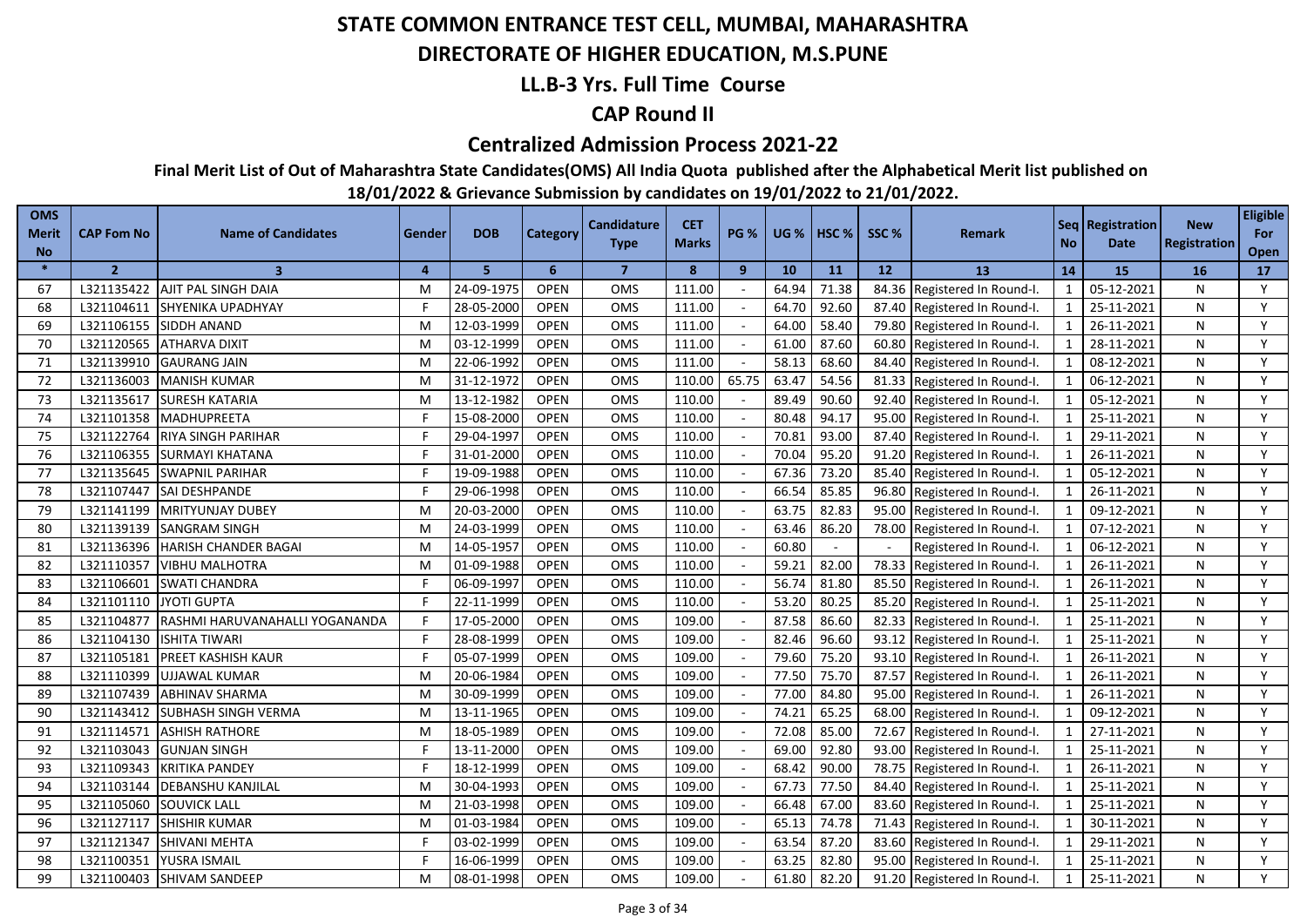### **DIRECTORATE OF HIGHER EDUCATION, M.S.PUNE**

### **LL.B-3 Yrs. Full Time Course**

### **CAP Round II**

#### **Centralized Admission Process 2021-22**

**Final Merit List of Out of Maharashtra State Candidates(OMS) All India Quota published after the Alphabetical Merit list published on** 

| <b>OMS</b><br><b>Merit</b><br><b>No</b> | <b>CAP Fom No</b> | <b>Name of Candidates</b>      | Gender | <b>DOB</b> | Category    | <b>Candidature</b><br><b>Type</b> | <b>CET</b><br><b>Marks</b> | <b>PG %</b> | <b>UG %</b> | <b>HSC</b> % | SSC%  | <b>Remark</b>                | <b>No</b>    | Seq   Registration  <br><b>Date</b> | <b>New</b><br>Registration | <b>Eligible</b><br>For<br>Open |
|-----------------------------------------|-------------------|--------------------------------|--------|------------|-------------|-----------------------------------|----------------------------|-------------|-------------|--------------|-------|------------------------------|--------------|-------------------------------------|----------------------------|--------------------------------|
| $\ast$                                  | $\overline{2}$    | $\overline{3}$                 | 4      | 5          | 6           | $\overline{7}$                    | 8                          | 9           | 10          | 11           | 12    | <b>13</b>                    | 14           | 15                                  | <b>16</b>                  | 17                             |
| 100                                     | L321103036        | <b>UDISHA MISHRA</b>           |        | 03-08-2000 | <b>OPEN</b> | OMS                               | 109.00                     |             | 60.00       | 66.00        | 83.67 | Registered In Round-I.       | 1            | 25-11-2021                          | N                          | Y                              |
| 101                                     | L321126083        | <b>SETHI RAM</b>               | M      | 07-07-1985 | OPEN        | <b>OMS</b>                        | 109.00                     |             | 53.52       | 49.20        |       | 49.17 Registered In Round-I. | 1            | 30-11-2021                          | N                          | Y                              |
| 102                                     | L321105413        | VEKARIYA MOINUDDIN MOHMADISHAQ | M      | 14-01-2000 | <b>OPEN</b> | <b>OMS</b>                        | 109.00                     | $\sim$      | 53.24       | 77.14        |       | 65.50 Registered In Round-I. | 1            | 26-11-2021                          | N                          | Y                              |
| 103                                     | L321109791        | <b>CHARU AHUJA</b>             | F      | 03-10-1975 | <b>OPEN</b> | OMS                               | 108.00                     | 65.45       | 68.36       | 69.00        |       | 73.60 Registered In Round-I. | $\mathbf{1}$ | 26-11-2021                          | N                          | Y                              |
| 104                                     | L321110087        | <b>SWATI SHARMA</b>            |        | 14-09-1984 | <b>OPEN</b> | <b>OMS</b>                        | 108.00                     | 57.35       | 63.26       | 69.80        |       | 69.40 Registered In Round-I. | 1            | 26-11-2021                          | N                          | Y                              |
| 105                                     | L321114093        | <b>AAKARSHI SONAL</b>          |        | 02-09-2000 | <b>OPEN</b> | OMS                               | 108.00                     |             | 82.94       | 93.33        |       | 96.17 Registered In Round-I. | 1            | 27-11-2021                          | N                          | Y                              |
| 106                                     | L321139077        | <b>PALLAVI GUPTA</b>           |        | 30-07-1987 | <b>OPEN</b> | OMS                               | 108.00                     |             | 82.74       | 80.20        |       | 92.60 Registered In Round-I. | 1            | 07-12-2021                          | N                          | Y                              |
| 107                                     | L321105479        | DHANANJAY MUKUL BANSAL         | M      | 16-08-1997 | <b>OPEN</b> | <b>OMS</b>                        | 108.00                     |             | 75.81       | 84.44        |       | 92.80 Registered In Round-I. | 1            | 26-11-2021                          | N                          | Y                              |
| 108                                     | L321137587        | <b>ANUJ RUHIL</b>              | M      | 28-03-1990 | <b>OPEN</b> | OMS                               | 108.00                     |             | 70.39       | 76.60        |       | 75.50 Registered In Round-I. | $\mathbf{1}$ | 06-12-2021                          | N                          | Y                              |
| 109                                     | L321101335        | <b>AKASH JHA</b>               | M      | 09-01-2000 | <b>OPEN</b> | OMS                               | 108.00                     |             | 68.65       | 88.80        | 62.70 | Registered In Round-I.       | $\mathbf{1}$ | 25-11-2021                          | N                          | Y                              |
| 110                                     | L321101482        | <b>GYANUNJAY KUMAR</b>         | M      | 29-12-1996 | <b>OPEN</b> | <b>OMS</b>                        | 108.00                     |             | 67.54       | 62.00        | 80.00 | Registered In Round-I.       | $\mathbf{1}$ | 25-11-2021                          | N                          | Y                              |
| 111                                     | L321105237        | <b>HARSHITA SRINIVASAN</b>     |        | 27-08-2000 | <b>OPEN</b> | OMS                               | 108.00                     |             | 67.23       | 82.40        | 76.00 | Registered In Round-I.       | $\mathbf{1}$ | 26-11-2021                          | N                          | Y                              |
| 112                                     | L321103286        | <b>MUGDHA DHAR</b>             |        | 06-09-1998 | <b>OPEN</b> | <b>OMS</b>                        | 108.00                     |             | 66.94       | 93.40        | 95.00 | Registered In Round-I.       | $\mathbf{1}$ | 25-11-2021                          | N                          | Y                              |
| 113                                     | L321103728        | YASHITA KAPOOR                 |        | 21-06-1999 | <b>OPEN</b> | OMS                               | 108.00                     |             | 66.18       | 87.00        | 76.00 | Registered In Round-I.       | 1            | 25-11-2021                          | N                          | Y                              |
| 114                                     | L321124731        | <b>ANANYA GARG</b>             |        | 13-06-2000 | <b>OPEN</b> | OMS                               | 108.00                     |             | 65.67       | 89.80        | 77.90 | Registered In Round-I.       | $\mathbf{1}$ | 30-11-2021                          | N                          | Y                              |
| 115                                     | L321134416        | <b>TANVI KHATRI</b>            |        | 28-01-2000 | <b>OPEN</b> | <b>OMS</b>                        | 108.00                     |             | 63.56       | 94.00        | 77.90 | Registered In Round-I.       | $\mathbf{1}$ | 04-12-2021                          | N                          | Y                              |
| 116                                     | L321136373        | <b>ANSHUL SINGH</b>            | M      | 27-11-1999 | <b>OPEN</b> | OMS                               | 108.00                     |             | 60.13       | 60.80        | 76.00 | Registered In Round-I.       | $\mathbf{1}$ | 06-12-2021                          | N                          | Y                              |
| 117                                     | L321109331        | <b>SANJEET KUMAR</b>           | M      | 15-02-1983 | <b>OPEN</b> | OMS                               | 108.00                     |             | 60.06       | 66.22        |       | 83.08 Registered In Round-I. | $\mathbf{1}$ | 26-11-2021                          | N                          | Y                              |
| 118                                     | L321124104        | DINESH CHANDRA YADAV           | M      | 20-03-1984 | <b>OPEN</b> | <b>OMS</b>                        | 108.00                     |             | 60.00       | 57.40        | 76.80 | Registered In Round-I.       | $\mathbf{1}$ | 29-11-2021                          | N                          | Y                              |
| 119                                     | L321105384        | HARSHVARDHAN JOSHI             | M      | 14-12-2001 | <b>OPEN</b> | OMS                               | 108.00                     |             | 59.00       | 91.40        | 81.70 | Registered In Round-I.       | $\mathbf{1}$ | 26-11-2021                          | N                          | Y                              |
| 120                                     | L321103240        | <b>AMAN DWIVEDI</b>            | M      | 30-06-2001 | <b>OPEN</b> | OMS                               | 108.00                     |             | 58.22       | 70.60        | 80.00 | Registered In Round-I.       | 1            | 25-11-2021                          | N                          | Y                              |
| 121                                     | L321131274        | <b>VEER ANIRUDDHA</b>          | M      | 15-02-1997 | <b>OPEN</b> | OMS                               | 108.00                     |             | 58.14       | 81.80        | 85.50 | Registered In Round-I.       | 1            | 02-12-2021                          | N                          | Y                              |
| 122                                     | L321102819        | <b>PANCHALI KAR</b>            |        | 22-02-1996 | <b>OPEN</b> | OMS                               | 108.00                     |             | 56.25       | 54.40        | 74.10 | Registered In Round-I.       | $\mathbf{1}$ | 25-11-2021                          | N                          | Y                              |
| 123                                     | L321102858        | <b>ATUL GUPTA</b>              | M      | 30-01-1987 | <b>OPEN</b> | <b>OMS</b>                        | 108.00                     | $\sim$      | 55.66       | 74.20        | 72.00 | Registered In Round-I.       | 1            | 25-11-2021                          | N                          | Y                              |
| 124                                     | L321117775        | SPRAHA TIWARI                  |        | 06-01-1999 | <b>OPEN</b> | OMS                               | 108.00                     |             | 53.83       | 93.80        | 95.00 | Registered In Round-I.       | $\mathbf{1}$ | 27-11-2021                          | N                          | Y                              |
| 125                                     | L321134331        | <b>ANKITESHWAR SAHAY</b>       | M      | 12-03-1997 | <b>OPEN</b> | OMS                               | 107.00                     | 70.13       | 66.00       | 79.40        | 77.90 | Registered In Round-I.       | $\mathbf{1}$ | 04-12-2021                          | N                          | Y                              |
| 126                                     | L321103913        | <b>AASTHA SRIVASTAVA</b>       |        | 23-03-1998 | <b>OPEN</b> | <b>OMS</b>                        | 107.00                     | 64.17       | 58.00       | 70.00        | 77.90 | Registered In Round-I.       | $\mathbf{1}$ | 25-11-2021                          | N                          | Y                              |
| 127                                     | L321137418        | <b>NIKHIL PATHAK</b>           | M      | 21-06-1994 | <b>OPEN</b> | OMS                               | 107.00                     |             | 85.49       | 94.80        | 89.20 | Registered In Round-I.       | $\mathbf{1}$ | 06-12-2021                          | N                          | Y                              |
| 128                                     | L321102172        | SPARSH AGRAWAL                 | M      | 06-11-2000 | <b>OPEN</b> | <b>OMS</b>                        | 107.00                     |             | 79.95       | 86.60        | 93.10 | Registered In Round-I.       | 1            | 25-11-2021                          | N                          | Y                              |
| 129                                     | L321119110        | <b>ANWESHA PADHI</b>           |        | 21-01-2000 | <b>OPEN</b> | OMS                               | 107.00                     |             | 76.23       | 82.20        | 95.00 | Registered In Round-I.       | $\mathbf{1}$ | 28-11-2021                          | N                          | Y                              |
| 130                                     | L321100890        | DHARANI DHARAN. V              | M      | 16-10-1999 | <b>OPEN</b> | OMS                               | 107.00                     |             | 75.79       | 98.00        | 96.60 | Registered In Round-I.       | 1            | 25-11-2021                          | N                          | Y                              |
| 131                                     | L321100125        | <b>SWATI SHARMA</b>            |        | 31-01-2001 | <b>OPEN</b> | OMS                               | 107.00                     |             | 75.37       | 94.00        | 72.20 | Registered In Round-I.       | 1            | 25-11-2021                          | N                          | Y                              |
| 132                                     | L321114195        | <b>AMARDIP GAUTAM</b>          | м      | 05-03-1991 | <b>OPEN</b> | OMS                               | 107.00                     |             | 74.75       | 64.20        |       | 74.00 Registered In Round-I. | 1            | 27-11-2021                          | N                          | Y                              |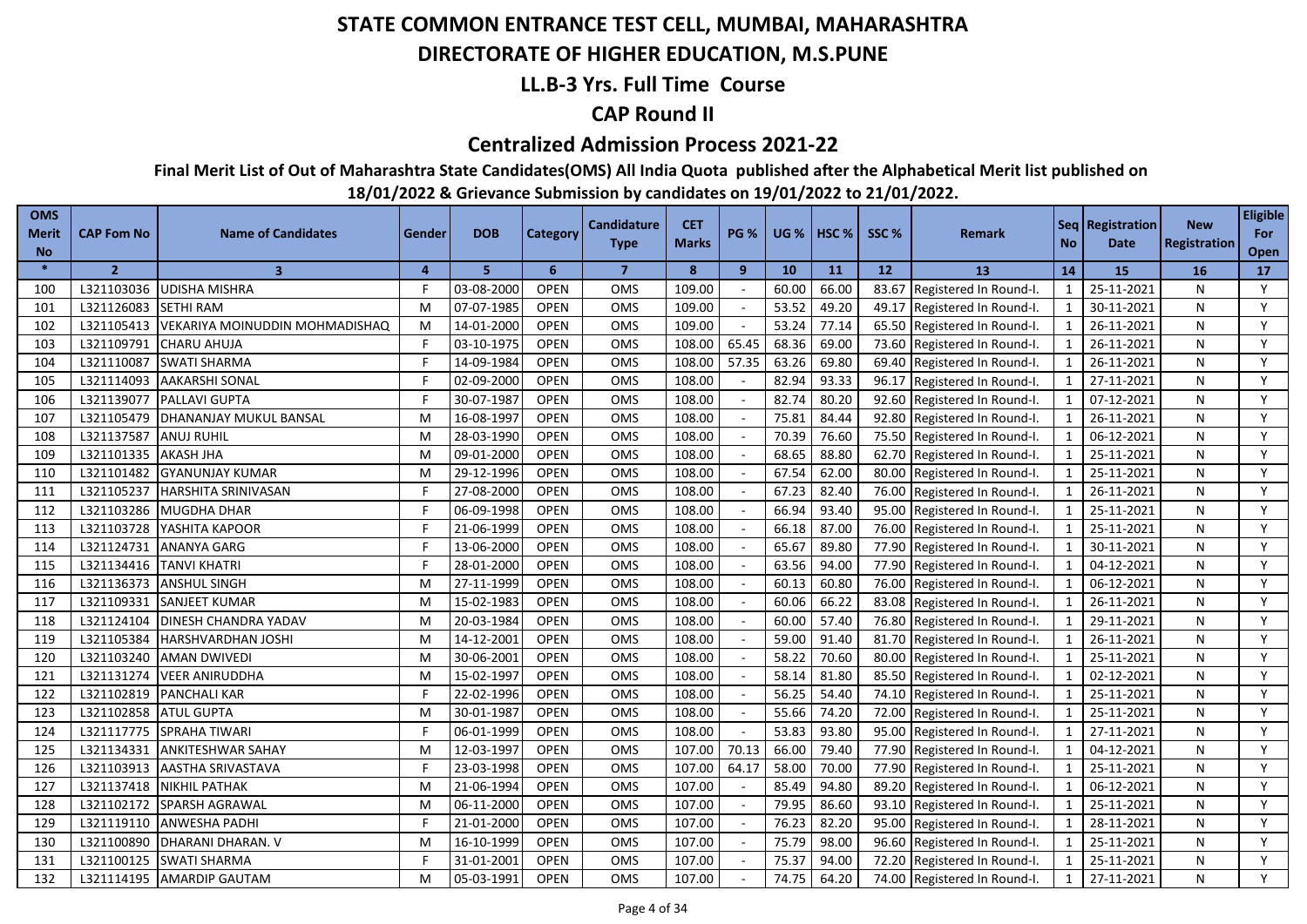### **DIRECTORATE OF HIGHER EDUCATION, M.S.PUNE**

### **LL.B-3 Yrs. Full Time Course**

### **CAP Round II**

#### **Centralized Admission Process 2021-22**

**Final Merit List of Out of Maharashtra State Candidates(OMS) All India Quota published after the Alphabetical Merit list published on** 

| <b>OMS</b><br><b>Merit</b><br><b>No</b> | <b>CAP Fom No</b> | <b>Name of Candidates</b>    | Gender | <b>DOB</b> | Category    | <b>Candidature</b><br><b>Type</b> | <b>CET</b><br><b>Marks</b> | <b>PG %</b> | <b>UG %</b> | $ $ HSC % | SSC%  | <b>Remark</b>          | <b>No</b>               | Seq   Registration<br>Date | <b>New</b><br><b>Registration</b> | <b>Eligible</b><br>For<br>Open |
|-----------------------------------------|-------------------|------------------------------|--------|------------|-------------|-----------------------------------|----------------------------|-------------|-------------|-----------|-------|------------------------|-------------------------|----------------------------|-----------------------------------|--------------------------------|
| $\frac{1}{2}$                           | $\overline{2}$    | $\overline{\mathbf{3}}$      | 4      | 5          | 6           | $\overline{7}$                    | 8                          | 9           | 10          | 11        | 12    | 13                     | 14                      | 15                         | 16                                | 17                             |
| 133                                     | L321109184        | <b>SRINIVAS B</b>            | M      | 23-09-1999 | <b>OPEN</b> | <b>OMS</b>                        | 107.00                     |             | 71.39       | 72.00     | 77.90 | Registered In Round-I. | $\mathbf{1}$            | 26-11-2021                 | N                                 | Y                              |
| 134                                     | L321120279        | <b>DEEPAKSHI HADA</b>        | F      | 05-10-2000 | <b>OPEN</b> | <b>OMS</b>                        | 107.00                     |             | 69.95       | 91.00     | 78.00 | Registered In Round-I. | 1                       | 28-11-2021                 | N                                 | Y                              |
| 135                                     | L321102429        | <b>MANSI KARANDIKAR</b>      | F      | 18-06-1999 | <b>OPEN</b> | OMS                               | 107.00                     |             | 66.16       | 92.60     | 90.00 | Registered In Round-I. | 1                       | 25-11-2021                 | N                                 | Y                              |
| 136                                     | L321119857        | <b>HIMANSHU SHUKLA</b>       | M      | 26-08-1993 | <b>OPEN</b> | <b>OMS</b>                        | 107.00                     |             | 65.35       | 52.00     | 75.33 | Registered In Round-I. | $\mathbf{1}$            | 28-11-2021                 | N                                 | Y                              |
| 137                                     | L321114322        | <b>KARAM VEER SINGH</b>      | M      | 15-08-1988 | <b>OPEN</b> | <b>OMS</b>                        | 107.00                     |             | 63.62       | 64.67     | 75.00 | Registered In Round-I. | 1                       | 27-11-2021                 | N                                 | Y                              |
| 138                                     | L321119647        | UPENDRA SINGH                | M      | 05-01-1984 | <b>OPEN</b> | <b>OMS</b>                        | 107.00                     |             | 60.08       | 69.80     | 77.38 | Registered In Round-I. | $\mathbf{1}$            | 28-11-2021                 | N                                 | Y                              |
| 139                                     | L321124914        | <b>SURYA PRATAP SINGH</b>    | M      | 19-07-2001 | <b>OPEN</b> | <b>OMS</b>                        | 107.00                     |             | 59.54       | 86.50     | 81.70 | Registered In Round-I. | $\mathbf{1}$            | 30-11-2021                 | N                                 | Y                              |
| 140                                     | L321104937        | <b>DEEPANSHU KHANNA</b>      | M      | 23-01-1999 | <b>OPEN</b> | <b>OMS</b>                        | 107.00                     |             | 56.00       | 84.60     | 78.00 | Registered In Round-I. | $\mathbf{1}$            | 25-11-2021                 | N                                 | Y                              |
| 141                                     | L321111588        | <b>SUBHENDU SINHA</b>        | M      | 09-09-1975 | <b>OPEN</b> | <b>OMS</b>                        | 107.00                     |             | 45.11       | 65.30     | 63.11 | Registered In Round-I. | $\mathbf{1}$            | 26-11-2021                 | N                                 | Y                              |
| 142                                     | L321101330        | <b>ROHIT GUPTA</b>           | M      | 22-01-1999 | <b>OPEN</b> | OMS                               | 106.00                     |             | 82.43       | 87.20     | 95.00 | Registered In Round-I. | $\mathbf{1}$            | 25-11-2021                 | N                                 | Y                              |
| 143                                     | L321121163        | SANSKRITI NAUTIYAL           |        | 27-02-2000 | <b>OPEN</b> | OMS                               | 106.00                     |             | 79.73       | 81.20     | 85.60 | Registered In Round-I. | $\overline{1}$          | 28-11-2021                 | N                                 | Y                              |
| 144                                     | L321108550        | <b>RUDRA RAJ SINGH</b>       | M      | 18-07-2000 | <b>OPEN</b> | <b>OMS</b>                        | 106.00                     |             | 74.62       | 82.80     | 76.00 | Registered In Round-I. | $\overline{1}$          | 26-11-2021                 | N                                 | Y                              |
| 145                                     | L321100823        | <b>KM SHIKHA VISHNOI</b>     |        | 07-11-1988 | <b>OPEN</b> | <b>OMS</b>                        | 106.00                     |             | 73.55       | 77.20     | 68.33 | Registered In Round-I. | $\overline{\mathbf{1}}$ | 25-11-2021                 | N                                 | Y                              |
| 146                                     | L321107581        | <b>FAGUNI JAIN</b>           |        | 25-02-1992 | <b>OPEN</b> | OMS                               | 106.00                     |             | 68.53       | 84.40     | 80.20 | Registered In Round-I. | $\overline{1}$          | 26-11-2021                 | N                                 | Y                              |
| 147                                     | L321119174        | <b>RAKESH RANJAN</b>         | M      | 01-07-1974 | <b>OPEN</b> | <b>OMS</b>                        | 106.00                     |             | 68.18       | 81.80     | 74.67 | Registered In Round-I. | $\overline{1}$          | 28-11-2021                 | N                                 | Y                              |
| 148                                     | L321140355        | PRIYA                        |        | 02-09-1998 | <b>OPEN</b> | <b>OMS</b>                        | 106.00                     |             | 67.33       | 83.00     | 95.00 | Registered In Round-I. | $\overline{1}$          | 08-12-2021                 | N                                 | Y                              |
| 149                                     | L321121439        | YASH VARDHAN MITTAL          | м      | 18-10-1999 | <b>OPEN</b> | <b>OMS</b>                        | 106.00                     |             | 67.08       | 76.20     | 64.60 | Registered In Round-I. | $\overline{1}$          | 29-11-2021                 | N                                 | Y                              |
| 150                                     | L321108938        | ANUSHA SUMAN                 | F.     | 16-11-2000 | <b>OPEN</b> | OMS                               | 106.00                     |             | 62.44       | 85.40     | 79.80 | Registered In Round-I. | $\mathbf{1}$            | 26-11-2021                 | N                                 | Y                              |
| 151                                     | L321106710        | <b>ABHISHEK MODI</b>         | M      | 21-05-1990 | <b>OPEN</b> | OMS                               | 106.00                     |             | 62.15       | 81.00     | 63.80 | Registered In Round-I. | $\mathbf{1}$            | 26-11-2021                 | N                                 | Y                              |
| 152                                     | L321113054        | ANANYA MISHRA                |        | 26-05-1999 | <b>OPEN</b> | OMS                               | 106.00                     |             | 59.92       | 95.00     | 79.80 | Registered In Round-I. | $\overline{1}$          | 26-11-2021                 | N                                 | Y                              |
| 153                                     | L321124603        | <b>AYUSH SHARMA</b>          | M      | 02-12-2001 | <b>OPEN</b> | OMS                               | 106.00                     |             | 58.64       | 72.20     | 83.60 | Registered In Round-I. | $\mathbf{1}$            | 29-11-2021                 | N                                 | Y                              |
| 154                                     | L321143451        | MADHU MANGALAM               | M      | 05-02-1983 | <b>OPEN</b> | OMS                               | 106.00                     |             | 58.38       | 60.67     | 70.43 | Registered In Round-I. | $\mathbf{1}$            | 10-12-2021                 | N                                 | Y                              |
| 155                                     | L321103516        | UTKARSH AVIRAL SHARMA        | M      | 07-01-2000 | <b>OPEN</b> | <b>OMS</b>                        | 106.00                     |             | 47.56       | 73.83     | 95.00 | Registered In Round-I. | $\mathbf{1}$            | 25-11-2021                 | N                                 | Y                              |
| 156                                     | L321139283        | SHASHI BHUSHAN SINGH         | M      | 03-09-1980 | <b>OPEN</b> | <b>OMS</b>                        | 106.00                     |             | 45.70       | 47.40     | 73.25 | Registered In Round-I. | $\overline{1}$          | 08-12-2021                 | N                                 | Y                              |
| 157                                     | L321140182        | SANGEETA SURENDRASINH RATHOD |        | 21-02-1974 | <b>OPEN</b> | OMS                               | 105.00                     | 84.45       | 58.15       | 55.88     | 73.86 | Registered In Round-I. | $\mathbf{1}$            | 08-12-2021                 | N                                 | Y                              |
| 158                                     | L321100611        | <b>RAKSHITA SHRI</b>         | Е      | 25-03-1995 | <b>OPEN</b> | <b>OMS</b>                        | 105.00                     | 70.00       | 60.77       | 85.40     | 69.00 | Registered In Round-I. | $\overline{1}$          | 25-11-2021                 | N                                 | Y                              |
| 159                                     | L321100492        | NAMITA NITESH                |        | 04-03-1979 | <b>OPEN</b> | <b>OMS</b>                        | 105.00                     | 67.70       | 69.48       | 74.00     | 77.80 | Registered In Round-I. | $\overline{1}$          | 25-11-2021                 | N                                 | Y                              |
| 160                                     | L321124960        | <b>ANCHAL JINDAL</b>         |        | 27-07-1993 | <b>OPEN</b> | <b>OMS</b>                        | 105.00                     | 62.82       | 74.07       | 82.40     | 88.60 | Registered In Round-I. | $\overline{\mathbf{1}}$ | 30-11-2021                 | N                                 | Y                              |
| 161                                     | L321124965        | VIRALKUMAR B BAGRECHA        | M      | 29-09-1999 | <b>OPEN</b> | OMS                               | 105.00                     |             | 88.65       | 94.80     | 92.00 | Registered In Round-I. | $\overline{1}$          | 30-11-2021                 | N                                 | Y                              |
| 162                                     | L321135663        | <b>GAURAV VIKAS</b>          | M      | 11-12-1986 | <b>OPEN</b> | OMS                               | 105.00                     |             | 83.16       | 64.22     | 69.43 | Registered In Round-I. | $\overline{1}$          | 05-12-2021                 | N                                 | Y                              |
| 163                                     | L321103839        | UJJWAL KUMAR JAISWAL         | м      | 17-07-2000 | <b>OPEN</b> | OMS                               | 105.00                     |             | 81.55       | 86.77     | 93.60 | Registered In Round-I. | $\overline{1}$          | 25-11-2021                 | N                                 | Y                              |
| 164                                     | L321111416        | <b>MEDHA SHARMA</b>          |        | 07-10-1999 | <b>OPEN</b> | OMS                               | 105.00                     |             | 77.22       | 85.00     | 77.90 | Registered In Round-I. | $\overline{\mathbf{1}}$ | 26-11-2021                 | N                                 | Y                              |
| 165                                     |                   | L321102973 NITYA AJMANI      |        | 17-09-2000 | <b>OPEN</b> | <b>OMS</b>                        | 105.00                     |             | 76.51       | 83.83     | 91.20 | Registered In Round-I. | $\overline{1}$          | 25-11-2021                 | N                                 | Y                              |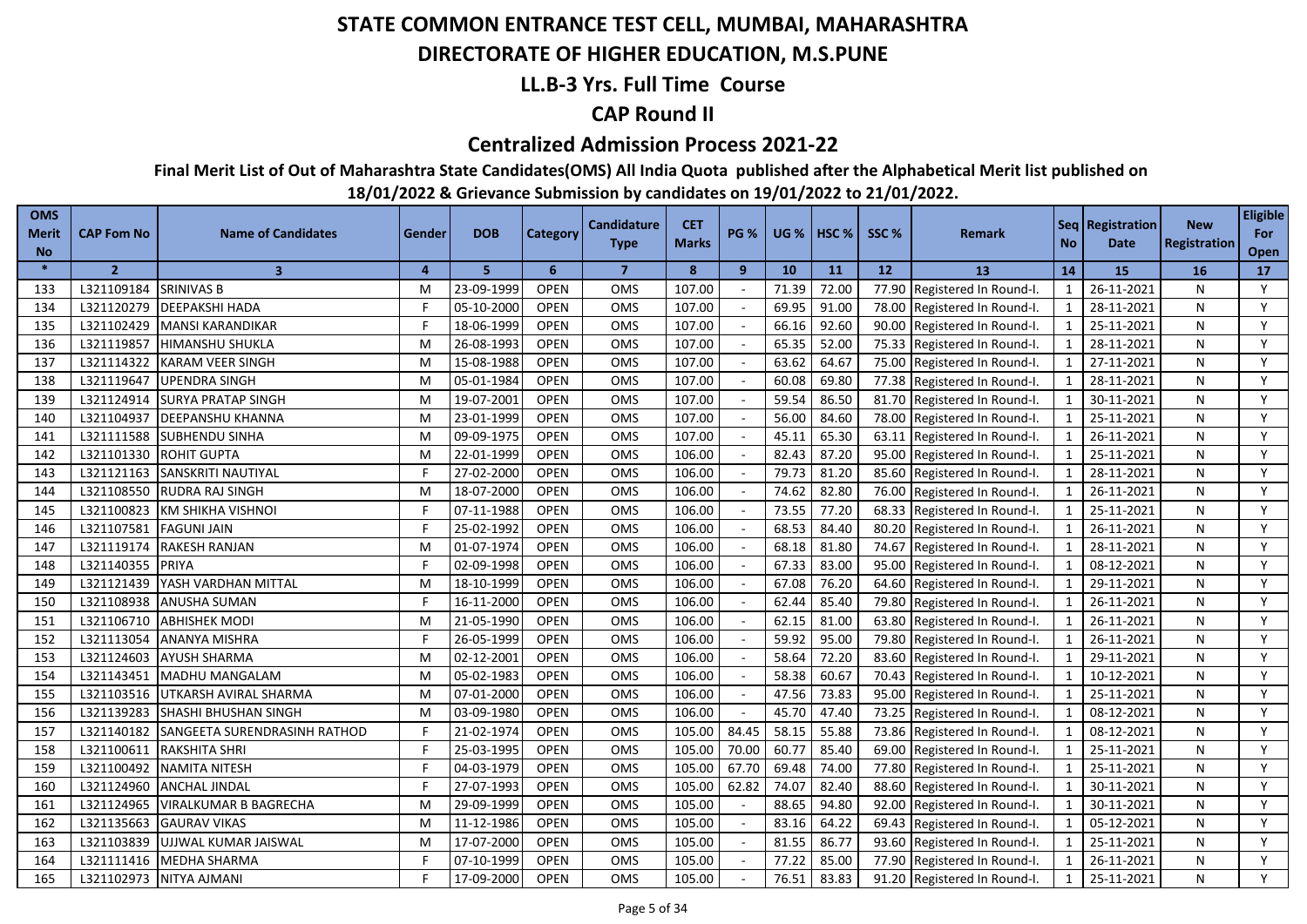### **DIRECTORATE OF HIGHER EDUCATION, M.S.PUNE**

### **LL.B-3 Yrs. Full Time Course**

### **CAP Round II**

#### **Centralized Admission Process 2021-22**

**Final Merit List of Out of Maharashtra State Candidates(OMS) All India Quota published after the Alphabetical Merit list published on** 

| <b>OMS</b><br><b>Merit</b><br><b>No</b> | <b>CAP Fom No</b> | <b>Name of Candidates</b>   | Gender | <b>DOB</b> | Category    | <b>Candidature</b><br><b>Type</b> | <b>CET</b><br><b>Marks</b> | <b>PG %</b> | <b>UG %</b> | $ $ HSC % | SSC % | <b>Remark</b>          | <b>No</b>                | Seq   Registration<br>Date | <b>New</b><br><b>Registration</b> | <b>Eligible</b><br>For<br>Open |
|-----------------------------------------|-------------------|-----------------------------|--------|------------|-------------|-----------------------------------|----------------------------|-------------|-------------|-----------|-------|------------------------|--------------------------|----------------------------|-----------------------------------|--------------------------------|
| $\frac{1}{2}$                           | $\overline{2}$    | $\overline{\mathbf{3}}$     | 4      | 5          | 6           | $\overline{7}$                    | 8                          | 9           | 10          | 11        | 12    | 13                     | 14                       | 15                         | 16                                | 17                             |
| 166                                     | L321130832        | VIRESH ANURAG               | M      | 09-02-2000 | <b>OPEN</b> | <b>OMS</b>                        | 105.00                     |             | 74.53       | 63.40     | 95.00 | Registered In Round-I. | $\mathbf{1}$             | 02-12-2021                 | N                                 | Y                              |
| 167                                     | L321127444        | <b>ISHIKA JAIN</b>          | F.     | 19-10-2000 | <b>OPEN</b> | <b>OMS</b>                        | 105.00                     |             | 73.24       | 96.00     | 95.00 | Registered In Round-I. | 1                        | 01-12-2021                 | N                                 | Y                              |
| 168                                     | L321109933        | <b>PARTH SARTHY</b>         | M      | 18-11-1999 | <b>OPEN</b> | OMS                               | 105.00                     |             | 71.52       | 57.80     | 81.50 | Registered In Round-I. | 1                        | 26-11-2021                 | N                                 | Y                              |
| 169                                     | L321135148        | ANAND PRAKASH BHARDWAJ      | M      | 12-04-2000 | <b>OPEN</b> | OMS                               | 105.00                     |             | 71.48       | 55.80     | 68.00 | Registered In Round-I. | $\mathbf{1}$             | 05-12-2021                 | N                                 | Y                              |
| 170                                     | L321132855        | <b>BHARAT NAGPAL</b>        | M      | 11-08-2000 | <b>OPEN</b> | <b>OMS</b>                        | 105.00                     |             | 69.17       | 57.20     | 82.00 | Registered In Round-I. | 1                        | 03-12-2021                 | N                                 | Y                              |
| 171                                     | L321113050        | <b>MEGHA RAJPAL</b>         | F      | 03-02-1996 | <b>OPEN</b> | <b>OMS</b>                        | 105.00                     |             | 67.67       | 86.40     | 83.60 | Registered In Round-I. | $\mathbf{1}$             | 26-11-2021                 | N                                 | Y                              |
| 172                                     | L321106477        | <b>KRITIKA SUMBALLY</b>     | F      | 12-08-2000 | <b>OPEN</b> | J & K Migrant                     | 105.00                     |             | 66.73       | 84.80     | 83.60 | Registered In Round-I. | $\mathbf{1}$             | 26-11-2021                 | N                                 | Y                              |
| 173                                     | L321143142        | <b>NEHA GUPTA</b>           | F      | 15-12-1987 | <b>OPEN</b> | <b>OMS</b>                        | 105.00                     |             | 66.58       | 66.60     | 79.60 | Registered In Round-I. | $\mathbf{1}$             | 09-12-2021                 | N                                 | Y                              |
| 174                                     | L321119971        | <b>CHETNA JINDAL</b>        | F      | 21-11-1999 | <b>OPEN</b> | OMS                               | 105.00                     |             | 66.46       | 80.50     | 81.70 | Registered In Round-I. | $\mathbf{1}$             | 28-11-2021                 | N                                 | Y                              |
| 175                                     | L321128199        | <b>MOHIT GABRA</b>          | M      | 17-01-1999 | <b>OPEN</b> | OMS                               | 105.00                     |             | 64.16       | 67.40     | 72.20 | Registered In Round-I. | $\mathbf{1}$             | 01-12-2021                 | N                                 | Y                              |
| 176                                     | L321104591        | <b>ASHRAF KHAN</b>          | M      | 09-09-1999 | <b>OPEN</b> | OMS                               | 105.00                     |             | 61.00       | 74.80     | 76.20 | Registered In Round-I. | $\overline{1}$           | 25-11-2021                 | N                                 | Y                              |
| 177                                     | L321101406        | <b>RISHU RAJ</b>            | M      | 19-05-1993 | <b>OPEN</b> | <b>OMS</b>                        | 105.00                     |             | 58.73       | 64.50     | 61.40 | Registered In Round-I. | $\overline{1}$           | 25-11-2021                 | N                                 | Y                              |
| 178                                     | L321127756        | <b>RAJENDRA SINGH</b>       | м      | 30-08-1997 | <b>OPEN</b> | <b>OMS</b>                        | 105.00                     |             | 58.46       | 70.20     | 81.70 | Registered In Round-I. | $\overline{\phantom{0}}$ | 01-12-2021                 | N                                 | Y                              |
| 179                                     | L321107246        | <b>NIMIT JAIN</b>           | M      | 06-04-2000 | <b>OPEN</b> | OMS                               | 105.00                     |             | 58.18       | 84.40     | 85.60 | Registered In Round-I. | $\overline{1}$           | 26-11-2021                 | N                                 | Y                              |
| 180                                     | L321114993        | <b>AKASH CHANDNA</b>        | M      | 15-10-2000 | <b>OPEN</b> | OMS                               | 105.00                     |             | 57.73       | 82.40     | 72.20 | Registered In Round-I. | $\overline{1}$           | 27-11-2021                 | N                                 | Y                              |
| 181                                     | L321101228        | <b>ANAND SHAW</b>           | M      | 06-12-1997 | <b>OPEN</b> | <b>OMS</b>                        | 105.00                     |             | 56.21       | 72.00     | 65.67 | Registered In Round-I. | $\overline{1}$           | 25-11-2021                 | N                                 | Y                              |
| 182                                     | L321100979        | <b>ABHIRAM V GOPAL</b>      | м      | 22-06-1996 | <b>OPEN</b> | <b>OMS</b>                        | 105.00                     |             | 54.73       | 68.80     | 78.00 | Registered In Round-I. | $\overline{1}$           | 25-11-2021                 | N                                 | Y                              |
| 183                                     | L321111854        | <b>SHOBHIT BISHT</b>        | M      | 24-02-1977 | <b>OPEN</b> | OMS                               | 105.00                     |             | 54.56       | 55.40     | 64.00 | Registered In Round-I. | $\mathbf{1}$             | 26-11-2021                 | N                                 | Y                              |
| 184                                     | L321100489        | <b>KARAN UPADHYA</b>        | M      | 07-04-1983 | <b>OPEN</b> | OMS                               | 105.00                     |             | 47.70       | 50.40     | 44.20 | Registered In Round-I. | $\mathbf{1}$             | 25-11-2021                 | N                                 | Y                              |
| 185                                     | L321142963        | NEERAJ PRIYAVRAT            | M      | 14-06-1982 | OPEN        | OMS                               | 105.00                     |             | 45.42       | 68.00     | 76.20 | Registered In Round-I. | $\overline{1}$           | 09-12-2021                 | N                                 | Y                              |
| 186                                     | L321121332        | SOURABH BHANUDAS KOLI       | M      | 28-07-1993 | <b>OPEN</b> | OMS                               | 104.00                     | 89.90       | 59.24       | 63.33     | 89.08 | Registered In Round-I. | $\mathbf{1}$             | 29-11-2021                 | N                                 | Y                              |
| 187                                     | L321125939        | MRUDAL NANDKUMAR TASGAONKAR |        | 06-06-1995 | <b>OPEN</b> | OMS                               | 104.00                     | 82.00       | 82.69       | 73.50     | 84.36 | Registered In Round-I. | $\mathbf{1}$             | 30-11-2021                 | N                                 | Y                              |
| 188                                     | L321110015        | <b>BHUPESH TATER</b>        | M      | 06-04-1969 | <b>OPEN</b> | OMS                               | 104.00                     | 72.10       | 75.09       | 73.40     | 63.07 | Registered In Round-I. | $\mathbf{1}$             | 26-11-2021                 | N                                 | Y                              |
| 189                                     | L321102556        | <b>VIJAYANT KUMAR VERMA</b> | M      | 08-03-1971 | <b>OPEN</b> | <b>OMS</b>                        | 104.00                     | 65.26       | 52.13       | 67.33     | 81.00 | Registered In Round-I. | $\overline{1}$           | 25-11-2021                 | N                                 | Y                              |
| 190                                     | L321115333        | <b>SHAYRA BANTA</b>         |        | 20-07-1997 | <b>OPEN</b> | OMS                               | 104.00                     |             | 88.03       | 93.00     | 92.33 | Registered In Round-I. | $\mathbf{1}$             | 27-11-2021                 | N                                 | Y                              |
| 191                                     | L321104345        | <b>AYANTIKA MAITRA</b>      |        | 16-04-1999 | <b>OPEN</b> | <b>OMS</b>                        | 104.00                     |             | 78.69       | 85.75     | 71.00 | Registered In Round-I. | $\overline{1}$           | 25-11-2021                 | N                                 | Y                              |
| 192                                     | L321133047        | <b>ANIL KUMAR</b>           | M      | 22-06-1990 | <b>OPEN</b> | <b>OMS</b>                        | 104.00                     |             | 74.58       | 84.00     | 83.00 | Registered In Round-I. | $\overline{1}$           | 03-12-2021                 | N                                 | Y                              |
| 193                                     | L321139402        | <b>KASTURI DEEPIKA</b>      |        | 01-11-1970 | <b>OPEN</b> | <b>OMS</b>                        | 104.00                     |             | 70.97       | 59.40     | 65.50 | Registered In Round-I. | $\overline{\mathbf{1}}$  | 08-12-2021                 | N                                 | Y                              |
| 194                                     | L321145230        | PANKAJ THAKUR               | M      | 21-04-1991 | <b>OPEN</b> | OMS                               | 104.00                     |             | 69.13       | 80.60     | 76.13 | Registered In Round-I. | $\overline{1}$           | 10-12-2021                 | N                                 | Y                              |
| 195                                     | L321140950        | <b>RAM MILAN</b>            | M      | 12-07-1980 | <b>OPEN</b> | OMS                               | 104.00                     |             | 68.81       | 70.60     | 67.17 | Registered In Round-I. | $\overline{1}$           | 08-12-2021                 | N                                 | Y                              |
| 196                                     | L321116855        | <b>SHAURYA DHAKATE</b>      | м      | 04-08-2000 | <b>OPEN</b> | OMS                               | 104.00                     |             | 68.54       | 90.60     | 72.20 | Registered In Round-I. | $\overline{1}$           | 27-11-2021                 | N                                 | Y                              |
| 197                                     | L321121613        | <b>RUPA JAMBHOLKAR</b>      |        | 27-09-1984 | <b>OPEN</b> | OMS                               | 104.00                     |             | 68.19       | 71.20     | 74.20 | Registered In Round-I. | $\overline{\mathbf{1}}$  | 29-11-2021                 | N                                 | Y                              |
| 198                                     | L321104095        | <b>SACHIDANAND SINGH</b>    | м      | 15-10-1998 | <b>OPEN</b> | OMS                               | 104.00                     |             | 65.42       | 86.80     | 79.80 | Registered In Round-I. | $\overline{1}$           | 25-11-2021                 | N                                 | Y                              |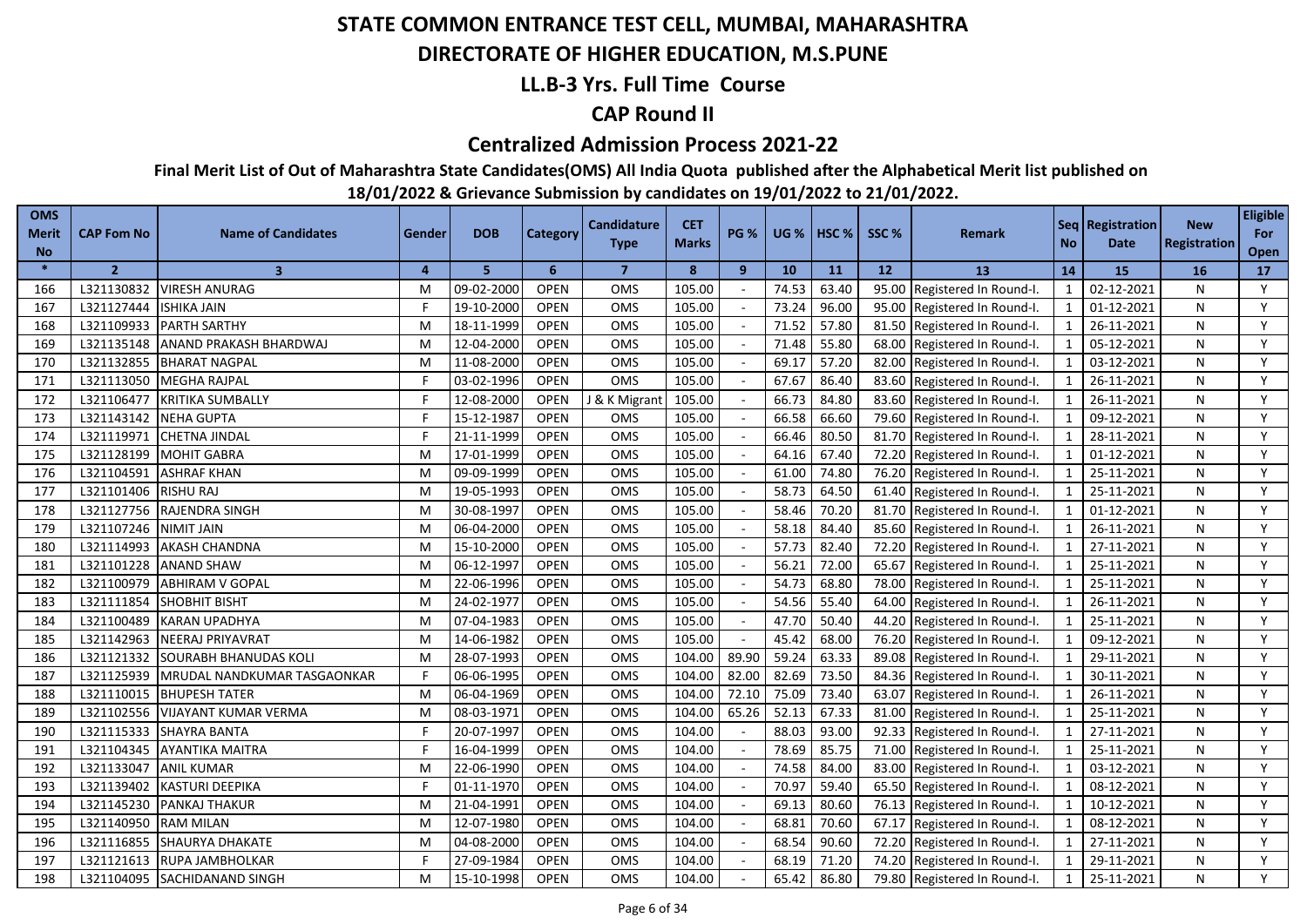### **DIRECTORATE OF HIGHER EDUCATION, M.S.PUNE**

### **LL.B-3 Yrs. Full Time Course**

### **CAP Round II**

#### **Centralized Admission Process 2021-22**

**Final Merit List of Out of Maharashtra State Candidates(OMS) All India Quota published after the Alphabetical Merit list published on** 

| <b>OMS</b><br><b>Merit</b> | CAP Fom No     | <b>Name of Candidates</b>     | Gender | <b>DOB</b> | Category       | <b>Candidature</b> | <b>CET</b>   | <b>PG %</b> |       | <b>UG %   HSC %</b> | SSC%  | Remark                       |              | Seq   Registration | <b>New</b>          | <b>Eligible</b><br>For |
|----------------------------|----------------|-------------------------------|--------|------------|----------------|--------------------|--------------|-------------|-------|---------------------|-------|------------------------------|--------------|--------------------|---------------------|------------------------|
| <b>No</b>                  |                |                               |        |            |                | <b>Type</b>        | <b>Marks</b> |             |       |                     |       |                              | <b>No</b>    | <b>Date</b>        | <b>Registration</b> | Open                   |
| $\ast$                     | $\overline{2}$ | $\overline{3}$                | 4      | 5          | 6 <sup>1</sup> | $\overline{7}$     | 8            | 9           | 10    | 11                  | 12    | 13                           | 14           | <b>15</b>          | 16                  | 17                     |
| 199                        | L321106223     | <b>NISHANT RANA</b>           | M      | 10-01-1998 | <b>OPEN</b>    | OMS                | 104.00       |             | 64.96 | 71.60               |       | 62.70 Registered In Round-I. | 1            | 26-11-2021         | N                   | Y                      |
| 200                        | L321135938     | <b>TANMAY SHUKLA</b>          | M      | 24-01-1998 | <b>OPEN</b>    | <b>OMS</b>         | 104.00       |             | 64.38 | 80.20               |       | 93.10 Registered In Round-I. | 1            | 05-12-2021         | N                   | Y                      |
| 201                        | L321105125     | <b>MANU M</b>                 | M      | 25-03-1992 | <b>OPEN</b>    | <b>OMS</b>         | 104.00       |             | 57.90 | 79.20               |       | 90.00 Registered In Round-I. | $\mathbf{1}$ | 25-11-2021         | N                   | Y                      |
| 202                        | L321134176     | <b>AYUSHI MISHRA</b>          | F      | 21-11-1994 | <b>OPEN</b>    | OMS                | 104.00       |             | 56.75 | 65.60               |       | 58.80 Registered In Round-I. | $\mathbf{1}$ | 04-12-2021         | N                   | Y                      |
| 203                        | L321120800     | NITESH KUMAR PATIDAR          | M      | 10-12-1994 | <b>OPEN</b>    | <b>OMS</b>         | 104.00       |             | 55.70 | 81.00               |       | 87.33 Registered In Round-I. | $\mathbf{1}$ | 28-11-2021         | N                   | Y                      |
| 204                        | L321139198     | <b>GURUPDESH SINGH</b>        | M      | 15-08-1986 | <b>OPEN</b>    | OMS                | 103.00       | 76.17       | 79.34 | 72.40               |       | 83.00 Registered In Round-I. | $\mathbf{1}$ | 07-12-2021         | N                   | Y                      |
| 205                        | L321129483     | <b>NAWNEET SINGH TOMAR</b>    | M      | 01-01-1983 | <b>OPEN</b>    | OMS                | 103.00       | 59.88       | 60.00 | 73.78               | 65.29 | Registered In Round-I.       | $\mathbf{1}$ | 01-12-2021         | N                   | Y                      |
| 206                        | L321100289     | MUNNA KUMAR SINGH             | M      | 20-02-1990 | <b>OPEN</b>    | <b>OMS</b>         | 103.00       | 56.75       | 60.08 | 64.56               |       | 64.00 Registered In Round-I. | $\mathbf{1}$ | 25-11-2021         | N                   | Y                      |
| 207                        | L321124106     | MUKESH KUMAR MISRA            | M      | 29-04-1982 | <b>OPEN</b>    | OMS                | 103.00       | 55.00       | 52.15 | 56.00               |       | 63.33 Registered In Round-I. | $\mathbf{1}$ | 29-11-2021         | N                   | Y                      |
| 208                        | L321104609     | SHAH VISHAL SNEHAL            | M      | 03-01-1996 | <b>OPEN</b>    | OMS                | 103.00       |             | 86.95 | 92.62               |       | 98.18 Registered In Round-I. | $\mathbf{1}$ | 25-11-2021         | N                   | Y                      |
| 209                        | L321103685     | <b>SANSKRITI SHARMA</b>       |        | 10-11-1999 | <b>OPEN</b>    | <b>OMS</b>         | 103.00       |             | 78.42 | 90.00               | 87.40 | Registered In Round-I.       |              | 25-11-2021         | N                   | Y                      |
| 210                        | L321114056     | <b>SAKSHI RAMAN</b>           |        | 18-08-2000 | <b>OPEN</b>    | OMS                | 103.00       |             | 74.83 | 81.40               | 95.00 | Registered In Round-I.       | $\mathbf{1}$ | 27-11-2021         | N                   | Y                      |
| 211                        | L321126165     | <b>MODITA SAHU</b>            |        | 05-10-1998 | <b>OPEN</b>    | OMS                | 103.00       |             | 73.50 | 89.60               | 87.40 | Registered In Round-I.       | $\mathbf{1}$ | 30-11-2021         | N                   | Y                      |
| 212                        | L321109795     | <b>ABHIJEET SUMAN</b>         | M      | 18-08-1998 | <b>OPEN</b>    | OMS                | 103.00       |             | 72.69 | 50.80               | 70.30 | Registered In Round-I.       | $\mathbf{1}$ | 26-11-2021         | N                   | Y                      |
| 213                        | L321112358     | <b>RIYA VARGHESE</b>          |        | 05-07-2000 | <b>OPEN</b>    | <b>OMS</b>         | 103.00       |             | 69.95 | 81.80               | 68.40 | Registered In Round-I.       | $\mathbf{1}$ | 26-11-2021         | N                   | Y                      |
| 214                        | L321137852     | <b>KARAN SINGH</b>            | M      | 10-10-1992 | <b>OPEN</b>    | OMS                | 103.00       |             | 69.80 | 76.80               | 73.33 | Registered In Round-I.       | $\mathbf{1}$ | 07-12-2021         | N                   | Y                      |
| 215                        | L321126788     | PURNIMA CHAUHAN               | F      | 17-07-1999 | <b>OPEN</b>    | OMS                | 103.00       |             | 68.38 | 81.80               | 74.00 | Registered In Round-I.       | $\mathbf{1}$ | 30-11-2021         | N                   | Y                      |
| 216                        | L321135507     | <b>OJASWI JAIN</b>            | F      | 19-12-2000 | <b>OPEN</b>    | <b>OMS</b>         | 103.00       |             | 68.25 | 74.20               | 77.90 | Registered In Round-I.       | $\mathbf{1}$ | 05-12-2021         | N                   | Y                      |
| 217                        | L321118449     | <b>ARCHI JAIN</b>             | F      | 03-01-2001 | <b>OPEN</b>    | OMS                | 103.00       |             | 68.07 | 83.20               | 77.90 | Registered In Round-I.       | $\mathbf{1}$ | 27-11-2021         | N                   | Y                      |
| 218                        | L321100016     | SANJEEVANI SETHI              |        | 03-10-1998 | <b>OPEN</b>    | OMS                | 103.00       |             | 67.82 | 71.40               | 85.50 | Registered In Round-I.       | $\mathbf{1}$ | 25-11-2021         | N                   | Y                      |
| 219                        | L321113814     | <b>AKANKKSHA RUSTAGI</b>      | F      | 10-07-1999 | <b>OPEN</b>    | <b>OMS</b>         | 103.00       |             | 67.46 | 95.80               | 83.60 | Registered In Round-I.       | $\mathbf{1}$ | 26-11-2021         | N                   | Y                      |
| 220                        | L321110899     | <b>RESHAM SHARMA</b>          | F      | 02-09-2000 | <b>OPEN</b>    | OMS                | 103.00       |             | 63.89 | 87.00               | 95.00 | Registered In Round-I.       | $\mathbf{1}$ | 26-11-2021         | N                   | Y                      |
| 221                        | L321105573     | PARTH BHARDWAJ                | M      | 20-07-1998 | <b>OPEN</b>    | OMS                | 103.00       |             | 61.10 | 74.40               | 74.10 | Registered In Round-I.       | $\mathbf{1}$ | 26-11-2021         | N                   | Y                      |
| 222                        | L321111305     | <b>RAS BIHARI</b>             | м      | 23-01-1977 | <b>OPEN</b>    | <b>OMS</b>         | 103.00       |             | 60.13 | 67.78               | 62.56 | Registered In Round-I.       | $\mathbf{1}$ | 26-11-2021         | N                   | Y                      |
| 223                        | L321103966     | SAUMYA MEHROTRA               |        | 24-06-1999 | <b>OPEN</b>    | OMS                | 103.00       |             | 59.10 | 82.40               | 70.40 | Registered In Round-I.       | $\mathbf{1}$ | 25-11-2021         | N                   | Y                      |
| 224                        | L321116675     | PRAVEEN KUMAR RANJAN          | M      | 08-07-1988 | <b>OPEN</b>    | <b>OMS</b>         | 103.00       |             | 58.82 | 68.89               | 83.00 | Registered In Round-I.       | $\mathbf{1}$ | 27-11-2021         | N                   | Y                      |
| 225                        | L321139195     | <b>DARIUS CHRIS RODRIGUES</b> | M      | 17-08-1998 | <b>OPEN</b>    | <b>OMS</b>         | 103.00       |             | 55.23 | 82.00               | 91.00 | Registered In Round-I.       | $\mathbf{1}$ | 07-12-2021         | N                   | Y                      |
| 226                        | L321102765     | YASHI GUPTA                   |        | 30-09-1999 | <b>OPEN</b>    | OMS                | 103.00       |             | 52.68 | 84.80               | 64.60 | Registered In Round-I.       | $\mathbf{1}$ | 25-11-2021         | N                   | Y                      |
| 227                        | L321105038     | <b>VISHAL GUPTA</b>           | M      | 21-08-1979 | <b>OPEN</b>    | <b>OMS</b>         | 103.00       |             | 46.11 | 62.60               | 71.80 | Registered In Round-I.       | $\mathbf{1}$ | 25-11-2021         | N                   | Y                      |
| 228                        | L321104389     | <b>ROSHAN REJI</b>            | M      | 20-07-1998 | <b>OPEN</b>    | OMS                | 102.00       | 69.24       | 65.39 | 80.20               | 65.67 | Registered In Round-I.       |              | 25-11-2021         | N                   | Y                      |
| 229                        | L321102054     | YOGESH CHANDRA                | M      | 05-07-1971 | <b>OPEN</b>    | OMS                | 102.00       | 62.67       | 58.37 | 64.00               | 67.50 | Registered In Round-I.       | $\mathbf{1}$ | 25-11-2021         | N                   | Y                      |
| 230                        | L321101650     | <b>HUSAIN BOHRA</b>           | м      | 03-04-1995 | <b>OPEN</b>    | OMS                | 102.00       | 54.75       | 64.54 | 91.40               | 87.40 | Registered In Round-I.       | $\mathbf{1}$ | 25-11-2021         | N                   | Y                      |
| 231                        | L321113846     | <b>AKANKSHA SINGH</b>         |        | 20-09-1999 | OPEN           | OMS                | 102.00       |             | 74.23 | 72.33               |       | 83.60 Registered In Round-I. |              | 26-11-2021         | N                   | Y                      |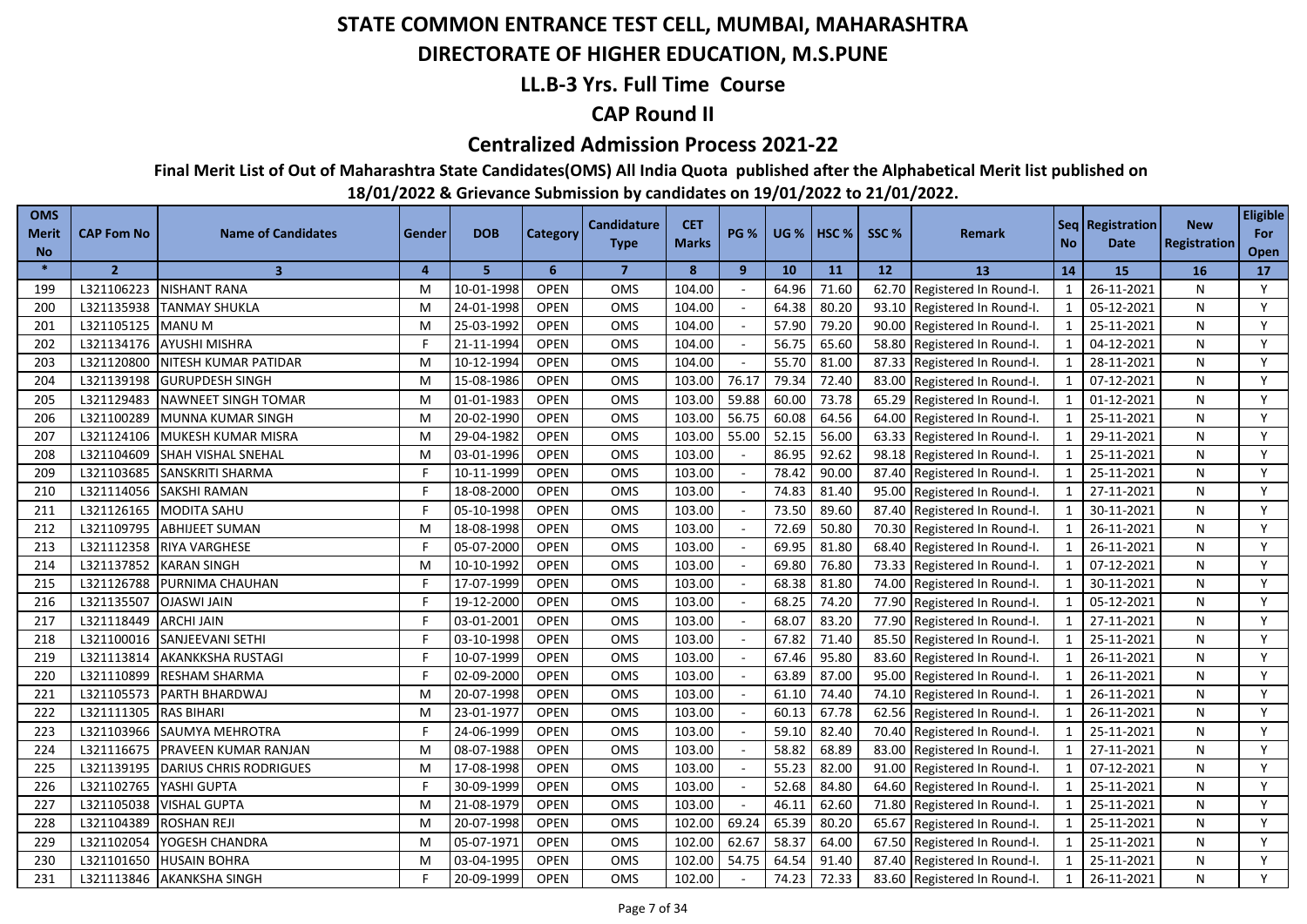### **DIRECTORATE OF HIGHER EDUCATION, M.S.PUNE**

### **LL.B-3 Yrs. Full Time Course**

### **CAP Round II**

#### **Centralized Admission Process 2021-22**

**Final Merit List of Out of Maharashtra State Candidates(OMS) All India Quota published after the Alphabetical Merit list published on** 

| <b>OMS</b><br>Merit<br><b>No</b> | <b>CAP Fom No</b> | <b>Name of Candidates</b>         | Gender | <b>DOB</b> | Category    | <b>Candidature</b><br><b>Type</b> | <b>CET</b><br><b>Marks</b> | <b>PG %</b>    | <b>UG %</b> | <b>I HSC %</b> | SSC <sub>%</sub> | <b>Remark</b>          | <b>No</b>                | Seq   Registration  <br><b>Date</b> | <b>New</b><br><b>Registration</b> | <b>Eligible</b><br>For<br>Open |
|----------------------------------|-------------------|-----------------------------------|--------|------------|-------------|-----------------------------------|----------------------------|----------------|-------------|----------------|------------------|------------------------|--------------------------|-------------------------------------|-----------------------------------|--------------------------------|
| $\ast$                           | $\overline{2}$    | $\overline{\mathbf{3}}$           | 4      | 5          | 6           | $\overline{7}$                    | 8                          | $\overline{9}$ | 10          | 11             | 12               | 13                     | 14                       | <b>15</b>                           | <b>16</b>                         | 17                             |
| 232                              | L321102686        | RAJESHWARI SINGH RATHORE          | F      | 25-01-2001 | <b>OPEN</b> | OMS                               | 102.00                     |                | 72.38       | 85.60          | 64.80            | Registered In Round-I. | $\mathbf{1}$             | 25-11-2021                          | N                                 | Y                              |
| 233                              | L321102374        | YATIN SETH                        | M      | 21-12-1998 | <b>OPEN</b> | <b>OMS</b>                        | 102.00                     |                | 70.00       | 79.40          | 83.60            | Registered In Round-I. | $\mathbf{1}$             | 25-11-2021                          | N                                 | Y                              |
| 234                              | L321143844        | <b>SAUMYA MANI TRIPATHI</b>       | F      | 28-09-2001 | <b>OPEN</b> | <b>OMS</b>                        | 102.00                     |                | 67.22       | 65.00          | 70.83            | Registered In Round-I. | $\mathbf{1}$             | 10-12-2021                          | N                                 | Y                              |
| 235                              | L321100214        | <b>AKRITI SINHA</b>               | F      | 16-04-2000 | <b>OPEN</b> | <b>OMS</b>                        | 102.00                     |                | 64.92       | 74.67          | 67.83            | Registered In Round-I. | $\mathbf{1}$             | 25-11-2021                          | N                                 | Y                              |
| 236                              | L321102967        | <b>ADITYA SHARMA</b>              | M      | 10-06-1999 | <b>OPEN</b> | <b>OMS</b>                        | 102.00                     |                | 62.83       | 76.40          | 76.00            | Registered In Round-I. | $\mathbf{1}$             | 25-11-2021                          | N                                 | Y                              |
| 237                              | L321104123        | <b>AKASH CHAUDHARY</b>            | M      | 18-09-1999 | <b>OPEN</b> | OMS                               | 102.00                     |                | 61.75       | 85.40          | 75.33            | Registered In Round-I. | 1                        | 25-11-2021                          | N                                 | Y                              |
| 238                              | L321107798        | <b>RAJA KUMAR CHAUBEY</b>         | M      | 22-07-1999 | <b>OPEN</b> | OMS                               | 102.00                     |                | 61.50       | 80.00          | 85.50            | Registered In Round-I. | $\mathbf{1}$             | 26-11-2021                          | N                                 | Y                              |
| 239                              | L321131785        | <b>SANJEEV KULSHRESHTHA</b>       | M      | 01-05-1965 | <b>OPEN</b> | <b>OMS</b>                        | 102.00                     |                | 61.42       | 75.71          | 63.40            | Registered In Round-I. | $\mathbf{1}$             | 03-12-2021                          | N                                 | Y                              |
| 240                              | L321106396        | NEELANSHU SRIVASTAVA              | M      | 25-04-1999 | <b>OPEN</b> | OMS                               | 102.00                     |                | 57.70       | 83.60          | 77.00            | Registered In Round-I. | $\mathbf{1}$             | 26-11-2021                          | N                                 | Y                              |
| 241                              | L321103946        | <b>PRANSHI GARG</b>               |        | 11-05-1998 | <b>OPEN</b> | <b>OMS</b>                        | 102.00                     |                | 56.86       | 79.40          | 72.20            | Registered In Round-I. | $\overline{1}$           | 25-11-2021                          | N                                 | Y                              |
| 242                              | L321142884        | PAYAL GAJIWALA                    |        | 16-09-1993 | <b>OPEN</b> | <b>OMS</b>                        | 101.00                     | 63.94          | 70.45       | 89.33          | 90.31            | Registered In Round-I. | $\overline{\phantom{0}}$ | 09-12-2021                          | N                                 | Y                              |
| 243                              | L321119384        | MOUSUMI CHATTERJEE                |        | 23-05-1966 | <b>OPEN</b> | OMS                               | 101.00                     | 58.50          | 60.39       | 50.33          | 54.67            | Registered In Round-I. | $\overline{1}$           | 28-11-2021                          | N                                 | Y                              |
| 244                              | L321110264        | <b>AMRISH B SUKHADIYA</b>         | M      | 30-06-1978 | <b>OPEN</b> | <b>OMS</b>                        | 101.00                     | 48.33          | 61.87       | 44.38          | 57.29            | Registered In Round-I. | $\overline{1}$           | 26-11-2021                          | N                                 | Y                              |
| 245                              | L321106992        | <b>DEVENDRA KUMAR</b>             | M      | 28-01-1996 | <b>OPEN</b> | OMS                               | 101.00                     |                | 72.66       | 67.60          | 74.10            | Registered In Round-I. | $\mathbf{1}$             | 26-11-2021                          | N                                 | Y                              |
| 246                              | L321110442        | <b>RIYA SADANAND</b>              |        | 25-05-1999 | <b>OPEN</b> | OMS                               | 101.00                     |                | 72.62       | 70.00          | 74.67            | Registered In Round-I. | $\overline{1}$           | 26-11-2021                          | N                                 | Y                              |
| 247                              | L321103315        | <b>TAVLEEN KOUR</b>               |        | 16-07-1999 | <b>OPEN</b> | <b>OMS</b>                        | 101.00                     |                | 70.28       | 69.60          | 84.00            | Registered In Round-I. | $\overline{1}$           | 25-11-2021                          | N                                 | Y                              |
| 248                              | L321101915        | <b>ENGINEER MURTUZA</b>           | M      | 09-06-1972 | <b>OPEN</b> | OMS                               | 101.00                     |                | 70.00       | 75.83          | 74.57            | Registered In Round-I. | $\mathbf{1}$             | 25-11-2021                          | N                                 | Y                              |
| 249                              | L321131215        | ABHYUDEYA VIKASH SHARMA           | M      | 11-12-1997 | <b>OPEN</b> | <b>OMS</b>                        | 101.00                     |                | 63.33       | 49.20          | 60.80            | Registered In Round-I. | $\mathbf{1}$             | 02-12-2021                          | N                                 | Y                              |
| 250                              | L321107404        | ANANNYA SAIKIA                    | F      | 01-11-1997 | <b>OPEN</b> | <b>OMS</b>                        | 101.00                     |                | 59.92       | 93.80          | 89.30            | Registered In Round-I. | $\overline{1}$           | 26-11-2021                          | N                                 | Y                              |
| 251                              | L321107694        | <b>HARSHIT SINGH</b>              | M      | 11-04-1998 | <b>OPEN</b> | OMS                               | 101.00                     |                | 59.72       | 61.00          | 70.30            | Registered In Round-I. | $\mathbf{1}$             | 26-11-2021                          | N                                 | Y                              |
| 252                              | L321126500        | KHAPARDE GAURAV SHRIKANT          | M      | 29-07-1980 | <b>OPEN</b> | <b>OMS</b>                        | 101.00                     |                | 59.45       | 71.17          | 70.27            | Registered In Round-I. | $\mathbf{1}$             | 30-11-2021                          | N                                 | Y                              |
| 253                              | L321112493        | <b>GANPAT GURUDAS MALIK</b>       | M      | 08-05-1993 | <b>OPEN</b> | OMS                               | 101.00                     |                | 58.05       | 58.50          | 68.17            | Registered In Round-I. | $\mathbf{1}$             | 26-11-2021                          | N                                 | Y                              |
| 254                              | L321124579        | <b>RIA SAXENA</b>                 | F      | 11-09-1999 | <b>OPEN</b> | OMS                               | 100.00                     | 81.22          | 62.08       | 90.40          | 81.70            | Registered In Round-I. | $\mathbf{1}$             | 29-11-2021                          | N                                 | Y                              |
| 255                              | L321123289        | <b>VIKAS YADAV</b>                | M      | 21-06-1986 | <b>OPEN</b> | <b>OMS</b>                        | 100.00                     | 65.37          | 63.82       | 69.80          | 74.00            | Registered In Round-I. | $\mathbf{1}$             | 29-11-2021                          | N                                 | Y                              |
| 256                              | L321127463        | RIYA AGARWAL                      |        | 10-03-2000 | <b>OPEN</b> | OMS                               | 100.00                     |                | 90.62       | 77.17          | 81.60            | Registered In Round-I. | $\mathbf{1}$             | 01-12-2021                          | N                                 | Y                              |
| 257                              | L321122317        | <b>CHOUDHARY SONAL SHANKARLAL</b> |        | 02-09-1998 | <b>OPEN</b> | <b>OMS</b>                        | 100.00                     |                | 75.30       | 77.23          | 77.60            | Registered In Round-I. | $\mathbf{1}$             | 29-11-2021                          | N                                 | Y                              |
| 258                              | L321119401        | <b>PRERNA SUROLIA</b>             |        | 05-01-2000 | <b>OPEN</b> | <b>OMS</b>                        | 100.00                     |                | 70.30       | 85.20          | 79.83            | Registered In Round-I. | $\mathbf{1}$             | 28-11-2021                          | N                                 | Y                              |
| 259                              | L321112589        | ZANJABEEL FATMA                   |        | 04-01-1996 | <b>OPEN</b> | <b>OMS</b>                        | 100.00                     |                | 65.63       | 71.00          | 68.29            | Registered In Round-I. | $\mathbf{1}$             | 26-11-2021                          | N                                 | Y                              |
| 260                              | L321100246        | <b>AKSHIT PRAJAPATI</b>           | M      | 14-04-2000 | <b>OPEN</b> | <b>OMS</b>                        | 100.00                     |                | 64.88       | 71.60          | 70.40            | Registered In Round-I. | $\mathbf{1}$             | 25-11-2021                          | N                                 | Y                              |
| 261                              | L321105210        | SHIWANI KUMARI                    |        | 06-07-1998 | <b>OPEN</b> | OMS                               | 100.00                     |                | 64.07       | 69.20          | 83.60            | Registered In Round-I. | $\overline{1}$           | 26-11-2021                          | N                                 | Y                              |
| 262                              | L321140812        | SHREYA YADAV                      |        | 26-06-2000 | <b>OPEN</b> | <b>OMS</b>                        | 100.00                     |                | 59.45       | 57.80          | 68.33            | Registered In Round-I. | $\overline{1}$           | 08-12-2021                          | N                                 | Y                              |
| 263                              | L321113025        | <b>STUTI SACHAN</b>               |        | 05-01-1999 | <b>OPEN</b> | <b>OMS</b>                        | 100.00                     |                | 59.08       | 78.40          | 79.80            | Registered In Round-I. | $\overline{\mathbf{1}}$  | 26-11-2021                          | N                                 | Y                              |
| 264                              | L321116062        | SHIVAM MISHRA                     | м      | 19-08-1997 | <b>OPEN</b> | OMS                               | 100.00                     |                | 58.08       | 67.50          | 56.67            | Registered In Round-I. | $\overline{1}$           | 27-11-2021                          | N                                 | Y                              |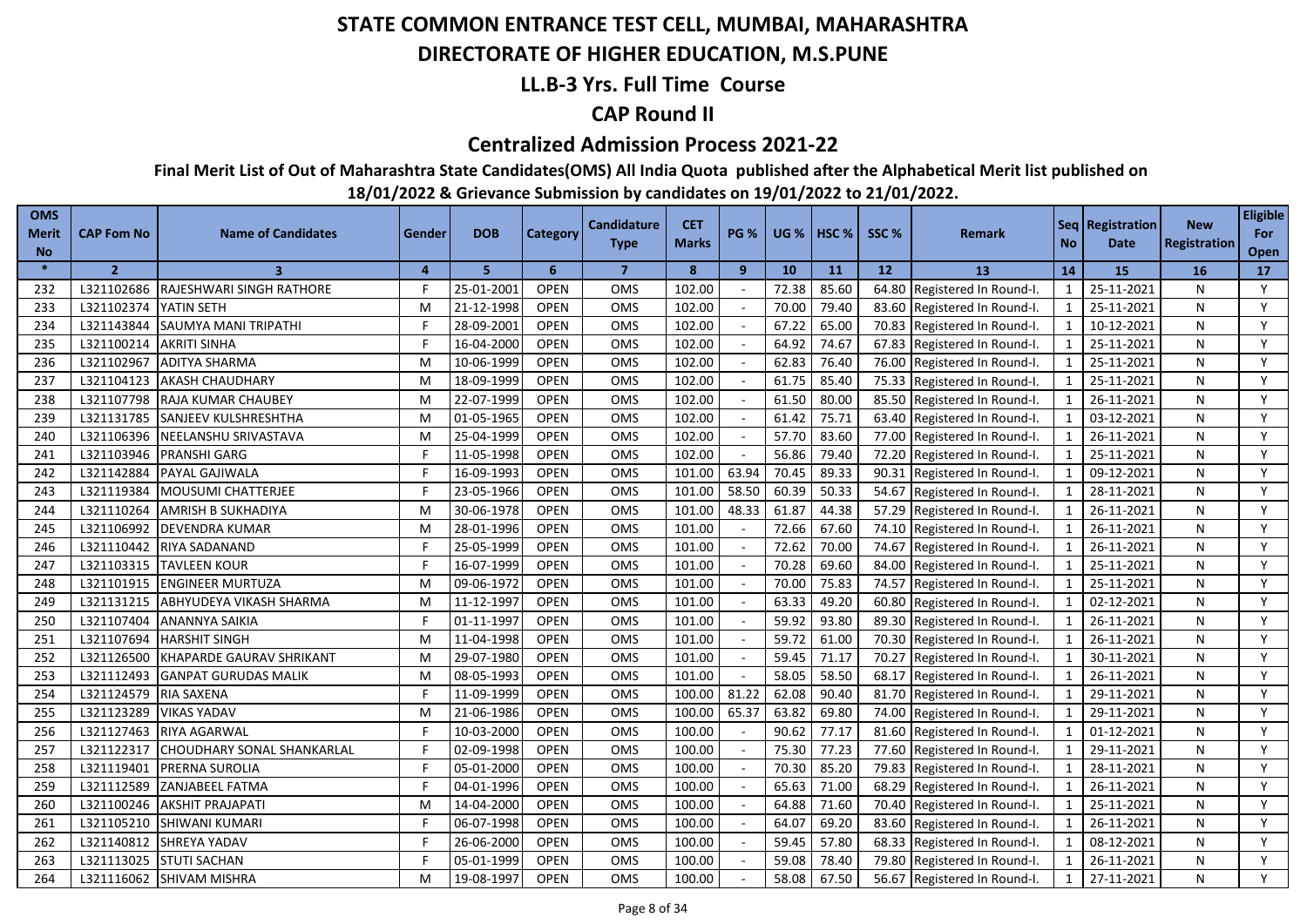### **DIRECTORATE OF HIGHER EDUCATION, M.S.PUNE**

### **LL.B-3 Yrs. Full Time Course**

### **CAP Round II**

#### **Centralized Admission Process 2021-22**

**Final Merit List of Out of Maharashtra State Candidates(OMS) All India Quota published after the Alphabetical Merit list published on** 

| <b>OMS</b><br><b>Merit</b><br><b>No</b> | <b>CAP Fom No</b> | <b>Name of Candidates</b>     | Gender         | <b>DOB</b> | Category    | <b>Candidature</b><br><b>Type</b> | <b>CET</b><br><b>Marks</b> | <b>PG %</b> | <b>UG %</b> | HSC <sub>%</sub> | SSC % | <b>Remark</b>                | <b>No</b>      | Seq Registration<br>Date | <b>New</b><br>Registration | <b>Eligible</b><br>For<br>Open |
|-----------------------------------------|-------------------|-------------------------------|----------------|------------|-------------|-----------------------------------|----------------------------|-------------|-------------|------------------|-------|------------------------------|----------------|--------------------------|----------------------------|--------------------------------|
| $\ast$                                  | $\overline{2}$    | $\overline{\mathbf{3}}$       | $\overline{a}$ | 5.         | 6           | $\overline{7}$                    | 8                          | 9           | 10          | 11               | 12    | 13                           | 14             | 15                       | 16                         | 17                             |
| 265                                     | L321101860        | SUGANDHA TIWARI               |                | 05-10-1992 | <b>OPEN</b> | <b>OMS</b>                        | 99.00                      | 82.77       | 72.93       | 78.80            |       | 86.17 Registered In Round-I. | 1              | 25-11-2021               | N                          | Y                              |
| 266                                     | L321111077        | PEYUSH JAIN                   | M              | 19-02-1981 | <b>OPEN</b> | OMS                               | 99.00                      | 73.59       | 60.61       | 62.20            |       | 60.00 Registered In Round-I. | 1              | 26-11-2021               | N                          | Y                              |
| 267                                     | L321123568        | A K SHRIVASTAVA               | M              | 06-08-1970 | <b>OPEN</b> | OMS                               | 99.00                      | 67.13       | 65.71       | 67.44            |       | 70.67 Registered In Round-I. | 1              | 29-11-2021               | N                          | Y                              |
| 268                                     | L321113583        | <b>HARSH PARESH THAKKAR</b>   | M              | 03-05-1998 | <b>OPEN</b> | <b>OMS</b>                        | 99.00                      | 65.30       | 66.33       | 74.62            |       | 86.33 Registered In Round-I. | 1              | 26-11-2021               | N                          | Y                              |
| 269                                     | L321138270        | <b>MRIDUL RASTOGI</b>         | M              | 15-01-1980 | <b>OPEN</b> | OMS                               | 99.00                      | 64.00       | 61.25       | 72.00            |       | 62.33 Registered In Round-I. | 1              | 07-12-2021               | N                          | Y                              |
| 270                                     | L321108367        | <b>SHRUTI AGARWAL</b>         |                | 23-01-1998 | <b>OPEN</b> | OMS                               | 99.00                      | 62.67       | 62.06       | 89.00            |       | 95.83 Registered In Round-I. | 1              | 26-11-2021               | N                          | Y                              |
| 271                                     | L321101872        | KIRTANE SHEKHAR CHANDRAKANT   | M              | 04-04-1971 | <b>OPEN</b> | <b>OMS</b>                        | 99.00                      | 57.25       | 44.61       | 67.83            |       | 74.14 Registered In Round-I. | 1              | 25-11-2021               | N                          | Y                              |
| 272                                     | L321106065        | <b>EVA ADHIKARI</b>           |                | 28-05-1998 | <b>OPEN</b> | OMS                               | 99.00                      |             | 85.17       | 96.00            |       | 88.17 Registered In Round-I. | 1              | 26-11-2021               | N                          | Y                              |
| 273                                     | L321114141        | MOHD ARSHAAN                  | M              | 20-12-2000 | <b>OPEN</b> | <b>OMS</b>                        | 99.00                      |             | 84.24       | 90.80            |       | 95.00 Registered In Round-I. | 1              | 27-11-2021               | N                          | Y                              |
| 274                                     | L321113971        | <b>TANU JAIN</b>              |                | 13-08-2000 | <b>OPEN</b> | OMS                               | 99.00                      |             | 78.24       | 85.17            |       | 79.80 Registered In Round-I. | 1              | 26-11-2021               | N                          | Y                              |
| 275                                     | L321118561        | <b>MANASI P SHAH</b>          |                | 02-01-1994 | <b>OPEN</b> | OMS                               | 99.00                      |             | 76.44       | 62.67            |       | 72.86 Registered In Round-I. | 1              | 28-11-2021               | N                          | Y                              |
| 276                                     | L321117295        | <b>SRISHTI</b>                |                | 02-10-2000 | <b>OPEN</b> | OMS                               | 99.00                      |             | 76.08       | 73.80            |       | 81.70 Registered In Round-I. | $\mathbf{1}$   | 27-11-2021               | N                          | Y                              |
| 277                                     | L321121514        | <b>VARUN KUMAR SHUKLA</b>     | М              | 06-12-1980 | <b>OPEN</b> | OMS                               | 99.00                      |             | 74.25       | 70.60            | 75.20 | Registered In Round-I.       | $\overline{1}$ | 29-11-2021               | N                          | Y                              |
| 278                                     | L321102846        | LIPIKA KALRA                  |                | 25-03-2001 | <b>OPEN</b> | OMS                               | 99.00                      |             | 71.96       | 90.00            | 95.00 | Registered In Round-I.       |                | 25-11-2021               | N                          | Y                              |
| 279                                     | L321118244        | <b>ARYAN SHARMA</b>           | M              | 23-11-2000 | <b>OPEN</b> | OMS                               | 99.00                      |             | 68.58       | 72.00            | 74.10 | Registered In Round-I.       | $\mathbf{1}$   | 27-11-2021               | N                          | Y                              |
| 280                                     | L321117374        | <b>SUJEET KATIYAR</b>         | M              | 01-05-1974 | <b>OPEN</b> | <b>OMS</b>                        | 99.00                      |             | 68.22       | 70.20            | 74.67 | Registered In Round-I.       | $\overline{1}$ | 27-11-2021               | N                          | Y                              |
| 281                                     | L321100539        | <b>MUSKAN TIWARI</b>          |                | 14-07-2000 | <b>OPEN</b> | OMS                               | 99.00                      |             | 68.08       | 91.80            | 79.80 | Registered In Round-I.       | $\mathbf{1}$   | 25-11-2021               | N                          | Y                              |
| 282                                     | L321106925        | <b>SHAILESH LATKAR</b>        | M              | 04-11-1991 | <b>OPEN</b> | <b>OMS</b>                        | 99.00                      |             | 64.70       | 62.50            | 76.31 | Registered In Round-I.       | $\mathbf{1}$   | 26-11-2021               | N                          | Y                              |
| 283                                     | L321133202        | AYUSHI RAGHUVANSHI            |                | 15-02-2000 | <b>OPEN</b> | OMS                               | 99.00                      |             | 63.58       | 92.40            | 72.67 | Registered In Round-I.       | $\overline{1}$ | 04-12-2021               | N                          | Y                              |
| 284                                     | L321100385        | SHABEENA YASMIN               |                | 10-06-1999 | <b>OPEN</b> | OMS                               | 99.00                      |             | 61.80       | 71.80            | 68.40 | Registered In Round-I.       | $\mathbf{1}$   | 25-11-2021               | N                          | Y                              |
| 285                                     | L321120960        | <b>JITENDRA KUMAR</b>         | M              | 26-08-1979 | <b>OPEN</b> | OMS                               | 99.00                      |             | 61.53       | 52.20            | 49.20 | Registered In Round-I.       | $\mathbf{1}$   | 28-11-2021               | N                          | Y                              |
| 286                                     | L321128635        | MUKESH KUMAR RANJAN           | м              | 05-09-1982 | <b>OPEN</b> | <b>OMS</b>                        | 99.00                      |             | 61.13       | 63.11            | 41.57 | Registered In Round-I.       | $\mathbf{1}$   | 01-12-2021               | N                          | Y                              |
| 287                                     | L321119335        | <b>ASHWINI PANDEY</b>         | м              | 23-05-1998 | <b>OPEN</b> | OMS                               | 99.00                      |             | 56.67       | 76.40            | 87.40 | Registered In Round-I.       | $\mathbf{1}$   | 28-11-2021               | N                          | Y                              |
| 288                                     | L321100919        | DHRUVI CHAMPANERI             |                | 22-03-1998 | <b>OPEN</b> | OMS                               | 99.00                      |             | 49.50       | 77.60            | 77.90 | Registered In Round-I.       | $\overline{1}$ | 25-11-2021               | N                          | Y                              |
| 289                                     | L321110839        | <b>NIVEA RANA</b>             |                | 10-06-1997 | <b>OPEN</b> | OMS                               | 99.00                      |             | 49.48       | 71.40            | 70.30 | Registered In Round-I.       | $\mathbf{1}$   | 26-11-2021               | N                          | Y                              |
| 290                                     | L321135545        | SHAILESH SRINIVASRAO DHUTEKAR | M              | 10-06-1985 | <b>OPEN</b> | OMS                               | 98.00                      | 81.60       | 64.16       | 87.67            | 84.00 | Registered In Round-I.       | $\mathbf{1}$   | 05-12-2021               | N                          | Y                              |
| 291                                     | L321122158        | PRAKASH NARAYAN J MISHRA      | M              | 29-05-1978 | <b>OPEN</b> | OMS                               | 98.00                      | 60.00       | 54.59       | 63.22            | 70.33 | Registered In Round-I.       | $\mathbf{1}$   | 29-11-2021               | N                          | Y                              |
| 292                                     | L321114181        | SHAAN JAIN                    |                | 24-06-1980 | <b>OPEN</b> | <b>OMS</b>                        | 98.00                      | 52.11       | 57.39       | 68.46            | 75.27 | Registered In Round-I.       | $\mathbf{1}$   | 27-11-2021               | N                          | Y                              |
| 293                                     | L321100557        | PUROHIT JAY BHARAT            | M              | 11-10-1986 | <b>OPEN</b> | OMS                               | 98.00                      |             | 82.00       | 95.00            | 91.73 | Registered In Round-I.       | $\mathbf{1}$   | 25-11-2021               | N                          | Y                              |
| 294                                     | L321105604        | <b>SONAL SHUKLA</b>           |                | 02-12-1978 | <b>OPEN</b> | OMS                               | 98.00                      |             | 81.90       | 79.00            | 84.40 | Registered In Round-I.       |                | 26-11-2021               | N                          | Y                              |
| 295                                     | L321130706        | <b>ABHISHEK RAJESH FARIA</b>  | M              | 20-03-1999 | <b>OPEN</b> | OMS                               | 98.00                      | $\sim$      | 70.75       | 80.67            | 73.38 | Registered In Round-I.       | 1              | 02-12-2021               | N                          | Y                              |
| 296                                     | L321103938        | HANIF HAROON CHIMTHANAWALA    | м              | 15-12-1999 | <b>OPEN</b> | OMS                               | 98.00                      |             | 68.73       | 91.40            |       | 83.80 Registered In Round-I. |                | 25-11-2021               | N                          | Y                              |
| 297                                     | L321119199        | PRABHAT KUMAR TRIVEDI         | м              | 16-06-1977 | <b>OPEN</b> | OMS                               | 98.00                      |             | 68.38       | 55.60            |       | 60.80 Registered In Round-I. |                | 28-11-2021               | N                          | Y                              |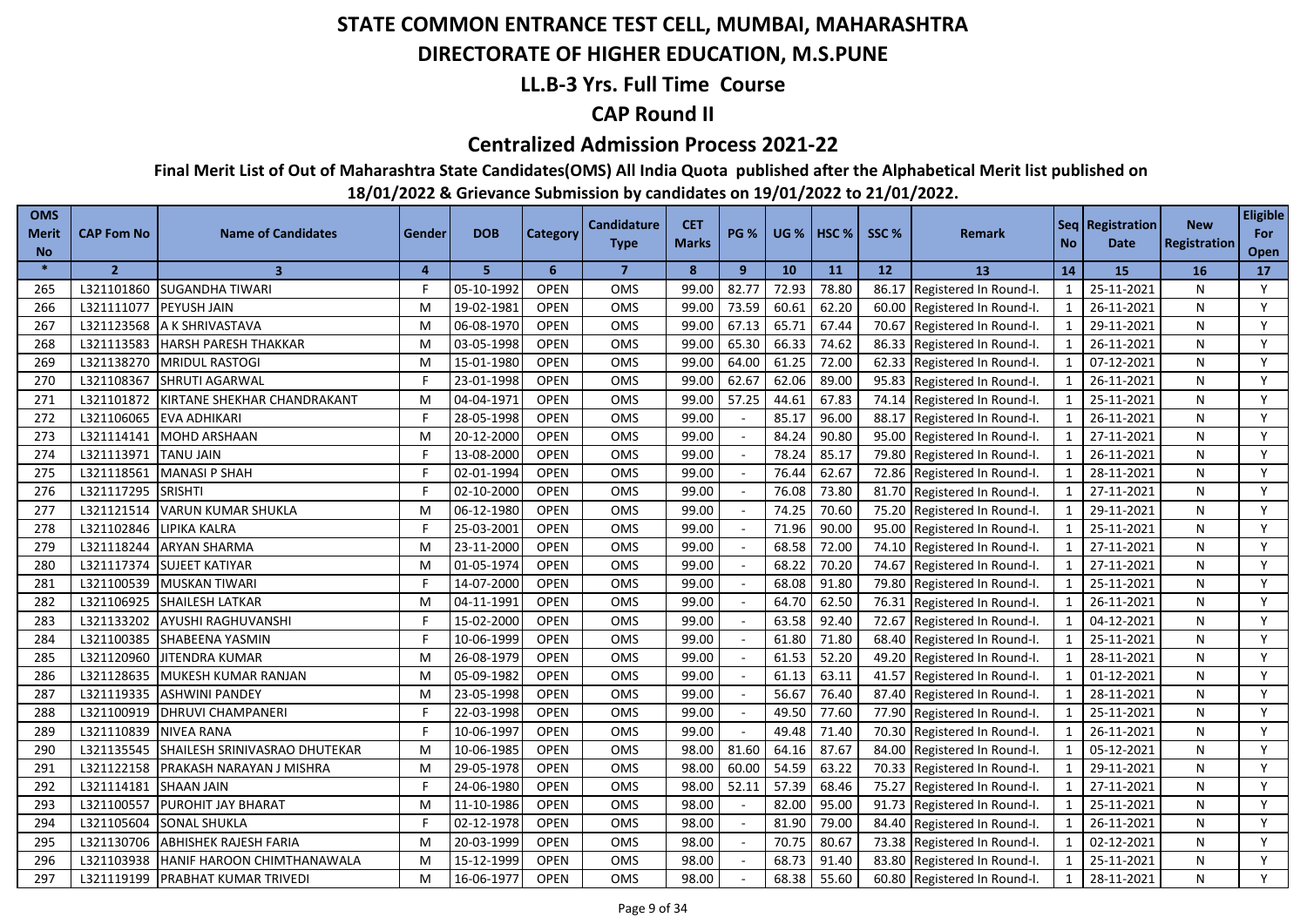### **DIRECTORATE OF HIGHER EDUCATION, M.S.PUNE**

### **LL.B-3 Yrs. Full Time Course**

### **CAP Round II**

#### **Centralized Admission Process 2021-22**

**Final Merit List of Out of Maharashtra State Candidates(OMS) All India Quota published after the Alphabetical Merit list published on** 

| Registration<br><b>Type</b><br><b>No</b><br><b>Date</b><br><b>No</b><br>Open<br>$\star$<br>$\overline{2}$<br>$\overline{3}$<br>5<br>6<br>$\overline{7}$<br>8<br>9<br>10<br>11<br>12<br><b>13</b><br>14<br>15<br>16<br>4<br>17<br>Y<br>L321100793<br><b>ABHISHEK KUMAR</b><br>30-01-2001<br><b>OPEN</b><br>98.00<br>65.80<br>74.40<br>76.50<br>25-11-2021<br>M<br><b>OMS</b><br>Registered In Round-I.<br>$\mathbf{1}$<br>N<br>298<br><b>OPEN</b><br>64.98<br>54.20<br>Y<br>L321117516<br><b>AYUSH RAI</b><br>30-05-2000<br>OMS<br>98.00<br>83.60 Registered In Round-I.<br>27-11-2021<br>N<br>299<br>M<br>1<br>Y<br>L321127249<br><b>NISHANT KUMAR</b><br>12-08-2000<br><b>OPEN</b><br>OMS<br>63.53<br>67.40<br>300<br>M<br>98.00<br>76.00 Registered In Round-I.<br>30-11-2021<br>N<br>1<br>60.00<br>L321106707<br>F<br>24-09-2000<br><b>OPEN</b><br><b>OMS</b><br>98.00<br>87.20<br>94.00 Registered In Round-I.<br>26-11-2021<br>Y<br>301<br>MAHI PAWAR<br>1<br>N<br><b>OPEN</b><br>51.13<br>61.89<br>Y<br>L321143334<br><b>DHANESH KUMAR</b><br>01-03-1980<br>OMS<br>98.00<br>66.56 Registered In Round-I.<br>1<br>09-12-2021<br>N<br>302<br>M<br>48.47<br>53.23<br>L321100344<br>27-04-1997<br><b>OPEN</b><br><b>OMS</b><br>98.00<br>60.00 Registered In Round-I.<br>25-11-2021<br>Y<br>303<br><b>MOHAMMED RAFI</b><br>$\mathbf{1}$<br>N<br>M<br>$\sim$<br>71.25<br>63.87<br>63.60<br>L321136130<br><b>AVINASH MISHRA</b><br>03-07-1995<br><b>OPEN</b><br><b>OMS</b><br>97.00<br>57.00 Registered In Round-I.<br>$\mathbf{1}$<br>06-12-2021<br>Y<br>304<br>N<br>M<br>65.00<br><b>OPEN</b><br>71.91<br>L321106170<br><b>RASHI SHARMA</b><br>11-09-1996<br>OMS<br>97.00<br>87.40<br>87.40 Registered In Round-I.<br>$\mathbf{1}$<br>26-11-2021<br>N<br>Y<br>305<br>61.67<br>L321100041<br>04-04-1997<br><b>OPEN</b><br>OMS<br>97.00<br>65.46<br>77.00<br>83.60 Registered In Round-I.<br>25-11-2021<br>Y<br>306<br><b>KIRTI MISHRA</b><br>$\overline{1}$<br>N<br>L321112688<br>20-04-1999<br><b>OPEN</b><br>78.77<br>75.40<br>307<br><b>NANDINI YADAV</b><br><b>OMS</b><br>97.00<br>81.70 Registered In Round-I.<br>26-11-2021<br>N<br>Y<br>F<br>$\mathbf{1}$<br>L321103032<br>06-10-2000<br><b>OPEN</b><br>OMS<br>97.00<br>78.54<br>91.40<br>25-11-2021<br>Y<br>308<br><b>RIDHIMA SINGH</b><br>81.17 Registered In Round-I.<br>N<br>$\mathbf{1}$<br>25-06-1999<br>74.33<br>L321101565<br><b>OPEN</b><br>OMS<br>97.00<br>66.20<br>60.80 Registered In Round-I.<br>25-11-2021<br>Y<br>309<br><b>IKRAM UL HAQUE</b><br>$\mathbf{1}$<br>N<br>M<br>30-04-1984<br><b>OPEN</b><br>OMS<br>72.00<br>48.00<br>Y<br>L321100312<br><b>ASHISH SHARMA</b><br>97.00<br>59.60<br>25-11-2021<br>N<br>310<br>M<br>Registered In Round-I.<br>L321103349<br>05-12-1992<br><b>OPEN</b><br>OMS<br>68.33<br>65.20<br>25-11-2021<br>Y<br>JAYESH TALREJA<br>97.00<br>69.40<br>Registered In Round-I.<br>N<br>311<br>M<br>OMS<br>65.92<br>Y<br>L321116716<br>MOHAMMED HADI<br>12-12-1999<br><b>OPEN</b><br>97.00<br>77.40<br>85.60<br>27-11-2021<br>N<br>312<br>M<br>Registered In Round-I.<br>54.20<br>Y<br>L321136343<br>02-06-1986<br><b>OPEN</b><br><b>OMS</b><br>97.00<br>64.65<br>06-12-2021<br>313<br><b>HIMANSHU KUMAR GUPTA</b><br>65.80<br>Registered In Round-I.<br>$\mathbf{1}$<br>N<br>M<br>08-01-1974<br><b>OPEN</b><br>OMS<br>97.00<br>63.38<br>52.11<br>26-11-2021<br>Y<br>314<br>L321111178<br><b>DEEPAK KUMAR GUPTA</b><br>58.11<br>Registered In Round-I.<br>N<br>M<br>L321109006<br>01-07-1999<br><b>OPEN</b><br><b>OMS</b><br>97.00<br>60.88<br>79.67<br>26-11-2021<br>Y<br>315<br><b>VIRENDRA KUMAR PANDEY</b><br>66.67<br>$\mathbf{1}$<br>N<br>M<br>Registered In Round-I.<br>59.81<br>57.80<br>Y<br>L321102646<br><b>RAJESH SINGH</b><br>20-08-1987<br><b>OPEN</b><br>OMS<br>97.00<br>67.80<br>25-11-2021<br>316<br>Registered In Round-I.<br>$\mathbf{1}$<br>N<br>M<br>L321112329<br>30-04-1998<br><b>OPEN</b><br>OMS<br>56.37<br>73.40<br>Y<br>317<br>97.00<br>74.42<br>26-11-2021<br><b>KANCHAN SINGH</b><br>F<br>Registered In Round-I.<br>$\mathbf{1}$<br>N<br>L321144652<br>06-03-1999<br><b>OPEN</b><br>OMS<br>97.00<br>50.33<br>45.60<br>10-12-2021<br>Y<br>318<br><b>SHIVANI SINGH</b><br>76.00<br>$\mathbf{1}$<br>N<br>Registered In Round-I.<br>L321100062<br>23-05-1999<br><b>OPEN</b><br>OMS<br>97.00<br>47.91<br>53.40<br>25-11-2021<br>Y<br>319<br>UTKARSH CHAUDHARY<br>M<br>60.00<br>$\mathbf{1}$<br>N<br>Registered In Round-I.<br>OMS<br>65.46<br>Y<br>320<br>L321115729<br>11-07-1972<br><b>OPEN</b><br>96.00<br>65.94<br>69.25<br>65.85<br>$\mathbf{1}$<br>27-11-2021<br>SHAILENDRA SINGH PAWAR<br>Registered In Round-I.<br>N<br>M<br>86.16<br>Y<br>321<br>L321142932<br>19-07-1989<br><b>OPEN</b><br>OMS<br>96.00<br>67.38<br>82.17<br>$\mathbf{1}$<br>09-12-2021<br><b>SHEIKH PARVEJ</b><br>M<br>Registered In Round-I.<br>N<br>Y<br>322<br>L321104647<br>08-12-1998<br><b>OPEN</b><br><b>OMS</b><br>96.00<br>84.98<br>62.00<br><b>AKANKSHA</b><br>F<br>68.40<br>$\mathbf{1}$<br>25-11-2021<br>N<br>Registered In Round-I.<br>Y<br>L321105174<br>SURANJANA DASGUPTA<br>31-08-1999<br><b>OPEN</b><br>OMS<br>96.00<br>80.84<br>80.20<br>95.00<br>26-11-2021<br>323<br>Registered In Round-I.<br>$\mathbf{1}$<br>N<br>L321102891<br>03-07-2000<br><b>OPEN</b><br>79.33<br>88.20<br>92.00<br>$\mathbf{1}$<br>25-11-2021<br>Y<br>324<br><b>ADITI PANDEY</b><br>OMS<br>96.00<br>Registered In Round-I.<br>N<br>L321108328<br>03-05-2000<br><b>OPEN</b><br><b>OMS</b><br>96.00<br>79.21<br>87.20<br>91.20<br>26-11-2021<br>Y<br>325<br><b>NILAKSHI TRIPATHI</b><br>Registered In Round-I.<br>$\mathbf{1}$<br>N<br>L321104051<br><b>MUSKAN HIRANI</b><br>29-03-2000<br><b>OPEN</b><br>OMS<br>96.00<br>72.96<br>69.40<br>67.17<br>Registered In Round-I.<br>$\mathbf{1}$<br>25-11-2021<br>Y<br>326<br>N<br>L321127368<br>10-11-1986<br><b>OPEN</b><br>71.17<br>60.80<br>30-11-2021<br>Y<br>327<br><b>ASHISH SODHI</b><br>OMS<br>96.00<br>58.17<br>Registered In Round-I.<br>N<br>M<br>$\sim$<br>328<br>L321143204<br><b>VIVEK KUMAR</b><br>06-08-1987<br><b>OPEN</b><br>OMS<br>96.00<br>70.96<br>75.20<br>87.80<br>09-12-2021<br>Y<br>Registered In Round-I.<br>$\mathbf{1}$<br>N<br>M<br>$\sim$<br>90.60<br>329<br>L321103701<br><b>HARSH NAIN</b><br>24-11-1999<br><b>OPEN</b><br>OMS<br>96.00<br>67.67<br>79.80<br>25-11-2021<br>Y<br>Registered In Round-I.<br>1<br>N<br>M<br>330<br>L321117254<br>14-09-1978<br>OPEN<br>OMS<br>96.00<br>65.25<br>69.11<br>27-11-2021<br>Y<br><b>MRITUNJAI KUMAR</b><br>61.11 Registered In Round-I.<br>$\mathbf{1}$<br>N<br>м | <b>OMS</b><br><b>Merit</b> | <b>CAP Fom No</b> | <b>Name of Candidates</b> | Gender | <b>DOB</b> | Category | <b>Candidature</b> | <b>CET</b><br><b>Marks</b> | <b>PG %</b> | UG %   $HSC$ % | SSC <sub>%</sub> | <b>Remark</b> | Seq   Registration | <b>New</b> | <b>Eligible</b><br>For |
|------------------------------------------------------------------------------------------------------------------------------------------------------------------------------------------------------------------------------------------------------------------------------------------------------------------------------------------------------------------------------------------------------------------------------------------------------------------------------------------------------------------------------------------------------------------------------------------------------------------------------------------------------------------------------------------------------------------------------------------------------------------------------------------------------------------------------------------------------------------------------------------------------------------------------------------------------------------------------------------------------------------------------------------------------------------------------------------------------------------------------------------------------------------------------------------------------------------------------------------------------------------------------------------------------------------------------------------------------------------------------------------------------------------------------------------------------------------------------------------------------------------------------------------------------------------------------------------------------------------------------------------------------------------------------------------------------------------------------------------------------------------------------------------------------------------------------------------------------------------------------------------------------------------------------------------------------------------------------------------------------------------------------------------------------------------------------------------------------------------------------------------------------------------------------------------------------------------------------------------------------------------------------------------------------------------------------------------------------------------------------------------------------------------------------------------------------------------------------------------------------------------------------------------------------------------------------------------------------------------------------------------------------------------------------------------------------------------------------------------------------------------------------------------------------------------------------------------------------------------------------------------------------------------------------------------------------------------------------------------------------------------------------------------------------------------------------------------------------------------------------------------------------------------------------------------------------------------------------------------------------------------------------------------------------------------------------------------------------------------------------------------------------------------------------------------------------------------------------------------------------------------------------------------------------------------------------------------------------------------------------------------------------------------------------------------------------------------------------------------------------------------------------------------------------------------------------------------------------------------------------------------------------------------------------------------------------------------------------------------------------------------------------------------------------------------------------------------------------------------------------------------------------------------------------------------------------------------------------------------------------------------------------------------------------------------------------------------------------------------------------------------------------------------------------------------------------------------------------------------------------------------------------------------------------------------------------------------------------------------------------------------------------------------------------------------------------------------------------------------------------------------------------------------------------------------------------------------------------------------------------------------------------------------------------------------------------------------------------------------------------------------------------------------------------------------------------------------------------------------------------------------------------------------------------------------------------------------------------------------------------------------------------------------------------------------------------------------------------------------------------------------------------------------------------------------------------------------------------------------------------------------------------------------------------------------------------------------------------------------------------------------------------------------------------------------------------------------------------------------------------------------------------------------------------------------------------------------------------------------------------------------------------------------------------------------------------------------------------------------------------------------------------------------------------------------------------------------------------------------------------------------------------------------------------------------------------------------------------------------------------------------------------------------------------------------------------------------------------------------------------------------------------------------------------------------------------------------------------------------------------------------------------------------------------------------------------------|----------------------------|-------------------|---------------------------|--------|------------|----------|--------------------|----------------------------|-------------|----------------|------------------|---------------|--------------------|------------|------------------------|
|                                                                                                                                                                                                                                                                                                                                                                                                                                                                                                                                                                                                                                                                                                                                                                                                                                                                                                                                                                                                                                                                                                                                                                                                                                                                                                                                                                                                                                                                                                                                                                                                                                                                                                                                                                                                                                                                                                                                                                                                                                                                                                                                                                                                                                                                                                                                                                                                                                                                                                                                                                                                                                                                                                                                                                                                                                                                                                                                                                                                                                                                                                                                                                                                                                                                                                                                                                                                                                                                                                                                                                                                                                                                                                                                                                                                                                                                                                                                                                                                                                                                                                                                                                                                                                                                                                                                                                                                                                                                                                                                                                                                                                                                                                                                                                                                                                                                                                                                                                                                                                                                                                                                                                                                                                                                                                                                                                                                                                                                                                                                                                                                                                                                                                                                                                                                                                                                                                                                                                                                                                                                                                                                                                                                                                                                                                                                                                                                                                                                                                                                                                                    |                            |                   |                           |        |            |          |                    |                            |             |                |                  |               |                    |            |                        |
|                                                                                                                                                                                                                                                                                                                                                                                                                                                                                                                                                                                                                                                                                                                                                                                                                                                                                                                                                                                                                                                                                                                                                                                                                                                                                                                                                                                                                                                                                                                                                                                                                                                                                                                                                                                                                                                                                                                                                                                                                                                                                                                                                                                                                                                                                                                                                                                                                                                                                                                                                                                                                                                                                                                                                                                                                                                                                                                                                                                                                                                                                                                                                                                                                                                                                                                                                                                                                                                                                                                                                                                                                                                                                                                                                                                                                                                                                                                                                                                                                                                                                                                                                                                                                                                                                                                                                                                                                                                                                                                                                                                                                                                                                                                                                                                                                                                                                                                                                                                                                                                                                                                                                                                                                                                                                                                                                                                                                                                                                                                                                                                                                                                                                                                                                                                                                                                                                                                                                                                                                                                                                                                                                                                                                                                                                                                                                                                                                                                                                                                                                                                    |                            |                   |                           |        |            |          |                    |                            |             |                |                  |               |                    |            |                        |
|                                                                                                                                                                                                                                                                                                                                                                                                                                                                                                                                                                                                                                                                                                                                                                                                                                                                                                                                                                                                                                                                                                                                                                                                                                                                                                                                                                                                                                                                                                                                                                                                                                                                                                                                                                                                                                                                                                                                                                                                                                                                                                                                                                                                                                                                                                                                                                                                                                                                                                                                                                                                                                                                                                                                                                                                                                                                                                                                                                                                                                                                                                                                                                                                                                                                                                                                                                                                                                                                                                                                                                                                                                                                                                                                                                                                                                                                                                                                                                                                                                                                                                                                                                                                                                                                                                                                                                                                                                                                                                                                                                                                                                                                                                                                                                                                                                                                                                                                                                                                                                                                                                                                                                                                                                                                                                                                                                                                                                                                                                                                                                                                                                                                                                                                                                                                                                                                                                                                                                                                                                                                                                                                                                                                                                                                                                                                                                                                                                                                                                                                                                                    |                            |                   |                           |        |            |          |                    |                            |             |                |                  |               |                    |            |                        |
|                                                                                                                                                                                                                                                                                                                                                                                                                                                                                                                                                                                                                                                                                                                                                                                                                                                                                                                                                                                                                                                                                                                                                                                                                                                                                                                                                                                                                                                                                                                                                                                                                                                                                                                                                                                                                                                                                                                                                                                                                                                                                                                                                                                                                                                                                                                                                                                                                                                                                                                                                                                                                                                                                                                                                                                                                                                                                                                                                                                                                                                                                                                                                                                                                                                                                                                                                                                                                                                                                                                                                                                                                                                                                                                                                                                                                                                                                                                                                                                                                                                                                                                                                                                                                                                                                                                                                                                                                                                                                                                                                                                                                                                                                                                                                                                                                                                                                                                                                                                                                                                                                                                                                                                                                                                                                                                                                                                                                                                                                                                                                                                                                                                                                                                                                                                                                                                                                                                                                                                                                                                                                                                                                                                                                                                                                                                                                                                                                                                                                                                                                                                    |                            |                   |                           |        |            |          |                    |                            |             |                |                  |               |                    |            |                        |
|                                                                                                                                                                                                                                                                                                                                                                                                                                                                                                                                                                                                                                                                                                                                                                                                                                                                                                                                                                                                                                                                                                                                                                                                                                                                                                                                                                                                                                                                                                                                                                                                                                                                                                                                                                                                                                                                                                                                                                                                                                                                                                                                                                                                                                                                                                                                                                                                                                                                                                                                                                                                                                                                                                                                                                                                                                                                                                                                                                                                                                                                                                                                                                                                                                                                                                                                                                                                                                                                                                                                                                                                                                                                                                                                                                                                                                                                                                                                                                                                                                                                                                                                                                                                                                                                                                                                                                                                                                                                                                                                                                                                                                                                                                                                                                                                                                                                                                                                                                                                                                                                                                                                                                                                                                                                                                                                                                                                                                                                                                                                                                                                                                                                                                                                                                                                                                                                                                                                                                                                                                                                                                                                                                                                                                                                                                                                                                                                                                                                                                                                                                                    |                            |                   |                           |        |            |          |                    |                            |             |                |                  |               |                    |            |                        |
|                                                                                                                                                                                                                                                                                                                                                                                                                                                                                                                                                                                                                                                                                                                                                                                                                                                                                                                                                                                                                                                                                                                                                                                                                                                                                                                                                                                                                                                                                                                                                                                                                                                                                                                                                                                                                                                                                                                                                                                                                                                                                                                                                                                                                                                                                                                                                                                                                                                                                                                                                                                                                                                                                                                                                                                                                                                                                                                                                                                                                                                                                                                                                                                                                                                                                                                                                                                                                                                                                                                                                                                                                                                                                                                                                                                                                                                                                                                                                                                                                                                                                                                                                                                                                                                                                                                                                                                                                                                                                                                                                                                                                                                                                                                                                                                                                                                                                                                                                                                                                                                                                                                                                                                                                                                                                                                                                                                                                                                                                                                                                                                                                                                                                                                                                                                                                                                                                                                                                                                                                                                                                                                                                                                                                                                                                                                                                                                                                                                                                                                                                                                    |                            |                   |                           |        |            |          |                    |                            |             |                |                  |               |                    |            |                        |
|                                                                                                                                                                                                                                                                                                                                                                                                                                                                                                                                                                                                                                                                                                                                                                                                                                                                                                                                                                                                                                                                                                                                                                                                                                                                                                                                                                                                                                                                                                                                                                                                                                                                                                                                                                                                                                                                                                                                                                                                                                                                                                                                                                                                                                                                                                                                                                                                                                                                                                                                                                                                                                                                                                                                                                                                                                                                                                                                                                                                                                                                                                                                                                                                                                                                                                                                                                                                                                                                                                                                                                                                                                                                                                                                                                                                                                                                                                                                                                                                                                                                                                                                                                                                                                                                                                                                                                                                                                                                                                                                                                                                                                                                                                                                                                                                                                                                                                                                                                                                                                                                                                                                                                                                                                                                                                                                                                                                                                                                                                                                                                                                                                                                                                                                                                                                                                                                                                                                                                                                                                                                                                                                                                                                                                                                                                                                                                                                                                                                                                                                                                                    |                            |                   |                           |        |            |          |                    |                            |             |                |                  |               |                    |            |                        |
|                                                                                                                                                                                                                                                                                                                                                                                                                                                                                                                                                                                                                                                                                                                                                                                                                                                                                                                                                                                                                                                                                                                                                                                                                                                                                                                                                                                                                                                                                                                                                                                                                                                                                                                                                                                                                                                                                                                                                                                                                                                                                                                                                                                                                                                                                                                                                                                                                                                                                                                                                                                                                                                                                                                                                                                                                                                                                                                                                                                                                                                                                                                                                                                                                                                                                                                                                                                                                                                                                                                                                                                                                                                                                                                                                                                                                                                                                                                                                                                                                                                                                                                                                                                                                                                                                                                                                                                                                                                                                                                                                                                                                                                                                                                                                                                                                                                                                                                                                                                                                                                                                                                                                                                                                                                                                                                                                                                                                                                                                                                                                                                                                                                                                                                                                                                                                                                                                                                                                                                                                                                                                                                                                                                                                                                                                                                                                                                                                                                                                                                                                                                    |                            |                   |                           |        |            |          |                    |                            |             |                |                  |               |                    |            |                        |
|                                                                                                                                                                                                                                                                                                                                                                                                                                                                                                                                                                                                                                                                                                                                                                                                                                                                                                                                                                                                                                                                                                                                                                                                                                                                                                                                                                                                                                                                                                                                                                                                                                                                                                                                                                                                                                                                                                                                                                                                                                                                                                                                                                                                                                                                                                                                                                                                                                                                                                                                                                                                                                                                                                                                                                                                                                                                                                                                                                                                                                                                                                                                                                                                                                                                                                                                                                                                                                                                                                                                                                                                                                                                                                                                                                                                                                                                                                                                                                                                                                                                                                                                                                                                                                                                                                                                                                                                                                                                                                                                                                                                                                                                                                                                                                                                                                                                                                                                                                                                                                                                                                                                                                                                                                                                                                                                                                                                                                                                                                                                                                                                                                                                                                                                                                                                                                                                                                                                                                                                                                                                                                                                                                                                                                                                                                                                                                                                                                                                                                                                                                                    |                            |                   |                           |        |            |          |                    |                            |             |                |                  |               |                    |            |                        |
|                                                                                                                                                                                                                                                                                                                                                                                                                                                                                                                                                                                                                                                                                                                                                                                                                                                                                                                                                                                                                                                                                                                                                                                                                                                                                                                                                                                                                                                                                                                                                                                                                                                                                                                                                                                                                                                                                                                                                                                                                                                                                                                                                                                                                                                                                                                                                                                                                                                                                                                                                                                                                                                                                                                                                                                                                                                                                                                                                                                                                                                                                                                                                                                                                                                                                                                                                                                                                                                                                                                                                                                                                                                                                                                                                                                                                                                                                                                                                                                                                                                                                                                                                                                                                                                                                                                                                                                                                                                                                                                                                                                                                                                                                                                                                                                                                                                                                                                                                                                                                                                                                                                                                                                                                                                                                                                                                                                                                                                                                                                                                                                                                                                                                                                                                                                                                                                                                                                                                                                                                                                                                                                                                                                                                                                                                                                                                                                                                                                                                                                                                                                    |                            |                   |                           |        |            |          |                    |                            |             |                |                  |               |                    |            |                        |
|                                                                                                                                                                                                                                                                                                                                                                                                                                                                                                                                                                                                                                                                                                                                                                                                                                                                                                                                                                                                                                                                                                                                                                                                                                                                                                                                                                                                                                                                                                                                                                                                                                                                                                                                                                                                                                                                                                                                                                                                                                                                                                                                                                                                                                                                                                                                                                                                                                                                                                                                                                                                                                                                                                                                                                                                                                                                                                                                                                                                                                                                                                                                                                                                                                                                                                                                                                                                                                                                                                                                                                                                                                                                                                                                                                                                                                                                                                                                                                                                                                                                                                                                                                                                                                                                                                                                                                                                                                                                                                                                                                                                                                                                                                                                                                                                                                                                                                                                                                                                                                                                                                                                                                                                                                                                                                                                                                                                                                                                                                                                                                                                                                                                                                                                                                                                                                                                                                                                                                                                                                                                                                                                                                                                                                                                                                                                                                                                                                                                                                                                                                                    |                            |                   |                           |        |            |          |                    |                            |             |                |                  |               |                    |            |                        |
|                                                                                                                                                                                                                                                                                                                                                                                                                                                                                                                                                                                                                                                                                                                                                                                                                                                                                                                                                                                                                                                                                                                                                                                                                                                                                                                                                                                                                                                                                                                                                                                                                                                                                                                                                                                                                                                                                                                                                                                                                                                                                                                                                                                                                                                                                                                                                                                                                                                                                                                                                                                                                                                                                                                                                                                                                                                                                                                                                                                                                                                                                                                                                                                                                                                                                                                                                                                                                                                                                                                                                                                                                                                                                                                                                                                                                                                                                                                                                                                                                                                                                                                                                                                                                                                                                                                                                                                                                                                                                                                                                                                                                                                                                                                                                                                                                                                                                                                                                                                                                                                                                                                                                                                                                                                                                                                                                                                                                                                                                                                                                                                                                                                                                                                                                                                                                                                                                                                                                                                                                                                                                                                                                                                                                                                                                                                                                                                                                                                                                                                                                                                    |                            |                   |                           |        |            |          |                    |                            |             |                |                  |               |                    |            |                        |
|                                                                                                                                                                                                                                                                                                                                                                                                                                                                                                                                                                                                                                                                                                                                                                                                                                                                                                                                                                                                                                                                                                                                                                                                                                                                                                                                                                                                                                                                                                                                                                                                                                                                                                                                                                                                                                                                                                                                                                                                                                                                                                                                                                                                                                                                                                                                                                                                                                                                                                                                                                                                                                                                                                                                                                                                                                                                                                                                                                                                                                                                                                                                                                                                                                                                                                                                                                                                                                                                                                                                                                                                                                                                                                                                                                                                                                                                                                                                                                                                                                                                                                                                                                                                                                                                                                                                                                                                                                                                                                                                                                                                                                                                                                                                                                                                                                                                                                                                                                                                                                                                                                                                                                                                                                                                                                                                                                                                                                                                                                                                                                                                                                                                                                                                                                                                                                                                                                                                                                                                                                                                                                                                                                                                                                                                                                                                                                                                                                                                                                                                                                                    |                            |                   |                           |        |            |          |                    |                            |             |                |                  |               |                    |            |                        |
|                                                                                                                                                                                                                                                                                                                                                                                                                                                                                                                                                                                                                                                                                                                                                                                                                                                                                                                                                                                                                                                                                                                                                                                                                                                                                                                                                                                                                                                                                                                                                                                                                                                                                                                                                                                                                                                                                                                                                                                                                                                                                                                                                                                                                                                                                                                                                                                                                                                                                                                                                                                                                                                                                                                                                                                                                                                                                                                                                                                                                                                                                                                                                                                                                                                                                                                                                                                                                                                                                                                                                                                                                                                                                                                                                                                                                                                                                                                                                                                                                                                                                                                                                                                                                                                                                                                                                                                                                                                                                                                                                                                                                                                                                                                                                                                                                                                                                                                                                                                                                                                                                                                                                                                                                                                                                                                                                                                                                                                                                                                                                                                                                                                                                                                                                                                                                                                                                                                                                                                                                                                                                                                                                                                                                                                                                                                                                                                                                                                                                                                                                                                    |                            |                   |                           |        |            |          |                    |                            |             |                |                  |               |                    |            |                        |
|                                                                                                                                                                                                                                                                                                                                                                                                                                                                                                                                                                                                                                                                                                                                                                                                                                                                                                                                                                                                                                                                                                                                                                                                                                                                                                                                                                                                                                                                                                                                                                                                                                                                                                                                                                                                                                                                                                                                                                                                                                                                                                                                                                                                                                                                                                                                                                                                                                                                                                                                                                                                                                                                                                                                                                                                                                                                                                                                                                                                                                                                                                                                                                                                                                                                                                                                                                                                                                                                                                                                                                                                                                                                                                                                                                                                                                                                                                                                                                                                                                                                                                                                                                                                                                                                                                                                                                                                                                                                                                                                                                                                                                                                                                                                                                                                                                                                                                                                                                                                                                                                                                                                                                                                                                                                                                                                                                                                                                                                                                                                                                                                                                                                                                                                                                                                                                                                                                                                                                                                                                                                                                                                                                                                                                                                                                                                                                                                                                                                                                                                                                                    |                            |                   |                           |        |            |          |                    |                            |             |                |                  |               |                    |            |                        |
|                                                                                                                                                                                                                                                                                                                                                                                                                                                                                                                                                                                                                                                                                                                                                                                                                                                                                                                                                                                                                                                                                                                                                                                                                                                                                                                                                                                                                                                                                                                                                                                                                                                                                                                                                                                                                                                                                                                                                                                                                                                                                                                                                                                                                                                                                                                                                                                                                                                                                                                                                                                                                                                                                                                                                                                                                                                                                                                                                                                                                                                                                                                                                                                                                                                                                                                                                                                                                                                                                                                                                                                                                                                                                                                                                                                                                                                                                                                                                                                                                                                                                                                                                                                                                                                                                                                                                                                                                                                                                                                                                                                                                                                                                                                                                                                                                                                                                                                                                                                                                                                                                                                                                                                                                                                                                                                                                                                                                                                                                                                                                                                                                                                                                                                                                                                                                                                                                                                                                                                                                                                                                                                                                                                                                                                                                                                                                                                                                                                                                                                                                                                    |                            |                   |                           |        |            |          |                    |                            |             |                |                  |               |                    |            |                        |
|                                                                                                                                                                                                                                                                                                                                                                                                                                                                                                                                                                                                                                                                                                                                                                                                                                                                                                                                                                                                                                                                                                                                                                                                                                                                                                                                                                                                                                                                                                                                                                                                                                                                                                                                                                                                                                                                                                                                                                                                                                                                                                                                                                                                                                                                                                                                                                                                                                                                                                                                                                                                                                                                                                                                                                                                                                                                                                                                                                                                                                                                                                                                                                                                                                                                                                                                                                                                                                                                                                                                                                                                                                                                                                                                                                                                                                                                                                                                                                                                                                                                                                                                                                                                                                                                                                                                                                                                                                                                                                                                                                                                                                                                                                                                                                                                                                                                                                                                                                                                                                                                                                                                                                                                                                                                                                                                                                                                                                                                                                                                                                                                                                                                                                                                                                                                                                                                                                                                                                                                                                                                                                                                                                                                                                                                                                                                                                                                                                                                                                                                                                                    |                            |                   |                           |        |            |          |                    |                            |             |                |                  |               |                    |            |                        |
|                                                                                                                                                                                                                                                                                                                                                                                                                                                                                                                                                                                                                                                                                                                                                                                                                                                                                                                                                                                                                                                                                                                                                                                                                                                                                                                                                                                                                                                                                                                                                                                                                                                                                                                                                                                                                                                                                                                                                                                                                                                                                                                                                                                                                                                                                                                                                                                                                                                                                                                                                                                                                                                                                                                                                                                                                                                                                                                                                                                                                                                                                                                                                                                                                                                                                                                                                                                                                                                                                                                                                                                                                                                                                                                                                                                                                                                                                                                                                                                                                                                                                                                                                                                                                                                                                                                                                                                                                                                                                                                                                                                                                                                                                                                                                                                                                                                                                                                                                                                                                                                                                                                                                                                                                                                                                                                                                                                                                                                                                                                                                                                                                                                                                                                                                                                                                                                                                                                                                                                                                                                                                                                                                                                                                                                                                                                                                                                                                                                                                                                                                                                    |                            |                   |                           |        |            |          |                    |                            |             |                |                  |               |                    |            |                        |
|                                                                                                                                                                                                                                                                                                                                                                                                                                                                                                                                                                                                                                                                                                                                                                                                                                                                                                                                                                                                                                                                                                                                                                                                                                                                                                                                                                                                                                                                                                                                                                                                                                                                                                                                                                                                                                                                                                                                                                                                                                                                                                                                                                                                                                                                                                                                                                                                                                                                                                                                                                                                                                                                                                                                                                                                                                                                                                                                                                                                                                                                                                                                                                                                                                                                                                                                                                                                                                                                                                                                                                                                                                                                                                                                                                                                                                                                                                                                                                                                                                                                                                                                                                                                                                                                                                                                                                                                                                                                                                                                                                                                                                                                                                                                                                                                                                                                                                                                                                                                                                                                                                                                                                                                                                                                                                                                                                                                                                                                                                                                                                                                                                                                                                                                                                                                                                                                                                                                                                                                                                                                                                                                                                                                                                                                                                                                                                                                                                                                                                                                                                                    |                            |                   |                           |        |            |          |                    |                            |             |                |                  |               |                    |            |                        |
|                                                                                                                                                                                                                                                                                                                                                                                                                                                                                                                                                                                                                                                                                                                                                                                                                                                                                                                                                                                                                                                                                                                                                                                                                                                                                                                                                                                                                                                                                                                                                                                                                                                                                                                                                                                                                                                                                                                                                                                                                                                                                                                                                                                                                                                                                                                                                                                                                                                                                                                                                                                                                                                                                                                                                                                                                                                                                                                                                                                                                                                                                                                                                                                                                                                                                                                                                                                                                                                                                                                                                                                                                                                                                                                                                                                                                                                                                                                                                                                                                                                                                                                                                                                                                                                                                                                                                                                                                                                                                                                                                                                                                                                                                                                                                                                                                                                                                                                                                                                                                                                                                                                                                                                                                                                                                                                                                                                                                                                                                                                                                                                                                                                                                                                                                                                                                                                                                                                                                                                                                                                                                                                                                                                                                                                                                                                                                                                                                                                                                                                                                                                    |                            |                   |                           |        |            |          |                    |                            |             |                |                  |               |                    |            |                        |
|                                                                                                                                                                                                                                                                                                                                                                                                                                                                                                                                                                                                                                                                                                                                                                                                                                                                                                                                                                                                                                                                                                                                                                                                                                                                                                                                                                                                                                                                                                                                                                                                                                                                                                                                                                                                                                                                                                                                                                                                                                                                                                                                                                                                                                                                                                                                                                                                                                                                                                                                                                                                                                                                                                                                                                                                                                                                                                                                                                                                                                                                                                                                                                                                                                                                                                                                                                                                                                                                                                                                                                                                                                                                                                                                                                                                                                                                                                                                                                                                                                                                                                                                                                                                                                                                                                                                                                                                                                                                                                                                                                                                                                                                                                                                                                                                                                                                                                                                                                                                                                                                                                                                                                                                                                                                                                                                                                                                                                                                                                                                                                                                                                                                                                                                                                                                                                                                                                                                                                                                                                                                                                                                                                                                                                                                                                                                                                                                                                                                                                                                                                                    |                            |                   |                           |        |            |          |                    |                            |             |                |                  |               |                    |            |                        |
|                                                                                                                                                                                                                                                                                                                                                                                                                                                                                                                                                                                                                                                                                                                                                                                                                                                                                                                                                                                                                                                                                                                                                                                                                                                                                                                                                                                                                                                                                                                                                                                                                                                                                                                                                                                                                                                                                                                                                                                                                                                                                                                                                                                                                                                                                                                                                                                                                                                                                                                                                                                                                                                                                                                                                                                                                                                                                                                                                                                                                                                                                                                                                                                                                                                                                                                                                                                                                                                                                                                                                                                                                                                                                                                                                                                                                                                                                                                                                                                                                                                                                                                                                                                                                                                                                                                                                                                                                                                                                                                                                                                                                                                                                                                                                                                                                                                                                                                                                                                                                                                                                                                                                                                                                                                                                                                                                                                                                                                                                                                                                                                                                                                                                                                                                                                                                                                                                                                                                                                                                                                                                                                                                                                                                                                                                                                                                                                                                                                                                                                                                                                    |                            |                   |                           |        |            |          |                    |                            |             |                |                  |               |                    |            |                        |
|                                                                                                                                                                                                                                                                                                                                                                                                                                                                                                                                                                                                                                                                                                                                                                                                                                                                                                                                                                                                                                                                                                                                                                                                                                                                                                                                                                                                                                                                                                                                                                                                                                                                                                                                                                                                                                                                                                                                                                                                                                                                                                                                                                                                                                                                                                                                                                                                                                                                                                                                                                                                                                                                                                                                                                                                                                                                                                                                                                                                                                                                                                                                                                                                                                                                                                                                                                                                                                                                                                                                                                                                                                                                                                                                                                                                                                                                                                                                                                                                                                                                                                                                                                                                                                                                                                                                                                                                                                                                                                                                                                                                                                                                                                                                                                                                                                                                                                                                                                                                                                                                                                                                                                                                                                                                                                                                                                                                                                                                                                                                                                                                                                                                                                                                                                                                                                                                                                                                                                                                                                                                                                                                                                                                                                                                                                                                                                                                                                                                                                                                                                                    |                            |                   |                           |        |            |          |                    |                            |             |                |                  |               |                    |            |                        |
|                                                                                                                                                                                                                                                                                                                                                                                                                                                                                                                                                                                                                                                                                                                                                                                                                                                                                                                                                                                                                                                                                                                                                                                                                                                                                                                                                                                                                                                                                                                                                                                                                                                                                                                                                                                                                                                                                                                                                                                                                                                                                                                                                                                                                                                                                                                                                                                                                                                                                                                                                                                                                                                                                                                                                                                                                                                                                                                                                                                                                                                                                                                                                                                                                                                                                                                                                                                                                                                                                                                                                                                                                                                                                                                                                                                                                                                                                                                                                                                                                                                                                                                                                                                                                                                                                                                                                                                                                                                                                                                                                                                                                                                                                                                                                                                                                                                                                                                                                                                                                                                                                                                                                                                                                                                                                                                                                                                                                                                                                                                                                                                                                                                                                                                                                                                                                                                                                                                                                                                                                                                                                                                                                                                                                                                                                                                                                                                                                                                                                                                                                                                    |                            |                   |                           |        |            |          |                    |                            |             |                |                  |               |                    |            |                        |
|                                                                                                                                                                                                                                                                                                                                                                                                                                                                                                                                                                                                                                                                                                                                                                                                                                                                                                                                                                                                                                                                                                                                                                                                                                                                                                                                                                                                                                                                                                                                                                                                                                                                                                                                                                                                                                                                                                                                                                                                                                                                                                                                                                                                                                                                                                                                                                                                                                                                                                                                                                                                                                                                                                                                                                                                                                                                                                                                                                                                                                                                                                                                                                                                                                                                                                                                                                                                                                                                                                                                                                                                                                                                                                                                                                                                                                                                                                                                                                                                                                                                                                                                                                                                                                                                                                                                                                                                                                                                                                                                                                                                                                                                                                                                                                                                                                                                                                                                                                                                                                                                                                                                                                                                                                                                                                                                                                                                                                                                                                                                                                                                                                                                                                                                                                                                                                                                                                                                                                                                                                                                                                                                                                                                                                                                                                                                                                                                                                                                                                                                                                                    |                            |                   |                           |        |            |          |                    |                            |             |                |                  |               |                    |            |                        |
|                                                                                                                                                                                                                                                                                                                                                                                                                                                                                                                                                                                                                                                                                                                                                                                                                                                                                                                                                                                                                                                                                                                                                                                                                                                                                                                                                                                                                                                                                                                                                                                                                                                                                                                                                                                                                                                                                                                                                                                                                                                                                                                                                                                                                                                                                                                                                                                                                                                                                                                                                                                                                                                                                                                                                                                                                                                                                                                                                                                                                                                                                                                                                                                                                                                                                                                                                                                                                                                                                                                                                                                                                                                                                                                                                                                                                                                                                                                                                                                                                                                                                                                                                                                                                                                                                                                                                                                                                                                                                                                                                                                                                                                                                                                                                                                                                                                                                                                                                                                                                                                                                                                                                                                                                                                                                                                                                                                                                                                                                                                                                                                                                                                                                                                                                                                                                                                                                                                                                                                                                                                                                                                                                                                                                                                                                                                                                                                                                                                                                                                                                                                    |                            |                   |                           |        |            |          |                    |                            |             |                |                  |               |                    |            |                        |
|                                                                                                                                                                                                                                                                                                                                                                                                                                                                                                                                                                                                                                                                                                                                                                                                                                                                                                                                                                                                                                                                                                                                                                                                                                                                                                                                                                                                                                                                                                                                                                                                                                                                                                                                                                                                                                                                                                                                                                                                                                                                                                                                                                                                                                                                                                                                                                                                                                                                                                                                                                                                                                                                                                                                                                                                                                                                                                                                                                                                                                                                                                                                                                                                                                                                                                                                                                                                                                                                                                                                                                                                                                                                                                                                                                                                                                                                                                                                                                                                                                                                                                                                                                                                                                                                                                                                                                                                                                                                                                                                                                                                                                                                                                                                                                                                                                                                                                                                                                                                                                                                                                                                                                                                                                                                                                                                                                                                                                                                                                                                                                                                                                                                                                                                                                                                                                                                                                                                                                                                                                                                                                                                                                                                                                                                                                                                                                                                                                                                                                                                                                                    |                            |                   |                           |        |            |          |                    |                            |             |                |                  |               |                    |            |                        |
|                                                                                                                                                                                                                                                                                                                                                                                                                                                                                                                                                                                                                                                                                                                                                                                                                                                                                                                                                                                                                                                                                                                                                                                                                                                                                                                                                                                                                                                                                                                                                                                                                                                                                                                                                                                                                                                                                                                                                                                                                                                                                                                                                                                                                                                                                                                                                                                                                                                                                                                                                                                                                                                                                                                                                                                                                                                                                                                                                                                                                                                                                                                                                                                                                                                                                                                                                                                                                                                                                                                                                                                                                                                                                                                                                                                                                                                                                                                                                                                                                                                                                                                                                                                                                                                                                                                                                                                                                                                                                                                                                                                                                                                                                                                                                                                                                                                                                                                                                                                                                                                                                                                                                                                                                                                                                                                                                                                                                                                                                                                                                                                                                                                                                                                                                                                                                                                                                                                                                                                                                                                                                                                                                                                                                                                                                                                                                                                                                                                                                                                                                                                    |                            |                   |                           |        |            |          |                    |                            |             |                |                  |               |                    |            |                        |
|                                                                                                                                                                                                                                                                                                                                                                                                                                                                                                                                                                                                                                                                                                                                                                                                                                                                                                                                                                                                                                                                                                                                                                                                                                                                                                                                                                                                                                                                                                                                                                                                                                                                                                                                                                                                                                                                                                                                                                                                                                                                                                                                                                                                                                                                                                                                                                                                                                                                                                                                                                                                                                                                                                                                                                                                                                                                                                                                                                                                                                                                                                                                                                                                                                                                                                                                                                                                                                                                                                                                                                                                                                                                                                                                                                                                                                                                                                                                                                                                                                                                                                                                                                                                                                                                                                                                                                                                                                                                                                                                                                                                                                                                                                                                                                                                                                                                                                                                                                                                                                                                                                                                                                                                                                                                                                                                                                                                                                                                                                                                                                                                                                                                                                                                                                                                                                                                                                                                                                                                                                                                                                                                                                                                                                                                                                                                                                                                                                                                                                                                                                                    |                            |                   |                           |        |            |          |                    |                            |             |                |                  |               |                    |            |                        |
|                                                                                                                                                                                                                                                                                                                                                                                                                                                                                                                                                                                                                                                                                                                                                                                                                                                                                                                                                                                                                                                                                                                                                                                                                                                                                                                                                                                                                                                                                                                                                                                                                                                                                                                                                                                                                                                                                                                                                                                                                                                                                                                                                                                                                                                                                                                                                                                                                                                                                                                                                                                                                                                                                                                                                                                                                                                                                                                                                                                                                                                                                                                                                                                                                                                                                                                                                                                                                                                                                                                                                                                                                                                                                                                                                                                                                                                                                                                                                                                                                                                                                                                                                                                                                                                                                                                                                                                                                                                                                                                                                                                                                                                                                                                                                                                                                                                                                                                                                                                                                                                                                                                                                                                                                                                                                                                                                                                                                                                                                                                                                                                                                                                                                                                                                                                                                                                                                                                                                                                                                                                                                                                                                                                                                                                                                                                                                                                                                                                                                                                                                                                    |                            |                   |                           |        |            |          |                    |                            |             |                |                  |               |                    |            |                        |
|                                                                                                                                                                                                                                                                                                                                                                                                                                                                                                                                                                                                                                                                                                                                                                                                                                                                                                                                                                                                                                                                                                                                                                                                                                                                                                                                                                                                                                                                                                                                                                                                                                                                                                                                                                                                                                                                                                                                                                                                                                                                                                                                                                                                                                                                                                                                                                                                                                                                                                                                                                                                                                                                                                                                                                                                                                                                                                                                                                                                                                                                                                                                                                                                                                                                                                                                                                                                                                                                                                                                                                                                                                                                                                                                                                                                                                                                                                                                                                                                                                                                                                                                                                                                                                                                                                                                                                                                                                                                                                                                                                                                                                                                                                                                                                                                                                                                                                                                                                                                                                                                                                                                                                                                                                                                                                                                                                                                                                                                                                                                                                                                                                                                                                                                                                                                                                                                                                                                                                                                                                                                                                                                                                                                                                                                                                                                                                                                                                                                                                                                                                                    |                            |                   |                           |        |            |          |                    |                            |             |                |                  |               |                    |            |                        |
|                                                                                                                                                                                                                                                                                                                                                                                                                                                                                                                                                                                                                                                                                                                                                                                                                                                                                                                                                                                                                                                                                                                                                                                                                                                                                                                                                                                                                                                                                                                                                                                                                                                                                                                                                                                                                                                                                                                                                                                                                                                                                                                                                                                                                                                                                                                                                                                                                                                                                                                                                                                                                                                                                                                                                                                                                                                                                                                                                                                                                                                                                                                                                                                                                                                                                                                                                                                                                                                                                                                                                                                                                                                                                                                                                                                                                                                                                                                                                                                                                                                                                                                                                                                                                                                                                                                                                                                                                                                                                                                                                                                                                                                                                                                                                                                                                                                                                                                                                                                                                                                                                                                                                                                                                                                                                                                                                                                                                                                                                                                                                                                                                                                                                                                                                                                                                                                                                                                                                                                                                                                                                                                                                                                                                                                                                                                                                                                                                                                                                                                                                                                    |                            |                   |                           |        |            |          |                    |                            |             |                |                  |               |                    |            |                        |
|                                                                                                                                                                                                                                                                                                                                                                                                                                                                                                                                                                                                                                                                                                                                                                                                                                                                                                                                                                                                                                                                                                                                                                                                                                                                                                                                                                                                                                                                                                                                                                                                                                                                                                                                                                                                                                                                                                                                                                                                                                                                                                                                                                                                                                                                                                                                                                                                                                                                                                                                                                                                                                                                                                                                                                                                                                                                                                                                                                                                                                                                                                                                                                                                                                                                                                                                                                                                                                                                                                                                                                                                                                                                                                                                                                                                                                                                                                                                                                                                                                                                                                                                                                                                                                                                                                                                                                                                                                                                                                                                                                                                                                                                                                                                                                                                                                                                                                                                                                                                                                                                                                                                                                                                                                                                                                                                                                                                                                                                                                                                                                                                                                                                                                                                                                                                                                                                                                                                                                                                                                                                                                                                                                                                                                                                                                                                                                                                                                                                                                                                                                                    |                            |                   |                           |        |            |          |                    |                            |             |                |                  |               |                    |            |                        |
|                                                                                                                                                                                                                                                                                                                                                                                                                                                                                                                                                                                                                                                                                                                                                                                                                                                                                                                                                                                                                                                                                                                                                                                                                                                                                                                                                                                                                                                                                                                                                                                                                                                                                                                                                                                                                                                                                                                                                                                                                                                                                                                                                                                                                                                                                                                                                                                                                                                                                                                                                                                                                                                                                                                                                                                                                                                                                                                                                                                                                                                                                                                                                                                                                                                                                                                                                                                                                                                                                                                                                                                                                                                                                                                                                                                                                                                                                                                                                                                                                                                                                                                                                                                                                                                                                                                                                                                                                                                                                                                                                                                                                                                                                                                                                                                                                                                                                                                                                                                                                                                                                                                                                                                                                                                                                                                                                                                                                                                                                                                                                                                                                                                                                                                                                                                                                                                                                                                                                                                                                                                                                                                                                                                                                                                                                                                                                                                                                                                                                                                                                                                    |                            |                   |                           |        |            |          |                    |                            |             |                |                  |               |                    |            |                        |
|                                                                                                                                                                                                                                                                                                                                                                                                                                                                                                                                                                                                                                                                                                                                                                                                                                                                                                                                                                                                                                                                                                                                                                                                                                                                                                                                                                                                                                                                                                                                                                                                                                                                                                                                                                                                                                                                                                                                                                                                                                                                                                                                                                                                                                                                                                                                                                                                                                                                                                                                                                                                                                                                                                                                                                                                                                                                                                                                                                                                                                                                                                                                                                                                                                                                                                                                                                                                                                                                                                                                                                                                                                                                                                                                                                                                                                                                                                                                                                                                                                                                                                                                                                                                                                                                                                                                                                                                                                                                                                                                                                                                                                                                                                                                                                                                                                                                                                                                                                                                                                                                                                                                                                                                                                                                                                                                                                                                                                                                                                                                                                                                                                                                                                                                                                                                                                                                                                                                                                                                                                                                                                                                                                                                                                                                                                                                                                                                                                                                                                                                                                                    |                            |                   |                           |        |            |          |                    |                            |             |                |                  |               |                    |            |                        |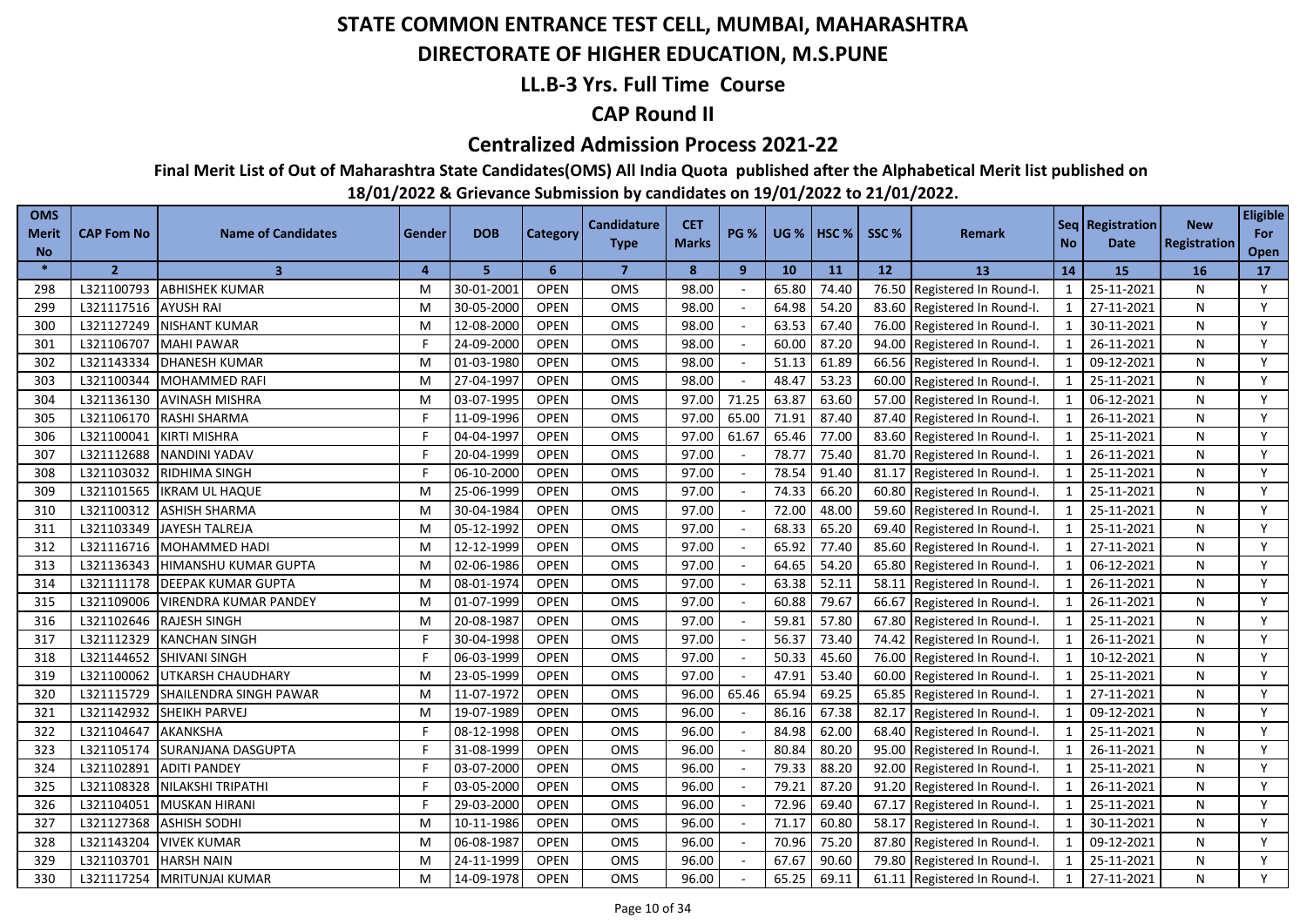### **DIRECTORATE OF HIGHER EDUCATION, M.S.PUNE**

### **LL.B-3 Yrs. Full Time Course**

### **CAP Round II**

#### **Centralized Admission Process 2021-22**

**Final Merit List of Out of Maharashtra State Candidates(OMS) All India Quota published after the Alphabetical Merit list published on** 

| <b>OMS</b><br><b>Merit</b><br><b>No</b> | <b>CAP Fom No</b> | <b>Name of Candidates</b>     | Gender   | <b>DOB</b> | Category    | <b>Candidature</b><br><b>Type</b> | <b>CET</b><br><b>Marks</b> | <b>PG %</b> | <b>UG %</b> | <b>HSC</b> % | SSC%  | <b>Remark</b>          | <b>No</b>                | Seq   Registration  <br>Date | <b>New</b><br><b>Registration</b> | <b>Eligible</b><br>For<br>Open |
|-----------------------------------------|-------------------|-------------------------------|----------|------------|-------------|-----------------------------------|----------------------------|-------------|-------------|--------------|-------|------------------------|--------------------------|------------------------------|-----------------------------------|--------------------------------|
| $\ast$                                  | $\overline{2}$    | $\overline{\mathbf{3}}$       | $\Delta$ | 5          | 6           | $\overline{7}$                    | 8                          | 9           | 10          | 11           | 12    | 13                     | 14                       | <b>15</b>                    | <b>16</b>                         | 17                             |
| 331                                     | L321101893        | ADITYA VIDHU SHARMA           | M        | 19-12-1999 | <b>OPEN</b> | <b>OMS</b>                        | 96.00                      |             | 64.33       | 73.40        | 68.40 | Registered In Round-I. | $\mathbf{1}$             | 25-11-2021                   | N                                 | Y                              |
| 332                                     | L321119799        | <b>HASTIMAL SUTHAR</b>        | M        | 06-12-1990 | <b>OPEN</b> | <b>OMS</b>                        | 96.00                      |             | 64.11       | 58.15        | 66.17 | Registered In Round-I. | $\mathbf{1}$             | 28-11-2021                   | N                                 | Y                              |
| 333                                     | L321100342        | RASHI SRIVASTAVA              | F        | 15-09-1999 | <b>OPEN</b> | OMS                               | 96.00                      | $\sim$      | 63.67       | 90.40        | 77.90 | Registered In Round-I. | $\mathbf{1}$             | 25-11-2021                   | N                                 | Y                              |
| 334                                     | L321107376        | RAHUL AMRATLAL JAIN           | M        | 09-12-1991 | <b>OPEN</b> | <b>OMS</b>                        | 96.00                      |             | 61.50       | 81.67        | 82.62 | Registered In Round-I. | $\mathbf{1}$             | 26-11-2021                   | N                                 | Y                              |
| 335                                     | L321126937        | <b>INDRAJEET SINGH</b>        | M        | 17-03-1998 | <b>OPEN</b> | <b>OMS</b>                        | 96.00                      |             | 61.04       | 67.40        | 85.50 | Registered In Round-I. | $\mathbf{1}$             | 30-11-2021                   | N                                 | Y                              |
| 336                                     | L321127471        | <b>DRISHTI VISHWAKARMA</b>    | F        | 21-11-1997 | <b>OPEN</b> | OMS                               | 96.00                      |             | 56.95       | 88.67        | 79.83 | Registered In Round-I. | $\mathbf{1}$             | 01-12-2021                   | N                                 | Y                              |
| 337                                     | L321132188        | <b>ASHISH</b>                 | M        | 15-11-1999 | <b>OPEN</b> | <b>OMS</b>                        | 96.00                      |             | 55.69       | 69.50        | 77.58 | Registered In Round-I. | $\mathbf{1}$             | 03-12-2021                   | N                                 | Y                              |
| 338                                     | L321136728        | <b>AVINASH PRAJAPATI</b>      | M        | 04-06-1999 | <b>OPEN</b> | <b>OMS</b>                        | 96.00                      | $\sim$      | 50.22       | 86.00        | 82.83 | Registered In Round-I. | $\mathbf{1}$             | 06-12-2021                   | N                                 | Y                              |
| 339                                     | L321121232        | <b>ANMOL BAIJAL</b>           | M        | 26-03-1996 | <b>OPEN</b> | OMS                               | 95.00                      | 78.75       | 60.14       | 81.40        | 87.40 | Registered In Round-I. | $\mathbf{1}$             | 28-11-2021                   | N                                 | Y                              |
| 340                                     | L321100667        | TRIDEEP MITRA                 | м        | 19-03-1998 | <b>OPEN</b> | <b>OMS</b>                        | 95.00                      | 67.55       | 50.93       | 81.80        | 65.14 | Registered In Round-I. | $\overline{1}$           | 25-11-2021                   | N                                 | Y                              |
| 341                                     | L321101497        | PATIL JEEVAN PRAKASH          | M        | 30-01-1976 | <b>OPEN</b> | OMS                               | 95.00                      | 57.71       | 60.00       | 62.33        | 73.57 | Registered In Round-I. | $\overline{1}$           | 25-11-2021                   | N                                 | Y                              |
| 342                                     | L321128388        | <b>MAMTA GHISULAL KUMAWAT</b> |          | 01-04-1994 | <b>OPEN</b> | <b>OMS</b>                        | 95.00                      | 56.75       | 71.33       | 71.83        | 70.33 | Registered In Round-I. | $\overline{\phantom{0}}$ | 01-12-2021                   | N                                 | Y                              |
| 343                                     | L321104588        | ADITYA PRASANNA HEGDE         | M        | 12-01-1999 | <b>OPEN</b> | OMS                               | 95.00                      |             | 78.40       | 81.85        | 86.40 | Registered In Round-I. | $\overline{1}$           | 25-11-2021                   | N                                 | Y                              |
| 344                                     | L321108951        | <b>SAMEER JOSHI</b>           | M        | 07-11-2000 | <b>OPEN</b> | <b>OMS</b>                        | 95.00                      |             | 75.75       | 58.00        | 64.40 | Registered In Round-I. | $\overline{\phantom{0}}$ | 26-11-2021                   | N                                 | Y                              |
| 345                                     | L321127337        | VATSA MANOJKUMAR VYAS         |          | 23-08-2000 | <b>OPEN</b> | <b>OMS</b>                        | 95.00                      |             | 71.43       | 71.08        | 89.33 | Registered In Round-I. | $\overline{1}$           | 30-11-2021                   | N                                 | Y                              |
| 346                                     | L321110516        | <b>BHAWYA MISHRA</b>          |          | 19-01-2000 | <b>OPEN</b> | OMS                               | 95.00                      |             | 68.33       | 84.00        | 81.70 | Registered In Round-I. | $\overline{1}$           | 26-11-2021                   | N                                 | Y                              |
| 347                                     | L321134014        | <b>VINAY KUMAR</b>            | M        | 30-08-1987 | OPEN        | <b>OMS</b>                        | 95.00                      |             | 65.96       | 62.00        | 78.80 | Registered In Round-I. | -1                       | 04-12-2021                   | N                                 | Y                              |
| 348                                     | L321134935        | <b>AMAN KUMAR SONI</b>        | M        | 31-12-1999 | <b>OPEN</b> | OMS                               | 95.00                      |             | 65.13       | 57.80        | 85.60 | Registered In Round-I. | $\mathbf{1}$             | 05-12-2021                   | N                                 | Y                              |
| 349                                     | L321102060        | <b>SALONI NIGAM</b>           | F        | 29-04-2000 | <b>OPEN</b> | <b>OMS</b>                        | 95.00                      |             | 63.98       | 73.75        | 74.10 | Registered In Round-I. | $\overline{1}$           | 25-11-2021                   | N                                 | Y                              |
| 350                                     | L321111850        | <b>ARYAN VISHWAKARMA</b>      | M        | 18-07-2000 | <b>OPEN</b> | <b>OMS</b>                        | 95.00                      |             | 63.47       | 77.67        | 83.60 | Registered In Round-I. | $\mathbf{1}$             | 26-11-2021                   | N                                 | Y                              |
| 351                                     | L321103319        | <b>NEHA TIWARI</b>            | Е        | 18-03-2000 | <b>OPEN</b> | OMS                               | 95.00                      |             | 63.33       | 88.60        | 70.20 | Registered In Round-I. | $\mathbf{1}$             | 25-11-2021                   | N                                 | Y                              |
| 352                                     | L321118856        | <b>GAURAV DUGGAL</b>          | M        | 28-11-1981 | <b>OPEN</b> | <b>OMS</b>                        | 95.00                      |             | 63.06       | 83.40        | 70.00 | Registered In Round-I. | $\mathbf{1}$             | 28-11-2021                   | N                                 | Y                              |
| 353                                     | L321113644        | <b>NUPUR SHAH</b>             | F        | 05-10-1997 | <b>OPEN</b> | OMS                               | 95.00                      |             | 60.02       | 78.00        | 70.30 | Registered In Round-I. | $\mathbf{1}$             | 26-11-2021                   | N                                 | Y                              |
| 354                                     | L321132501        | AJAY PRAKASH KARN             | M        | 02-07-1982 | <b>OPEN</b> | OMS                               | 95.00                      |             | 59.07       | 60.90        | 59.86 | Registered In Round-I. | $\overline{1}$           | 03-12-2021                   | N                                 | Y                              |
| 355                                     | L321138240        | <b>NICY PANCHOLI</b>          | F        | 04-03-1995 | <b>OPEN</b> | OMS                               | 94.00                      | 81.34       | 77.55       | 88.00        | 89.30 | Registered In Round-I. | $\mathbf{1}$             | 07-12-2021                   | N                                 | Y                              |
| 356                                     | L321110664        | AJIT.                         | M        | 05-06-1997 | <b>OPEN</b> | OMS                               | 94.00                      | 72.38       | 68.33       | 82.80        | 74.00 | Registered In Round-I. | $\mathbf{1}$             | 26-11-2021                   | N                                 | Y                              |
| 357                                     | L321104746        | <b>ANIMESH KUMAR</b>          | M        | 19-06-1973 | <b>OPEN</b> | <b>OMS</b>                        | 94.00                      | 72.10       | 60.60       | 63.44        | 72.22 | Registered In Round-I. | $\mathbf{1}$             | 25-11-2021                   | N                                 | Y                              |
| 358                                     | L321131477        | <b>SHUBHRA SONI</b>           |          | 21-01-1986 | <b>OPEN</b> | OMS                               | 94.00                      | 71.16       | 55.06       | 61.78        | 70.60 | Registered In Round-I. | $\mathbf{1}$             | 02-12-2021                   | N                                 | Y                              |
| 359                                     | L321134717        | <b>AVINASH KUMAR</b>          | M        | 30-06-1987 | <b>OPEN</b> | <b>OMS</b>                        | 94.00                      | 70.38       | 52.25       | 57.20        | 68.80 | Registered In Round-I. | $\mathbf{1}$             | 04-12-2021                   | N                                 | Y                              |
| 360                                     | L321100018        | <b>APOORVAS</b>               |          | 22-05-2000 | <b>OPEN</b> | OMS                               | 94.00                      |             | 81.52       | 91.33        | 94.60 | Registered In Round-I. | $\mathbf{1}$             | 25-11-2021                   | N                                 | Y                              |
| 361                                     | L321107303        | <b>HARI DAYAL YADAV</b>       | M        | 11-09-1989 | <b>OPEN</b> | <b>OMS</b>                        | 94.00                      |             | 76.39       | 89.00        | 86.40 | Registered In Round-I. | $\overline{1}$           | 26-11-2021                   | N                                 | Y                              |
| 362                                     | L321100050        | <b>VANSHIKA SOMANI</b>        |          | 15-07-1999 | <b>OPEN</b> | <b>OMS</b>                        | 94.00                      |             | 65.33       | 88.00        | 87.83 | Registered In Round-I. | $\mathbf{1}$             | 25-11-2021                   | N                                 | Y                              |
| 363                                     | L321105800        | CHANDAN JAI PRAKAHS SINGH     | м        | 28-06-1987 | <b>OPEN</b> | <b>OMS</b>                        | 94.00                      |             | 65.16       | 74.92        | 62.14 | Registered In Round-I. | $\overline{1}$           | 26-11-2021                   | N                                 | Y                              |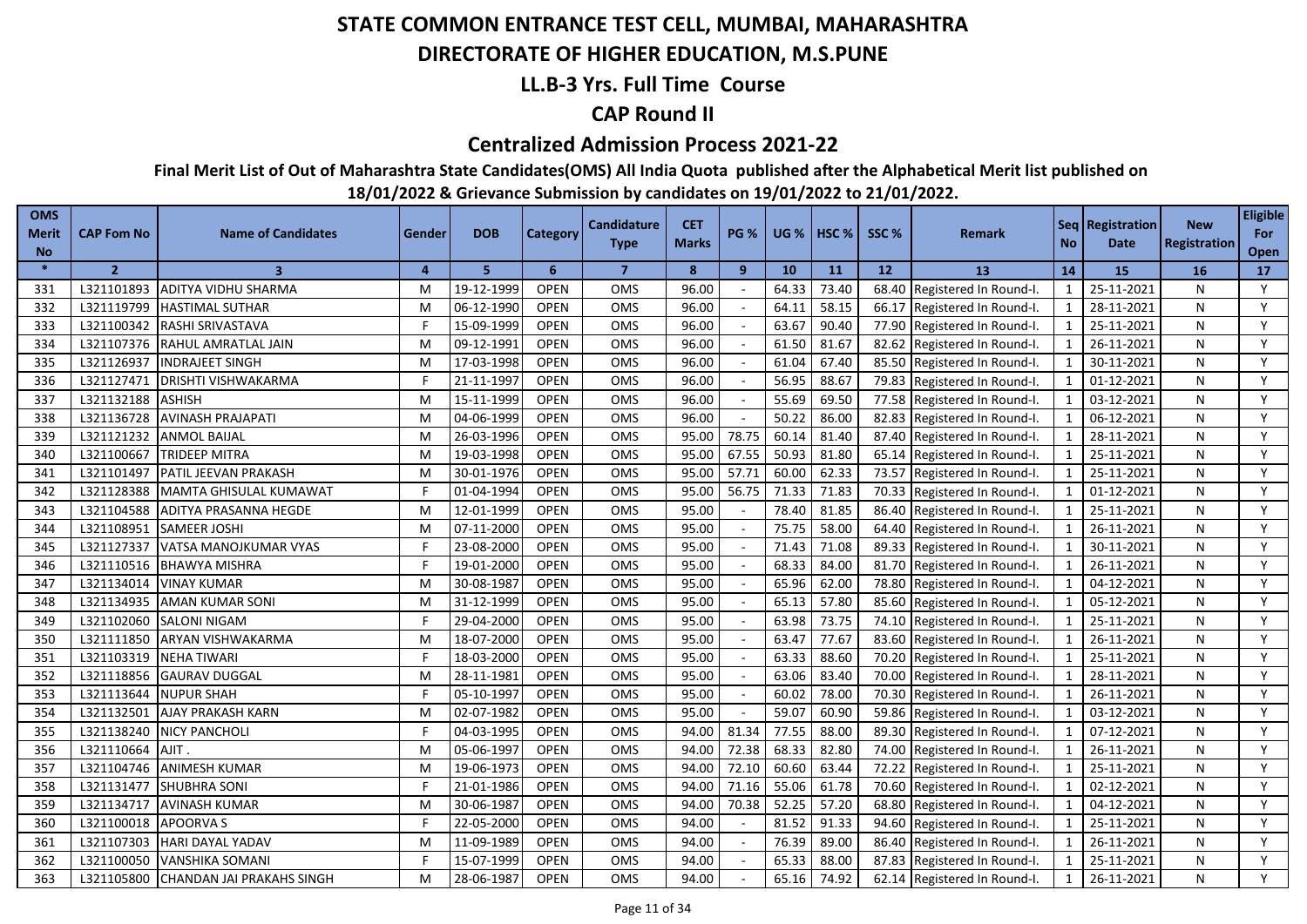### **DIRECTORATE OF HIGHER EDUCATION, M.S.PUNE**

### **LL.B-3 Yrs. Full Time Course**

### **CAP Round II**

#### **Centralized Admission Process 2021-22**

**Final Merit List of Out of Maharashtra State Candidates(OMS) All India Quota published after the Alphabetical Merit list published on** 

| <b>OMS</b><br><b>Merit</b><br><b>No</b> | <b>CAP Fom No</b> | <b>Name of Candidates</b>      | Gender         | <b>DOB</b> | Category    | <b>Candidature</b><br><b>Type</b> | <b>CET</b><br><b>Marks</b> | <b>PG %</b>  | <b>UG %</b> | HSC <sub>%</sub> | SSC % | <b>Remark</b>                | <b>No</b>               | Seq Registration<br>Date | <b>New</b><br>Registration | <b>Eligible</b><br>For<br>Open |
|-----------------------------------------|-------------------|--------------------------------|----------------|------------|-------------|-----------------------------------|----------------------------|--------------|-------------|------------------|-------|------------------------------|-------------------------|--------------------------|----------------------------|--------------------------------|
| $\ast$                                  | $\overline{2}$    | $\overline{\mathbf{3}}$        | $\overline{a}$ | 5.         | 6           | $\overline{7}$                    | 8                          | $\mathbf{9}$ | 10          | 11               | 12    | 13                           | 14                      | 15                       | 16                         | 17                             |
| 364                                     | L321135523        | <b>MONIKA MANGTANI</b>         |                | 18-06-1999 | <b>OPEN</b> | <b>OMS</b>                        | 94.00                      |              | 64.80       | 66.40            |       | 72.20 Registered In Round-I. | 1                       | 05-12-2021               | N                          | Y                              |
| 365                                     | L321107155        | POOJA MANWANI                  |                | 18-02-1995 | <b>OPEN</b> | OMS                               | 94.00                      |              | 64.54       | 77.60            |       | 81.60 Registered In Round-I. | 1                       | 26-11-2021               | N                          | Y                              |
| 366                                     | L321108433        | <b>AMIT KUMAR CHOUDHARY</b>    | M              | 01-03-1979 | <b>OPEN</b> | OMS                               | 94.00                      |              | 62.63       | 77.33            |       | 60.78 Registered In Round-I. | 1                       | 26-11-2021               | N                          | Y                              |
| 367                                     | L321106997        | <b>SAKSHI DAGA</b>             |                | 24-09-1999 | <b>OPEN</b> | <b>OMS</b>                        | 94.00                      |              | 60.75       | 55.40            |       | 77.67 Registered In Round-I. | 1                       | 26-11-2021               | N                          | Y                              |
| 368                                     | L321132711        | <b>FALGUNI ASHUTOSH JAPE</b>   |                | 20-12-1972 | <b>OPEN</b> | OMS                               | 94.00                      |              | 60.44       | 78.80            |       | 73.00 Registered In Round-I. | 1                       | 03-12-2021               | N                          | Y                              |
| 369                                     | L321115177        | <b>SAHIR KHAN</b>              | M              | 20-04-1996 | <b>OPEN</b> | OMS                               | 94.00                      |              | 58.88       | 67.40            |       | 72.29 Registered In Round-I. | $\mathbf{1}$            | 27-11-2021               | N                          | Y                              |
| 370                                     | L321100120        | KIRAN VISHWAKARMA              |                | 15-06-1994 | <b>OPEN</b> | <b>OMS</b>                        | 94.00                      |              | 58.28       | 78.80            |       | 75.83 Registered In Round-I. | 1                       | 25-11-2021               | N                          | Y                              |
| 371                                     | L321134770        | <b>ANIL KUMAR</b>              | M              | 27-11-1988 | <b>OPEN</b> | OMS                               | 94.00                      |              | 54.07       | 58.89            |       | 76.43 Registered In Round-I. | 1                       | 05-12-2021               | N                          | Y                              |
| 372                                     | L321124178        | <b>TUSHAR JAGANNATH PANDIT</b> | M              | 23-08-1974 | <b>OPEN</b> | OMS                               | 94.00                      |              | 48.00       | 43.33            |       | 53.43 Registered In Round-I. | $\mathbf{1}$            | 29-11-2021               | N                          | Y                              |
| 373                                     | L321135352        | <b>ABHAY NAITHANI</b>          | M              | 24-12-1974 | <b>OPEN</b> | OMS                               | 93.00                      | 72.90        | 67.15       | 62.40            |       | 65.33 Registered In Round-I. | 1                       | 05-12-2021               | N                          | Y                              |
| 374                                     | L321135920        | <b>GOVIND SINGH</b>            | M              | 14-02-1992 | <b>OPEN</b> | OMS                               | 93.00                      | 68.93        | 66.93       | 78.00            |       | 87.00 Registered In Round-I. | 1                       | 05-12-2021               | N                          | Y                              |
| 375                                     | L321106417        | SRINIVASAN T                   | M              | 21-09-1978 | <b>OPEN</b> | OMS                               | 93.00                      | 67.67        | 62.40       | 69.92            | 58.55 | Registered In Round-I.       | $\mathbf{1}$            | 26-11-2021               | N                          | Y                              |
| 376                                     | L321106516        | <b>SHASHANK KUMAR SINGH</b>    | М              | 12-04-1995 | <b>OPEN</b> | OMS                               | 93.00                      | 66.00        | 64.39       | 54.00            |       | 60.00 Registered In Round-I. | $\overline{\mathbf{1}}$ | 26-11-2021               | N                          | Y                              |
| 377                                     | L321129855        | LOHIT MOHANTY                  | М              | 05-12-1982 | <b>OPEN</b> | OMS                               | 93.00                      | 62.74        | 66.39       | 73.00            |       | 81.60 Registered In Round-I. |                         | 02-12-2021               | N                          | Y                              |
| 378                                     | L321136484        | PRIYANKA GILL                  |                | 12-01-1990 | <b>OPEN</b> | OMS                               | 93.00                      | 60.00        | 68.83       | 80.60            | 70.80 | Registered In Round-I.       |                         | 06-12-2021               | N                          | Y                              |
| 379                                     | L321122256        | <b>AKSHAY SIROYA</b>           | M              | 20-11-1992 | <b>OPEN</b> | <b>OMS</b>                        | 93.00                      |              | 82.88       | 73.33            | 89.00 | Registered In Round-I.       | $\overline{1}$          | 29-11-2021               | N                          | Y                              |
| 380                                     | L321107546        | <b>RINKY TOMAR</b>             |                | 01-01-2000 | <b>OPEN</b> | OMS                               | 93.00                      |              | 77.08       | 83.60            | 93.10 | Registered In Round-I.       | $\mathbf 1$             | 26-11-2021               | N                          | Y                              |
| 381                                     | L321141667        | <b>KASHISH ASIZA</b>           |                | 13-07-2000 | <b>OPEN</b> | <b>OMS</b>                        | 93.00                      |              | 76.38       | 89.40            | 87.40 | Registered In Round-I.       | $\mathbf{1}$            | 09-12-2021               | N                          | Y                              |
| 382                                     | L321104007        | <b>ANJALI DAHIYA</b>           |                | 15-07-2000 | <b>OPEN</b> | OMS                               | 93.00                      |              | 69.42       | 91.20            | 93.10 | Registered In Round-I.       | $\mathbf{1}$            | 25-11-2021               | N                          | Y                              |
| 383                                     | L321140845        | <b>BAGRECHA YASH SUDHIR</b>    | M              | 15-05-1999 | <b>OPEN</b> | OMS                               | 93.00                      |              | 67.79       | 83.38            | 85.50 | Registered In Round-I.       | $\mathbf{1}$            | 08-12-2021               | N                          | Y                              |
| 384                                     | L321100228        | <b>ISHA JAIN</b>               |                | 08-02-2001 | <b>OPEN</b> | OMS                               | 93.00                      |              | 67.38       | 84.33            | 79.80 | Registered In Round-I.       | $\mathbf{1}$            | 25-11-2021               | N                          | Y                              |
| 385                                     | L321104307        | <b>SOMUL SINGH</b>             |                | 11-08-2000 | <b>OPEN</b> | OMS                               | 93.00                      |              | 67.14       | 92.60            | 93.10 | Registered In Round-I.       | $\mathbf{1}$            | 25-11-2021               | N                          | Y                              |
| 386                                     | L321110691        | <b>ANKUR SHETH</b>             | M              | 14-01-2000 | <b>OPEN</b> | OMS                               | 93.00                      |              | 65.03       | 85.23            | 90.20 | Registered In Round-I.       | $\mathbf{1}$            | 26-11-2021               | N                          | Y                              |
| 387                                     | L321143566        | <b>GOKUL DHARAN</b>            | M              | 10-10-1987 | <b>OPEN</b> | OMS                               | 93.00                      |              | 64.95       | 66.83            | 72.00 | Registered In Round-I.       |                         | 10-12-2021               | N                          | Y                              |
| 388                                     | L321124645        | UTSAV KUMAR HEDA               | M              | 14-02-2000 | <b>OPEN</b> | OMS                               | 93.00                      |              | 64.42       | 88.40            | 82.33 | Registered In Round-I.       | $\mathbf{1}$            | 29-11-2021               | N                          | Y                              |
| 389                                     | L321108059        | SANJANA M                      |                | 16-06-1999 | <b>OPEN</b> | OMS                               | 93.00                      |              | 64.13       | 85.50            | 87.40 | Registered In Round-I.       | $\mathbf{1}$            | 26-11-2021               | N                          | Y                              |
| 390                                     | L321106205        | SOHAM BHATTACHARYA             | M              | 29-09-2000 | <b>OPEN</b> | OMS                               | 93.00                      | $\sim$       | 59.73       | 69.80            | 70.30 | Registered In Round-I.       | $\mathbf{1}$            | 26-11-2021               | N                          | Y                              |
| 391                                     | L321103626        | PRAGATI TRIVEDI                |                | 28-04-1999 | <b>OPEN</b> | <b>OMS</b>                        | 93.00                      |              | 57.00       | 70.00            | 72.20 | Registered In Round-I.       | $\mathbf{1}$            | 25-11-2021               | N                          | Y                              |
| 392                                     | L321100089        | <b>DITI VERMA</b>              |                | 22-01-1999 | <b>OPEN</b> | OMS                               | 93.00                      |              | 53.48       | 79.20            | 79.80 | Registered In Round-I.       | $\mathbf{1}$            | 25-11-2021               | N                          | Y                              |
| 393                                     | L321100422        | SHIKHA DIXIT                   |                | 30-09-1998 | <b>OPEN</b> | OMS                               | 93.00                      |              | 53.11       | 72.00            | 74.00 | Registered In Round-I.       |                         | 25-11-2021               | N                          | Y                              |
| 394                                     | L321113454        | T K RITIKA RAJEEVE             |                | 23-10-1999 | <b>OPEN</b> | <b>OMS</b>                        | 93.00                      |              | 53.10       | 60.92            | 73.60 | Registered In Round-I.       | $\mathbf{1}$            | 26-11-2021               | N                          | Y                              |
| 395                                     | L321124740        | <b>IBRAHIM BADUSHA V P</b>     | м              | 06-02-1999 | <b>OPEN</b> | OMS                               | 93.00                      |              | 52.73       | 72.00            | 89.00 | Registered In Round-I.       |                         | 30-11-2021               | N                          | Y                              |
| 396                                     | L321103520        | <b>TEJASVI SINGH</b>           |                | 22-07-2000 | <b>OPEN</b> | OMS                               | 93.00                      |              | 46.44       | 71.00            |       | 91.20 Registered In Round-I. |                         | 25-11-2021               | N                          | Y                              |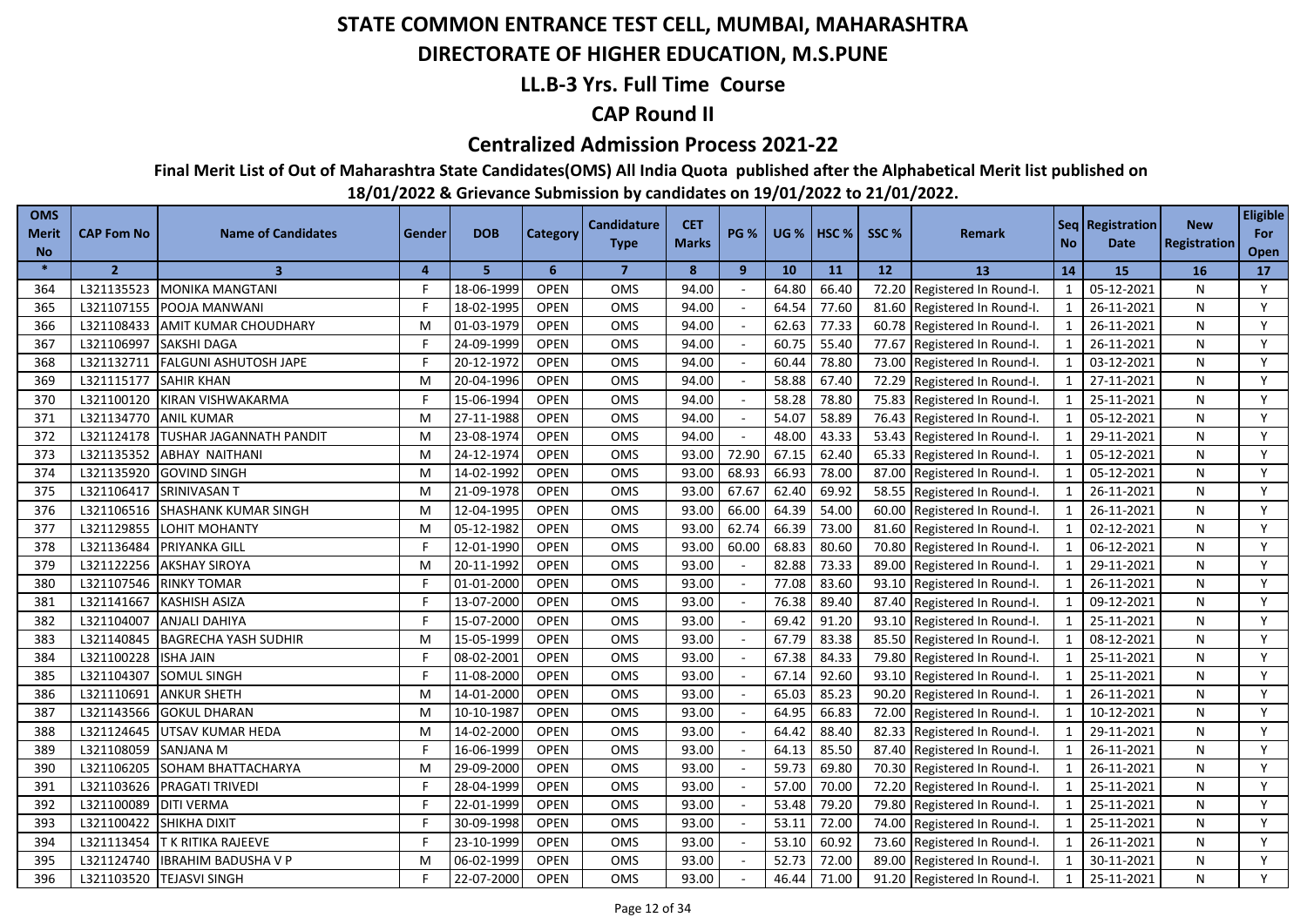### **DIRECTORATE OF HIGHER EDUCATION, M.S.PUNE**

### **LL.B-3 Yrs. Full Time Course**

### **CAP Round II**

#### **Centralized Admission Process 2021-22**

**Final Merit List of Out of Maharashtra State Candidates(OMS) All India Quota published after the Alphabetical Merit list published on** 

| <b>OMS</b><br><b>Merit</b><br><b>No</b> | <b>CAP Fom No</b> | <b>Name of Candidates</b>         | Gender       | <b>DOB</b> | Category    | <b>Candidature</b><br><b>Type</b> | <b>CET</b><br><b>Marks</b> | <b>PG %</b>    | <b>UG %</b> | <b>I HSC %</b> | SSC <sub>%</sub> | <b>Remark</b>          | <b>No</b>               | Seq Registration<br><b>Date</b> | <b>New</b><br><b>Registration</b> | <b>Eligible</b><br>For<br>Open |
|-----------------------------------------|-------------------|-----------------------------------|--------------|------------|-------------|-----------------------------------|----------------------------|----------------|-------------|----------------|------------------|------------------------|-------------------------|---------------------------------|-----------------------------------|--------------------------------|
| $\ast$                                  | $\overline{2}$    | $\overline{\mathbf{3}}$           | $\mathbf{4}$ | 5          | 6           | $\overline{7}$                    | 8                          | $\overline{9}$ | 10          | 11             | 12               | 13                     | 14                      | <b>15</b>                       | <b>16</b>                         | <b>17</b>                      |
| 397                                     | L321100766        | <b>VARSHA TRIPATHI</b>            |              | 09-06-1993 | <b>OPEN</b> | OMS                               | 92.00                      | 65.84          | 46.89       | 56.33          | 58.60            | Registered In Round-I. | $\mathbf{1}$            | 25-11-2021                      | N                                 | Y                              |
| 398                                     | L321119269        | <b>SUMIT PAUL</b>                 | M            | 26-11-1976 | <b>OPEN</b> | <b>OMS</b>                        | 92.00                      | 64.58          | 54.00       | 67.10          | 84.11            | Registered In Round-I. | $\mathbf{1}$            | 28-11-2021                      | N                                 | Y                              |
| 399                                     | L321102880        | <b>AAKASH YADAV</b>               | M            | 21-08-2000 | <b>OPEN</b> | OMS                               | 92.00                      |                | 63.77       | 67.20          | 78.00            | Registered In Round-I. | $\mathbf{1}$            | 25-11-2021                      | N                                 | Y                              |
| 400                                     | L321102713        | <b>AGNIBHA MUKHERJEE</b>          | F            | 21-03-2000 | <b>OPEN</b> | OMS                               | 92.00                      |                | 62.59       | 79.67          | 80.17            | Registered In Round-I. | $\mathbf{1}$            | 25-11-2021                      | N                                 | Y                              |
| 401                                     | L321100552        | <b>B KAMALA NARAYANA</b>          | м            | 28-06-1999 | <b>OPEN</b> | <b>OMS</b>                        | 92.00                      |                | 60.75       | 71.20          | 68.40            | Registered In Round-I. | $\mathbf{1}$            | 25-11-2021                      | N                                 | Y                              |
| 402                                     | L321105179        | PRIYANKA BHATT                    | F            | 13-05-2000 | <b>OPEN</b> | OMS                               | 92.00                      |                | 60.00       | 78.00          | 74.10            | Registered In Round-I. | $\mathbf{1}$            | 26-11-2021                      | N                                 | Y                              |
| 403                                     | L321142258        | <b>VIVEK VIBHUTI SAURABH</b>      | M            | 15-02-1986 | <b>OPEN</b> | <b>OMS</b>                        | 92.00                      |                | 56.88       | 48.33          | 61.29            | Registered In Round-I. | $\overline{1}$          | 09-12-2021                      | N                                 | Y                              |
| 404                                     | L321110163        | <b>SALMAN FARIS M</b>             | M            | 17-03-1999 | <b>OPEN</b> | OMS                               | 92.00                      |                | 56.60       | 69.92          | 78.40            | Registered In Round-I. | $\overline{1}$          | 26-11-2021                      | N                                 | Y                              |
| 405                                     | L321130758        | <b>MRITYUNJAY KUMAR</b>           | M            | 11-02-1998 | <b>OPEN</b> | <b>OMS</b>                        | 92.00                      |                | 56.07       | 57.40          | 59.80            | Registered In Round-I. | $\overline{1}$          | 02-12-2021                      | N                                 | Y                              |
| 406                                     | L321107166        | <b>ANANT BAJAJ</b>                | M            | 01-06-1997 | <b>OPEN</b> | <b>OMS</b>                        | 92.00                      |                | 55.72       | 83.60          | 77.90            | Registered In Round-I. | $\overline{1}$          | 26-11-2021                      | N                                 | Y                              |
| 407                                     | L321100382        | <b>AJAY KUMAR</b>                 | M            | 28-08-1994 | <b>OPEN</b> | OMS                               | 92.00                      |                | 54.92       | 66.00          | 67.80            | Registered In Round-I. | $\overline{1}$          | 25-11-2021                      | N                                 | Y                              |
| 408                                     | L321135879        | <b>PREETI KUMARI JUGRAJ TATER</b> | F            | 13-01-1993 | <b>OPEN</b> | <b>OMS</b>                        | 92.00                      |                | 50.62       | 87.00          | 78.00            | Registered In Round-I. | $\overline{1}$          | 05-12-2021                      | N                                 | Y                              |
| 409                                     | L321102832        | <b>SANJEEV SINGH</b>              | M            | 25-08-1991 | <b>OPEN</b> | OMS                               | 92.00                      |                | 47.55       | 59.20          | 59.50            | Registered In Round-I. | $\mathbf{1}$            | 25-11-2021                      | N                                 | Y                              |
| 410                                     | L321137286        | <b>INDRAJITH B S</b>              | M            | 21-03-1997 | <b>OPEN</b> | OMS                               | 91.00                      | 72.38          | 60.14       | 74.80          | 81.70            | Registered In Round-I. | $\overline{1}$          | 06-12-2021                      | N                                 | Y                              |
| 411                                     | L321110979        | DR C P MISHRA                     | M            | 11-09-1961 | <b>OPEN</b> | <b>OMS</b>                        | 91.00                      | 59.90          | 57.33       | 68.40          | 60.40            | Registered In Round-I. | $\mathbf{1}$            | 26-11-2021                      | N                                 | Y                              |
| 412                                     | L321123567        | POORVIKA BADLANI                  |              | 08-10-1999 | <b>OPEN</b> | OMS                               | 91.00                      |                | 80.50       | 74.60          | 85.50            | Registered In Round-I. | $\overline{1}$          | 29-11-2021                      | N                                 | Y                              |
| 413                                     | L321121198        | <b>DEVENDRA SOBHANI</b>           | M            | 24-12-1982 | <b>OPEN</b> | <b>OMS</b>                        | 91.00                      |                | 72.59       | 68.40          | 73.20            | Registered In Round-I. | $\overline{1}$          | 28-11-2021                      | N                                 | Y                              |
| 414                                     | L321102949        | <b>NANDINI VERMA</b>              | F            | 11-10-1999 | <b>OPEN</b> | OMS                               | 91.00                      |                | 71.35       | 83.40          | 79.80            | Registered In Round-I. | $\mathbf{1}$            | 25-11-2021                      | N                                 | Y                              |
| 415                                     | L321113921        | <b>HARSHIKA ARYA</b>              | F            | 13-06-1998 | <b>OPEN</b> | OMS                               | 91.00                      | $\sim$         | 70.60       | 63.20          | 66.17            | Registered In Round-I. | $\mathbf{1}$            | 26-11-2021                      | N                                 | Y                              |
| 416                                     | L321120616        | VISHAL JAIN                       | M            | 11-08-1997 | <b>OPEN</b> | <b>OMS</b>                        | 91.00                      |                | 69.50       | 91.20          | 76.00            | Registered In Round-I. | $\overline{1}$          | 28-11-2021                      | N                                 | Y                              |
| 417                                     | L321110680        | <b>HIMANSHU SHEKHAR</b>           | M            | 27-12-2000 | <b>OPEN</b> | OMS                               | 91.00                      |                | 66.45       | 59.00          | 81.70            | Registered In Round-I. | $\mathbf{1}$            | 26-11-2021                      | N                                 | Y                              |
| 418                                     | L321111965        | <b>SARANSH SINGH</b>              | M            | 14-12-2000 | <b>OPEN</b> | <b>OMS</b>                        | 91.00                      |                | 66.30       | 90.00          | 91.33            | Registered In Round-I. | $\mathbf{1}$            | 26-11-2021                      | N                                 | Y                              |
| 419                                     | L321118612        | <b>AGRIM CHAHAL</b>               | M            | 14-05-2000 | <b>OPEN</b> | OMS                               | 91.00                      |                | 64.17       | 62.20          | 66.50            | Registered In Round-I. | $\mathbf{1}$            | 28-11-2021                      | N                                 | Y                              |
| 420                                     | L321126940        | <b>UMAIR AHMAD</b>                | M            | 05-08-1998 | <b>OPEN</b> | <b>OMS</b>                        | 91.00                      |                | 63.38       | 56.60          | 81.67            | Registered In Round-I. | $\mathbf{1}$            | 30-11-2021                      | N                                 | Y                              |
| 421                                     | L321105141        | VISHNU UDAYAN                     | M            | 31-05-1991 | <b>OPEN</b> | OMS                               | 91.00                      |                | 63.19       | 75.17          | 80.92            | Registered In Round-I. | $\mathbf{1}$            | 25-11-2021                      | N                                 | Y                              |
| 422                                     | L321123965        | ADITYA NARENDRANATH               | M            | 11-10-1999 | <b>OPEN</b> | <b>OMS</b>                        | 91.00                      |                | 59.67       | 87.80          | 68.20            | Registered In Round-I. | $\mathbf{1}$            | 29-11-2021                      | N                                 | Y                              |
| 423                                     | L321108866        | <b>RASHI BORKAR</b>               |              | 12-12-1998 | <b>OPEN</b> | <b>OMS</b>                        | 91.00                      |                | 59.50       | 79.60          | 79.80            | Registered In Round-I. | $\mathbf{1}$            | 26-11-2021                      | N                                 | Y                              |
| 424                                     | L321113579        | PASI MUKESHKUMAR GHURAHURAM       | M            | 16-10-1990 | <b>OPEN</b> | <b>OMS</b>                        | 91.00                      |                | 48.30       | 61.83          | 57.69            | Registered In Round-I. | $\mathbf{1}$            | 26-11-2021                      | N                                 | Y                              |
| 425                                     | L321105284        | <b>OZAL BUDHIA</b>                | F            | 13-10-1997 | <b>OPEN</b> | <b>OMS</b>                        | 90.00                      |                | 77.79       | 87.00          | 93.10            | Registered In Round-I. | $\mathbf{1}$            | 26-11-2021                      | N                                 | Y                              |
| 426                                     | L321115534        | KAMNA JINESH MEHTA                |              | 17-10-1984 | <b>OPEN</b> | OMS                               | 90.00                      |                | 75.67       | 76.46          | 71.50            | Registered In Round-I. | $\overline{1}$          | 27-11-2021                      | N                                 | Y                              |
| 427                                     | L321136242        | <b>MANDAR SALVI</b>               | M            | 05-12-1990 | <b>OPEN</b> | <b>OMS</b>                        | 90.00                      | $\sim$         | 74.78       | 59.33          | 80.40            | Registered In Round-I. | $\overline{1}$          | 06-12-2021                      | N                                 | Y                              |
| 428                                     | L321103700        | AVINASH SINGH BAGHEL              | м            | 10-12-1999 | <b>OPEN</b> | OMS                               | 90.00                      |                | 72.83       | 59.40          | 74.10            | Registered In Round-I. | $\overline{\mathbf{1}}$ | 25-11-2021                      | N                                 | Y                              |
| 429                                     |                   | L321137302 SURAKSHA SUMAN         |              | 20-03-2000 | <b>OPEN</b> | OMS                               | 90.00                      |                | 71.38       | 69.40          | 91.20            | Registered In Round-I. | $\overline{1}$          | 06-12-2021                      | N                                 | Y                              |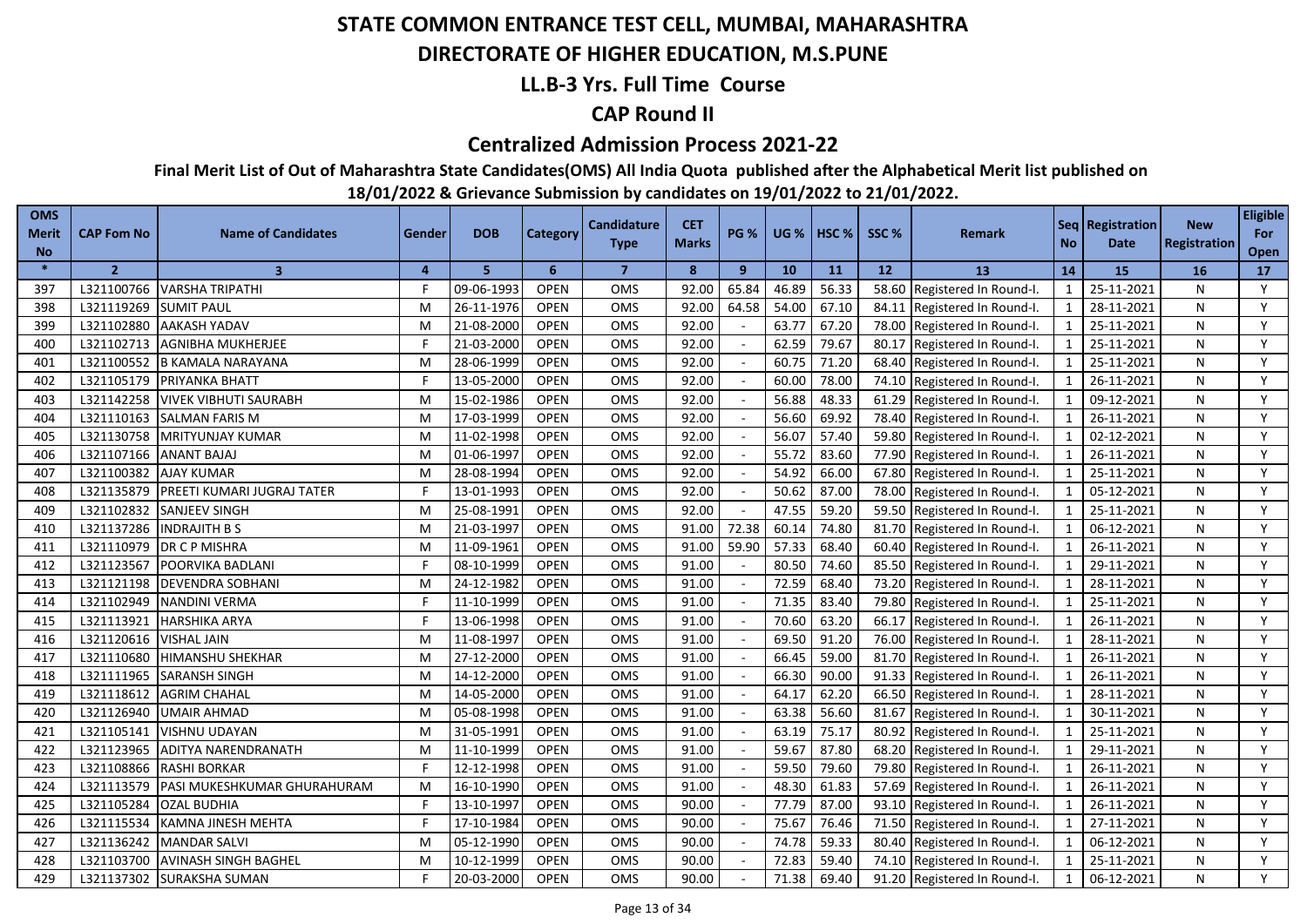### **DIRECTORATE OF HIGHER EDUCATION, M.S.PUNE**

### **LL.B-3 Yrs. Full Time Course**

### **CAP Round II**

#### **Centralized Admission Process 2021-22**

**Final Merit List of Out of Maharashtra State Candidates(OMS) All India Quota published after the Alphabetical Merit list published on** 

| <b>OMS</b><br><b>Merit</b><br><b>No</b> | <b>CAP Fom No</b> | <b>Name of Candidates</b>     | Gender         | <b>DOB</b> | Category    | <b>Candidature</b><br><b>Type</b> | <b>CET</b><br><b>Marks</b> | <b>PG %</b>  | <b>UG %</b> | HSC <sub>%</sub> | SSC % | <b>Remark</b>                | <b>No</b>               | Seq Registration<br>Date | <b>New</b><br>Registration | <b>Eligible</b><br>For<br>Open |
|-----------------------------------------|-------------------|-------------------------------|----------------|------------|-------------|-----------------------------------|----------------------------|--------------|-------------|------------------|-------|------------------------------|-------------------------|--------------------------|----------------------------|--------------------------------|
| $\ast$                                  | $\overline{2}$    | $\overline{\mathbf{3}}$       | $\overline{a}$ | 5.         | 6           | $\overline{7}$                    | 8                          | $\mathbf{9}$ | 10          | 11               | 12    | 13                           | 14                      | 15                       | 16                         | 17                             |
| 430                                     | L321118251        | RAKSHIT KALAL                 | M              | 28-07-1999 | <b>OPEN</b> | <b>OMS</b>                        | 90.00                      |              | 70.61       | 76.00            |       | 87.40 Registered In Round-I. | 1                       | 27-11-2021               | N                          | Y                              |
| 431                                     | L321112192        | <b>AYUSHMAAN BHATT</b>        | M              | 20-03-2001 | <b>OPEN</b> | OMS                               | 90.00                      |              | 69.96       | 79.80            |       | 66.50 Registered In Round-I. | 1                       | 26-11-2021               | N                          | Y                              |
| 432                                     | L321108839        | JAYESH KHANDELWAL             | M              | 27-04-2000 | <b>OPEN</b> | OMS                               | 90.00                      |              | 69.92       | 71.80            |       | 79.80 Registered In Round-I. | 1                       | 26-11-2021               | N                          | Y                              |
| 433                                     | L321109333        | HIMANSHU                      | M              | 17-02-2001 | <b>OPEN</b> | <b>OMS</b>                        | 90.00                      |              | 66.60       | 69.60            |       | 70.00 Registered In Round-I. | 1                       | 26-11-2021               | N                          | Y                              |
| 434                                     | L321108970        | <b>ANAND KULKARNI</b>         | M              | 29-12-1973 | <b>OPEN</b> | OMS                               | 90.00                      |              | 63.94       | 66.80            |       | 56.40 Registered In Round-I. | 1                       | 26-11-2021               | N                          | Y                              |
| 435                                     | L321120575        | NIDHI KULWAL                  |                | 29-11-1997 | <b>OPEN</b> | <b>OMS</b>                        | 90.00                      |              | 63.06       | 81.60            |       | 85.50 Registered In Round-I. | 1                       | 28-11-2021               | N                          | Y                              |
| 436                                     | L321140690        | <b>NISHI YADAV</b>            |                | 31-01-2000 | <b>OPEN</b> | <b>OMS</b>                        | 90.00                      |              | 61.88       | 79.20            |       | 77.90 Registered In Round-I. | 1                       | 08-12-2021               | N                          | Y                              |
| 437                                     | L321132871        | <b>CHOUBEY KIRTI SUBASH</b>   |                | 21-09-2000 | <b>OPEN</b> | OMS                               | 90.00                      |              | 60.70       | 67.80            |       | 82.40 Registered In Round-I. | 1                       | 03-12-2021               | N                          | Y                              |
| 438                                     | L321104636        | <b>TANIYA BISWAS</b>          |                | 25-12-1998 | <b>OPEN</b> | <b>OMS</b>                        | 90.00                      |              | 60.68       | 77.00            |       | 60.80 Registered In Round-I. | $\mathbf{1}$            | 25-11-2021               | N                          | Y                              |
| 439                                     | L321104863        | <b>SIMRAN</b>                 |                | 02-09-2000 | <b>OPEN</b> | OMS                               | 90.00                      |              | 59.62       | 67.00            |       | 68.40 Registered In Round-I. | 1                       | 25-11-2021               | N                          | Y                              |
| 440                                     | L321136738        | MANJEET SINGH                 | M              | 01-01-1985 | <b>OPEN</b> | OMS                               | 90.00                      |              | 58.05       | 67.40            |       | 67.20 Registered In Round-I. | 1                       | 06-12-2021               | N                          | Y                              |
| 441                                     | L321119457        | <b>MANISH HISARIA</b>         | M              | 16-10-1986 | <b>OPEN</b> | OMS                               | 90.00                      |              | 56.94       | 78.20            |       | 66.33 Registered In Round-I. | $\mathbf{1}$            | 28-11-2021               | N                          | Y                              |
| 442                                     | L321100370        | <b>BHUPESH SHARMA</b>         | M              | 06-06-2001 | <b>OPEN</b> | OMS                               | 90.00                      |              | 55.11       | 78.20            |       | 74.00 Registered In Round-I. | $\overline{\mathbf{1}}$ | 25-11-2021               | N                          | Y                              |
| 443                                     | L321119564        | SHUBHAM CHATURVEDI            | М              | 07-03-1997 | <b>OPEN</b> | OMS                               | 90.00                      |              | 53.22       | 72.00            | 72.20 | Registered In Round-I.       |                         | 28-11-2021               | N                          | Y                              |
| 444                                     | L321129523        | SAURABH SUMAN                 | M              | 03-01-1995 | <b>OPEN</b> | OMS                               | 90.00                      |              | 49.40       | 79.20            | 89.30 | Registered In Round-I.       | $\overline{1}$          | 01-12-2021               | N                          | Y                              |
| 445                                     | L321130742        | <b>OMKAR SUBRAMANIAN IYER</b> | M              | 22-07-1982 | <b>OPEN</b> | OMS                               | 89.00                      | 71.75        | 43.00       | 61.33            |       | 58.13 Registered In Round-I. | $\overline{1}$          | 02-12-2021               | N                          | Y                              |
| 446                                     | L321100707        | KIRTI VARDHAN                 |                | 28-10-2000 | <b>OPEN</b> | OMS                               | 89.00                      |              | 91.67       | 61.20            | 83.60 | Registered In Round-I.       | $\mathbf{1}$            | 25-11-2021               | N                          | Y                              |
| 447                                     | L321105434        | <b>SHWETA PANDEY</b>          |                | 31-08-1999 | <b>OPEN</b> | <b>OMS</b>                        | 89.00                      |              | 83.83       | 60.40            | 81.60 | Registered In Round-I.       | $\mathbf{1}$            | 26-11-2021               | N                          | Y                              |
| 448                                     | L321125873        | <b>SWEENI SALUJA</b>          |                | 14-11-1999 | <b>OPEN</b> | OMS                               | 89.00                      |              | 76.20       | 91.20            | 91.43 | Registered In Round-I.       | $\overline{1}$          | 30-11-2021               | N                          | Y                              |
| 449                                     | L321124906        | AKANSHA KONDINYA              |                | 30-03-2001 | <b>OPEN</b> | OMS                               | 89.00                      |              | 75.87       | 87.00            | 83.60 | Registered In Round-I.       | $\mathbf{1}$            | 30-11-2021               | N                          | Y                              |
| 450                                     | L321119891        | <b>AKSHAY JAIN</b>            | M              | 24-11-1993 | <b>OPEN</b> | OMS                               | 89.00                      |              | 73.65       | 80.20            | 85.60 | Registered In Round-I.       | $\mathbf{1}$            | 28-11-2021               | N                          | Y                              |
| 451                                     | L321121216        | SANTOSH KUMAR JHA             | м              | 11-02-1980 | <b>OPEN</b> | OMS                               | 89.00                      |              | 72.75       | 57.33            | 59.75 | Registered In Round-I.       | $\mathbf{1}$            | 28-11-2021               | N                          | Y                              |
| 452                                     | L321140964        | SONU ANAND                    | M              | 29-04-1999 | <b>OPEN</b> | OMS                               | 89.00                      |              | 72.38       | 71.80            | 79.80 | Registered In Round-I.       | $\mathbf{1}$            | 08-12-2021               | N                          | Y                              |
| 453                                     | L321125123        | <b>ABHISHEK KUMAR SINGH</b>   | M              | 13-09-1985 | <b>OPEN</b> | OMS                               | 89.00                      |              | 72.10       | 75.58            | 64.00 | Registered In Round-I.       |                         | 30-11-2021               | N                          | Y                              |
| 454                                     | L321113359        | <b>NEETU YADAV</b>            |                | 20-10-2001 | <b>OPEN</b> | OMS                               | 89.00                      |              | 70.02       | 80.80            | 93.33 | Registered In Round-I.       | $\mathbf{1}$            | 26-11-2021               | N                          | Y                              |
| 455                                     | L321133491        | <b>NAINA SINGH</b>            |                | 21-09-1998 | <b>OPEN</b> | OMS                               | 89.00                      |              | 69.06       | 58.80            | 76.00 | Registered In Round-I.       | $\mathbf{1}$            | 04-12-2021               | N                          | Y                              |
| 456                                     | L321100178        | MALLIKA AGRAWAL               |                | 27-12-1999 | <b>OPEN</b> | OMS                               | 89.00                      | $\sim$       | 68.30       | 81.80            | 78.00 | Registered In Round-I.       | $\mathbf{1}$            | 25-11-2021               | N                          | Y                              |
| 457                                     | L321106339        | <b>ANURADHA TRIPATHI</b>      |                | 05-03-1999 | <b>OPEN</b> | <b>OMS</b>                        | 89.00                      |              | 68.17       | 50.40            | 68.40 | Registered In Round-I.       | $\mathbf{1}$            | 26-11-2021               | N                          | Y                              |
| 458                                     | L321113509        | DAMINI RAJESH MEHTA           |                | 28-10-1993 | <b>OPEN</b> | OMS                               | 89.00                      |              | 65.11       | 74.00            | 84.92 | Registered In Round-I.       | $\mathbf{1}$            | 26-11-2021               | N                          | Y                              |
| 459                                     | L321115308        | ANGELA AKHTER                 |                | 12-04-2000 | <b>OPEN</b> | OMS                               | 89.00                      |              | 60.12       | 73.40            | 61.00 | Registered In Round-I.       |                         | 27-11-2021               | N                          | Y                              |
| 460                                     | L321107356        | SAJJAN                        | M              | 01-12-1992 | <b>OPEN</b> | <b>OMS</b>                        | 89.00                      |              | 57.06       | 81.85            | 67.83 | Registered In Round-I.       | $\mathbf{1}$            | 26-11-2021               | N                          | Y                              |
| 461                                     | L321104072        | GUPTA PRADEEPKUMAR RAMNATH    | м              | 18-03-1989 | <b>OPEN</b> | OMS                               | 89.00                      |              | 56.60       | 62.00            | 64.93 | Registered In Round-I.       |                         | 25-11-2021               | N                          | Y                              |
| 462                                     | L321128130        | <b>KALPANA SINGH</b>          |                | 22-12-1999 | <b>OPEN</b> | OMS                               | 89.00                      |              | 55.79       | 68.80            |       | 79.17 Registered In Round-I. |                         | 01-12-2021               | N                          | Y                              |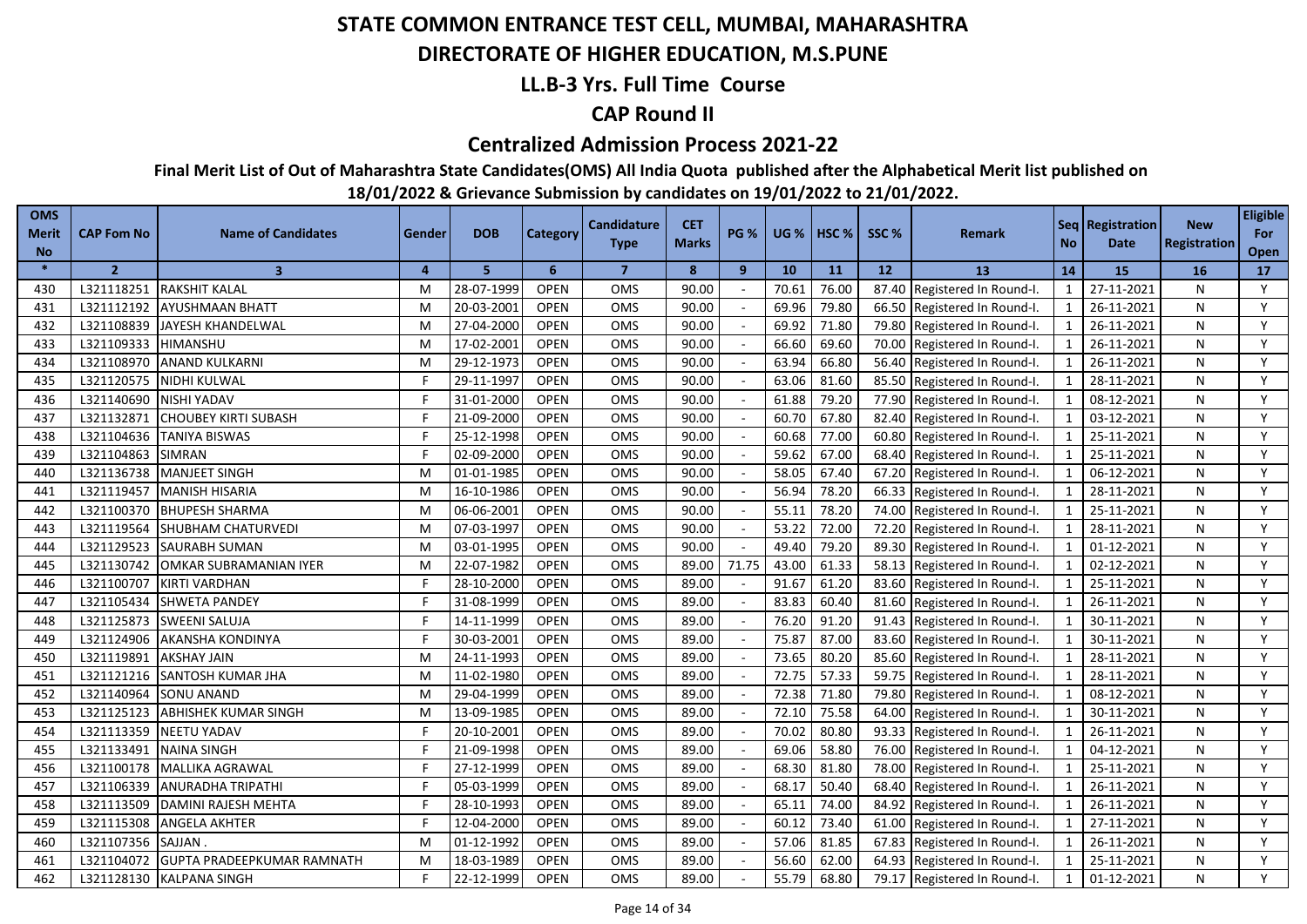### **DIRECTORATE OF HIGHER EDUCATION, M.S.PUNE**

### **LL.B-3 Yrs. Full Time Course**

### **CAP Round II**

#### **Centralized Admission Process 2021-22**

**Final Merit List of Out of Maharashtra State Candidates(OMS) All India Quota published after the Alphabetical Merit list published on** 

| <b>OMS</b><br><b>Merit</b><br><b>No</b> | <b>CAP Fom No</b> | <b>Name of Candidates</b>        | Gender | <b>DOB</b> | Category    | <b>Candidature</b><br><b>Type</b> | <b>CET</b><br><b>Marks</b> | <b>PG %</b>  | <b>UG %</b> | <b>HSC</b> % | SSC%  | <b>Remark</b>          | <b>No</b>               | Seq Registration<br>Date | <b>New</b><br><b>Registration</b> | <b>Eligible</b><br>For<br>Open |
|-----------------------------------------|-------------------|----------------------------------|--------|------------|-------------|-----------------------------------|----------------------------|--------------|-------------|--------------|-------|------------------------|-------------------------|--------------------------|-----------------------------------|--------------------------------|
| $\frac{1}{2}$                           | $\overline{2}$    | $\overline{\mathbf{3}}$          | 4      | 5          | 6           | $\overline{7}$                    | 8                          | $\mathbf{9}$ | 10          | 11           | 12    | <b>13</b>              | 14                      | 15                       | 16                                | 17                             |
| 463                                     | L321146020        | <b>ANIL SAINI</b>                | M      | 17-02-1985 | <b>OPEN</b> | <b>OMS</b>                        | 89.00                      |              | 51.56       | 71.20        | 87.17 | Registered In Round-I. | $\mathbf{1}$            | 10-12-2021               | N                                 | Y                              |
| 464                                     | L321109994        | SHEETAL SINGH                    | F      | 17-03-1985 | <b>OPEN</b> | OMS                               | 89.00                      |              | 50.74       | 72.44        | 51.40 | Registered In Round-I. | 1                       | 26-11-2021               | N                                 | Y                              |
| 465                                     | L321132151        | <b>AYUSH GUPTA</b>               | M      | 25-06-1999 | <b>OPEN</b> | OMS                               | 89.00                      | $\sim$       | 50.70       | 55.40        | 66.50 | Registered In Round-I. | 1                       | 03-12-2021               | N                                 | Y                              |
| 466                                     | L321117825        | <b>AMITKUMAR SOMNATH VERMA</b>   | M      | 27-07-1978 | <b>OPEN</b> | <b>OMS</b>                        | 89.00                      | $\sim$       | 45.44       | 66.60        | 73.82 | Registered In Round-I. | 1                       | 27-11-2021               | N                                 | Y                              |
| 467                                     | L321118424        | <b>PREM SHANKER VERMA</b>        | M      | 02-04-1971 | <b>OPEN</b> | OMS                               | 88.00                      | 77.13        | 74.89       | 72.60        | 66.17 | Registered In Round-I. | 1                       | 27-11-2021               | N                                 | Y                              |
| 468                                     | L321110807        | <b>SUNEEL KUMAR MAURYA</b>       | M      | 05-03-1986 | <b>OPEN</b> | OMS                               | 88.00                      | 71.60        | 49.56       | 56.20        | 61.33 | Registered In Round-I. | 1                       | 26-11-2021               | N                                 | Y                              |
| 469                                     | L321105178        | <b>NIDHI SHUKLA</b>              |        | 23-03-1980 | <b>OPEN</b> | <b>OMS</b>                        | 88.00                      | 58.98        |             | 53.60        | 52.33 | Registered In Round-I. | $\mathbf{1}$            | 26-11-2021               | N                                 | Y                              |
| 470                                     | L321107470        | VALLIAMANNIL FRANCO THOMAS       | M      | 23-04-1982 | <b>OPEN</b> | OMS                               | 88.00                      | 51.68        | 39.47       | 50.50        | 50.27 | Registered In Round-I. | $\mathbf{1}$            | 26-11-2021               | N                                 | Y                              |
| 471                                     | L321104781        | <b>NIKHILESH PRATAP SINGH</b>    | M      | 30-03-2001 | <b>OPEN</b> | <b>OMS</b>                        | 88.00                      |              | 90.00       | 89.40        | 73.00 | Registered In Round-I. | $\mathbf{1}$            | 25-11-2021               | N                                 | Y                              |
| 472                                     | L321107864        | <b>SURAJ MAHAPATRO</b>           | M      | 08-07-1988 | <b>OPEN</b> | <b>OMS</b>                        | 88.00                      |              | 81.40       | 76.22        | 92.80 | Registered In Round-I. | $\overline{1}$          | 26-11-2021               | N                                 | Y                              |
| 473                                     | L321108934        | <b>NANDINI SHARMA</b>            |        | 04-01-2000 | <b>OPEN</b> | OMS                               | 88.00                      |              | 79.19       | 72.80        | 77.90 | Registered In Round-I. | $\mathbf{1}$            | 26-11-2021               | N                                 | Y                              |
| 474                                     | L321110304        | <b>SHAIK HUMAYUN</b>             | M      | 05-05-1999 | <b>OPEN</b> | OMS                               | 88.00                      |              | 78.70       | 84.26        | 90.25 | Registered In Round-I. | $\mathbf{1}$            | 26-11-2021               | N                                 | Y                              |
| 475                                     | L321103727        | <b>NANCY JAIN</b>                |        | 17-02-1999 | <b>OPEN</b> | <b>OMS</b>                        | 88.00                      |              | 76.33       | 93.40        | 93.10 | Registered In Round-I. | $\overline{1}$          | 25-11-2021               | N                                 | Y                              |
| 476                                     | L321133752        | <b>NISHANT SINGH</b>             | M      | 15-08-1994 | <b>OPEN</b> | OMS                               | 88.00                      |              | 70.72       | 78.00        | 70.17 | Registered In Round-I. | $\overline{1}$          | 04-12-2021               | N                                 | Y                              |
| 477                                     | L321139275        | <b>BHAGYAWAN NANURAM KUMAWAT</b> | M      | 18-12-1996 | <b>OPEN</b> | OMS                               | 88.00                      |              | 68.83       | 85.17        | 91.09 | Registered In Round-I. | $\overline{1}$          | 08-12-2021               | N                                 | Y                              |
| 478                                     | L321113458        | <b>NAIMA NAZ</b>                 |        | 16-01-1998 | <b>OPEN</b> | <b>OMS</b>                        | 88.00                      |              | 66.63       | 75.25        | 76.00 | Registered In Round-I. | $\overline{1}$          | 26-11-2021               | N                                 | Y                              |
| 479                                     | L321100225        | NANDINI AGGARWAL                 |        | 31-01-2000 | <b>OPEN</b> | OMS                               | 88.00                      |              | 61.85       | 87.00        | 77.90 | Registered In Round-I. | $\mathbf{1}$            | 25-11-2021               | N                                 | Y                              |
| 480                                     | L321126235        | SHANTANU N KUCHYA                | M      | 26-03-1994 | <b>OPEN</b> | <b>OMS</b>                        | 88.00                      |              | 61.04       | 89.80        | 83.60 | Registered In Round-I. | $\overline{1}$          | 30-11-2021               | N                                 | Y                              |
| 481                                     | L321129328        | <b>DESHPANDE NIRANJAN GOPAL</b>  | M      | 22-12-1972 | <b>OPEN</b> | <b>OMS</b>                        | 88.00                      |              | 57.75       | 61.60        | 63.29 | Registered In Round-I. | $\overline{1}$          | 01-12-2021               | N                                 | Y                              |
| 482                                     | L321102133        | SACHCHIDANAND SINGH              | M      | 11-12-1975 | <b>OPEN</b> | OMS                               | 88.00                      |              | 52.87       | 48.11        | 71.67 | Registered In Round-I. | $\mathbf{1}$            | 25-11-2021               | N                                 | Y                              |
| 483                                     | L321119902        | <b>LAXMAN SUTHAR</b>             | M      | 01-07-1987 | <b>OPEN</b> | OMS                               | 88.00                      |              | 52.72       | 60.62        | 64.33 | Registered In Round-I. | $\mathbf{1}$            | 28-11-2021               | N                                 | Y                              |
| 484                                     | L321104793        | <b>AKASH PAL</b>                 | M      | 23-10-1998 | <b>OPEN</b> | <b>OMS</b>                        | 88.00                      |              | 52.67       | 63.80        | 70.40 | Registered In Round-I. | $\mathbf{1}$            | 25-11-2021               | N                                 | Y                              |
| 485                                     | L321110438        | <b>DEVVRAT PANDEY</b>            | M      | 13-04-2000 | <b>OPEN</b> | OMS                               | 88.00                      |              | 48.94       | 50.20        | 74.10 | Registered In Round-I. | $\mathbf{1}$            | 26-11-2021               | N                                 | Y                              |
| 486                                     | L321106956        | UTTAM KUMAR                      | M      | 01-06-1984 | <b>OPEN</b> | OMS                               | 88.00                      |              | 46.38       | 68.56        | 60.71 | Registered In Round-I. | $\mathbf{1}$            | 26-11-2021               | N                                 | Y                              |
| 487                                     | L321143239        | ROHIT MATHUR                     | M      | 04-10-1997 | <b>OPEN</b> | <b>OMS</b>                        | 87.00                      | 67.44        | 60.11       | 85.80        | 83.50 | Registered In Round-I. | $\mathbf{1}$            | 09-12-2021               | N                                 | Y                              |
| 488                                     | L321116477        | NIMMANA SIVAPRASAD KRISHNARAO    | M      | 20-11-1995 | <b>OPEN</b> | OMS                               | 87.00                      | 59.69        | 64.58       | 58.46        | 56.91 | Registered In Round-I. | $\mathbf{1}$            | 27-11-2021               | N                                 | Y                              |
| 489                                     | L321102345        | PADMAJA INJETI                   |        | 23-07-1974 | <b>OPEN</b> | <b>OMS</b>                        | 87.00                      | 57.50        | 60.81       | 51.40        | 65.50 | Registered In Round-I. | $\mathbf{1}$            | 25-11-2021               | N                                 | Y                              |
| 490                                     | L321118418        | <b>MONIKA NEMANI</b>             |        | 01-12-1985 | <b>OPEN</b> | <b>OMS</b>                        | 87.00                      | 54.00        | 67.71       | 69.00        | 64.00 | Registered In Round-I. | 1                       | 27-11-2021               | N                                 | Y                              |
| 491                                     | L321131437        | <b>BIRENDRA SINGH</b>            | M      | 25-11-1966 | <b>OPEN</b> | OMS                               | 87.00                      | 47.00        | 49.76       | 49.60        | 53.20 | Registered In Round-I. | $\mathbf{1}$            | 02-12-2021               | N                                 | Y                              |
| 492                                     | L321136904        | AMATULLA AKIL CHUNAWALA          |        | 02-09-2000 | <b>OPEN</b> | <b>OMS</b>                        | 87.00                      |              | 88.85       | 93.40        | 80.75 | Registered In Round-I. | $\overline{1}$          | 06-12-2021               | N                                 | Y                              |
| 493                                     | L321136020        | <b>MEHTA SAKET SUDHIR</b>        | M      | 30-12-1973 | <b>OPEN</b> | <b>OMS</b>                        | 87.00                      | $\sim$       | 78.91       | 71.71        | 75.17 | Registered In Round-I. | $\overline{\mathbf{1}}$ | 06-12-2021               | N                                 | Y                              |
| 494                                     | L321139210        | YOGITA GOSWAMI                   |        | 10-10-1995 | <b>OPEN</b> | <b>OMS</b>                        | 87.00                      |              | 77.53       | 74.40        | 74.60 | Registered In Round-I. | $\overline{\mathbf{1}}$ | 07-12-2021               | N                                 | Y                              |
| 495                                     | L321117306        | TAIYYAB KHAN SALMANI             | м      | 13-05-1999 | <b>OPEN</b> | OMS                               | 87.00                      |              | 72.42       | 80.83        | 72.20 | Registered In Round-I. | $\overline{1}$          | 27-11-2021               | N                                 | Y                              |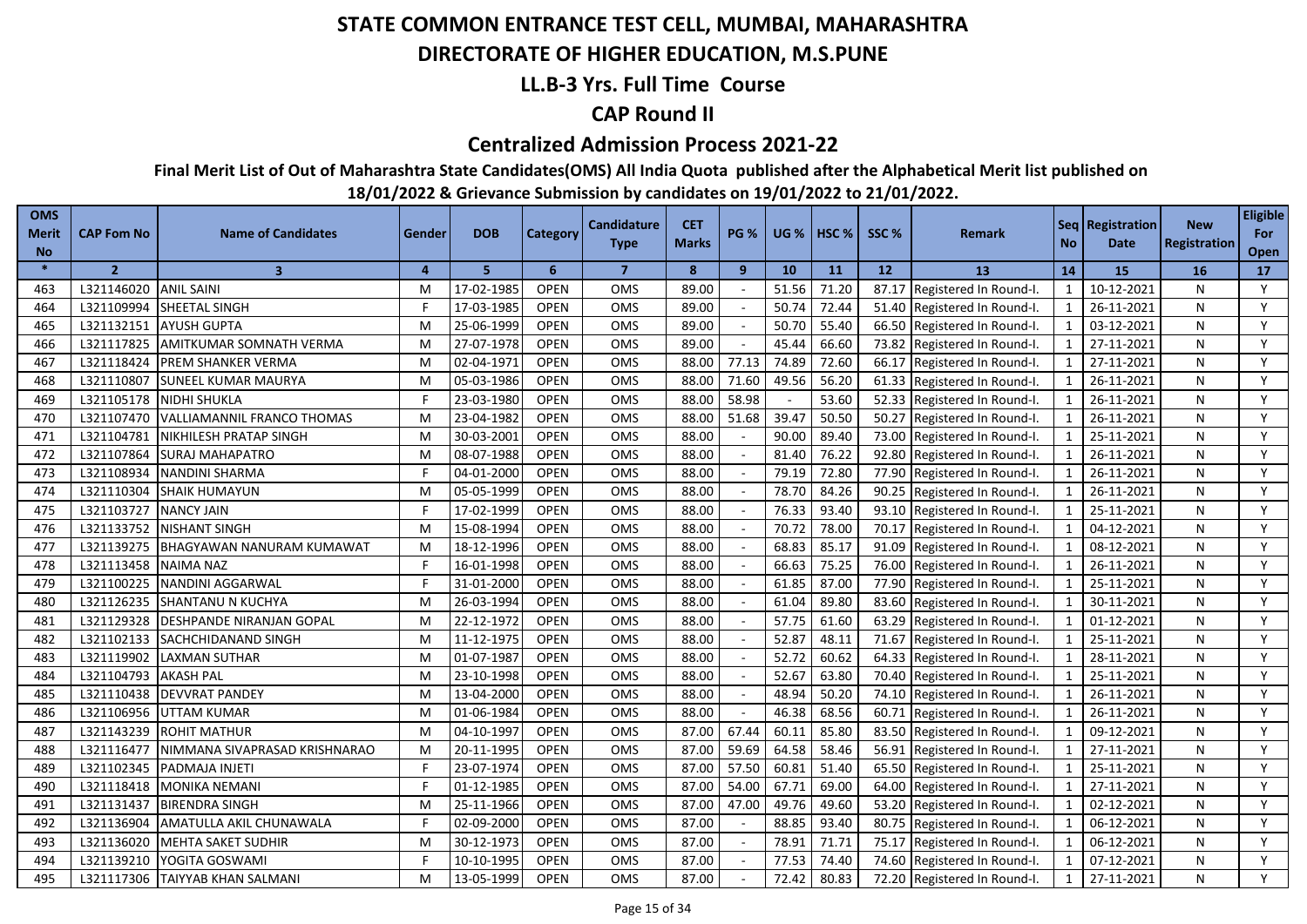### **DIRECTORATE OF HIGHER EDUCATION, M.S.PUNE**

### **LL.B-3 Yrs. Full Time Course**

### **CAP Round II**

#### **Centralized Admission Process 2021-22**

**Final Merit List of Out of Maharashtra State Candidates(OMS) All India Quota published after the Alphabetical Merit list published on** 

| <b>OMS</b><br><b>Merit</b><br><b>No</b> | <b>CAP Fom No</b> | <b>Name of Candidates</b>     | Gender | <b>DOB</b> | Category    | <b>Candidature</b><br><b>Type</b> | <b>CET</b><br><b>Marks</b> | <b>PG %</b>              | <b>UG %</b> | <b>I HSC %</b> | SSC%  | <b>Remark</b>          | <b>No</b>                | Seq   Registration<br>Date | <b>New</b><br><b>Registration</b> | <b>Eligible</b><br>For<br>Open |
|-----------------------------------------|-------------------|-------------------------------|--------|------------|-------------|-----------------------------------|----------------------------|--------------------------|-------------|----------------|-------|------------------------|--------------------------|----------------------------|-----------------------------------|--------------------------------|
| $\frac{1}{2}$                           | $\overline{2}$    | $\overline{\mathbf{3}}$       | 4      | 5          | 6           | $\overline{7}$                    | 8                          | $\mathbf{9}$             | 10          | 11             | 12    | <b>13</b>              | 14                       | 15                         | 16                                | 17                             |
| 496                                     | L321105160        | <b>ADITI PANDEY</b>           | F      | 10-03-2001 | <b>OPEN</b> | <b>OMS</b>                        | 87.00                      |                          | 71.00       | 71.20          | 53.57 | Registered In Round-I. | $\mathbf{1}$             | 25-11-2021                 | N                                 | Y                              |
| 497                                     | L321118017        | CHARU ROOPCHANDANI            | F      | 19-02-1999 | <b>OPEN</b> | OMS                               | 87.00                      |                          | 67.72       | 77.20          | 85.50 | Registered In Round-I. | 1                        | 27-11-2021                 | N                                 | Y                              |
| 498                                     | L321102996        | JHAVERI AMAN PRASHANT         | M      | 18-09-2000 | <b>OPEN</b> | OMS                               | 87.00                      |                          | 64.90       | 76.92          | 87.00 | Registered In Round-I. | $\mathbf{1}$             | 25-11-2021                 | N                                 | Y                              |
| 499                                     | L321100496        | <b>MANIKANT SHAHI</b>         | M      | 12-01-1999 | <b>OPEN</b> | <b>OMS</b>                        | 87.00                      |                          | 64.75       | 60.20          | 70.40 | Registered In Round-I. | 1                        | 25-11-2021                 | N                                 | Y                              |
| 500                                     | L321132773        | <b>VIJAY KUMAR SONI</b>       | M      | 03-06-1976 | <b>OPEN</b> | OMS                               | 87.00                      |                          | 63.72       | 71.88          | 53.38 | Registered In Round-I. | $\mathbf{1}$             | 03-12-2021                 | N                                 | Y                              |
| 501                                     | L321129598        | <b>SUBHASH NAGNATH</b>        | M      | 20-07-1979 | <b>OPEN</b> | <b>OMS</b>                        | 87.00                      |                          | 63.61       | 59.67          | 66.40 | Registered In Round-I. | $\mathbf{1}$             | 02-12-2021                 | N                                 | Y                              |
| 502                                     | L321138931        | <b>AANCHAL RAJORIA</b>        |        | 23-09-1996 | <b>OPEN</b> | <b>OMS</b>                        | 87.00                      |                          | 63.20       | 75.00          | 76.00 | Registered In Round-I. | $\mathbf{1}$             | 07-12-2021                 | N                                 | Y                              |
| 503                                     | L321108317        | <b>BHARAT.</b>                | M      | 01-11-2000 | <b>OPEN</b> | OMS                               | 87.00                      |                          | 58.68       | 71.40          | 60.80 | Registered In Round-I. | $\mathbf{1}$             | 26-11-2021                 | N                                 | Y                              |
| 504                                     | L321100780        | <b>AKANKSHA</b>               | F      | 12-06-1997 | <b>OPEN</b> | <b>OMS</b>                        | 87.00                      |                          | 56.27       | 69.80          | 70.00 | Registered In Round-I. | $\mathbf{1}$             | 25-11-2021                 | N                                 | Y                              |
| 505                                     | L321110184        | AROKIA RONALD LINCOLN         | M      | 27-04-1998 | <b>OPEN</b> | <b>OMS</b>                        | 87.00                      |                          | 56.06       | 59.50          | 63.33 | Registered In Round-I. | $\overline{1}$           | 26-11-2021                 | N                                 | Y                              |
| 506                                     | L321118951        | <b>NEERAJ YADAV</b>           | M      | 13-01-1999 | <b>OPEN</b> | OMS                               | 87.00                      |                          | 46.06       | 55.80          | 62.00 | Registered In Round-I. | $\mathbf{1}$             | 28-11-2021                 | N                                 | Y                              |
| 507                                     | L321107905        | <b>PREETI CHAUDHARY</b>       |        | 26-01-1995 | <b>OPEN</b> | OMS                               | 86.00                      | 81.20                    | 73.11       | 61.40          | 68.40 | Registered In Round-I. | $\overline{1}$           | 26-11-2021                 | N                                 | Y                              |
| 508                                     | L321110450        | <b>MURUGESH R</b>             | M      | 18-02-1982 | <b>OPEN</b> | <b>OMS</b>                        | 86.00                      | 69.50                    | 63.40       | 62.67          | 63.00 | Registered In Round-I. | $\overline{1}$           | 26-11-2021                 | N                                 | Y                              |
| 509                                     | L321108188        | J RAMULU                      | M      | 10-10-1968 | <b>OPEN</b> | OMS                               | 86.00                      | 67.70                    | 63.56       | 46.70          | 55.40 | Registered In Round-I. | $\overline{\phantom{0}}$ | 26-11-2021                 | N                                 | Y                              |
| 510                                     | L321122617        | CHAUDHARI PARBATBHAI VANABHAI | M      | 12-02-1994 | <b>OPEN</b> | OMS                               | 86.00                      | 54.35                    | 54.35       | 74.14          | 60.00 | Registered In Round-I. | $\overline{1}$           | 29-11-2021                 | N                                 | Y                              |
| 511                                     | L321138517        | <b>MRIDULA GUPTA</b>          |        | 06-08-1997 | <b>OPEN</b> | <b>OMS</b>                        | 86.00                      | 53.94                    | 75.93       | 94.20          | 83.60 | Registered In Round-I. | $\overline{\mathbf{1}}$  | 07-12-2021                 | N                                 | Y                              |
| 512                                     | L321112884        | R.K. JAYALAKSHMI              |        | 22-08-2000 | <b>OPEN</b> | OMS                               | 86.00                      |                          | 76.55       | 93.42          | 79.80 | Registered In Round-I. | $\overline{1}$           | 26-11-2021                 | N                                 | Y                              |
| 513                                     | L321119641        | ANURADHA VISHAL DUBEY         |        | 14-03-1991 | <b>OPEN</b> | <b>OMS</b>                        | 86.00                      |                          | 76.21       | 90.20          | 76.40 | Registered In Round-I. | $\overline{1}$           | 28-11-2021                 | N                                 | Y                              |
| 514                                     | L321125333        | YASH NAGIA                    | M      | 03-06-2000 | <b>OPEN</b> | <b>OMS</b>                        | 86.00                      |                          | 67.73       | 60.40          | 57.00 | Registered In Round-I. | $\overline{1}$           | 30-11-2021                 | N                                 | Y                              |
| 515                                     | L321128400        | <b>JYOTI SAWANT</b>           | F      | 03-09-1997 | <b>OPEN</b> | OMS                               | 86.00                      |                          | 67.33       | 62.00          | 86.00 | Registered In Round-I. | $\mathbf{1}$             | 01-12-2021                 | N                                 | Y                              |
| 516                                     | L321100970        | RIDDHIMA ARORA                | F.     | 04-09-1998 | <b>OPEN</b> | OMS                               | 86.00                      |                          | 63.70       | 69.40          | 72.20 | Registered In Round-I. | $\mathbf{1}$             | 25-11-2021                 | N                                 | Y                              |
| 517                                     | L321137435        | SHABNAM ULLAH                 | Е      | 24-11-1998 | <b>OPEN</b> | <b>OMS</b>                        | 86.00                      |                          | 62.50       | 68.60          | 73.83 | Registered In Round-I. | $\mathbf{1}$             | 06-12-2021                 | N                                 | Y                              |
| 518                                     | L321114133        | <b>DEEKSHA VIJAY</b>          | F      | 30-08-1997 | <b>OPEN</b> | OMS                               | 86.00                      |                          | 60.07       | 60.00          | 85.50 | Registered In Round-I. | $\mathbf{1}$             | 27-11-2021                 | N                                 | Y                              |
| 519                                     | L321101531        | MOHAMMAD MANZOOR AHAMAD       | M      | 15-11-1990 | <b>OPEN</b> | OMS                               | 86.00                      |                          | 60.00       | 57.20          | 71.33 | Registered In Round-I. | $\mathbf{1}$             | 25-11-2021                 | N                                 | Y                              |
| 520                                     | L321137554        | <b>KANIKA KAUSHIK</b>         | F      | 01-08-1993 | <b>OPEN</b> | <b>OMS</b>                        | 86.00                      |                          | 59.94       | 63.20          | 61.17 | Registered In Round-I. | $\mathbf{1}$             | 06-12-2021                 | N                                 | Y                              |
| 521                                     | L321125990        | <b>JAI S</b>                  | M      | 16-02-1996 | <b>OPEN</b> | OMS                               | 86.00                      |                          | 59.14       | 47.17          | 59.00 | Registered In Round-I. | $\mathbf{1}$             | 30-11-2021                 | N                                 | Y                              |
| 522                                     | L321138155        | TRILOK CHAND MEENA            | M      | 12-11-1985 | <b>OPEN</b> | <b>OMS</b>                        | 86.00                      |                          | 53.63       | 63.54          | 66.00 | Registered In Round-I. | $\mathbf{1}$             | 07-12-2021                 | N                                 | Y                              |
| 523                                     | L321102049        | <b>KANHA SINGH</b>            | M      | 18-07-1999 | <b>OPEN</b> | <b>OMS</b>                        | 86.00                      |                          | 53.19       | 77.80          | 77.80 | Registered In Round-I. | 1                        | 25-11-2021                 | N                                 | Y                              |
| 524                                     | L321102168        | <b>BANAY SINGH</b>            | M      | 20-07-1982 | <b>OPEN</b> | OMS                               | 86.00                      | $\overline{\phantom{a}}$ | 52.78       | 67.69          | 77.64 | Registered In Round-I. | $\mathbf{1}$             | 25-11-2021                 | N                                 | Y                              |
| 525                                     | L321103294        | <b>KRITI RAJ</b>              |        | 08-06-1998 | <b>OPEN</b> | <b>OMS</b>                        | 85.00                      | 66.69                    | 66.42       | 71.83          | 70.00 | Registered In Round-I. | $\overline{1}$           | 25-11-2021                 | N                                 | Y                              |
| 526                                     | L321101158        | <b>SWATI RAI</b>              |        | 17-12-1986 | <b>OPEN</b> | <b>OMS</b>                        | 85.00                      | 59.00                    | 60.00       | 62.20          | 50.17 | Registered In Round-I. | $\mathbf{1}$             | 25-11-2021                 | N                                 | Y                              |
| 527                                     | L321122856        | PRAKASH JAGANNATH SAWANT      | M      | 09-01-1966 | <b>OPEN</b> | <b>OMS</b>                        | 85.00                      | 58.58                    | 63.55       | 67.09          | 55.43 | Registered In Round-I. | $\overline{\mathbf{1}}$  | 29-11-2021                 | N                                 | Y                              |
| 528                                     | L321100733        | <b>AMBIKA SHARMA</b>          |        | 10-07-1998 | <b>OPEN</b> | OMS                               | 85.00                      |                          | 70.10       | 75.40          | 74.50 | Registered In Round-I. | $\overline{1}$           | 25-11-2021                 | N                                 | Y                              |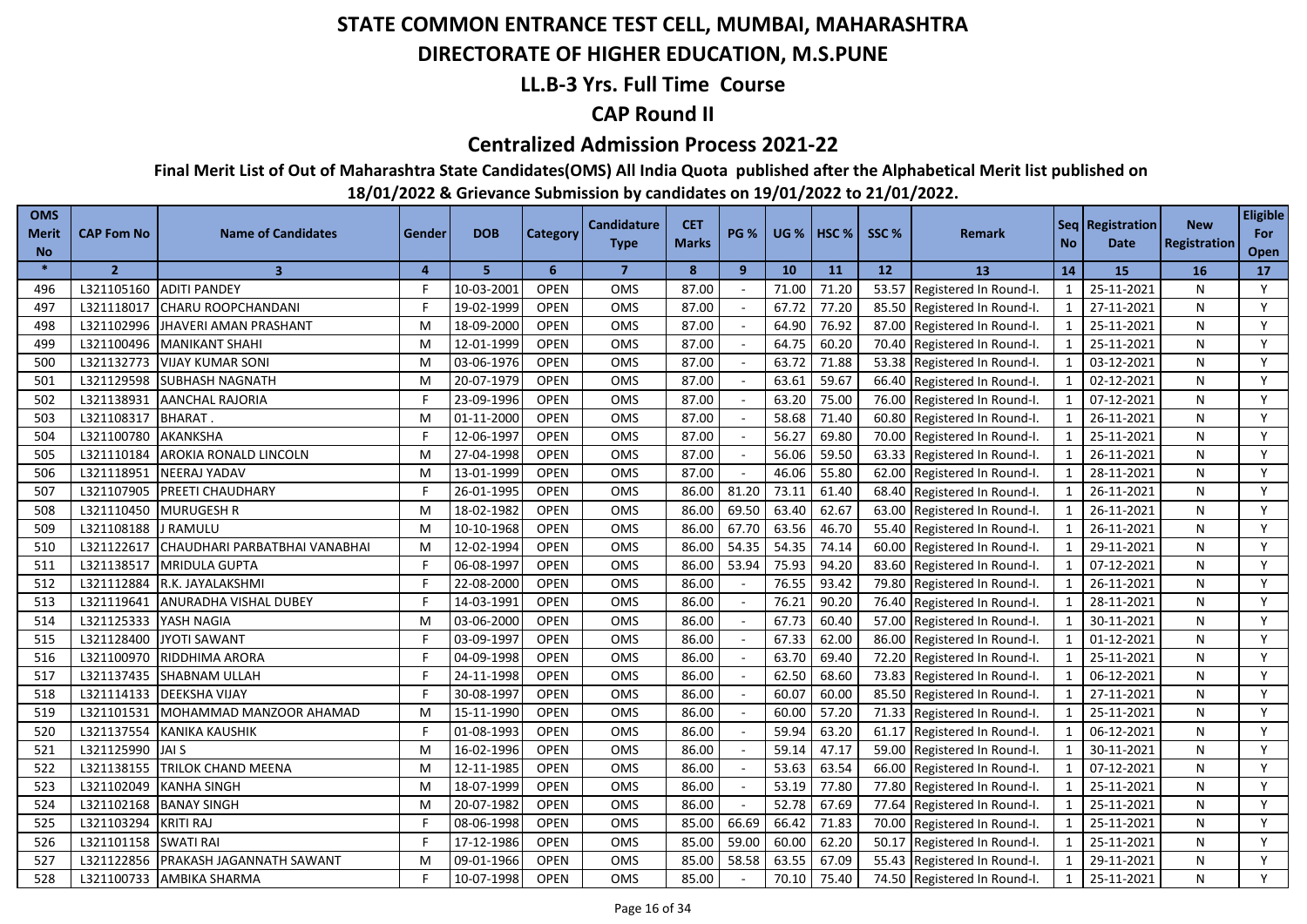### **DIRECTORATE OF HIGHER EDUCATION, M.S.PUNE**

### **LL.B-3 Yrs. Full Time Course**

### **CAP Round II**

#### **Centralized Admission Process 2021-22**

**Final Merit List of Out of Maharashtra State Candidates(OMS) All India Quota published after the Alphabetical Merit list published on** 

| <b>OMS</b><br>Merit<br><b>No</b> | <b>CAP Fom No</b> | <b>Name of Candidates</b>      | <b>Gender</b>  | <b>DOB</b> | Category    | <b>Candidature</b><br><b>Type</b> | <b>CET</b><br><b>Marks</b> | <b>PG %</b> |       | <b>UG %   HSC %</b> | SSC%            | Remark                       | <b>No</b>      | Seq   Registration  <br>Date | <b>New</b><br><b>Registration</b> | <b>Eligible</b><br>For<br>Open |
|----------------------------------|-------------------|--------------------------------|----------------|------------|-------------|-----------------------------------|----------------------------|-------------|-------|---------------------|-----------------|------------------------------|----------------|------------------------------|-----------------------------------|--------------------------------|
| $\ast$                           | $\overline{2}$    | $\overline{3}$                 | $\overline{a}$ | 5          | 6           | $\overline{7}$                    | 8                          | 9           | 10    | 11                  | 12 <sup>2</sup> | 13                           | 14             | <b>15</b>                    | 16                                | 17                             |
| 529                              | L321138340        | <b>AYUSHI SIKKA</b>            | F              | 13-11-1997 | <b>OPEN</b> | <b>OMS</b>                        | 85.00                      | $\sim$      | 67.49 | 86.50               |                 | 74.20 Registered In Round-I. | $\mathbf{1}$   | 07-12-2021                   | N                                 | Y                              |
| 530                              | L321121861        | SHUBHI JINDAL                  | F              | 30-11-1992 | <b>OPEN</b> | OMS                               | 85.00                      |             | 66.77 | 66.00               |                 | 81.00 Registered In Round-I. | 1              | 29-11-2021                   | N                                 | Y                              |
| 531                              | L321110159        | <b>SHAESTA PARWEEN</b>         | F              | 02-04-1999 | <b>OPEN</b> | <b>OMS</b>                        | 85.00                      |             | 66.22 | 61.80               |                 | 64.60 Registered In Round-I. | 1              | 26-11-2021                   | N                                 | Y                              |
| 532                              | L321100101        | <b>GULISTAN NAZ TABASSUM</b>   | F              | 05-03-1997 | <b>OPEN</b> | OMS                               | 85.00                      |             | 65.80 | 61.60               |                 | 68.60 Registered In Round-I. | $\mathbf{1}$   | 25-11-2021                   | N                                 | Y                              |
| 533                              | L321146017        | <b>SANTOSH KUMAR SINGH</b>     | M              | 01-03-1984 | <b>OPEN</b> | <b>OMS</b>                        | 85.00                      |             | 65.33 | 62.78               |                 | 66.14 Registered In Round-I. | $\mathbf{1}$   | 10-12-2021                   | N                                 | Y                              |
| 534                              | L321113216        | <b>PANDYA ABHISHEK HARSHAD</b> | м              | 20-01-1994 | <b>OPEN</b> | <b>OMS</b>                        | 85.00                      |             | 64.87 | 62.17               |                 | 58.46 Registered In Round-I. | $\mathbf{1}$   | 26-11-2021                   | N                                 | Y                              |
| 535                              | L321108494        | <b>GINNI PRIYA</b>             |                | 25-03-2000 | <b>OPEN</b> | OMS                               | 85.00                      |             | 64.08 | 87.40               |                 | 72.20 Registered In Round-I. | $\mathbf{1}$   | 26-11-2021                   | N                                 | Y                              |
| 536                              | L321101220        | <b>KUMAR CHANDAN</b>           | M              | 05-11-2000 | <b>OPEN</b> | OMS                               | 85.00                      |             | 64.00 | 60.00               |                 | 79.80 Registered In Round-I. | $\mathbf{1}$   | 25-11-2021                   | N                                 | Y                              |
| 537                              | L321109344        | <b>SHASHANK SINGH</b>          | M              | 09-11-1993 | <b>OPEN</b> | <b>OMS</b>                        | 85.00                      |             | 63.28 | 58.20               |                 | 70.60 Registered In Round-I. | $\overline{1}$ | 26-11-2021                   | N                                 | Y                              |
| 538                              | L321146009        | TOMPE GAJANAN BALASAHEB        | M              | 29-06-1986 | <b>OPEN</b> | OMS                               | 85.00                      |             | 59.62 | 69.00               |                 | 60.40 Registered In Round-I. | $\mathbf{1}$   | 10-12-2021                   | N                                 | Y                              |
| 539                              | L321117844        | <b>DRISHTI BOKARIA</b>         |                | 21-07-2000 | <b>OPEN</b> | OMS                               | 85.00                      |             | 59.58 | 79.50               |                 | 64.60 Registered In Round-I. | $\mathbf{1}$   | 27-11-2021                   | N                                 | Y                              |
| 540                              | L321117584        | <b>MS KIRTI</b>                |                | 21-08-2000 | <b>OPEN</b> | <b>OMS</b>                        | 85.00                      |             | 59.56 | 55.50               |                 | 68.08 Registered In Round-I. | $\mathbf{1}$   | 27-11-2021                   | N                                 | Y                              |
| 541                              | L321102627        | SACHIN BALWANT PATEL           | M              | 22-05-1976 | <b>OPEN</b> | OMS                               | 85.00                      |             | 51.13 | 41.00               |                 | 49.14 Registered In Round-I. |                | 25-11-2021                   | N                                 | Y                              |
| 542                              | L321104231        | <b>HITESH KUMAR</b>            | M              | 20-09-1987 | <b>OPEN</b> | <b>OMS</b>                        | 85.00                      |             | 49.06 | 80.92               | 83.33           | Registered In Round-I.       |                | 25-11-2021                   | N                                 | Y                              |
| 543                              | L321122848        | <b>RANJEET SHARMA</b>          | M              | 02-05-1994 | <b>OPEN</b> | <b>OMS</b>                        | 85.00                      |             | 48.41 | 56.40               | 56.00           | Registered In Round-I.       |                | 29-11-2021                   | N                                 | Y                              |
| 544                              | L321122924        | LANKAPALLI KARUNAKARA RAO      | м              | 16-04-1958 | <b>OPEN</b> | OMS                               | 84.00                      | 67.72       | 46.83 | 45.25               | 42.80           | Registered In Round-I.       |                | 29-11-2021                   | N                                 | Y                              |
| 545                              | L321100304        | R RADHAKRISHNAN                | M              | 15-05-1975 | <b>OPEN</b> | OMS                               | 84.00                      | 63.70       | 53.06 | 58.83               | 64.20           | Registered In Round-I.       | $\mathbf{1}$   | 25-11-2021                   | N                                 | Y                              |
| 546                              | L321119173        | M MADAN                        | M              | 29-06-1987 | <b>OPEN</b> | OMS                               | 84.00                      | 63.62       | 48.90 | 65.20               | 78.00           | Registered In Round-I.       | $\mathbf{1}$   | 28-11-2021                   | N                                 | Y                              |
| 547                              | L321120282        | PATHAK SHUBHAM BHARATBHUSHAN   | M              | 15-08-1997 | <b>OPEN</b> | OMS                               | 84.00                      | 59.35       | 66.08 | 73.23               | 77.27           | Registered In Round-I.       |                | 28-11-2021                   | N                                 | Y                              |
| 548                              | L321100663        | AKSHAYA SAURABH PALANDE        | F.             | 05-05-1992 | <b>OPEN</b> | OMS                               | 84.00                      |             | 82.40 | 84.33               | 88.48           | Registered In Round-I.       | $\mathbf{1}$   | 25-11-2021                   | N                                 | Y                              |
| 549                              | L321108441        | TANISHKA MEHROTRA              | F              | 22-12-2000 | <b>OPEN</b> | OMS                               | 84.00                      |             | 76.70 | 80.60               | 81.70           | Registered In Round-I.       | $\mathbf{1}$   | 26-11-2021                   | N                                 | Y                              |
| 550                              | L321101760        | SINGH NANDINI GANGESH PRATAP   |                | 03-01-2000 | <b>OPEN</b> | OMS                               | 84.00                      |             | 69.23 | 77.85               | 89.00           | Registered In Round-I.       | $\mathbf{1}$   | 25-11-2021                   | N                                 | Y                              |
| 551                              | L321134274        | <b>DIVYANSH JAIN</b>           | м              | 03-04-2000 | <b>OPEN</b> | <b>OMS</b>                        | 84.00                      |             | 68.75 | 56.60               | 66.50           | Registered In Round-I.       | $\mathbf{1}$   | 04-12-2021                   | N                                 | Y                              |
| 552                              | L321131867        | INDRAJ                         | M              | 04-01-1993 | <b>OPEN</b> | OMS                               | 84.00                      |             | 67.43 | 64.40               | 71.83           | Registered In Round-I.       | $\mathbf{1}$   | 03-12-2021                   | N                                 | Y                              |
| 553                              | L321107539        | <b>SANKET LALIT SHAH</b>       | M              | 08-10-1992 | <b>OPEN</b> | OMS                               | 84.00                      |             | 64.95 | 92.40               | 80.40           | Registered In Round-I.       | $\mathbf{1}$   | 26-11-2021                   | N                                 | Y                              |
| 554                              | L321121606        | <b>SHAIKH MUZAKKIR MUNIR</b>   | м              | 07-05-1993 | <b>OPEN</b> | <b>OMS</b>                        | 84.00                      |             | 64.91 | 53.17               | 65.23           | Registered In Round-I.       | $\mathbf{1}$   | 29-11-2021                   | N                                 | Y                              |
| 555                              | L321127459        | <b>SUMIT RAJ</b>               | м              | 22-02-1985 | <b>OPEN</b> | OMS                               | 84.00                      |             | 64.67 | 53.33               | 54.14           | Registered In Round-I.       | $\mathbf{1}$   | 01-12-2021                   | N                                 | Y                              |
| 556                              | L321100513        | MUHAMMED YASEEN A K            | м              | 01-06-2000 | <b>OPEN</b> | <b>OMS</b>                        | 84.00                      |             | 63.90 | 89.33               | 79.17           | Registered In Round-I.       | $\mathbf{1}$   | 25-11-2021                   | N                                 | Y                              |
| 557                              | L321120390        | <b>PRERNA KUMARI</b>           |                | 08-05-1988 | <b>OPEN</b> | <b>OMS</b>                        | 84.00                      |             | 63.25 | 64.44               | 58.60           | Registered In Round-I.       | $\mathbf{1}$   | 28-11-2021                   | N                                 | Y                              |
| 558                              | L321140707        | <b>DIKSHA KUMARI</b>           |                | 29-09-2000 | <b>OPEN</b> | OMS                               | 84.00                      |             | 60.01 | 87.80               | 89.30           | Registered In Round-I.       |                | 08-12-2021                   | N                                 | Y                              |
| 559                              | L321108522        | CHAUHAN JANVI DEVENDRASINH     |                | 18-07-2000 | <b>OPEN</b> | OMS                               | 84.00                      |             | 59.93 | 49.57               | 64.50           | Registered In Round-I.       | $\mathbf{1}$   | 26-11-2021                   | N                                 | Y                              |
| 560                              | L321135367        | <b>HARSH KUMAR DUBEY</b>       | м              | 15-01-1995 | <b>OPEN</b> | OMS                               | 84.00                      |             | 58.00 | 60.20               | 72.00           | Registered In Round-I.       | $\mathbf{1}$   | 05-12-2021                   | N                                 | Y                              |
| 561                              | L321100280        | <b>SUSHIL SINGH</b>            | м              | 09-08-1998 | <b>OPEN</b> | OMS                               | 84.00                      |             | 56.03 | 54.60               |                 | 46.17 Registered In Round-I. | $\mathbf{1}$   | 25-11-2021                   | N                                 | Y                              |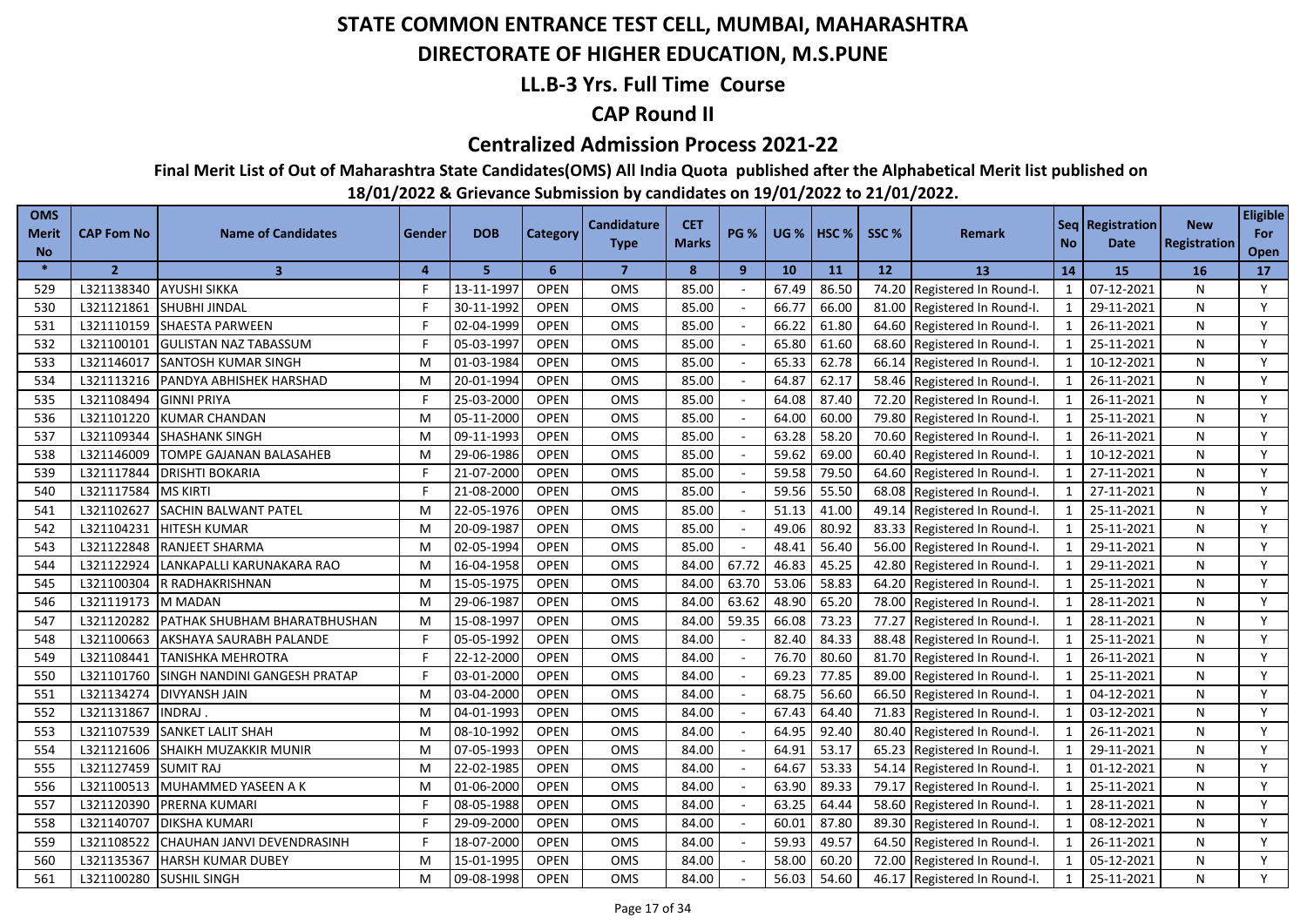### **DIRECTORATE OF HIGHER EDUCATION, M.S.PUNE**

### **LL.B-3 Yrs. Full Time Course**

### **CAP Round II**

#### **Centralized Admission Process 2021-22**

**Final Merit List of Out of Maharashtra State Candidates(OMS) All India Quota published after the Alphabetical Merit list published on** 

| <b>OMS</b><br><b>Merit</b><br><b>No</b> | <b>CAP Fom No</b> | <b>Name of Candidates</b>  | Gender | <b>DOB</b> | Category    | <b>Candidature</b><br><b>Type</b> | <b>CET</b><br><b>Marks</b> | <b>PG %</b> | <b>UG %</b> | $ $ HSC % | SSC%  | <b>Remark</b>          | <b>No</b>                | Seq   Registration<br>Date | <b>New</b><br><b>Registration</b> | <b>Eligible</b><br>For<br>Open |
|-----------------------------------------|-------------------|----------------------------|--------|------------|-------------|-----------------------------------|----------------------------|-------------|-------------|-----------|-------|------------------------|--------------------------|----------------------------|-----------------------------------|--------------------------------|
| $\frac{1}{2}$                           | $\overline{2}$    | $\overline{\mathbf{3}}$    | 4      | 5          | 6           | $\overline{7}$                    | 8                          | 9           | 10          | 11        | 12    | 13                     | 14                       | 15                         | 16                                | 17                             |
| 562                                     | L321109514        | KUNAL KUMAR                | M      | 30-10-1984 | <b>OPEN</b> | <b>OMS</b>                        | 84.00                      |             | 55.81       | 60.30     | 72.00 | Registered In Round-I. | $\mathbf{1}$             | 26-11-2021                 | N                                 | Y                              |
| 563                                     | L321105251        | <b>PANKAJ SETH</b>         | M      | 08-09-1965 | <b>OPEN</b> | <b>OMS</b>                        | 84.00                      |             | 54.76       | 57.50     | 53.47 | Registered In Round-I. | 1                        | 26-11-2021                 | N                                 | Y                              |
| 564                                     | L321102091        | YASHWANT SINGH             | M      | 17-09-1999 | <b>OPEN</b> | OMS                               | 84.00                      |             | 54.47       | 68.80     | 74.10 | Registered In Round-I. | 1                        | 25-11-2021                 | N                                 | Y                              |
| 565                                     | L321112665        | <b>SHRUTI VERMANI</b>      |        | 15-06-1999 | <b>OPEN</b> | <b>OMS</b>                        | 84.00                      |             | 54.45       | 68.40     | 72.50 | Registered In Round-I. | $\mathbf{1}$             | 26-11-2021                 | N                                 | Y                              |
| 566                                     | L321100147        | <b>IDEEPAK KUMAR PATEL</b> | M      | 01-07-1998 | <b>OPEN</b> | <b>OMS</b>                        | 84.00                      |             | 53.67       | 68.80     | 60.80 | Registered In Round-I. | 1                        | 25-11-2021                 | N                                 | Y                              |
| 567                                     | L321100282        | POOJA SINGH                |        | 06-12-1997 | <b>OPEN</b> | <b>OMS</b>                        | 84.00                      | $\sim$      | 53.29       | 77.33     | 77.58 | Registered In Round-I. | $\mathbf{1}$             | 25-11-2021                 | N                                 | Y                              |
| 568                                     | L321143214        | <b>ANAND KUMAR PANDEY</b>  | M      | 01-07-1977 | <b>OPEN</b> | <b>OMS</b>                        | 84.00                      |             | 53.00       | 62.88     | 48.00 | Registered In Round-I. | $\mathbf{1}$             | 09-12-2021                 | N                                 | Y                              |
| 569                                     | L321128594        | <b>AANCHAL BISEN</b>       | F      | 02-10-1996 | <b>OPEN</b> | <b>OMS</b>                        | 84.00                      | $\sim$      | 52.35       | 86.60     | 83.00 | Registered In Round-I. | $\mathbf{1}$             | 01-12-2021                 | N                                 | Y                              |
| 570                                     | L321102867        | <b>CH MADHAVI</b>          | Е      | 10-09-1987 | <b>OPEN</b> | <b>OMS</b>                        | 83.00                      | 76.78       | 63.77       | 80.50     | 77.67 | Registered In Round-I. | $\mathbf{1}$             | 25-11-2021                 | N                                 | Y                              |
| 571                                     | L321113798        | ATIKUR RAHMAN ANSARI       | M      | 15-05-1985 | <b>OPEN</b> | OMS                               | 83.00                      | 72.50       | 55.37       | 71.20     | 84.00 | Registered In Round-I. | $\mathbf{1}$             | 26-11-2021                 | N                                 | Y                              |
| 572                                     | L321100520        | SASWATA CHAKRABORTY        | M      | 05-05-1986 | <b>OPEN</b> | OMS                               | 83.00                      | 70.37       | 50.83       | 68.50     | 60.80 | Registered In Round-I. | $\overline{1}$           | 25-11-2021                 | N                                 | Y                              |
| 573                                     | L321112943        | <b>BRAJ MOHAN VERMA</b>    | M      | 01-08-1980 | <b>OPEN</b> | <b>OMS</b>                        | 83.00                      | 64.50       | 61.70       | 49.60     | 57.17 | Registered In Round-I. | $\overline{1}$           | 26-11-2021                 | N                                 | Y                              |
| 574                                     | L321132799        | <b>SWATI SONI</b>          |        | 10-01-1983 | <b>OPEN</b> | <b>OMS</b>                        | 83.00                      |             | 76.94       | 72.89     | 73.60 | Registered In Round-I. | $\overline{\phantom{0}}$ | 03-12-2021                 | N                                 | Y                              |
| 575                                     | L321100233        | ROSHINI NAAZ               |        | 29-04-1997 | <b>OPEN</b> | OMS                               | 83.00                      |             | 72.12       | 83.20     | 85.40 | Registered In Round-I. | $\overline{1}$           | 25-11-2021                 | N                                 | Y                              |
| 576                                     | L321104790        | <b>VIDHEE MISHRA</b>       |        | 30-06-2000 | <b>OPEN</b> | OMS                               | 83.00                      |             | 66.60       | 76.00     | 74.10 | Registered In Round-I. | $\overline{1}$           | 25-11-2021                 | N                                 | Y                              |
| 577                                     | L321104757        | <b>AMIT KUMAR YADAV</b>    | M      | 14-04-1998 | <b>OPEN</b> | <b>OMS</b>                        | 83.00                      |             | 66.38       | 61.20     | 46.29 | Registered In Round-I. | $\overline{1}$           | 25-11-2021                 | N                                 | Y                              |
| 578                                     | L321103481        | TUBA IMAM                  | F      | 27-02-2001 | <b>OPEN</b> | <b>OMS</b>                        | 83.00                      |             | 64.92       | 64.67     | 91.20 | Registered In Round-I. | $\overline{1}$           | 25-11-2021                 | N                                 | Y                              |
| 579                                     | L321115662        | <b>VARSHA BHAGWANI</b>     | F      | 07-12-1995 | <b>OPEN</b> | OMS                               | 83.00                      |             | 63.43       | 84.20     | 75.29 | Registered In Round-I. | $\mathbf{1}$             | 27-11-2021                 | N                                 | Y                              |
| 580                                     | L321118772        | <b>VIPIN KUMAR</b>         | M      | 12-08-1994 | <b>OPEN</b> | OMS                               | 83.00                      |             | 63.27       | 74.92     | 77.50 | Registered In Round-I. | $\mathbf{1}$             | 28-11-2021                 | N                                 | Y                              |
| 581                                     | L321122980        | PATEL UMANG PRAKASHCHANDRA | M      | 16-05-1988 | OPEN        | <b>OMS</b>                        | 83.00                      |             | 61.39       | 85.00     | 90.43 | Registered In Round-I. | $\overline{1}$           | 29-11-2021                 | N                                 | Y                              |
| 582                                     | L321106844        | NIDHI MAHENDRA JAIN        | F      | 04-05-1999 | <b>OPEN</b> | OMS                               | 83.00                      |             | 61.33       | 78.00     | 84.40 | Registered In Round-I. | $\mathbf{1}$             | 26-11-2021                 | N                                 | Y                              |
| 583                                     | L321110509        | MISHRA ASHISH KRISHNAMOHAN | M      | 21-07-1986 | <b>OPEN</b> | OMS                               | 83.00                      |             | 53.65       | 58.50     | 44.93 | Registered In Round-I. | $\mathbf{1}$             | 26-11-2021                 | N                                 | Y                              |
| 584                                     | L321115018        | SANJAY KUMAR SINGH         | M      | 12-12-1968 | <b>OPEN</b> | <b>OMS</b>                        | 83.00                      |             | 52.17       | 56.00     | 71.22 | Registered In Round-I. | $\mathbf{1}$             | 27-11-2021                 | N                                 | Y                              |
| 585                                     | L321128370        | RAGHU K S                  | M      | 01-10-1981 | <b>OPEN</b> | <b>OMS</b>                        | 82.00                      | 80.43       | 64.75       | 51.83     | 63.52 | Registered In Round-I. | $\overline{1}$           | 01-12-2021                 | N                                 | Y                              |
| 586                                     | L321105104        | VIDUSHI LAWANIYA           |        | 05-06-1997 | <b>OPEN</b> | OMS                               | 82.00                      | 65.44       | 54.89       | 85.80     | 80.17 | Registered In Round-I. | $\mathbf{1}$             | 25-11-2021                 | N                                 | Y                              |
| 587                                     | L321129711        | <b>SUBHASH KUMAR</b>       | M      | 01-03-1979 | <b>OPEN</b> | <b>OMS</b>                        | 82.00                      | 63.14       | 52.13       | 60.00     | 76.78 | Registered In Round-I. | $\overline{1}$           | 02-12-2021                 | N                                 | Y                              |
| 588                                     | L321127836        | <b>SANTRAJ MANI</b>        | M      | 28-01-1987 | <b>OPEN</b> | <b>OMS</b>                        | 82.00                      |             | 76.59       | 56.44     | 80.00 | Registered In Round-I. | $\overline{1}$           | 01-12-2021                 | N                                 | Y                              |
| 589                                     | L321101067        | <b>RAI PRAGATI SURESH</b>  |        | 12-10-1996 | <b>OPEN</b> | <b>OMS</b>                        | 82.00                      |             | 76.24       | 84.62     | 86.73 | Registered In Round-I. | $\overline{\mathbf{1}}$  | 25-11-2021                 | N                                 | Y                              |
| 590                                     | L321132042        | <b>CHINNI THRIVENI</b>     |        | 02-06-1993 | <b>OPEN</b> | OMS                               | 82.00                      |             | 75.00       | 91.60     | 85.50 | Registered In Round-I. | $\overline{1}$           | 03-12-2021                 | N                                 | Y                              |
| 591                                     | L321130480        | <b>SIMMI TYAGI</b>         |        | 30-09-2000 | <b>OPEN</b> | OMS                               | 82.00                      |             | 74.60       | 64.60     | 70.20 | Registered In Round-I. | $\overline{1}$           | 02-12-2021                 | N                                 | Y                              |
| 592                                     | L321108510        | <b>TANVI SHARMA</b>        |        | 25-11-2000 | <b>OPEN</b> | OMS                               | 82.00                      |             | 70.95       | 80.20     | 70.30 | Registered In Round-I. | $\mathbf{1}$             | 26-11-2021                 | N                                 | Y                              |
| 593                                     | L321121322        | <b>PAWAN BHARTI</b>        | M      | 01-09-1986 | <b>OPEN</b> | OMS                               | 82.00                      |             | 65.92       | 55.80     | 56.50 | Registered In Round-I. | $\overline{\mathbf{1}}$  | 29-11-2021                 | N                                 | Y                              |
| 594                                     | L321104260        | <b>HARIOM</b>              | M      | 23-04-1998 | <b>OPEN</b> | OMS                               | 82.00                      |             | 65.82       | 59.67     | 74.17 | Registered In Round-I. | $\overline{1}$           | 25-11-2021                 | N                                 | Y                              |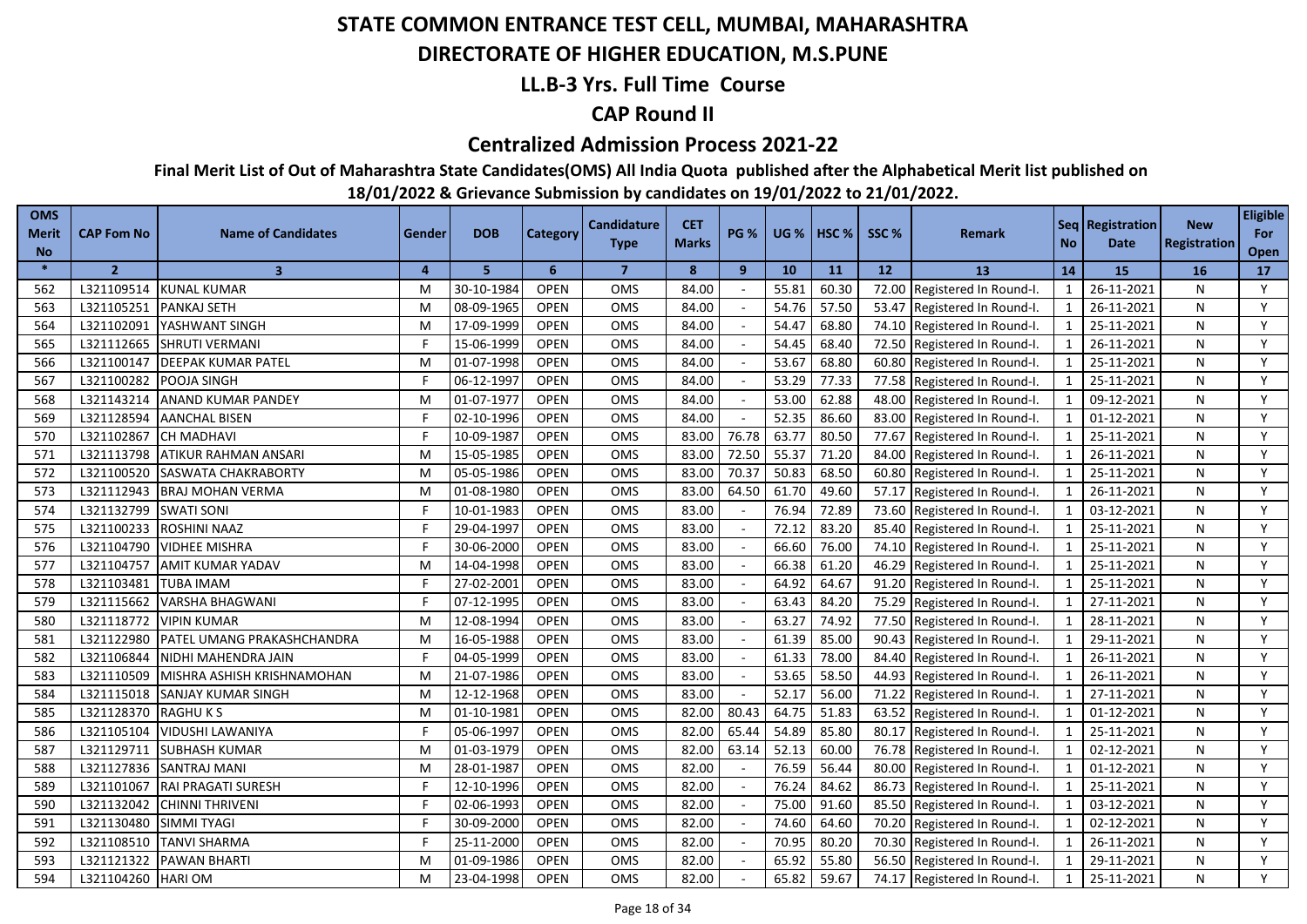### **DIRECTORATE OF HIGHER EDUCATION, M.S.PUNE**

### **LL.B-3 Yrs. Full Time Course**

### **CAP Round II**

#### **Centralized Admission Process 2021-22**

**Final Merit List of Out of Maharashtra State Candidates(OMS) All India Quota published after the Alphabetical Merit list published on** 

| <b>OMS</b><br>Merit<br><b>No</b> | <b>CAP Fom No</b> | <b>Name of Candidates</b>       | Gender   | <b>DOB</b> | Category    | <b>Candidature</b><br><b>Type</b> | <b>CET</b><br><b>Marks</b> | <b>PG %</b> | <b>UG %</b> | <b>HSC</b> % | SSC%  | <b>Remark</b>          | <b>No</b>                | Seq   Registration  <br>Date | <b>New</b><br><b>Registration</b> | <b>Eligible</b><br>For<br>Open |
|----------------------------------|-------------------|---------------------------------|----------|------------|-------------|-----------------------------------|----------------------------|-------------|-------------|--------------|-------|------------------------|--------------------------|------------------------------|-----------------------------------|--------------------------------|
| $\ast$                           | $\overline{2}$    | $\overline{3}$                  | $\Delta$ | 5          | 6           | $\overline{7}$                    | 8                          | 9           | 10          | 11           | 12    | 13                     | 14                       | <b>15</b>                    | <b>16</b>                         | 17                             |
| 595                              | L321112942        | <b>MOHD ABDULLAH</b>            | M        | 24-07-1998 | <b>OPEN</b> | OMS                               | 82.00                      |             | 61.81       | 72.17        | 77.00 | Registered In Round-I. | $\mathbf{1}$             | 26-11-2021                   | N                                 | Y                              |
| 596                              | L321132573        | <b>TANYA SHANDILYA</b>          | F        | 20-01-1999 | <b>OPEN</b> | <b>OMS</b>                        | 82.00                      |             | 61.32       | 81.40        | 68.40 | Registered In Round-I. | $\mathbf{1}$             | 03-12-2021                   | N                                 | Y                              |
| 597                              | L321141772        | <b>JAIN MANALI LALIT</b>        | F        | 05-01-2000 | <b>OPEN</b> | OMS                               | 82.00                      |             | 58.23       | 75.85        | 82.80 | Registered In Round-I. | $\mathbf{1}$             | 09-12-2021                   | N                                 | Y                              |
| 598                              | L321108440        | <b>BHUMANYU SINGH CHAMPAWAT</b> | M        | 12-08-1999 | <b>OPEN</b> | <b>OMS</b>                        | 82.00                      |             | 57.72       | 73.20        | 68.40 | Registered In Round-I. | $\mathbf{1}$             | 26-11-2021                   | N                                 | Y                              |
| 599                              | L321103142        | <b>KETAN BANKA</b>              | M        | 14-11-1997 | <b>OPEN</b> | <b>OMS</b>                        | 82.00                      |             | 53.25       | 65.00        | 49.50 | Registered In Round-I. | 1                        | 25-11-2021                   | N                                 | Y                              |
| 600                              | L321126318        | <b>VINOD KUMAR MEENA</b>        | M        | 24-08-199  | <b>OPEN</b> | OMS                               | 82.00                      |             | 53.22       | 74.92        | 63.83 | Registered In Round-I. | $\mathbf{1}$             | 30-11-2021                   | N                                 | Y                              |
| 601                              | L321130398        | ALLEN JACOB THADALIPARAMBIL     | M        | 20-01-1998 | <b>OPEN</b> | <b>OMS</b>                        | 82.00                      |             | 49.95       | 65.08        | 62.40 | Registered In Round-I. | $\mathbf{1}$             | 02-12-2021                   | N                                 | Y                              |
| 602                              | L321135966        | PRIYANKA ROHANI                 | F.       | 13-01-1993 | <b>OPEN</b> | <b>OMS</b>                        | 81.00                      | 64.31       | 63.89       | 64.00        | 65.17 | Registered In Round-I. | $\mathbf{1}$             | 05-12-2021                   | N                                 | Y                              |
| 603                              | L321132444        | ROOHINAAZ RIAZAHMAD JAMADAR     | F        | 05-03-1987 | <b>OPEN</b> | OMS                               | 81.00                      |             | 76.92       | 67.67        | 76.64 | Registered In Round-I. | $\mathbf{1}$             | 03-12-2021                   | N                                 | Y                              |
| 604                              | L321122872        | <b>SHANTANU SINGH PARIHAR</b>   | M        | 14-04-2000 | <b>OPEN</b> | <b>OMS</b>                        | 81.00                      |             | 71.67       | 71.20        | 66.50 | Registered In Round-I. | $\overline{1}$           | 29-11-2021                   | N                                 | Y                              |
| 605                              | L321114762        | <b>MOHAN DAS KJ</b>             | M        | 10-02-1991 | <b>OPEN</b> | OMS                               | 81.00                      |             | 68.97       | 82.25        | 61.80 | Registered In Round-I. | $\overline{1}$           | 27-11-2021                   | N                                 | Y                              |
| 606                              | L321115419        | SINGH SIDDHARTH NITYANAND       | M        | 11-03-2000 | <b>OPEN</b> | <b>OMS</b>                        | 81.00                      |             | 68.95       | 47.87        | 54.50 | Registered In Round-I. | $\overline{1}$           | 27-11-2021                   | N                                 | Y                              |
| 607                              | L321108781        | <b>GUMBER DEEPAK SUBHASH</b>    | M        | 20-08-1989 | <b>OPEN</b> | OMS                               | 81.00                      |             | 67.95       | 68.00        | 78.00 | Registered In Round-I. | $\overline{1}$           | 26-11-2021                   | N                                 | Y                              |
| 608                              | L321106002        | <b>NIKKI MUKHI</b>              |          | 17-04-1998 | <b>OPEN</b> | <b>OMS</b>                        | 81.00                      |             | 67.73       | 62.80        | 62.67 | Registered In Round-I. | $\overline{\phantom{0}}$ | 26-11-2021                   | N                                 | Y                              |
| 609                              | L321130919        | <b>KANIKA</b>                   |          | 09-01-2001 | <b>OPEN</b> | <b>OMS</b>                        | 81.00                      |             | 67.61       | 84.80        | 85.40 | Registered In Round-I. | $\overline{1}$           | 02-12-2021                   | N                                 | Y                              |
| 610                              | L321105393        | <b>ANKITA SINGH</b>             |          | 20-03-1999 | <b>OPEN</b> | OMS                               | 81.00                      |             | 67.07       | 91.00        | 87.40 | Registered In Round-I. | $\overline{1}$           | 26-11-2021                   | N                                 | Y                              |
| 611                              | L321141741        | <b>AMAN GANGRADE</b>            | M        | 23-11-1998 | <b>OPEN</b> | <b>OMS</b>                        | 81.00                      |             | 66.83       | 75.20        | 74.50 | Registered In Round-I. | -1                       | 09-12-2021                   | N                                 | Y                              |
| 612                              | L321129215        | <b>LOKNATH SAHA</b>             | M        | 03-07-2000 | <b>OPEN</b> | OMS                               | 81.00                      |             | 65.29       | 79.00        | 60.00 | Registered In Round-I. | $\mathbf{1}$             | 01-12-2021                   | N                                 | Y                              |
| 613                              | L321104774        | PRATIBHA SHARMA                 | F        | 04-02-1997 | <b>OPEN</b> | <b>OMS</b>                        | 81.00                      |             | 63.46       | 88.80        | 78.33 | Registered In Round-I. | $\overline{1}$           | 25-11-2021                   | N                                 | Y                              |
| 614                              | L321123165        | <b>PIYUSH KUMAR</b>             | M        | 15-12-1998 | <b>OPEN</b> | <b>OMS</b>                        | 81.00                      |             | 62.88       | 46.40        | 46.80 | Registered In Round-I. | $\mathbf{1}$             | 29-11-2021                   | N                                 | Y                              |
| 615                              | L321114313        | SATYAM BHUSHAN                  | M        | 01-01-2001 | <b>OPEN</b> | OMS                               | 81.00                      |             | 62.53       | 60.40        | 74.10 | Registered In Round-I. | $\mathbf{1}$             | 27-11-2021                   | N                                 | Y                              |
| 616                              | L321123684        | <b>MAYUR CHATURVEDI</b>         | M        | 01-07-1987 | <b>OPEN</b> | <b>OMS</b>                        | 81.00                      |             | 62.33       | 63.00        | 68.60 | Registered In Round-I. | $\mathbf{1}$             | 29-11-2021                   | N                                 | Y                              |
| 617                              | L321116636        | PRAGYA TIWARI                   | F        | 24-11-2001 | <b>OPEN</b> | OMS                               | 81.00                      |             | 61.79       | 88.60        | 95.00 | Registered In Round-I. | $\mathbf{1}$             | 27-11-2021                   | N                                 | Y                              |
| 618                              | L321133533        | <b>MILIND GAUTAM</b>            | M        | 31-08-1986 | <b>OPEN</b> | OMS                               | 81.00                      |             | 60.80       | 61.20        | 59.60 | Registered In Round-I. | $\overline{1}$           | 04-12-2021                   | N                                 | Y                              |
| 619                              | L321107510        | SHREYA MAHESHWARI               | F        | 03-10-1998 | <b>OPEN</b> | OMS                               | 81.00                      |             | 58.17       | 70.00        | 72.00 | Registered In Round-I. | $\mathbf{1}$             | 26-11-2021                   | N                                 | Y                              |
| 620                              | L321107551        | <b>MADHAV KUMAR</b>             | M        | 22-11-1996 | <b>OPEN</b> | OMS                               | 81.00                      |             | 57.27       | 56.00        | 76.00 | Registered In Round-I. | $\mathbf{1}$             | 26-11-2021                   | N                                 | Y                              |
| 621                              | L321132491        | <b>MANSI CHAUHAN</b>            |          | 21-08-1999 | <b>OPEN</b> | <b>OMS</b>                        | 81.00                      |             | 56.14       | 85.75        | 69.60 | Registered In Round-I. | $\mathbf{1}$             | 03-12-2021                   | N                                 | Y                              |
| 622                              | L321100556        | <b>MUSKAN MOONDRA</b>           |          | 19-05-1999 | <b>OPEN</b> | OMS                               | 81.00                      |             | 52.50       | 72.60        | 70.17 | Registered In Round-I. | $\mathbf{1}$             | 25-11-2021                   | N                                 | Y                              |
| 623                              | L321107620        | SHIVAM CHAUHAN                  | M        | 21-11-1997 | <b>OPEN</b> | <b>OMS</b>                        | 81.00                      |             | 52.07       | 65.50        | 74.10 | Registered In Round-I. | $\mathbf{1}$             | 26-11-2021                   | N                                 | Y                              |
| 624                              | L321114672        | SHUKLA VIVEKKUMAR KAUSHALKISHOR | M        | 15-03-2001 | <b>OPEN</b> | OMS                               | 80.00                      |             | 81.15       | 57.23        | 84.60 | Registered In Round-I. | $\mathbf{1}$             | 27-11-2021                   | N                                 | Y                              |
| 625                              | L321108323        | <b>TANVI PRIYA</b>              | F        | 05-12-2000 | <b>OPEN</b> | OMS                               | 80.00                      |             | 73.70       | 65.80        | 72.20 | Registered In Round-I. | $\mathbf{1}$             | 26-11-2021                   | N                                 | Y                              |
| 626                              | L321100639        | RACHERLA LASYA SRI              |          | 16-10-1995 | <b>OPEN</b> | <b>OMS</b>                        | 80.00                      |             | 72.94       | 74.60        | 89.30 | Registered In Round-I. | $\mathbf{1}$             | 25-11-2021                   | N                                 | Y                              |
| 627                              | L321136793        | MOHAMMED NADEEM                 | м        | 14-12-1984 | <b>OPEN</b> | <b>OMS</b>                        | 80.00                      |             | 66.40       | 59.23        | 73.00 | Registered In Round-I. | $\overline{1}$           | 06-12-2021                   | N                                 | Y                              |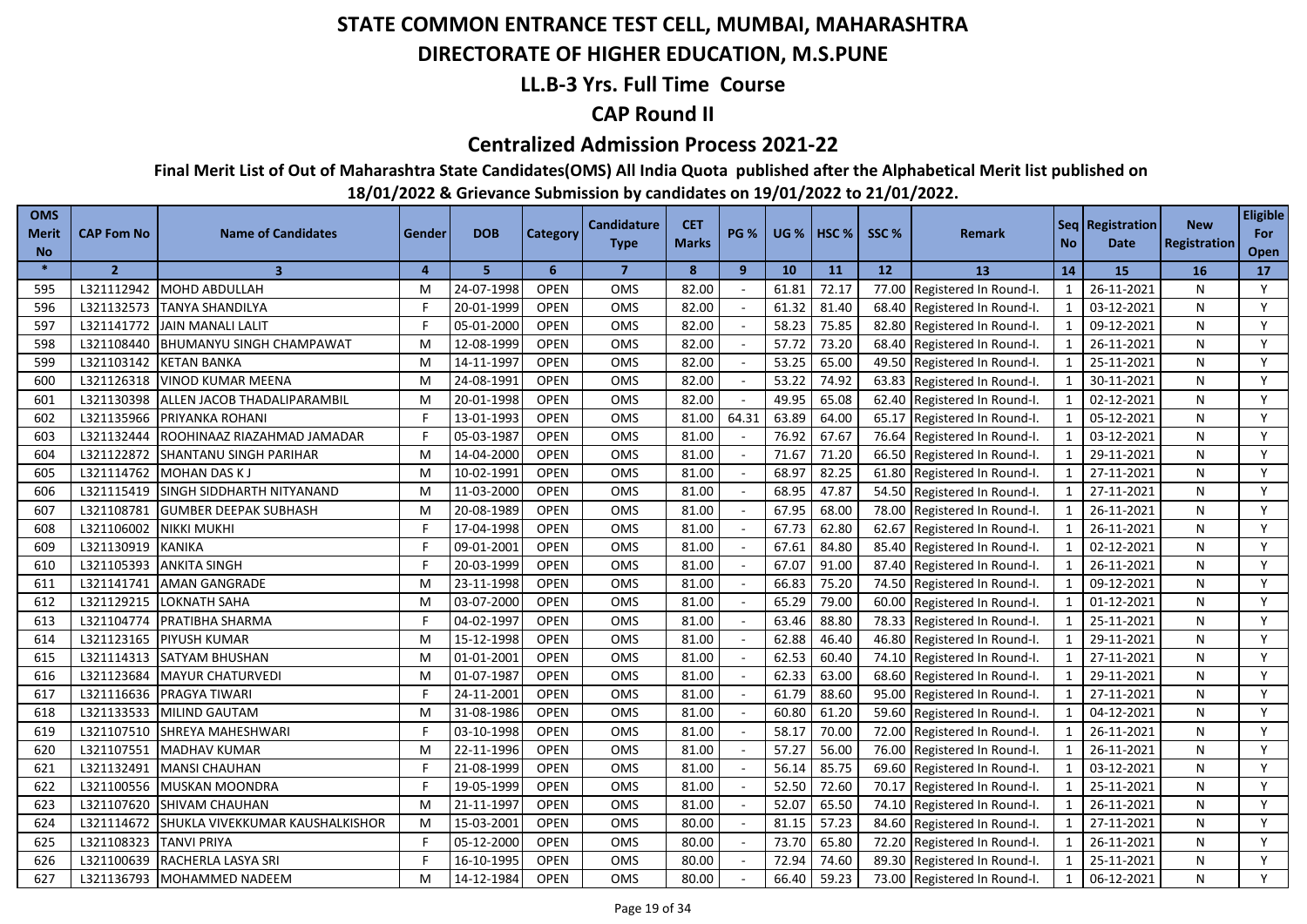### **DIRECTORATE OF HIGHER EDUCATION, M.S.PUNE**

### **LL.B-3 Yrs. Full Time Course**

### **CAP Round II**

#### **Centralized Admission Process 2021-22**

**Final Merit List of Out of Maharashtra State Candidates(OMS) All India Quota published after the Alphabetical Merit list published on** 

| <b>OMS</b><br>Merit<br><b>No</b> | <b>CAP Fom No</b> | <b>Name of Candidates</b>        | Gender | <b>DOB</b> | Category    | <b>Candidature</b><br><b>Type</b> | <b>CET</b><br><b>Marks</b> | <b>PG %</b> | <b>UG %</b> | <b>I HSC %</b> | SSC <sub>%</sub> | <b>Remark</b>          | <b>No</b>               | Seq Registration<br><b>Date</b> | <b>New</b><br><b>Registration</b> | <b>Eligible</b><br>For<br>Open |
|----------------------------------|-------------------|----------------------------------|--------|------------|-------------|-----------------------------------|----------------------------|-------------|-------------|----------------|------------------|------------------------|-------------------------|---------------------------------|-----------------------------------|--------------------------------|
| $\ast$                           | $\overline{2}$    | $\overline{\mathbf{3}}$          | 4      | 5          | 6           | $\overline{7}$                    | 8                          | 9           | 10          | 11             | 12               | 13                     | 14                      | 15                              | <b>16</b>                         | <b>17</b>                      |
| 628                              | L321109940        | <b>NIKITA SINGH</b>              | F      | 18-12-1997 | <b>OPEN</b> | <b>OMS</b>                        | 80.00                      |             | 61.60       | 70.60          | 91.20            | Registered In Round-I. | $\mathbf{1}$            | 26-11-2021                      | N                                 | Y                              |
| 629                              | L321138107        | <b>MANISH SARDE</b>              | M      | 24-09-1975 | <b>OPEN</b> | <b>OMS</b>                        | 80.00                      | ÷.          | 59.14       | 52.17          | 62.00            | Registered In Round-I. | $\mathbf{1}$            | 07-12-2021                      | N                                 | Y                              |
| 630                              | L321122305        | <b>AMAR NATH</b>                 | м      | 01-03-1969 | <b>OPEN</b> | <b>OMS</b>                        | 80.00                      |             | 58.52       | 63.40          | 63.67            | Registered In Round-I. | $\mathbf{1}$            | 29-11-2021                      | N                                 | Y                              |
| 631                              | L321143049        | <b>VEERENDRA SINGH</b>           | M      | 15-11-1996 | <b>OPEN</b> | OMS                               | 80.00                      |             | 58.07       | 77.60          | 78.17            | Registered In Round-I. | $\mathbf{1}$            | 09-12-2021                      | N                                 | Y                              |
| 632                              | L321121999        | <b>NEHA NAZ</b>                  | F      | 10-08-1997 | <b>OPEN</b> | <b>OMS</b>                        | 80.00                      |             | 56.27       | 83.33          | 63.33            | Registered In Round-I. | $\mathbf{1}$            | 29-11-2021                      | N                                 | Y                              |
| 633                              | L321123612        | PRIYANKA JAIN                    | F      | 21-11-1988 | <b>OPEN</b> | <b>OMS</b>                        | 80.00                      |             | 56.22       | 70.00          | 70.20            | Registered In Round-I. | $\mathbf{1}$            | 29-11-2021                      | N                                 | Y                              |
| 634                              | L321115158        | <b>KUNAL SURESH KARSIA</b>       | M      | 09-09-1985 | <b>OPEN</b> | <b>OMS</b>                        | 80.00                      |             | 54.60       | 69.17          | 62.40            | Registered In Round-I. | $\overline{1}$          | 27-11-2021                      | N                                 | Y                              |
| 635                              | L321135603        | VARMA ASHA MADANKUMAR            |        | 10-06-1996 | <b>OPEN</b> | OMS                               | 79.00                      | 65.63       | 77.43       | 80.17          | 87.82            | Registered In Round-I. | $\mathbf{1}$            | 05-12-2021                      | N                                 | Y                              |
| 636                              | L321121026        | RUBEENA TAHSEEN MOHD FAZAL AHMED | F      | 02-07-1988 | <b>OPEN</b> | <b>OMS</b>                        | 79.00                      | 61.60       | 59.56       | 43.33          | 80.33            | Registered In Round-I. | $\overline{1}$          | 28-11-2021                      | N                                 | Y                              |
| 637                              | L321145915        | <b>VARSHA KAMATH</b>             |        | 12-11-1992 | <b>OPEN</b> | <b>OMS</b>                        | 79.00                      | 54.00       | 77.94       | 81.67          | 87.84            | Registered In Round-I. | $\overline{1}$          | 10-12-2021                      | N                                 | Y                              |
| 638                              | L321115384        | <b>CHULER YOGITA PAWAN</b>       | F      | 14-02-1996 | <b>OPEN</b> | OMS                               | 79.00                      |             | 75.53       | 69.43          | 62.00            | Registered In Round-I. | $\mathbf{1}$            | 27-11-2021                      | N                                 | Y                              |
| 639                              | L321144999        | <b>SALONI KUMARI</b>             |        | 11-03-2000 | <b>OPEN</b> | <b>OMS</b>                        | 79.00                      |             | 73.69       | 86.83          | 76.00            | Registered In Round-I. | $\overline{1}$          | 10-12-2021                      | N                                 | Y                              |
| 640                              | L321121515        | <b>VISANJI GANGJI GAJORA</b>     | M      | 28-12-1993 | <b>OPEN</b> | OMS                               | 79.00                      |             | 71.24       | 81.43          | 67.69            | Registered In Round-I. | $\mathbf{1}$            | 29-11-2021                      | N                                 | Y                              |
| 641                              | L321112797        | <b>SHAURYA ARORA</b>             | M      | 21-07-1998 | <b>OPEN</b> | <b>OMS</b>                        | 79.00                      |             | 69.14       | 75.33          | 68.40            | Registered In Round-I. | $\overline{1}$          | 26-11-2021                      | N                                 | Y                              |
| 642                              | L321138260        | SHAIKH SHAMIM ASMAT              | M      | 04-12-1996 | <b>OPEN</b> | <b>OMS</b>                        | 79.00                      |             | 66.18       | 80.62          | 83.82            | Registered In Round-I. | $\mathbf{1}$            | 07-12-2021                      | N                                 | Y                              |
| 643                              | L321114039        | TANVI SRIVASTAVA                 | F      | 06-07-2001 | <b>OPEN</b> | OMS                               | 79.00                      |             | 64.16       | 79.60          | 77.80            | Registered In Round-I. | $\mathbf{1}$            | 27-11-2021                      | N                                 | Y                              |
| 644                              | L321107401        | NISHI SETH                       | F      | 12-06-1991 | <b>OPEN</b> | <b>OMS</b>                        | 79.00                      |             | 62.00       | 80.60          | 70.50            | Registered In Round-I. | $\mathbf{1}$            | 26-11-2021                      | N                                 | Y                              |
| 645                              | L321116348        | SHREENARAYAN RAMAVATAR MODANI    | M      | 01-06-1999 | <b>OPEN</b> | OMS                               | 79.00                      |             | 61.85       | 84.46          | 80.60            | Registered In Round-I. | $\mathbf{1}$            | 27-11-2021                      | N                                 | Y                              |
| 646                              | L321104957        | <b>KUMAR SHUBHANKAR</b>          | M      | 03-12-1999 | <b>OPEN</b> | <b>OMS</b>                        | 79.00                      |             | 60.92       | 66.80          | 83.60            | Registered In Round-I. | $\mathbf{1}$            | 25-11-2021                      | N                                 | Y                              |
| 647                              | L321101393        | IESHAAN BHATIA                   | M      | 24-05-2000 | <b>OPEN</b> | <b>OMS</b>                        | 79.00                      |             | 60.17       | 76.20          | 80.33            | Registered In Round-I. | $\overline{1}$          | 25-11-2021                      | N                                 | Y                              |
| 648                              | L321114114        | RANULAL CHANDAK                  | M      | 16-01-1995 | <b>OPEN</b> | OMS                               | 79.00                      |             | 60.17       | 69.80          | 82.33            | Registered In Round-I. | $\mathbf{1}$            | 27-11-2021                      | N                                 | Y                              |
| 649                              | L321103229        | TARUN KUMAR DUBEY                | м      | 05-04-1996 | <b>OPEN</b> | <b>OMS</b>                        | 79.00                      |             | 56.73       | 63.00          | 62.67            | Registered In Round-I. | $\mathbf{1}$            | 25-11-2021                      | N                                 | Y                              |
| 650                              | L321100863        | PRASHANT PUNJ MISHRA             | M      | 22-12-2002 | <b>OPEN</b> | OMS                               | 79.00                      |             | 56.50       | 80.40          | 75.67            | Registered In Round-I. | $\mathbf{1}$            | 25-11-2021                      | N                                 | Y                              |
| 651                              | L321123270        | RAINA KATIYAR                    |        | 28-12-1998 | <b>OPEN</b> | <b>OMS</b>                        | 79.00                      | $\sim$      | 56.20       | 75.20          | 60.80            | Registered In Round-I. | $\mathbf{1}$            | 29-11-2021                      | N                                 | Y                              |
| 652                              | L321103133        | NANDA KISHORE MEKAP              | M      | 20-06-1968 | <b>OPEN</b> | OMS                               | 79.00                      |             | 49.81       | 35.67          | 55.71            | Registered In Round-I. | $\mathbf{1}$            | 25-11-2021                      | N                                 | Y                              |
| 653                              | L321123439        | SAYYED QAMRUNNISA YASEEN         |        | 06-01-1985 | <b>OPEN</b> | <b>OMS</b>                        | 78.00                      | 72.50       | 69.75       | 67.83          | 65.07            | Registered In Round-I. | $\mathbf{1}$            | 29-11-2021                      | N                                 | Y                              |
| 654                              | L321104560        | <b>NARAYAN PUJAR</b>             | M      | 08-11-1995 | <b>OPEN</b> | <b>OMS</b>                        | 78.00                      | 63.50       | 60.63       | 80.50          | 87.64            | Registered In Round-I. | $\mathbf{1}$            | 25-11-2021                      | N                                 | Y                              |
| 655                              | L321113639        | ANIRUDDH TIWARI                  | M      | 15-02-1986 | <b>OPEN</b> | <b>OMS</b>                        | 78.00                      | 55.42       | 47.17       | 55.40          | 57.17            | Registered In Round-I. | $\mathbf{1}$            | 26-11-2021                      | N                                 | Y                              |
| 656                              | L321143498        | PANKAJ PRAJAPATI                 | M      | 28-10-1997 | <b>OPEN</b> | <b>OMS</b>                        | 78.00                      |             | 71.33       | 83.20          | 87.40            | Registered In Round-I. | $\mathbf{1}$            | 10-12-2021                      | N                                 | Y                              |
| 657                              | L321111946        | PRATHAMESH C SAJANNAVAR          | M      | 25-12-1999 | <b>OPEN</b> | OMS                               | 78.00                      |             | 68.94       | 90.17          | 92.32            | Registered In Round-I. | $\mathbf{1}$            | 26-11-2021                      | N                                 | Y                              |
| 658                              | L321103162        | SWAPNA RAJARAM BANSODE           |        | 28-06-1988 | <b>OPEN</b> | <b>OMS</b>                        | 78.00                      |             | 64.29       | 76.20          | 68.67            | Registered In Round-I. | $\mathbf{1}$            | 25-11-2021                      | N                                 | Y                              |
| 659                              | L321104858        | <b>ANIMESH KASHYAP</b>           | м      | 29-09-1999 | <b>OPEN</b> | <b>OMS</b>                        | 78.00                      |             | 61.75       | 72.60          | 79.80            | Registered In Round-I. | $\overline{\mathbf{1}}$ | 25-11-2021                      | N                                 | Y                              |
| 660                              | L321106556 JAYA   |                                  |        | 14-11-1999 | <b>OPEN</b> | OMS                               | 78.00                      |             | 61.42       | 57.60          | 62.33            | Registered In Round-I. | $\overline{1}$          | 26-11-2021                      | N                                 | Y                              |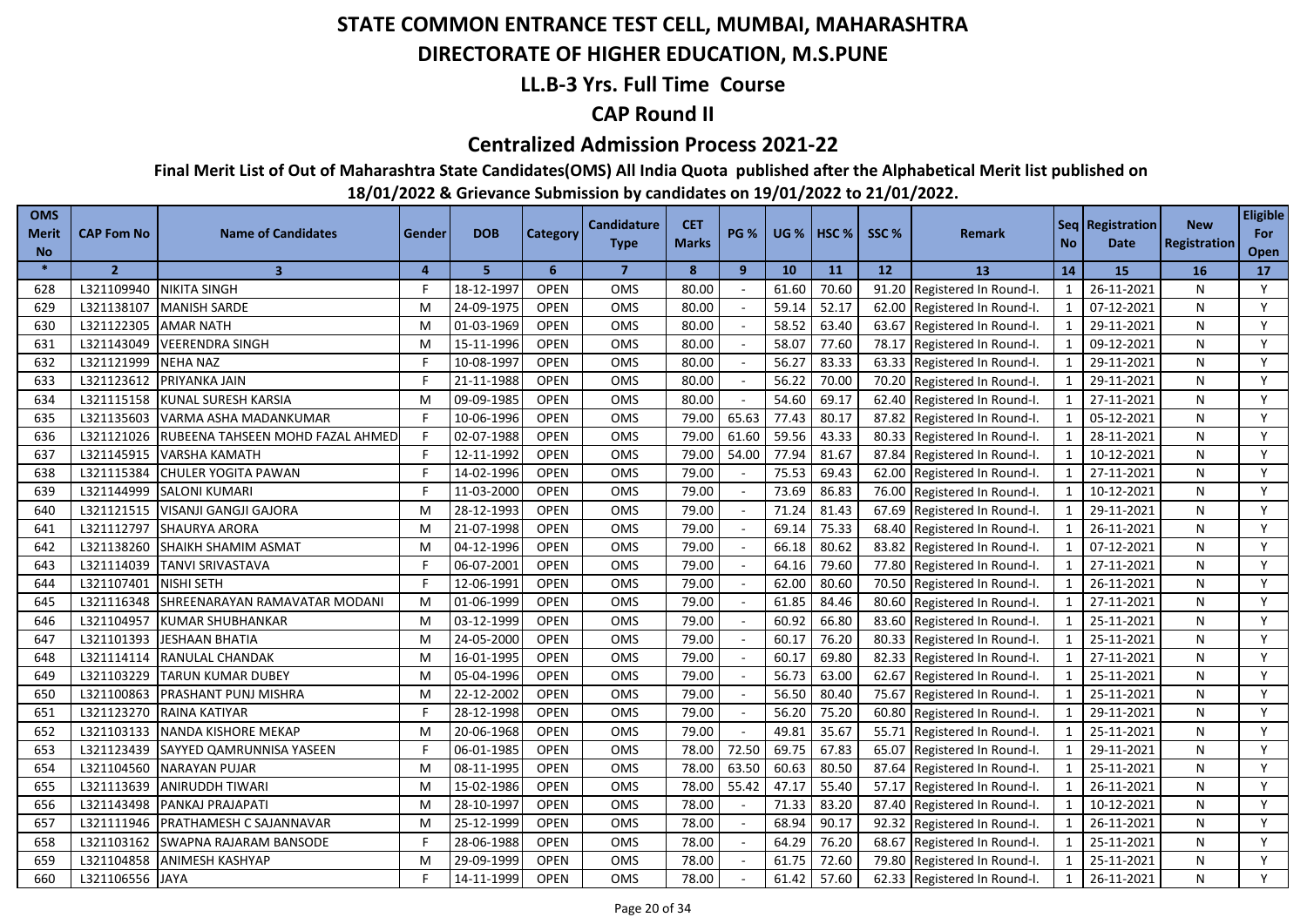### **DIRECTORATE OF HIGHER EDUCATION, M.S.PUNE**

### **LL.B-3 Yrs. Full Time Course**

### **CAP Round II**

#### **Centralized Admission Process 2021-22**

**Final Merit List of Out of Maharashtra State Candidates(OMS) All India Quota published after the Alphabetical Merit list published on** 

| <b>OMS</b><br><b>Merit</b><br><b>No</b> | <b>CAP Fom No</b> | <b>Name of Candidates</b>            | Gender   | <b>DOB</b> | Category    | Candidature<br><b>Type</b> | <b>CET</b><br><b>Marks</b> | <b>PG %</b>              | <b>UG %</b> | HSC <sub>%</sub> | SSC % | <b>Remark</b>                | <b>No</b>      | Seq   Registration<br><b>Date</b> | <b>New</b><br>Registration | <b>Eligible</b><br>For<br>Open |
|-----------------------------------------|-------------------|--------------------------------------|----------|------------|-------------|----------------------------|----------------------------|--------------------------|-------------|------------------|-------|------------------------------|----------------|-----------------------------------|----------------------------|--------------------------------|
| $\ast$                                  | $\overline{2}$    | 3                                    | $\Delta$ | 5.         | 6           | $\overline{7}$             | 8                          | $\mathbf{9}$             | 10          | 11               | 12    | <b>13</b>                    | 14             | 15                                | <b>16</b>                  | 17                             |
| 661                                     | L321106989        | MD KAMRAN ASHFI                      | M        | 01-02-2000 | <b>OPEN</b> | OMS                        | 78.00                      |                          | 60.47       | 65.80            |       | 93.10 Registered In Round-I. | 1              | 26-11-2021                        | N                          | Y                              |
| 662                                     |                   | L321116732 SURBHI KUMBHARE           |          | 18-09-1999 | <b>OPEN</b> | <b>OMS</b>                 | 78.00                      |                          | 60.00       | 59.00            |       | 77.90 Registered In Round-I. | 1              | 27-11-2021                        | N                          | Y                              |
| 663                                     | L321104274        | PRIYESH KUMAR MISHRA                 | M        | 29-06-1996 | <b>OPEN</b> | <b>OMS</b>                 | 78.00                      |                          | 59.31       | 71.60            | 79.80 | Registered In Round-I.       | 1              | 25-11-2021                        | N                          | Y                              |
| 664                                     | L321110953        | RAJENDRA PRASAD YADAV                | M        | 08-04-1985 | <b>OPEN</b> | OMS                        | 78.00                      |                          | 58.25       | 75.38            |       | 81.33 Registered In Round-I. | 1              | 26-11-2021                        | N                          | Y                              |
| 665                                     | L321102196        | <b>MISHKAT ALEMIN</b>                |          | 18-11-1996 | <b>OPEN</b> | <b>OMS</b>                 | 78.00                      |                          | 50.93       | 59.80            |       | 68.00 Registered In Round-I. | 1              | 25-11-2021                        | N                          | Y                              |
| 666                                     | L321101633        | KAUSHAL KUMAR SINGH                  | M        | 05-04-1980 | <b>OPEN</b> | OMS                        | 78.00                      | $\sim$                   | 45.04       | 37.20            |       | 43.83 Registered In Round-I. | 1              | 25-11-2021                        | N                          | Y                              |
| 667                                     | L321139170        | <b>MAHTAB ALAM</b>                   | M        | 27-06-1966 | <b>OPEN</b> | OMS                        | 77.00                      | 67.00                    | 56.44       | 49.44            |       | 51.43 Registered In Round-I. | 1              | 07-12-2021                        | N                          | Y                              |
| 668                                     | L321125374        | <b>CHOUBEY SURESHKUMAR RAMKRIPAL</b> | M        | 28-10-1975 | <b>OPEN</b> | <b>OMS</b>                 | 77.00                      | 62.00                    | 43.48       | 55.67            |       | 78.14 Registered In Round-I. | 1              | 30-11-2021                        | N                          | Y                              |
| 669                                     | L321137050        | <b>VCP SAFDAR AHAB</b>               | M        | 15-10-1999 | <b>OPEN</b> | OMS                        | 77.00                      |                          | 83.11       | 77.83            |       | 74.00 Registered In Round-I. | $\mathbf{1}$   | 06-12-2021                        | N                          | Y                              |
| 670                                     | L321105794        | <b>ANVITA ROSE</b>                   |          | 29-01-2001 | <b>OPEN</b> | OMS                        | 77.00                      |                          | 74.48       | 82.60            |       | 87.40 Registered In Round-I. | 1              | 26-11-2021                        | N                          | Y                              |
| 671                                     | L321114637        | DONTHIREDDY BAIRAVESWARAREDDY        | M        | 01-07-1994 | <b>OPEN</b> | <b>OMS</b>                 | 77.00                      |                          | 74.24       | 82.80            | 74.00 | Registered In Round-I.       | $\mathbf{1}$   | 27-11-2021                        | N                          | Y                              |
| 672                                     | L321114386        | <b>NAMASIVAYAM S</b>                 | M        | 04-05-2001 | <b>OPEN</b> | OMS                        | 77.00                      |                          | 74.04       | 95.92            | 90.80 | Registered In Round-I.       | 1              | 27-11-2021                        | N                          | Y                              |
| 673                                     | L321112019        | <b>AAKASH RASTOGI</b>                | M        | 25-09-2000 | <b>OPEN</b> | <b>OMS</b>                 | 77.00                      |                          | 67.26       | 74.00            | 77.90 | Registered In Round-I.       | $\overline{1}$ | 26-11-2021                        | N                          | Y                              |
| 674                                     | L321116492        | DANISH HUSHAID BIN AALAM             | M        | 17-10-1997 | <b>OPEN</b> | OMS                        | 77.00                      |                          | 65.37       | 68.00            | 69.60 | Registered In Round-I.       | 1              | 27-11-2021                        | N                          | Y                              |
| 675                                     | L321116825        | <b>ABHISHEK KUMAR</b>                | M        | 02-02-2000 | <b>OPEN</b> | <b>OMS</b>                 | 77.00                      |                          | 65.33       | 54.20            | 48.20 | Registered In Round-I.       | $\mathbf{1}$   | 27-11-2021                        | N                          | Y                              |
| 676                                     | L321126071        | AMAN KUMAR PANDEY                    | M        | 18-08-2000 | <b>OPEN</b> | <b>OMS</b>                 | 77.00                      |                          | 64.67       | 60.80            | 63.50 | Registered In Round-I.       | $\overline{1}$ | 30-11-2021                        | N                          | Y                              |
| 677                                     | L321121801        | PRASHANT MORE                        | м        | 24-08-1988 | <b>OPEN</b> | OMS                        | 77.00                      |                          | 64.00       | 49.33            | 66.53 | Registered In Round-I.       | 1              | 29-11-2021                        | N                          | Y                              |
| 678                                     | L321116827        | <b>BISHNU KANT PRASAD</b>            | M        | 22-11-1980 | <b>OPEN</b> | <b>OMS</b>                 | 77.00                      |                          | 62.50       | 63.56            | 54.43 | Registered In Round-I.       | $\mathbf{1}$   | 27-11-2021                        | N                          | Y                              |
| 679                                     | L321143108        | <b>GANDHI VAIBHAVI HARSHAD</b>       |          | 22-02-1991 | <b>OPEN</b> | OMS                        | 77.00                      |                          | 61.60       | 68.67            | 73.73 | Registered In Round-I.       | 1              | 09-12-2021                        | N                          | Y                              |
| 680                                     | L321101779        | PREM SHANKAR SINGH                   | M        | 08-08-1998 | <b>OPEN</b> | OMS                        | 77.00                      |                          | 61.33       | 65.60            | 66.40 | Registered In Round-I.       | $\mathbf{1}$   | 25-11-2021                        | N                          | Y                              |
| 681                                     | L321103323        | <b>ABHISHEK KUMAR GIRI</b>           | M        | 03-02-1998 | <b>OPEN</b> | OMS                        | 77.00                      |                          | 60.35       | 60.80            | 78.67 | Registered In Round-I.       | $\mathbf{1}$   | 25-11-2021                        | N                          | Y                              |
| 682                                     | L321104711        | <b>SATYAM KESH</b>                   | M        | 07-07-2000 | <b>OPEN</b> | OMS                        | 77.00                      |                          | 59.08       | 58.40            | 79.80 | Registered In Round-I.       | 1              | 25-11-2021                        | N                          | Y                              |
| 683                                     | L321120262        | <b>GUMAN SINGH LAKH SINGH</b>        | M        | 06-09-1996 | <b>OPEN</b> | OMS                        | 77.00                      |                          | 55.95       | 62.17            | 73.64 | Registered In Round-I.       | $\mathbf{1}$   | 28-11-2021                        | N                          | Y                              |
| 684                                     | L321139124        | <b>VAIDEHI SHENDE</b>                |          | 13-06-1999 | <b>OPEN</b> | <b>OMS</b>                 | 77.00                      |                          | 54.80       | 68.80            | 64.60 | Registered In Round-I.       |                | 07-12-2021                        | N                          | Y                              |
| 685                                     | L321141479        | KAUSHIKI.                            |          | 22-08-1998 | <b>OPEN</b> | OMS                        | 77.00                      |                          | 54.13       | 62.20            | 68.40 | Registered In Round-I.       | $\mathbf{1}$   | 09-12-2021                        | N                          | Y                              |
| 686                                     | L321103908        | <b>SUDHIR KUMAR</b>                  | M        | 20-07-1999 | <b>OPEN</b> | <b>OMS</b>                 | 77.00                      |                          | 50.33       | 57.00            | 60.00 | Registered In Round-I.       | $\mathbf{1}$   | 25-11-2021                        | N                          | Y                              |
| 687                                     | L321113510        | <b>PRAVEEN</b>                       | M        | 06-05-1977 | <b>OPEN</b> | <b>OMS</b>                 | 76.00                      | 63.00                    | 64.44       | 65.20            | 72.83 | Registered In Round-I.       | $\mathbf{1}$   | 26-11-2021                        | N                          | Y                              |
| 688                                     | L321140774        | <b>SHAH VAISHNAVI RAHUL</b>          |          | 06-01-2001 | <b>OPEN</b> | OMS                        | 76.00                      |                          | 72.84       | 77.23            | 90.00 | Registered In Round-I.       | $\mathbf{1}$   | 08-12-2021                        | N                          | Y                              |
| 689                                     | L321105818        | <b>GOUTAM SHARMA</b>                 | M        | 06-07-2000 | <b>OPEN</b> | <b>OMS</b>                 | 76.00                      |                          | 72.59       | 52.80            | 62.70 | Registered In Round-I.       | $\mathbf{1}$   | 26-11-2021                        | N                          | Y                              |
| 690                                     | L321122701        | SHWETA BANSAL                        |          | 09-04-1980 | <b>OPEN</b> | OMS                        | 76.00                      | $\overline{\phantom{a}}$ | 69.85       | 71.69            | 78.00 | Registered In Round-I.       | $\mathbf 1$    | 29-11-2021                        | N                          | Y                              |
| 691                                     | L321125561        | SHREE                                |          | 01-06-1999 | <b>OPEN</b> | OMS                        | 76.00                      |                          | 69.50       | 73.50            | 83.60 | Registered In Round-I.       | $\mathbf{1}$   | 30-11-2021                        | N                          | Y                              |
| 692                                     | L321116377        | <b>VISHAKHA RAWAL</b>                |          | 23-12-1996 | <b>OPEN</b> | OMS                        | 76.00                      |                          | 65.57       | 74.80            | 60.00 | Registered In Round-I.       | $\mathbf 1$    | 27-11-2021                        | N                          | Y                              |
| 693                                     | L321132092        | <b>AJIT KUMAR</b>                    | М        | 12-09-1990 | <b>OPEN</b> | OMS                        | 76.00                      |                          | 61.75       | 71.80            |       | 80.33 Registered In Round-I. |                | 03-12-2021                        | N                          | Y                              |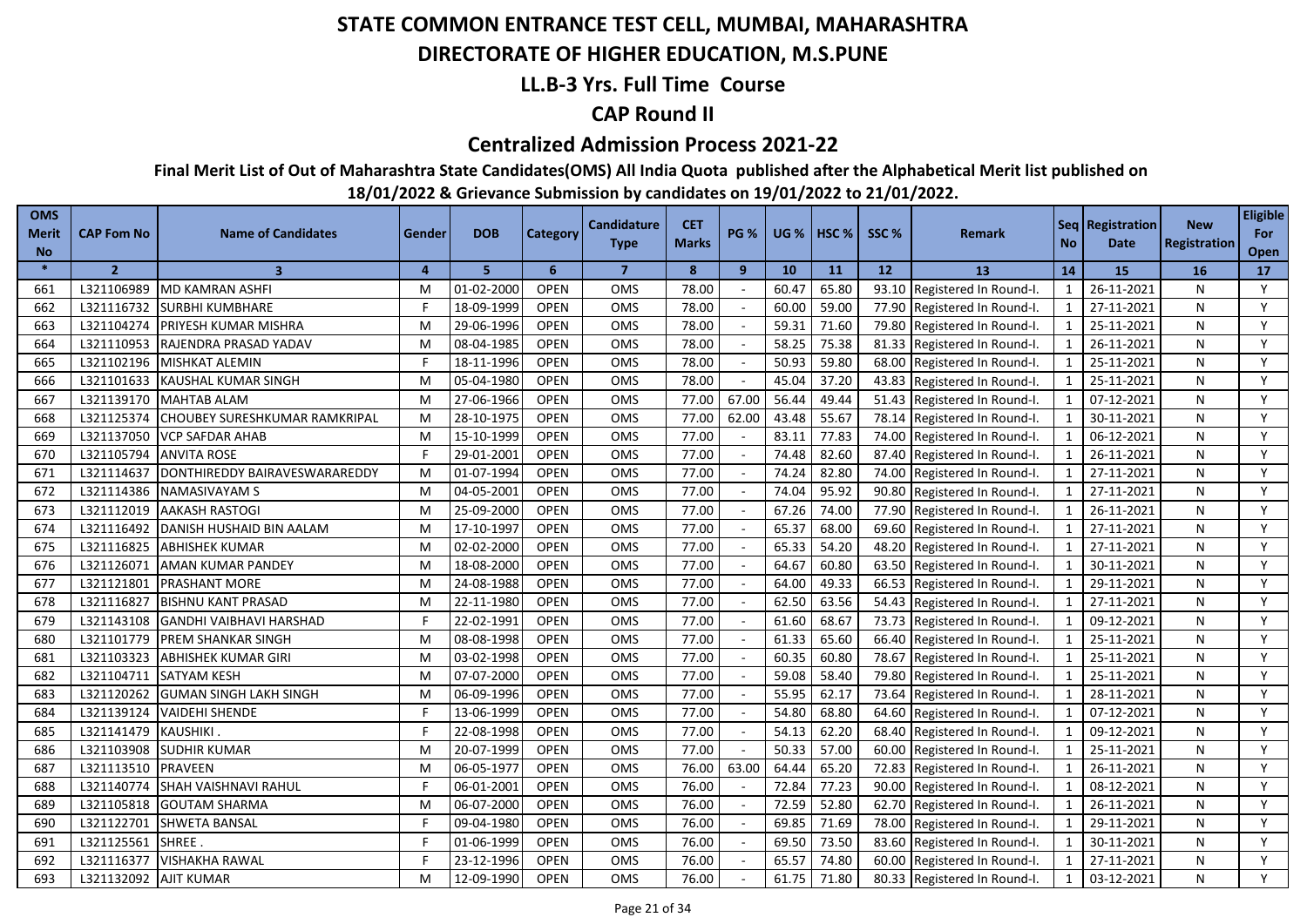### **DIRECTORATE OF HIGHER EDUCATION, M.S.PUNE**

### **LL.B-3 Yrs. Full Time Course**

### **CAP Round II**

#### **Centralized Admission Process 2021-22**

**Final Merit List of Out of Maharashtra State Candidates(OMS) All India Quota published after the Alphabetical Merit list published on** 

| <b>OMS</b><br>Merit<br><b>No</b> | <b>CAP Fom No</b> | <b>Name of Candidates</b>          | Gender | <b>DOB</b> | Category    | <b>Candidature</b><br><b>Type</b> | <b>CET</b><br><b>Marks</b> | <b>PG %</b>    | <b>UG %</b> | $ $ HSC % | SSC%  | <b>Remark</b>          | <b>No</b>      | Seq Registration<br>Date | <b>New</b><br><b>Registration</b> | <b>Eligible</b><br>For<br><b>Open</b> |
|----------------------------------|-------------------|------------------------------------|--------|------------|-------------|-----------------------------------|----------------------------|----------------|-------------|-----------|-------|------------------------|----------------|--------------------------|-----------------------------------|---------------------------------------|
| $\ast$                           | $\overline{2}$    | $\overline{\mathbf{3}}$            | 4      | 5          | 6           | $\overline{7}$                    | 8                          | $\overline{9}$ | 10          | 11        | 12    | 13                     | 14             | <b>15</b>                | <b>16</b>                         | <b>17</b>                             |
| 694                              | L321117011        | <b>ACHYUT KUMAR</b>                | M      | 19-12-1999 | <b>OPEN</b> | <b>OMS</b>                        | 76.00                      |                | 55.00       | 49.20     | 68.40 | Registered In Round-I. | $\mathbf{1}$   | 27-11-2021               | N                                 | Y                                     |
| 695                              | L321130652        | <b>KADUM TAPOK SHIVA</b>           | M      | 22-07-1999 | <b>OPEN</b> | <b>OMS</b>                        | 76.00                      |                | 54.22       | 45.67     | 68.40 | Registered In Round-I. | 1              | 02-12-2021               | N                                 | Y                                     |
| 696                              | L321132531        | <b>MADHAV S JOSHI</b>              | M      | 01-12-1999 | <b>OPEN</b> | <b>OMS</b>                        | 76.00                      |                | 52.43       | 65.75     | 62.70 | Registered In Round-I. | $\mathbf{1}$   | 03-12-2021               | N                                 | Y                                     |
| 697                              | L321110747        | SONAM KINJAL GANDHI                |        | 05-10-1987 | <b>OPEN</b> | <b>OMS</b>                        | 76.00                      |                | 52.41       | 59.83     | 69.33 | Registered In Round-I. | $\mathbf{1}$   | 26-11-2021               | N                                 | Y                                     |
| 698                              | L321123545        | <b>BAIJUN</b>                      | M      | 02-11-1979 | <b>OPEN</b> | OMS                               | 76.00                      |                | 50.00       | 50.00     | 57.00 | Registered In Round-I. | 1              | 29-11-2021               | N                                 | Y                                     |
| 699                              | L321129642        | PRAVAT KUMAR MAHALI                | M      | 05-06-199  | <b>OPEN</b> | <b>OMS</b>                        | 76.00                      |                | 48.60       | 60.33     | 53.20 | Registered In Round-I. | $\mathbf{1}$   | 02-12-2021               | N                                 | Y                                     |
| 700                              | L321112949        | <b>MAHADEV PARMESHWAR HAKE</b>     | M      | 17-06-1984 | <b>OPEN</b> | <b>OMS</b>                        | 76.00                      |                | 46.06       | 67.50     | 77.60 | Registered In Round-I. | $\overline{1}$ | 26-11-2021               | N                                 | Y                                     |
| 701                              | L321105674        | <b>KIRTI SINGH</b>                 | F      | 23-02-1997 | <b>OPEN</b> | OMS                               | 75.00                      | 67.31          | 61.70       | 72.40     | 64.60 | Registered In Round-I. | $\mathbf{1}$   | 26-11-2021               | N                                 | Y                                     |
| 702                              | L321124647        | <b>TARUN UPENDRA DUBEY</b>         | M      | 16-12-1998 | <b>OPEN</b> | <b>OMS</b>                        | 75.00                      |                | 65.63       | 47.20     | 50.60 | Registered In Round-I. | $\overline{1}$ | 29-11-2021               | N                                 | Y                                     |
| 703                              | L321114708        | <b>DEEKSHA SATIJA</b>              |        | 09-08-2001 | <b>OPEN</b> | OMS                               | 75.00                      |                | 64.94       | 83.20     | 83.00 | Registered In Round-I. | $\overline{1}$ | 27-11-2021               | N                                 | Y                                     |
| 704                              | L321100771        | <b>ANAMIKA CHOWDHURY</b>           |        | 10-06-2000 | <b>OPEN</b> | <b>OMS</b>                        | 75.00                      |                | 64.04       | 70.20     | 42.43 | Registered In Round-I. | $\overline{1}$ | 25-11-2021               | N                                 | Y                                     |
| 705                              | L321100262        | ANAND KALLAPA KAMBLE               | M      | 10-07-1976 | <b>OPEN</b> | OMS                               | 75.00                      |                | 62.28       | 60.00     | 36.00 | Registered In Round-I. | $\mathbf{1}$   | 25-11-2021               | N                                 | Y                                     |
| 706                              | L321126206        | <b>KHUSHBOO RUPANI</b>             |        | 11-06-1999 | <b>OPEN</b> | <b>OMS</b>                        | 75.00                      |                | 60.64       | 56.20     | 53.20 | Registered In Round-I. | $\overline{1}$ | 30-11-2021               | N                                 | Y                                     |
| 707                              | L321134180        | VAMSI KRISHNA ALAPARTHI            | M      | 19-03-1986 | <b>OPEN</b> | <b>OMS</b>                        | 75.00                      |                | 59.55       | 68.86     | 69.33 | Registered In Round-I. | $\mathbf{1}$   | 04-12-2021               | N                                 | Y                                     |
| 708                              | L321115980        | MILIND PRABHAKAR SABNIS            | M      | 04-09-1965 | OPEN        | <b>OMS</b>                        | 75.00                      |                | 58.31       | 45.50     | 60.43 | Registered In Round-I. | $\mathbf{1}$   | 27-11-2021               | N                                 | Y                                     |
| 709                              | L321121257        | <b>RAMAWATAR MEENA</b>             | M      | 05-05-1962 | <b>OPEN</b> | <b>OMS</b>                        | 75.00                      |                | 57.30       | 69.70     | 49.07 | Registered In Round-I. | $\overline{1}$ | 28-11-2021               | N                                 | Y                                     |
| 710                              | L321133591        | SHUBHAM DEWANGAN                   | M      | 18-06-1999 | <b>OPEN</b> | <b>OMS</b>                        | 75.00                      |                | 55.39       | 78.20     | 76.00 | Registered In Round-I. | $\overline{1}$ | 04-12-2021               | N                                 | Y                                     |
| 711                              | L321132196        | REKHA RAJESH KUMAR                 | Е      | 20-10-1985 | <b>OPEN</b> | <b>OMS</b>                        | 75.00                      |                | 53.75       | 50.00     | 77.20 | Registered In Round-I. | $\mathbf{1}$   | 03-12-2021               | N                                 | Y                                     |
| 712                              | L321107700        | VERMA ABHISHEK RAJKUMAR            | M      | 13-12-1999 | <b>OPEN</b> | OMS                               | 75.00                      |                | 51.83       | 62.31     | 87.60 | Registered In Round-I. | $\mathbf{1}$   | 26-11-2021               | N                                 | Y                                     |
| 713                              | L321117665        | YASHVARDHAN SINGH                  | M      | 07-09-2001 | <b>OPEN</b> | <b>OMS</b>                        | 75.00                      |                | 48.83       | 66.20     | 78.17 | Registered In Round-I. | $\mathbf{1}$   | 27-11-2021               | N                                 | Y                                     |
| 714                              | L321113638        | INAMDAR SAYYEDANWAR TAJAMMUL       | M      | 08-10-1996 | <b>OPEN</b> | OMS                               | 74.00                      | 76.44          | 75.89       | 76.15     | 57.76 | Registered In Round-I. | -1             | 26-11-2021               | N                                 | Y                                     |
| 715                              | L321105688        | <b>MANISH KUMAR</b>                | M      | 18-02-1981 | <b>OPEN</b> | OMS                               | 74.00                      | 65.46          | 55.60       | 56.00     | 55.29 | Registered In Round-I. | $\mathbf{1}$   | 26-11-2021               | N                                 | Y                                     |
| 716                              | L321122493        | <b>GOVIND KUMAR GOYAL</b>          | M      | 23-09-1979 | <b>OPEN</b> | <b>OMS</b>                        | 74.00                      | 62.56          | 57.83       | 70.92     | 66.55 | Registered In Round-I. | $\mathbf{1}$   | 29-11-2021               | N                                 | Y                                     |
| 717                              | L321124769        | <b>BHAVNA MAHESHWARI</b>           |        | 31-12-1986 | <b>OPEN</b> | OMS                               | 74.00                      | 53.28          | 58.25       | 75.00     | 66.00 | Registered In Round-I. | $\mathbf{1}$   | 30-11-2021               | N                                 | Y                                     |
| 718                              | L321126838        | CHINTAPALLY SRAVAN GOUD            | м      | 08-05-2000 | <b>OPEN</b> | <b>OMS</b>                        | 74.00                      |                | 76.38       | 97.30     | 90.00 | Registered In Round-I. | $\mathbf{1}$   | 30-11-2021               | N                                 | Y                                     |
| 719                              | L321110406        | PRAJJWAL KAUL                      | M      | 15-12-1999 | <b>OPEN</b> | J & K Migrant                     | 74.00                      |                | 72.67       | 86.20     | 81.70 | Registered In Round-I. | $\mathbf{1}$   | 26-11-2021               | N                                 | Y                                     |
| 720                              | L321143950        | RITIK KUMARCHAND GOKLANI           | M      | 08-11-2001 | <b>OPEN</b> | <b>OMS</b>                        | 74.00                      |                | 71.44       | 76.77     | 75.60 | Registered In Round-I. | $\mathbf{1}$   | 10-12-2021               | N                                 | Y                                     |
| 721                              | L321141823        | ANIKSHA ANIL JAISINGHANI           |        | 19-05-1996 | <b>OPEN</b> | OMS                               | 74.00                      |                | 67.81       | 63.08     | 60.00 | Registered In Round-I. | $\mathbf{1}$   | 09-12-2021               | N                                 | Y                                     |
| 722                              | L321100189        | <b>ANUJ PRATAP SINGH</b>           | M      | 02-08-1999 | <b>OPEN</b> | <b>OMS</b>                        | 74.00                      |                | 66.38       | 56.80     | 77.90 | Registered In Round-I. | $\mathbf{1}$   | 25-11-2021               | N                                 | Y                                     |
| 723                              | L321120409        | DEORA RUCHIKA RANJIT SINGH         |        | 21-09-1999 | <b>OPEN</b> | <b>OMS</b>                        | 74.00                      |                | 64.11       | 65.08     | 65.40 | Registered In Round-I. | $\overline{1}$ | 28-11-2021               | N                                 | Y                                     |
| 724                              | L321100240        | <b>BHAR. TESH</b>                  | M      | 29-02-2000 | <b>OPEN</b> | <b>OMS</b>                        | 74.00                      |                | 63.89       | 76.00     | 80.00 | Registered In Round-I. | $\mathbf{1}$   | 25-11-2021               | N                                 | Y                                     |
| 725                              | L321130167        | SONAR ANISH NARSINHA               | м      | 31-10-1997 | <b>OPEN</b> | <b>OMS</b>                        | 74.00                      |                | 63.84       | 76.80     | 70.40 | Registered In Round-I. | $\mathbf{1}$   | 02-12-2021               | N                                 | Y                                     |
| 726                              | L321106620        | <b>SWAPNIL HANUMANT KHANDAGALE</b> | м      | 15-07-1985 | <b>OPEN</b> | <b>OMS</b>                        | 74.00                      |                | 61.93       | 46.00     | 54.13 | Registered In Round-I. | $\overline{1}$ | 26-11-2021               | N                                 | Y                                     |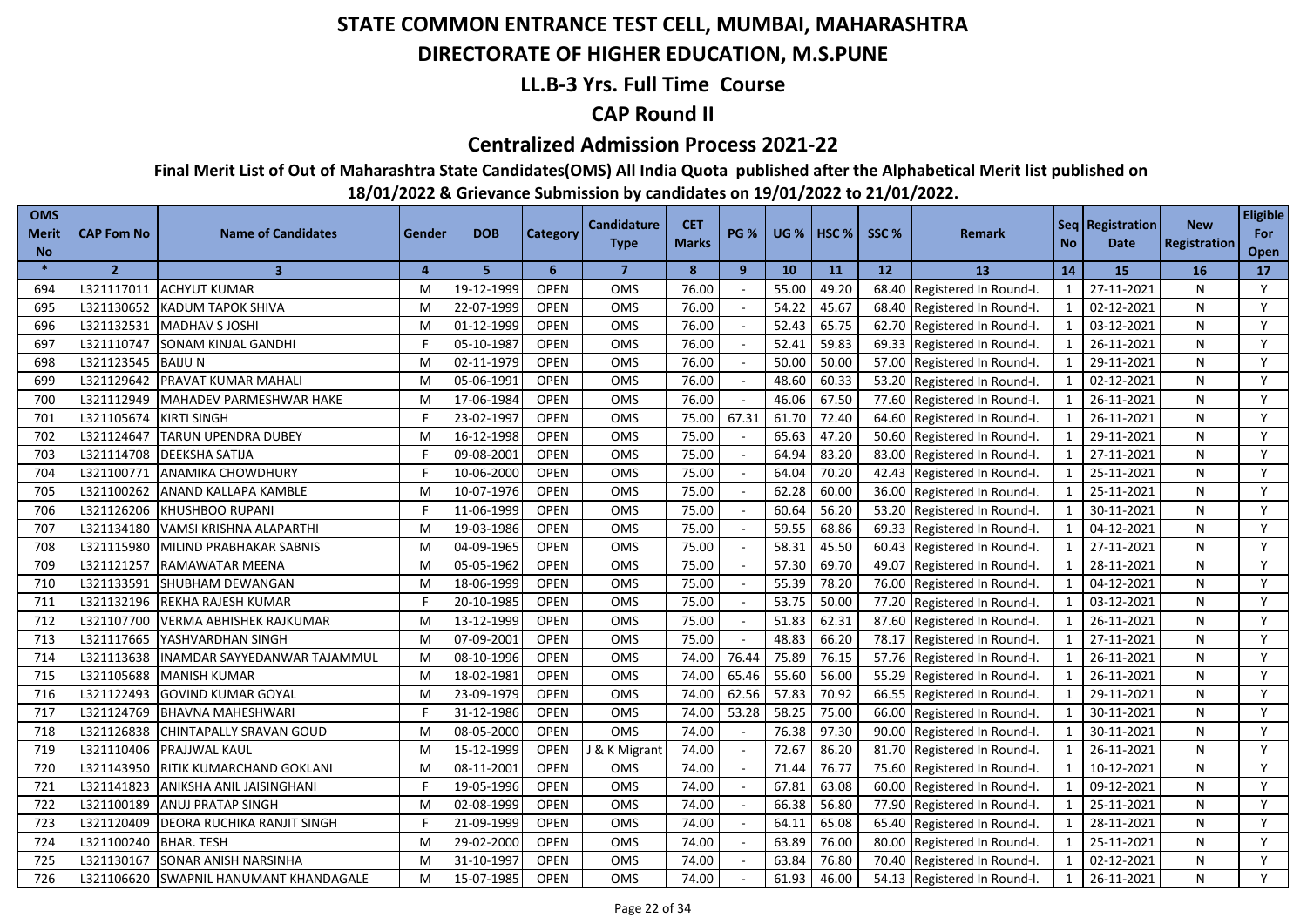### **DIRECTORATE OF HIGHER EDUCATION, M.S.PUNE**

### **LL.B-3 Yrs. Full Time Course**

### **CAP Round II**

#### **Centralized Admission Process 2021-22**

**Final Merit List of Out of Maharashtra State Candidates(OMS) All India Quota published after the Alphabetical Merit list published on** 

| <b>OMS</b><br><b>Merit</b><br><b>No</b> | <b>CAP Fom No</b> | <b>Name of Candidates</b>     | Gender   | <b>DOB</b> | <b>Category</b> | Candidature<br><b>Type</b> | <b>CET</b><br><b>Marks</b> | <b>PG %</b>  | <b>UG %</b> | HSC <sub>%</sub> | SSC%  | <b>Remark</b>                | <b>No</b>               | Seq   Registration<br>Date | <b>New</b><br>Registration | <b>Eligible</b><br>For<br>Open |
|-----------------------------------------|-------------------|-------------------------------|----------|------------|-----------------|----------------------------|----------------------------|--------------|-------------|------------------|-------|------------------------------|-------------------------|----------------------------|----------------------------|--------------------------------|
| $\ast$                                  | $\overline{2}$    | $\overline{\mathbf{3}}$       | $\Delta$ | 5          | 6               | $\overline{7}$             | 8                          | $\mathbf{9}$ | 10          | 11               | 12    | <b>13</b>                    | 14                      | 15                         | 16                         | 17                             |
| 727                                     | L321110864        | AMISHA VAIBHAV JOSHI          |          | 11-05-2000 | <b>OPEN</b>     | OMS                        | 74.00                      |              | 61.65       | 64.60            | 68.40 | Registered In Round-I.       | 1                       | 26-11-2021                 | N                          | Y                              |
| 728                                     | L321101403        | V AAKARSHANA                  |          | 17-02-2001 | <b>OPEN</b>     | <b>OMS</b>                 | 74.00                      |              | 60.92       | 82.80            |       | 79.80 Registered In Round-I. | 1                       | 25-11-2021                 | N                          | Y                              |
| 729                                     | L321143157        | <b>DEY SUSHMITA SWAPAN</b>    |          | 01-04-2000 | <b>OPEN</b>     | OMS                        | 74.00                      |              | 60.40       | 62.00            |       | 53.00 Registered In Round-I. | 1                       | 09-12-2021                 | N                          | Y                              |
| 730                                     | L321106043        | SANDEEP KUMAR BARNWAL         | M        | 09-08-2000 | <b>OPEN</b>     | OMS                        | 74.00                      |              | 59.87       | 57.60            |       | 74.10 Registered In Round-I. | 1                       | 26-11-2021                 | N                          | Y                              |
| 731                                     | L321112414        | LOBO MATHAIS JOCHIM           | м        | 01-08-1981 | <b>OPEN</b>     | <b>OMS</b>                 | 74.00                      |              | 59.55       | 63.17            |       | 58.88 Registered In Round-I. | 1                       | 26-11-2021                 | N                          | Y                              |
| 732                                     | L321121135        | <b>URVASHI YOGESH DODIA</b>   |          | 22-06-1990 | <b>OPEN</b>     | OMS                        | 74.00                      |              | 59.35       | 83.00            |       | 75.57 Registered In Round-I. | 1                       | 28-11-2021                 | N                          | Y                              |
| 733                                     | L321133233        | <b>UMRE ABHISHEK SANJAY</b>   | M        | 30-05-1985 | <b>OPEN</b>     | <b>OMS</b>                 | 74.00                      |              | 57.09       | 38.17            |       | 44.93 Registered In Round-I. | $\mathbf{1}$            | 04-12-2021                 | N                          | Y                              |
| 734                                     | L321103753        | <b>AKARSHI SINGH</b>          |          | 30-11-1999 | <b>OPEN</b>     | OMS                        | 74.00                      |              | 57.05       | 67.40            |       | 76.00 Registered In Round-I. | 1                       | 25-11-2021                 | N                          | Y                              |
| 735                                     | L321111363        | <b>SHIVAM SHUKLA</b>          | M        | 01-04-1997 | <b>OPEN</b>     | OMS                        | 74.00                      |              | 56.53       | 62.20            | 68.40 | Registered In Round-I.       | $\mathbf{1}$            | 26-11-2021                 | N                          | Y                              |
| 736                                     | L321120432        | <b>SHUBHAM KUMAR</b>          | M        | 21-08-1998 | <b>OPEN</b>     | <b>OMS</b>                 | 74.00                      |              | 55.92       | 52.80            |       | 70.30 Registered In Round-I. | $\mathbf{1}$            | 28-11-2021                 | N                          | Y                              |
| 737                                     | L321121263        | <b>MAHAK AGRAWAL</b>          |          | 08-06-1998 | <b>OPEN</b>     | OMS                        | 74.00                      |              | 55.69       | 68.80            | 72.20 | Registered In Round-I.       |                         | 28-11-2021                 | N                          | Y                              |
| 738                                     | L321116755        | HIMANSHU KUMAR SINGH          | м        | 14-01-1997 | <b>OPEN</b>     | OMS                        | 74.00                      |              | 52.11       | 53.80            | 70.30 | Registered In Round-I.       | $\overline{\mathbf{1}}$ | 27-11-2021                 | N                          | Y                              |
| 739                                     | L321144446        | <b>RAJESH KUMAR</b>           | M        | 15-05-1981 | <b>OPEN</b>     | OMS                        | 74.00                      |              | 52.11       | 46.20            | 59.17 | Registered In Round-I.       | $\mathbf{1}$            | 10-12-2021                 | N                          | Y                              |
| 740                                     | L321102947        | <b>DHRUV JINESH DESAI</b>     | M        | 10-08-2000 | <b>OPEN</b>     | OMS                        | 74.00                      |              | 48.20       | 73.60            | 70.00 | Registered In Round-I.       | $\overline{1}$          | 25-11-2021                 | N                          | Y                              |
| 741                                     | L321129484        | SHIVAM SINGH                  | M        | 14-01-1997 | <b>OPEN</b>     | <b>OMS</b>                 | 74.00                      |              | 47.95       | 49.20            | 58.80 | Registered In Round-I.       | $\overline{1}$          | 01-12-2021                 | N                          | Y                              |
| 742                                     | L321103249        | PADMAVATHI SIRASAPALLI        |          | 15-07-1982 | <b>OPEN</b>     | OMS                        | 73.00                      | 65.71        | 65.50       | 66.60            | 75.33 | Registered In Round-I.       | 1                       | 25-11-2021                 | N                          | Y                              |
| 743                                     | L321127398        | RITIKA GANDHI                 |          | 21-06-1999 | <b>OPEN</b>     | OMS                        | 73.00                      |              | 80.15       | 56.80            | 81.00 | Registered In Round-I.       | $\mathbf 1$             | 30-11-2021                 | N                          | Y                              |
| 744                                     | L321116233        | VARCHASVA BHARDWAJ            | M        | 10-09-2000 | <b>OPEN</b>     | OMS                        | 73.00                      |              | 72.29       | 72.00            | 74.00 | Registered In Round-I.       | 1                       | 27-11-2021                 | N                          | Y                              |
| 745                                     | L321139930        | RITIKA GATTANI                |          | 28-04-2000 | <b>OPEN</b>     | OMS                        | 73.00                      |              | 70.83       | 66.80            | 70.20 | Registered In Round-I.       | $\overline{1}$          | 08-12-2021                 | N                          | Y                              |
| 746                                     | L321105862        | <b>SHAH SAMVEG RAJESH</b>     | м        | 28-04-2000 | <b>OPEN</b>     | <b>OMS</b>                 | 73.00                      |              | 68.25       | 61.60            | 63.50 | Registered In Round-I.       | $\mathbf{1}$            | 26-11-2021                 | N                          | Y                              |
| 747                                     | L321139729        | SAMRAT PRABHAKAR NARKAR       | м        | 09-01-1987 | <b>OPEN</b>     | OMS                        | 73.00                      |              | 68.06       | 43.50            | 53.33 | Registered In Round-I.       | $\mathbf{1}$            | 08-12-2021                 | N                          | Y                              |
| 748                                     | L321140883        | AJAY KUMAR JAISWAL            | M        | 20-03-1999 | <b>OPEN</b>     | OMS                        | 73.00                      |              | 66.50       | 63.20            | 76.00 | Registered In Round-I.       | $\mathbf{1}$            | 08-12-2021                 | N                          | Y                              |
| 749                                     | L321140818        | AISHWARYA CHAWRA              |          | 29-08-1993 | <b>OPEN</b>     | OMS                        | 73.00                      |              | 66.04       | 74.60            | 52.20 | Registered In Round-I.       | $\mathbf{1}$            | 08-12-2021                 | N                          | Y                              |
| 750                                     | L321118412        | PRIYAL CHETAN SHAH            |          | 26-05-1999 | <b>OPEN</b>     | OMS                        | 73.00                      |              | 63.22       | 67.80            | 62.70 | Registered In Round-I.       | $\mathbf{1}$            | 27-11-2021                 | N                          | Y                              |
| 751                                     | L321128833        | <b>GADDA JAYESH KALYANJI</b>  | M        | 16-07-1965 | <b>OPEN</b>     | OMS                        | 73.00                      |              | 63.21       | 53.33            | 60.29 | Registered In Round-I.       | $\mathbf{1}$            | 01-12-2021                 | N                          | Y                              |
| 752                                     | L321140232        | SHIVAM AVADHESH TIWARI        | M        | 23-11-1998 | <b>OPEN</b>     | OMS                        | 73.00                      |              | 61.61       | 75.20            | 84.33 | Registered In Round-I.       |                         | 08-12-2021                 | N                          | Y                              |
| 753                                     | L321105869        | KHAN ALSABEEL MOFEED AHMAD    | м        | 20-07-1997 | <b>OPEN</b>     | <b>OMS</b>                 | 73.00                      |              | 60.48       | 68.83            | 57.00 | Registered In Round-I.       |                         | 26-11-2021                 | N                          | Y                              |
| 754                                     | L321134805        | ABHISHEK KUMAR                | M        | 20-10-1998 | <b>OPEN</b>     | OMS                        | 73.00                      |              | 58.73       | 51.40            | 57.60 | Registered In Round-I.       | $\mathbf{1}$            | 05-12-2021                 | N                          | Y                              |
| 755                                     | L321126186        | YASH TIWARI                   | M        | 29-07-1999 | <b>OPEN</b>     | <b>OMS</b>                 | 73.00                      |              | 57.35       | 60.20            | 60.80 | Registered In Round-I.       | $\mathbf{1}$            | 30-11-2021                 | N                          | Y                              |
| 756                                     | L321113380        | NILAM RUPESH JADHAV           |          | 18-06-1988 | <b>OPEN</b>     | OMS                        | 73.00                      |              | 56.05       | 47.17            | 59.33 | Registered In Round-I.       | $\mathbf{1}$            | 26-11-2021                 | N                          | Y                              |
| 757                                     | L321135996        | SARABJEET KAUR GUJRAL         |          | 11-03-1984 | <b>OPEN</b>     | OMS                        | 73.00                      |              | 53.61       | 68.67            | 59.60 | Registered In Round-I.       |                         | 06-12-2021                 | N                          | Y                              |
| 758                                     | L321133883        | DIWANI TRUPTI TEJPAL          |          | 07-05-1995 | <b>OPEN</b>     | <b>OMS</b>                 | 73.00                      |              | 52.73       | 84.13            | 77.17 | Registered In Round-I.       |                         | 04-12-2021                 | N                          | Y                              |
| 759                                     | L321113824        | <b>ARCHANA CHETAN TRIVEDI</b> |          | 18-01-1978 | <b>OPEN</b>     | OMS                        | 73.00                      |              | 51.19       | 50.00            |       | 56.86 Registered In Round-I. |                         | 26-11-2021                 | N                          | Y                              |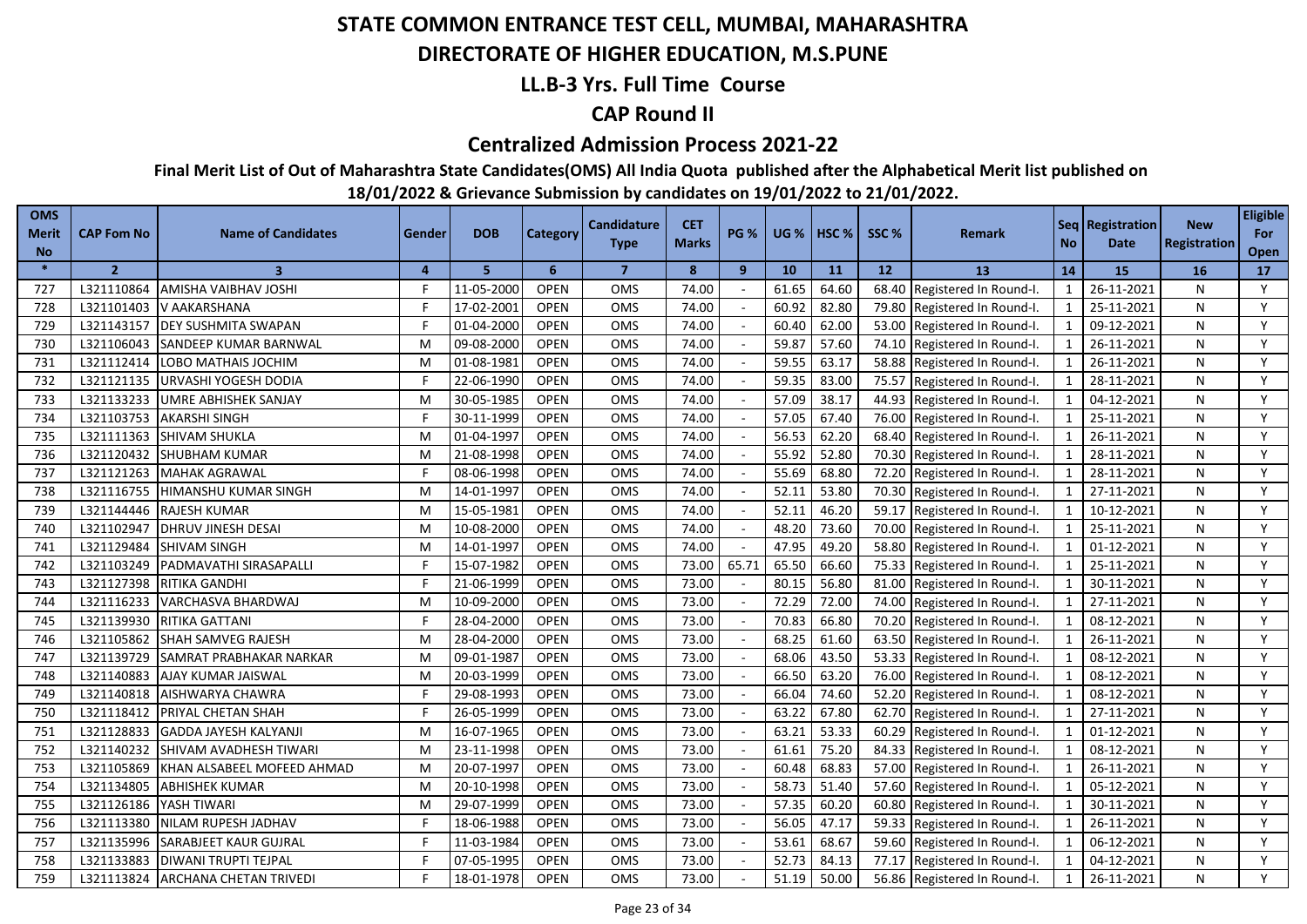### **DIRECTORATE OF HIGHER EDUCATION, M.S.PUNE**

### **LL.B-3 Yrs. Full Time Course**

### **CAP Round II**

#### **Centralized Admission Process 2021-22**

**Final Merit List of Out of Maharashtra State Candidates(OMS) All India Quota published after the Alphabetical Merit list published on** 

| <b>OMS</b><br><b>Merit</b><br><b>No</b> | <b>CAP Fom No</b> | <b>Name of Candidates</b>               | Gender   | <b>DOB</b> | <b>Category</b> | Candidature<br><b>Type</b> | <b>CET</b><br><b>Marks</b> | <b>PG %</b> | <b>UG %</b> | HSC <sub>%</sub> | SSC%  | <b>Remark</b>                | No.                     | Seq   Registration<br>Date | <b>New</b><br><b>Registration</b> | <b>Eligible</b><br>For<br>Open |
|-----------------------------------------|-------------------|-----------------------------------------|----------|------------|-----------------|----------------------------|----------------------------|-------------|-------------|------------------|-------|------------------------------|-------------------------|----------------------------|-----------------------------------|--------------------------------|
| $\ast$                                  | $\overline{2}$    | 3                                       | $\Delta$ | 5          | 6               | $\overline{7}$             | 8                          | 9           | 10          | 11               | 12    | 13                           | 14                      | 15                         | 16                                | 17                             |
| 760                                     | L321130404        | YOGESH KUMAR MISHRA                     | M        | 16-08-1988 | <b>OPEN</b>     | <b>OMS</b>                 | 73.00                      |             | 51.17       | 61.20            |       | 55.83 Registered In Round-I. | $\mathbf{1}$            | 02-12-2021                 | N                                 | Y                              |
| 761                                     | L321103264        | <b>RENU KASHYAP</b>                     |          | 24-01-1995 | <b>OPEN</b>     | <b>OMS</b>                 | 73.00                      |             | 50.83       | 66.50            |       | 68.08 Registered In Round-I. | 1                       | 25-11-2021                 | N                                 | Y                              |
| 762                                     | L321111913        | <b>SHALINI PANDEY</b>                   |          | 11-01-1989 | <b>OPEN</b>     | OMS                        | 72.00                      | 60.11       | 56.33       | 67.54            |       | 69.33 Registered In Round-I. | 1                       | 26-11-2021                 | N                                 | Y                              |
| 763                                     | L321114719        | <b>ISHUKLA VINAYKUMAR KAUSHALKISHOR</b> | M        | 24-08-1992 | <b>OPEN</b>     | <b>OMS</b>                 | 72.00                      | 59.75       | 49.40       | 62.33            |       | 52.67 Registered In Round-I. | 1                       | 27-11-2021                 | N                                 | Y                              |
| 764                                     | L321116932        | SADDAM HUSAIN QRESHI                    | м        | 13-01-1999 | <b>OPEN</b>     | <b>OMS</b>                 | 72.00                      | 52.67       | 49.72       | 59.60            |       | 63.67 Registered In Round-I. | 1                       | 27-11-2021                 | N                                 | Y                              |
| 765                                     | L321130454        | <b>SACHIN CHOUDHARY</b>                 | M        | 25-05-1998 | <b>OPEN</b>     | <b>OMS</b>                 | 72.00                      |             | 64.62       | 72.20            | 77.90 | Registered In Round-I.       | 1                       | 02-12-2021                 | N                                 | Y                              |
| 766                                     | L321129091        | LOHALKAR JUILEE NAGESH DIKSHA           |          | 20-09-1991 | <b>OPEN</b>     | OMS                        | 72.00                      |             | 64.52       | 46.00            |       | 65.38 Registered In Round-I. | $\mathbf{1}$            | 01-12-2021                 | N                                 | Y                              |
| 767                                     | L321101137        | <b>RIYA SINHA</b>                       |          | 21-01-1999 | <b>OPEN</b>     | <b>OMS</b>                 | 72.00                      |             | 62.96       | 56.80            |       | 72.20 Registered In Round-I. | 1                       | 25-11-2021                 | N                                 | Y                              |
| 768                                     | L321105129        | <b>PALAK SHAH</b>                       |          | 05-08-2000 | <b>OPEN</b>     | OMS                        | 72.00                      |             | 60.35       | 76.00            |       | 71.83 Registered In Round-I. | 1                       | 25-11-2021                 | N                                 | Y                              |
| 769                                     | L321138211        | <b>BHAVIKA AGRAWAL</b>                  |          | 13-03-1999 | <b>OPEN</b>     | <b>OMS</b>                 | 72.00                      |             | 58.44       | 70.20            |       | 66.40 Registered In Round-I. | $\mathbf{1}$            | 07-12-2021                 | N                                 | Y                              |
| 770                                     | L321109565        | VIJAY RAJUBHAI TAYADE                   | М        | 12-02-1999 | <b>OPEN</b>     | OMS                        | 72.00                      |             | 54.19       | 55.14            |       | 53.67 Registered In Round-I. | 1                       | 26-11-2021                 | N                                 | Y                              |
| 771                                     | L321100204        | <b>ADITI KUSHWAHA</b>                   |          | 08-10-1998 | <b>OPEN</b>     | OMS                        | 72.00                      |             | 53.93       | 63.00            |       | 74.10 Registered In Round-I. | $\mathbf{1}$            | 25-11-2021                 | N                                 | Y                              |
| 772                                     | L321141201        | <b>KUMAR ABHISHEK</b>                   | М        | 13-03-1992 | <b>OPEN</b>     | OMS                        | 71.00                      | 82.37       | 59.85       | 58.80            | 68.40 | Registered In Round-I.       | 1                       | 09-12-2021                 | N                                 | Y                              |
| 773                                     | L321107451        | MOHAMMED ASLEM                          | м        | 13-04-1987 | <b>OPEN</b>     | OMS                        | 71.00                      | 78.69       | 53.57       | 70.50            | 68.67 | Registered In Round-I.       |                         | 26-11-2021                 | N                                 | Y                              |
| 774                                     | L321144695        | DIPAK GIRDHARILAL CHAUDHARI             | м        | 29-06-1968 | <b>OPEN</b>     | <b>OMS</b>                 | 71.00                      | 67.88       | 42.58       | 39.83            | 51.43 | Registered In Round-I.       | $\overline{\mathbf{1}}$ | 10-12-2021                 | N                                 | Y                              |
| 775                                     | L321102818        | MISHRA OMPRAKASH ANJANIKUMAR            | М        | 21-03-1996 | <b>OPEN</b>     | OMS                        | 71.00                      | 66.38       | 60.68       | 53.23            |       | 68.18 Registered In Round-I. | $\mathbf{1}$            | 25-11-2021                 | N                                 | Y                              |
| 776                                     | L321133600        | KHUSHBOO SHARMA                         |          | 05-02-2001 | <b>OPEN</b>     | <b>OMS</b>                 | 71.00                      |             | 66.91       | 71.40            | 76.00 | Registered In Round-I.       |                         | 04-12-2021                 | N                                 | Y                              |
| 777                                     | L321127802        | <b>MANISHA RAJ</b>                      |          | 29-04-1998 | <b>OPEN</b>     | OMS                        | 71.00                      |             | 64.27       | 59.80            | 72.20 | Registered In Round-I.       | $\overline{\mathbf{1}}$ | 01-12-2021                 | N                                 | Y                              |
| 778                                     | L321113204        | <b>WANKHEDE HIRA RAJENDRA</b>           | M        | 12-10-1993 | <b>OPEN</b>     | <b>OMS</b>                 | 71.00                      |             | 61.29       | 69.17            | 82.00 | Registered In Round-I.       | $\overline{1}$          | 26-11-2021                 | N                                 | Y                              |
| 779                                     | L321108784        | <b>KASIM KAMIL M I</b>                  | M        | 15-03-1995 | <b>OPEN</b>     | OMS                        | 71.00                      |             | 59.27       | 56.33            | 68.20 | Registered In Round-I.       | 1                       | 26-11-2021                 | N                                 | Y                              |
| 780                                     | L321107137        | <b>IQRA CHOUHAN</b>                     |          | 05-09-2001 | <b>OPEN</b>     | <b>OMS</b>                 | 71.00                      |             | 56.33       | 78.60            | 72.20 | Registered In Round-I.       | -1                      | 26-11-2021                 | N                                 | Y                              |
| 781                                     | L321114209        | <b>KAPIL FULE</b>                       | M        | 08-07-1992 | <b>OPEN</b>     | OMS                        | 71.00                      |             | 55.17       | 58.40            | 77.83 | Registered In Round-I.       | $\mathbf{1}$            | 27-11-2021                 | N                                 | Y                              |
| 782                                     | L321106955        | MD SHAHID HUSSAIN                       | M        | 05-01-1998 | <b>OPEN</b>     | OMS                        | 71.00                      |             | 50.73       | 65.20            | 63.00 | Registered In Round-I.       | $\overline{\mathbf{1}}$ | 26-11-2021                 | N                                 | Y                              |
| 783                                     | L321121258        | SHIRODKAR ARCHANA RAMACUSTAM            |          | 31-07-1975 | <b>OPEN</b>     | OMS                        | 70.00                      | 62.96       | 59.45       | 47.83            | 54.14 | Registered In Round-I.       | $\mathbf{1}$            | 28-11-2021                 | N                                 | Y                              |
| 784                                     | L321102936        | <b>B ESHWARA GOUDA</b>                  | M        | 25-04-1964 | <b>OPEN</b>     | <b>OMS</b>                 | 70.00                      | 61.75       | 55.22       | 53.67            | 47.00 | Registered In Round-I.       | $\mathbf{1}$            | 25-11-2021                 | N                                 | Y                              |
| 785                                     | L321145480        | PRITEE SANJAY THORAT                    |          | 20-11-2000 | <b>OPEN</b>     | OMS                        | 70.00                      |             | 72.95       | 62.62            | 79.80 | Registered In Round-I.       | 1                       | 10-12-2021                 | N                                 | Y                              |
| 786                                     | L321125989        | KARAN RAJESH BOHRA                      | M        | 23-09-1996 | <b>OPEN</b>     | OMS                        | 70.00                      |             | 66.15       | 49.08            | 72.60 | Registered In Round-I.       | $\mathbf{1}$            | 30-11-2021                 | N                                 | Y                              |
| 787                                     | L321132723        | SANWAR MAL JAT                          | M        | 15-07-1991 | <b>OPEN</b>     | <b>OMS</b>                 | 70.00                      |             | 65.45       | 60.00            | 49.17 | Registered In Round-I.       | $\mathbf{1}$            | 03-12-2021                 | N                                 | Y                              |
| 788                                     | L321110156        | SIDDHARTH BHARATBHAI JADHAV             | M        | 22-06-2000 | <b>OPEN</b>     | OMS                        | 70.00                      |             | 65.03       | 70.62            | 51.20 | Registered In Round-I.       | $\mathbf{1}$            | 26-11-2021                 | N                                 | Y                              |
| 789                                     | L321145247        | VAISH RAJENDRA OMPRAKASH                | м        | 22-10-1991 | <b>OPEN</b>     | <b>OMS</b>                 | 70.00                      |             | 64.11       | 56.83            | 66.62 | Registered In Round-I.       | $\mathbf{1}$            | 10-12-2021                 | N                                 | Y                              |
| 790                                     | L321138405        | PREETI RAJDEV                           |          | 07-10-1999 | <b>OPEN</b>     | OMS                        | 70.00                      |             | 63.74       | 77.00            | 77.90 | Registered In Round-I.       | $\mathbf{1}$            | 07-12-2021                 | N                                 | Y                              |
| 791                                     | L321113826        | ZAINAB HOZEFA AZAD                      |          | 02-02-1990 | <b>OPEN</b>     | OMS                        | 70.00                      |             | 63.71       | 66.67            | 78.27 | Registered In Round-I.       | $\mathbf 1$             | 26-11-2021                 | N                                 | Y                              |
| 792                                     | L321134262        | ANSARI ABDUL SAUBAN ABDUL LATEEF AN     | M        | 25-07-1992 | <b>OPEN</b>     | OMS                        | 70.00                      |             | 63.40       | 42.83            |       | 67.08 Registered In Round-I. |                         | 04-12-2021                 | N                                 | Y                              |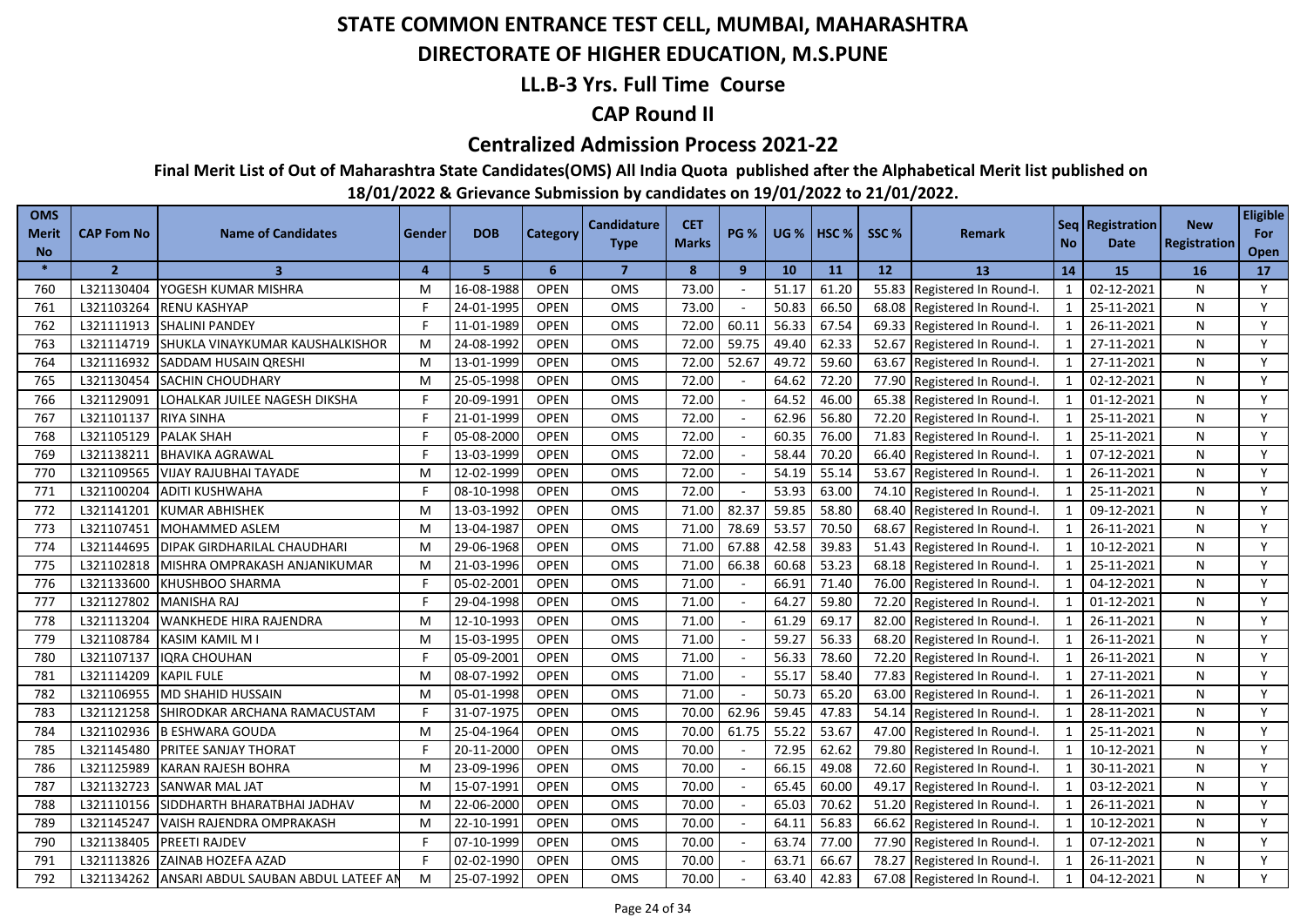### **DIRECTORATE OF HIGHER EDUCATION, M.S.PUNE**

### **LL.B-3 Yrs. Full Time Course**

### **CAP Round II**

#### **Centralized Admission Process 2021-22**

**Final Merit List of Out of Maharashtra State Candidates(OMS) All India Quota published after the Alphabetical Merit list published on** 

| <b>OMS</b><br>Merit<br><b>No</b> | <b>CAP Fom No</b> | <b>Name of Candidates</b>         | Gender         | <b>DOB</b> | <b>Category</b> | <b>Candidature</b><br><b>Type</b> | <b>CET</b><br><b>Marks</b> | <b>PG %</b>  | <b>UG %</b> | HSC <sub>%</sub> | SSC % | <b>Remark</b>                | <b>No</b>      | Seq Registration<br>Date | <b>New</b><br>Registration | <b>Eligible</b><br>For<br>Open |
|----------------------------------|-------------------|-----------------------------------|----------------|------------|-----------------|-----------------------------------|----------------------------|--------------|-------------|------------------|-------|------------------------------|----------------|--------------------------|----------------------------|--------------------------------|
| $\ast$                           | $\overline{2}$    | $\overline{\mathbf{3}}$           | $\overline{a}$ | 5          | 6               | $\overline{7}$                    | 8                          | $\mathbf{9}$ | 10          | 11               | 12    | 13                           | 14             | 15                       | 16                         | 17                             |
| 793                              | L321104572        | SHABNAM                           |                | 12-01-1977 | <b>OPEN</b>     | <b>OMS</b>                        | 70.00                      |              | 59.60       | 60.20            |       | 55.67 Registered In Round-I. | -1             | 25-11-2021               | N                          | Y                              |
| 794                              | L321117985        | SOMYA YADAV                       |                | 17-05-1988 | <b>OPEN</b>     | <b>OMS</b>                        | 70.00                      |              | 58.67       | 77.78            |       | 71.00 Registered In Round-I. | 1              | 27-11-2021               | N                          | Y                              |
| 795                              | L321119016        | M V NAVEEN KUMAR                  | M              | 07-07-1997 | <b>OPEN</b>     | OMS                               | 70.00                      |              | 58.44       | 78.30            |       | 86.00 Registered In Round-I. | 1              | 28-11-2021               | N                          | Y                              |
| 796                              |                   | L321104980 BALRAM KUMAR           | M              | 11-09-1999 | <b>OPEN</b>     | <b>OMS</b>                        | 70.00                      |              | 58.38       | 57.80            |       | 58.20 Registered In Round-I. | 1              | 25-11-2021               | N                          | Y                              |
| 797                              | L321108361        | <b>SOMIL JAIN</b>                 | M              | 25-02-2001 | <b>OPEN</b>     | OMS                               | 70.00                      |              | 57.51       | 65.17            |       | 89.20 Registered In Round-I. | 1              | 26-11-2021               | N                          | Y                              |
| 798                              | L321131039        | CHAVAN HRUSHIKESH RAMESH          | M              | 16-05-1997 | <b>OPEN</b>     | OMS                               | 70.00                      |              | 54.89       | 63.60            |       | 73.40 Registered In Round-I. | 1              | 02-12-2021               | N                          | Y                              |
| 799                              | L321101423        | NIKHIL KUMAR TRIPATHI             | M              | 18-11-2000 | <b>OPEN</b>     | <b>OMS</b>                        | 70.00                      |              | 52.00       | 59.60            |       | 58.90 Registered In Round-I. | 1              | 25-11-2021               | N                          | Y                              |
| 800                              | L321123588        | TENCY THOMAS                      |                | 20-12-1985 | <b>OPEN</b>     | OMS                               | 70.00                      |              | 50.67       | 44.67            |       | 46.53 Registered In Round-I. | 1              | 29-11-2021               | N                          | Y                              |
| 801                              | L321106572        | <b>DHEERAJ PATIL</b>              | M              | 17-04-1990 | <b>OPEN</b>     | <b>OMS</b>                        | 70.00                      |              | 45.00       | 53.40            |       | 49.60 Registered In Round-I. | 1              | 26-11-2021               | N                          | Y                              |
| 802                              | L321114096        | GAZDAR SAMEER SHAFIQ UR REHMAN    | M              | 14-08-1989 | <b>OPEN</b>     | OMS                               | 69.00                      | 71.25        | 43.95       | 39.50            |       | 47.73 Registered In Round-I. | 1              | 27-11-2021               | N                          | Y                              |
| 803                              | L321122576        | REENAL KHANDELWAL                 |                | 28-12-1994 | <b>OPEN</b>     | OMS                               | 69.00                      | 63.85        | 61.29       | 55.20            | 60.80 | Registered In Round-I.       | $\mathbf{1}$   | 29-11-2021               | N                          | Y                              |
| 804                              | L321101023        | YADAV CHANDRAKANT SUSHIL          | M              | 13-10-1998 | <b>OPEN</b>     | OMS                               | 69.00                      |              | 74.00       | 75.54            | 83.80 | Registered In Round-I.       | $\mathbf{1}$   | 25-11-2021               | N                          | Y                              |
| 805                              | L321107609        | <b>DHRUVI OSTWAL</b>              |                | 29-07-2000 | <b>OPEN</b>     | OMS                               | 69.00                      |              | 69.66       | 67.69            | 70.40 | Registered In Round-I.       | $\mathbf{1}$   | 26-11-2021               | N                          | Y                              |
| 806                              | L321116205        | SAURAV MISHRA                     | M              | 10-07-1999 | <b>OPEN</b>     | OMS                               | 69.00                      |              | 66.70       | 81.80            | 70.30 | Registered In Round-I.       |                | 27-11-2021               | N                          | Y                              |
| 807                              | L321125323        | <b>GUPTA PRIYA KUMARI RAMBABU</b> |                | 01-01-1997 | <b>OPEN</b>     | OMS                               | 69.00                      |              | 65.43       | 81.38            | 88.00 | Registered In Round-I.       | $\overline{1}$ | 30-11-2021               | N                          | Y                              |
| 808                              | L321142851        | DHOKAD MITALI MAFATLAL            |                | 09-11-2001 | <b>OPEN</b>     | <b>OMS</b>                        | 69.00                      |              | 64.50       | 75.85            | 77.00 | Registered In Round-I.       | $\overline{1}$ | 09-12-2021               | N                          | Y                              |
| 809                              | L321106443        | ANKIT KUMAR JAIN                  | M              | 02-03-1991 | <b>OPEN</b>     | OMS                               | 69.00                      |              | 60.72       | 63.20            | 71.00 | Registered In Round-I.       | $\mathbf 1$    | 26-11-2021               | N                          | Y                              |
| 810                              | L321118655        | <b>HARSH RATHORE</b>              | M              | 06-04-1998 | <b>OPEN</b>     | <b>OMS</b>                        | 69.00                      |              | 59.09       | 48.40            | 57.00 | Registered In Round-I.       | $\mathbf{1}$   | 28-11-2021               | N                          | Y                              |
| 811                              | L321114551        | MAYURESH RAMAKANT MHATRE          | M              | 13-07-1994 | <b>OPEN</b>     | OMS                               | 69.00                      |              | 54.40       | 47.50            | 60.00 | Registered In Round-I.       | $\overline{1}$ | 27-11-2021               | N                          | Y                              |
| 812                              | L321102097        | SEENA SATHEESAN                   |                | 14-07-1986 | <b>OPEN</b>     | OMS                               | 69.00                      |              | 52.26       | 49.50            | 46.13 | Registered In Round-I.       | $\mathbf{1}$   | 25-11-2021               | N                          | Y                              |
| 813                              | L321133095        | <b>ISHU CHOUDHARY</b>             | M              | 18-02-2001 | <b>OPEN</b>     | OMS                               | 69.00                      |              | 47.89       | 50.60            | 80.50 | Registered In Round-I.       | $\mathbf{1}$   | 03-12-2021               | N                          | Y                              |
| 814                              | L321143212        | KAMBLE GANESH RAMESH              | м              | 24-08-1988 | <b>OPEN</b>     | <b>OMS</b>                        | 69.00                      |              | 45.53       | 49.50            | 39.47 | Registered In Round-I.       | $\mathbf{1}$   | 09-12-2021               | N                          | Y                              |
| 815                              | L321108023        | SANDHYA NAMDEV SONAWANE           |                | 27-11-1979 | <b>OPEN</b>     | OMS                               | 68.00                      | 61.88        | 62.92       | 44.50            | 37.92 | Registered In Round-I.       | $\mathbf{1}$   | 26-11-2021               | N                          | Y                              |
| 816                              | L321106927        | <b>INSIYA BAJI</b>                |                | 28-11-1990 | <b>OPEN</b>     | OMS                               | 68.00                      | 60.00        | 55.88       | 65.14            | 55.29 | Registered In Round-I.       |                | 26-11-2021               | N                          | Y                              |
| 817                              | L321107105        | DINESH CHANDGIRAM SAINI           | M              | 26-01-1985 | <b>OPEN</b>     | <b>OMS</b>                        | 68.00                      | 54.38        | 42.10       | 43.50            | 42.67 | Registered In Round-I.       | $\mathbf{1}$   | 26-11-2021               | N                          | Y                              |
| 818                              | L321105444        | <b>BEAUTY YASHWANT SINGH</b>      |                | 21-03-1998 | <b>OPEN</b>     | OMS                               | 68.00                      |              | 80.03       | 83.85            | 70.00 | Registered In Round-I.       | $\mathbf{1}$   | 26-11-2021               | N                          | Y                              |
| 819                              | L321134148        | ARUMUGAM SONIA CHINAMUTHU         |                | 30-10-1998 | <b>OPEN</b>     | OMS                               | 68.00                      | $\sim$       | 71.38       | 84.62            | 74.00 | Registered In Round-I.       | $\mathbf{1}$   | 04-12-2021               | N                          | Y                              |
| 820                              | L321101515        | <b>KHUSHBOO KUMARI</b>            |                | 04-01-1994 | <b>OPEN</b>     | <b>OMS</b>                        | 68.00                      |              | 66.87       | 67.17            | 69.67 | Registered In Round-I.       | $\mathbf{1}$   | 25-11-2021               | N                          | Y                              |
| 821                              | L321132671        | <b>SHIVANGI THAKURIA</b>          |                | 10-01-1996 | <b>OPEN</b>     | OMS                               | 68.00                      |              | 66.55       | 87.83            | 76.33 | Registered In Round-I.       | $\mathbf{1}$   | 03-12-2021               | N                          | Y                              |
| 822                              | L321107748        | SAYYAD RASHID ALI HAMID ALI       |                | 12-01-1969 | <b>OPEN</b>     | OMS                               | 68.00                      | $\sim$       | 63.00       | 51.00            | 49.14 | Registered In Round-I.       |                | 26-11-2021               | N                          | Y                              |
| 823                              | L321146037        | DARJI ESHA KAMLESH                |                | 20-06-1998 | <b>OPEN</b>     | OMS                               | 68.00                      |              | 60.32       | 60.92            | 54.00 | Registered In Round-I.       | 1              | 10-12-2021               | N                          | Y                              |
| 824                              | L321131497        | AKSHAY ANKUSH NARKAR              | м              | 30-10-1986 | <b>OPEN</b>     | OMS                               | 68.00                      |              | 59.44       | 41.33            | 46.40 | Registered In Round-I.       |                | 02-12-2021               | N                          | Y                              |
| 825                              | L321107615        | <b>PRASHANTH P</b>                | М              | 16-08-1999 | <b>OPEN</b>     | OMS                               | 68.00                      |              | 58.37       | 51.92            |       | 84.60 Registered In Round-I. |                | 26-11-2021               | N                          | Y                              |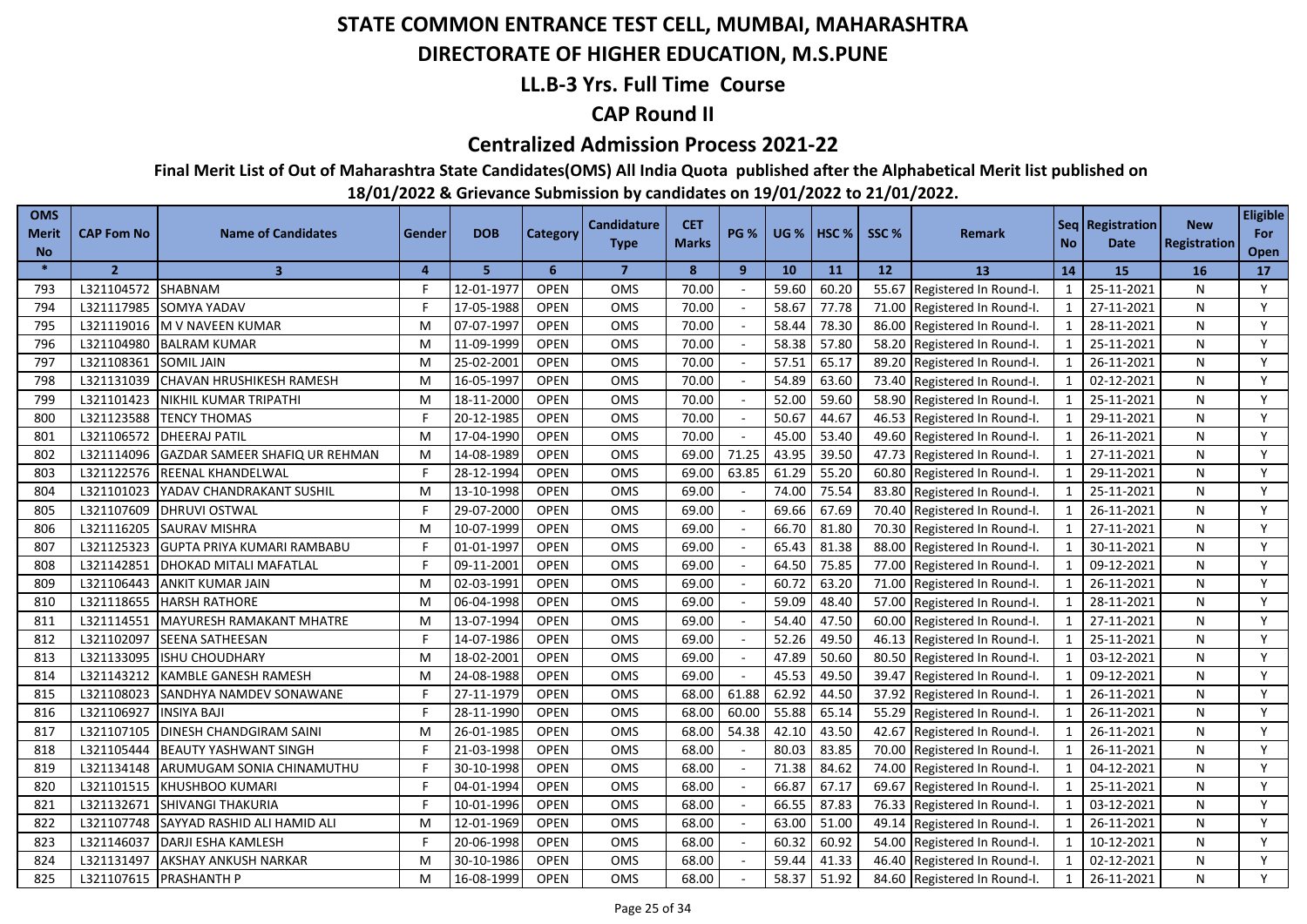### **DIRECTORATE OF HIGHER EDUCATION, M.S.PUNE**

### **LL.B-3 Yrs. Full Time Course**

### **CAP Round II**

#### **Centralized Admission Process 2021-22**

**Final Merit List of Out of Maharashtra State Candidates(OMS) All India Quota published after the Alphabetical Merit list published on** 

| <b>OMS</b><br>Merit<br><b>No</b> | <b>CAP Fom No</b> | <b>Name of Candidates</b>         | Gender   | <b>DOB</b> | <b>Category</b> | Candidature<br><b>Type</b> | <b>CET</b><br><b>Marks</b> | <b>PG %</b> | <b>UG %</b> | HSC <sub>%</sub> | SSC %           | <b>Remark</b>                | <b>No</b>               | Seq   Registration<br>Date | <b>New</b><br>Registration | <b>Eligible</b><br>For<br>Open |
|----------------------------------|-------------------|-----------------------------------|----------|------------|-----------------|----------------------------|----------------------------|-------------|-------------|------------------|-----------------|------------------------------|-------------------------|----------------------------|----------------------------|--------------------------------|
| $\ast$                           | $\overline{2}$    | 3                                 | $\Delta$ | 5          | 6               | $\overline{7}$             | 8                          | 9           | 10          | 11               | 12 <sup>2</sup> | <b>13</b>                    | 14                      | 15                         | 16                         | 17                             |
| 826                              | L321101945        | <b>ANIRUDDHA SURESH BHOIR</b>     | M        | 15-04-1991 | <b>OPEN</b>     | <b>OMS</b>                 | 68.00                      |             | 57.59       | 41.33            |                 | 41.69 Registered In Round-I. | 1                       | 25-11-2021                 | N                          | Y                              |
| 827                              | L321141049        | <b>DAS SUBENDHU BIMAL</b>         | M        | 13-11-1987 | <b>OPEN</b>     | <b>OMS</b>                 | 68.00                      |             | 56.14       | 66.33            |                 | 52.40 Registered In Round-I. | 1                       | 09-12-2021                 | N                          | Y                              |
| 828                              | L321111196        | <b>SACHINAY KUMAR</b>             | M        | 06-08-1982 | <b>OPEN</b>     | <b>OMS</b>                 | 68.00                      |             | 52.27       | 60.00            |                 | 49.43 Registered In Round-I. | 1                       | 26-11-2021                 | N                          | Y                              |
| 829                              | L321105961        | YOGENDRA SINGH RATHORE            | M        | 12-11-1999 | <b>OPEN</b>     | <b>OMS</b>                 | 68.00                      |             | 51.80       | 49.83            |                 | 68.08 Registered In Round-I. | 1                       | 26-11-2021                 | N                          | Y                              |
| 830                              | L321106020        | <b>VIMAL PRAKASH PANDEY</b>       | M        | 01-08-1996 | <b>OPEN</b>     | OMS                        | 68.00                      |             | 51.35       | 69.40            |                 | 55.00 Registered In Round-I. | 1                       | 26-11-2021                 | N                          | Y                              |
| 831                              |                   | L321130019 YUGANT UGHADE          | M        | 25-03-1992 | <b>OPEN</b>     | <b>OMS</b>                 | 68.00                      |             | 50.82       | 55.40            |                 | 68.20 Registered In Round-I. | 1                       | 02-12-2021                 | N                          | Y                              |
| 832                              | L321129918        | <b>JITENDER KUMAR</b>             | M        | 01-07-1999 | <b>OPEN</b>     | OMS                        | 68.00                      |             | 49.83       | 61.20            |                 | 74.00 Registered In Round-I. | 1                       | 02-12-2021                 | N                          | Y                              |
| 833                              | L321119752        | AMRESH KUMAR JHA                  | M        | 05-06-1978 | <b>OPEN</b>     | <b>OMS</b>                 | 68.00                      |             | 45.30       | 52.20            |                 | 37.00 Registered In Round-I. | $\mathbf{1}$            | 28-11-2021                 | N                          | Y                              |
| 834                              | L321118498        | S PRASANNA LAKSHMI                |          | 05-07-1977 | <b>OPEN</b>     | <b>OMS</b>                 | 67.00                      | 45.63       | 63.88       | 61.60            |                 | 42.00 Registered In Round-I. | 1                       | 27-11-2021                 | N                          | Y                              |
| 835                              | L321141961        | GIREESH MEGHADAMMBAR              | M        | 25-03-1985 | <b>OPEN</b>     | OMS                        | 67.00                      |             | 85.53       | 48.17            |                 | 49.87 Registered In Round-I. | 1                       | 09-12-2021                 | N                          | Y                              |
| 836                              | L321106673        | <b>NEHA RATHORE</b>               |          | 18-12-1997 | <b>OPEN</b>     | OMS                        | 67.00                      |             | 77.26       | 84.67            |                 | 63.20 Registered In Round-I. | $\mathbf{1}$            | 26-11-2021                 | N                          | Y                              |
| 837                              | L321144197        | <b>DIWAKAR JUGANI</b>             | M        | 19-05-1990 | <b>OPEN</b>     | <b>OMS</b>                 | 67.00                      |             | 72.39       | 76.40            |                 | 80.40 Registered In Round-I. | $\mathbf{1}$            | 10-12-2021                 | N                          | Y                              |
| 838                              | L321134929        | KAVITA YOGESH BHANDARI            |          | 23-01-1989 | <b>OPEN</b>     | OMS                        | 67.00                      |             | 69.96       | 76.00            | 70.67           | Registered In Round-I.       | $\mathbf{1}$            | 05-12-2021                 | N                          | Y                              |
| 839                              | L321103068        | SATYAM JITENDRA VISHWKARMA        | M        | 09-09-1995 | <b>OPEN</b>     | OMS                        | 67.00                      |             | 68.93       | 65.83            | 63.09           | Registered In Round-I.       | $\mathbf 1$             | 25-11-2021                 | N                          | Y                              |
| 840                              | L321135895        | LOURDU AGNES MERLIN S SABAPATHY   |          | 19-04-2000 | <b>OPEN</b>     | <b>OMS</b>                 | 67.00                      |             | 68.86       | 53.08            | 53.80           | Registered In Round-I.       | $\overline{\mathbf{1}}$ | 05-12-2021                 | N                          | Y                              |
| 841                              | L321110623        | AMIT BHASKAR JARE                 | M        | 31-10-1989 | <b>OPEN</b>     | OMS                        | 67.00                      |             | 65.54       | 46.17            |                 | 45.33 Registered In Round-I. | $\mathbf{1}$            | 26-11-2021                 | N                          | Y                              |
| 842                              | L321136127        | <b>YUKTA</b>                      |          | 21-11-1999 | <b>OPEN</b>     | <b>OMS</b>                 | 67.00                      |             | 64.67       | 68.60            | 57.00           | Registered In Round-I.       |                         | 06-12-2021                 | N                          | Y                              |
| 843                              | L321115362        | RUCHI RANJAN RAINA                |          | 14-03-2000 | <b>OPEN</b>     | J & K Migrant              | 67.00                      |             | 60.46       | 74.00            | 70.30           | Registered In Round-I.       | $\mathbf{1}$            | 27-11-2021                 | N                          | Y                              |
| 844                              | L321120587        | <b>ANKITA RAJ</b>                 |          | 11-02-1986 | <b>OPEN</b>     | <b>OMS</b>                 | 67.00                      |             | 60.33       | 51.80            | 62.60           | Registered In Round-I.       | 1                       | 28-11-2021                 | N                          | Y                              |
| 845                              | L321121924        | <b>SREEPURNA SAHA</b>             |          | 28-01-1999 | <b>OPEN</b>     | OMS                        | 67.00                      |             | 58.38       | 74.50            | 61.80           | Registered In Round-I.       | $\mathbf 1$             | 29-11-2021                 | N                          | Y                              |
| 846                              | L321139083        | DEEPAK JAGANNATH VASAIKAR         | M        | 26-12-1979 | <b>OPEN</b>     | OMS                        | 67.00                      |             | 58.08       | 51.33            | 41.00           | Registered In Round-I.       | 1                       | 07-12-2021                 | N                          | Y                              |
| 847                              | L321100114        | SONY VISHWAKARMA                  |          | 10-06-1998 | <b>OPEN</b>     | OMS                        | 67.00                      |             | 57.89       | 70.80            | 80.17           | Registered In Round-I.       | $\mathbf{1}$            | 25-11-2021                 | N                          | Y                              |
| 848                              | L321135629        | SINGH HIMANSHU DHIRENDRA          | M        | 07-09-1999 | <b>OPEN</b>     | <b>OMS</b>                 | 67.00                      |             | 57.38       | 60.00            | 72.60           | Registered In Round-I.       | 1                       | 05-12-2021                 | N                          | Y                              |
| 849                              | L321134526        | SIRTAJ SAFRULLA SHAIKH            | м        | 03-01-2001 | <b>OPEN</b>     | <b>OMS</b>                 | 67.00                      |             | 56.43       | 69.38            | 74.00           | Registered In Round-I.       | $\mathbf{1}$            | 04-12-2021                 | N                          | Y                              |
| 850                              | L321133212        | NIRMAL KUMAR CHOUDHARY            | M        | 02-10-1977 | <b>OPEN</b>     | OMS                        | 67.00                      |             | 53.72       | 55.00            | 57.44           | Registered In Round-I.       | $\mathbf{1}$            | 04-12-2021                 | N                          | Y                              |
| 851                              | L321126757        | SHENVI NAGARSENKAR MRINMAYEE ALIA |          | 20-03-1994 | <b>OPEN</b>     | <b>OMS</b>                 | 67.00                      |             | 53.62       | 42.00            | 61.33           | Registered In Round-I.       | $\mathbf{1}$            | 30-11-2021                 | N                          | Y                              |
| 852                              | L321129122        | SWAPNIL RAMESH PHALKE             | M        | 12-03-1988 | <b>OPEN</b>     | OMS                        | 67.00                      |             | 47.43       | 42.17            | 60.67           | Registered In Round-I.       |                         | 01-12-2021                 | N                          | Y                              |
| 853                              | L321103079        | KAZI RAHAMATULLAH                 | M        | 09-04-1985 | <b>OPEN</b>     | OMS                        | 67.00                      |             | 45.48       | 53.80            | 53.63           | Registered In Round-I.       | $\mathbf{1}$            | 25-11-2021                 | N                          | Y                              |
| 854                              | L321113121        | <b>GUPTA RAKESH MITHAILAL</b>     | м        | 22-06-1979 | <b>OPEN</b>     | <b>OMS</b>                 | 66.00                      | 64.65       | 56.40       | 44.50            | 53.29           | Registered In Round-I.       | $\mathbf{1}$            | 26-11-2021                 | N                          | Y                              |
| 855                              | L321127976        | HINGER RIYA GIRDHARI LAL          |          | 02-09-2000 | <b>OPEN</b>     | OMS                        | 66.00                      |             | 82.67       | 53.00            | 66.50           | Registered In Round-I.       | $\mathbf{1}$            | 01-12-2021                 | N                          | Y                              |
| 856                              | L321139853        | MANDAN PALAK SUDHIR               |          | 12-06-2000 | <b>OPEN</b>     | OMS                        | 66.00                      |             | 72.30       | 75.29            | 70.50           | Registered In Round-I.       |                         | 08-12-2021                 | N                          | Y                              |
| 857                              | L321143870        | VIKMANI JIGAR LAXMICHAND          | M        | 20-02-2001 | <b>OPEN</b>     | <b>OMS</b>                 | 66.00                      |             | 68.78       | 85.54            | 84.80           | Registered In Round-I.       |                         | 10-12-2021                 | N                          | Y                              |
| 858                              | L321116115        | LOBO KEERTHI SHARIAN MATHAIS      |          | 29-05-1990 | <b>OPEN</b>     | OMS                        | 66.00                      |             | 64.40       | 70.33            |                 | 71.36 Registered In Round-I. |                         | 27-11-2021                 | N                          | Y                              |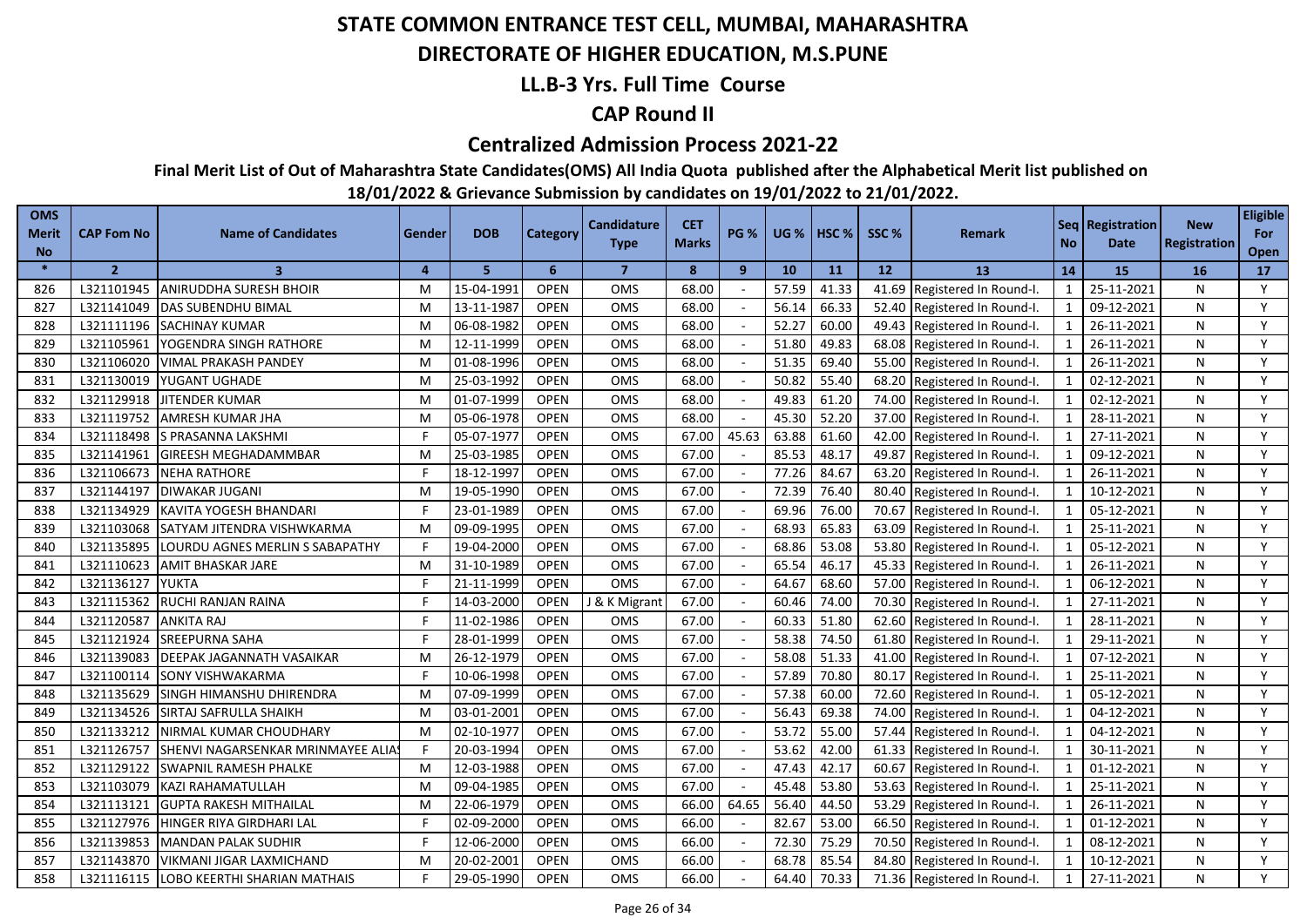### **DIRECTORATE OF HIGHER EDUCATION, M.S.PUNE**

### **LL.B-3 Yrs. Full Time Course**

### **CAP Round II**

#### **Centralized Admission Process 2021-22**

**Final Merit List of Out of Maharashtra State Candidates(OMS) All India Quota published after the Alphabetical Merit list published on** 

| <b>OMS</b><br>Merit<br><b>No</b> | <b>CAP Fom No</b> | <b>Name of Candidates</b>        | Gender         | <b>DOB</b> | <b>Category</b> | <b>Candidature</b><br><b>Type</b> | <b>CET</b><br><b>Marks</b> | <b>PG %</b>  | <b>UG</b> % | HSC <sub>%</sub> | SSC % | <b>Remark</b>                | <b>No</b>      | Seq   Registration<br>Date | <b>New</b><br>Registration | <b>Eligible</b><br>For<br>Open |
|----------------------------------|-------------------|----------------------------------|----------------|------------|-----------------|-----------------------------------|----------------------------|--------------|-------------|------------------|-------|------------------------------|----------------|----------------------------|----------------------------|--------------------------------|
| $\ast$                           | $\overline{2}$    | $\overline{\mathbf{3}}$          | $\overline{a}$ | 5.         | 6               | $\overline{7}$                    | 8                          | $\mathbf{9}$ | 10          | 11               | 12    | 13                           | 14             | 15                         | 16                         | 17                             |
| 859                              | L321125011        | <b>UDITA CHOURASIA</b>           |                | 14-04-1987 | <b>OPEN</b>     | <b>OMS</b>                        | 66.00                      |              | 57.32       | 67.95            |       | 58.60 Registered In Round-I. | -1             | 30-11-2021                 | N                          | Y                              |
| 860                              | L321111006        | ARULANTHAN NADAR                 | M              | 25-06-1984 | <b>OPEN</b>     | <b>OMS</b>                        | 66.00                      |              | 56.20       | 63.33            |       | 47.73 Registered In Round-I. | 1              | 26-11-2021                 | N                          | Y                              |
| 861                              | L321104927        | DIVYESH NANJIBHAI VANPARIYA      | M              | 21-02-1988 | <b>OPEN</b>     | OMS                               | 66.00                      |              | 56.10       | 62.33            |       | 57.45 Registered In Round-I. | 1              | 25-11-2021                 | N                          | Y                              |
| 862                              | L321142463        | SOLANKI PREMKUMAR RAMESHKUMAR    | M              | 27-06-1999 | <b>OPEN</b>     | <b>OMS</b>                        | 66.00                      |              | 56.10       | 60.00            |       | 64.60 Registered In Round-I. | 1              | 09-12-2021                 | N                          | Y                              |
| 863                              | L321119555        | KHANDAGALE SAGAR HANUMANT        | M              | 18-10-1991 | <b>OPEN</b>     | OMS                               | 66.00                      |              | 55.50       | 52.33            |       | 51.54 Registered In Round-I. | 1              | 28-11-2021                 | N                          | Y                              |
| 864                              | L321124968        | SAGAR VISHNU CHABUKSWAR          | M              | 23-04-1979 | <b>OPEN</b>     | OMS                               | 66.00                      |              | 51.45       | 56.33            |       | 45.20 Registered In Round-I. | 1              | 30-11-2021                 | N                          | Y                              |
| 865                              | L321137672        | <b>SHIV KUMAR</b>                | M              | 05-07-1965 | <b>OPEN</b>     | <b>OMS</b>                        | 66.00                      |              | 51.23       | 46.20            |       | 49.20 Registered In Round-I. | 1              | 07-12-2021                 | N                          | Y                              |
| 866                              | L321102096        | SATEESH KUMAR KANNAUJIYA         | M              | 22-02-1998 | <b>OPEN</b>     | OMS                               | 66.00                      |              | 50.22       | 65.60            |       | 76.67 Registered In Round-I. | 1              | 25-11-2021                 | N                          | Y                              |
| 867                              | L321126033        | MAHESH SHIVKUMAR CHAUDHARY       | M              | 14-07-1983 | <b>OPEN</b>     | <b>OMS</b>                        | 66.00                      |              | 45.15       | 62.33            |       | 52.27 Registered In Round-I. | 1              | 30-11-2021                 | N                          | Y                              |
| 868                              | L321104681        | <b>HIMANSHU AGARWAL</b>          | M              | 12-05-1997 | <b>OPEN</b>     | OMS                               | 65.00                      | 70.50        | 58.67       | 67.00            |       | 56.00 Registered In Round-I. | 1              | 25-11-2021                 | N                          | Y                              |
| 869                              | L321137593        | VITHLANI DIMPY BIPINCHANDRA      |                | 09-09-1996 | <b>OPEN</b>     | OMS                               | 65.00                      |              | 70.82       | 79.86            |       | 78.40 Registered In Round-I. | 1              | 06-12-2021                 | N                          | Y                              |
| 870                              | L321119477        | SHINDE ARVIND SOMESHWAR          | M              | 20-04-1971 | <b>OPEN</b>     | OMS                               | 65.00                      |              | 67.40       | 45.33            | 52.29 | Registered In Round-I.       | $\mathbf{1}$   | 28-11-2021                 | N                          | Y                              |
| 871                              | L321137908        | <b>AMIT KUMAR</b>                | M              | 06-12-2000 | <b>OPEN</b>     | OMS                               | 65.00                      |              | 63.63       | 60.40            | 79.80 | Registered In Round-I.       | 1              | 07-12-2021                 | N                          | Y                              |
| 872                              | L321112415        | <b>SONU KUMAR</b>                | м              | 16-11-1996 | <b>OPEN</b>     | OMS                               | 65.00                      |              | 61.80       | 52.80            | 57.80 | Registered In Round-I.       |                | 26-11-2021                 | N                          | Y                              |
| 873                              | L321138712        | SAQUIB J                         | M              | 30-09-2000 | <b>OPEN</b>     | OMS                               | 65.00                      |              | 61.38       | 76.36            | 84.20 | Registered In Round-I.       | $\mathbf{1}$   | 07-12-2021                 | N                          | Y                              |
| 874                              | L321128082        | <b>RUCHI TIWARY</b>              |                | 13-01-1998 | <b>OPEN</b>     | <b>OMS</b>                        | 65.00                      |              | 58.00       | 63.40            | 79.80 | Registered In Round-I.       | $\overline{1}$ | 01-12-2021                 | N                          | Y                              |
| 875                              | L321133541        | <b>KHYATI SHARMA</b>             |                | 21-04-1998 | <b>OPEN</b>     | OMS                               | 65.00                      |              | 53.98       | 78.40            | 74.83 | Registered In Round-I.       | $\mathbf{1}$   | 04-12-2021                 | N                          | Y                              |
| 876                              | L321111806        | <b>DAMYENTI MOURYA</b>           |                | 24-06-1981 | <b>OPEN</b>     | <b>OMS</b>                        | 64.00                      | 66.20        | 47.83       | 59.11            | 54.20 | Registered In Round-I.       | $\mathbf{1}$   | 26-11-2021                 | N                          | Y                              |
| 877                              | L321105587        | <b>BOORISETTY CHANDRA SEKHAR</b> | M              | 17-08-1999 | <b>OPEN</b>     | OMS                               | 64.00                      |              | 79.07       | 90.00            | 71.67 | Registered In Round-I.       | $\overline{1}$ | 26-11-2021                 | N                          | Y                              |
| 878                              | L321116889        | <b>VIVEKD</b>                    | м              | 18-09-1992 | <b>OPEN</b>     | OMS                               | 64.00                      |              | 66.80       | 61.00            | 53.36 | Registered In Round-I.       | $\mathbf{1}$   | 27-11-2021                 | N                          | Y                              |
| 879                              | L321100806        | <b>ONKAR BANERJEE</b>            | M              | 30-11-1999 | <b>OPEN</b>     | <b>OMS</b>                        | 64.00                      |              | 65.04       | 74.00            | 74.14 | Registered In Round-I.       | $\mathbf{1}$   | 25-11-2021                 | N                          | Y                              |
| 880                              | L321120471        | LAVINA PRAKASH GHADSHI           |                | 31-08-1988 | <b>OPEN</b>     | <b>OMS</b>                        | 64.00                      |              | 64.49       | 67.50            | 58.80 | Registered In Round-I.       | $\mathbf{1}$   | 28-11-2021                 | N                          | Y                              |
| 881                              | L321118359        | DIGHE RAHUL DATTU                | M              | 17-08-1993 | <b>OPEN</b>     | OMS                               | 64.00                      |              | 58.32       | 69.83            | 64.46 | Registered In Round-I.       | $\mathbf{1}$   | 27-11-2021                 | N                          | Y                              |
| 882                              | L321104131        | <b>VICKY KUMAR</b>               | M              | 06-04-2000 | <b>OPEN</b>     | OMS                               | 64.00                      |              | 57.60       | 52.40            | 66.80 | Registered In Round-I.       | $\mathbf 1$    | 25-11-2021                 | N                          | Y                              |
| 883                              | L321125721        | MEENA LADDHARAM KHATWANI         |                | 21-07-1972 | <b>OPEN</b>     | OMS                               | 64.00                      |              | 56.14       | 51.13            | 51.38 | Registered In Round-I.       | -1             | 30-11-2021                 | N                          | Y                              |
| 884                              | L321107010        | <b>RASHMI SINGH</b>              |                | 01-07-1997 | <b>OPEN</b>     | OMS                               | 64.00                      |              | 53.83       | 65.20            | 95.00 | Registered In Round-I.       | $\mathbf{1}$   | 26-11-2021                 | N                          | Y                              |
| 885                              | L321122503        | SAYED DILSHAD AHMAD              | M              | 28-06-2000 | <b>OPEN</b>     | OMS                               | 64.00                      | $\sim$       | 51.13       | 64.00            | 68.50 | Registered In Round-I.       | $\mathbf{1}$   | 29-11-2021                 | N                          | Y                              |
| 886                              | L321112225        | TIWARI VIVEKKUMAR GULABCHANDRA   | M              | 10-07-1994 | <b>OPEN</b>     | <b>OMS</b>                        | 64.00                      |              | 47.90       | 56.17            | 54.31 | Registered In Round-I.       | $\mathbf{1}$   | 26-11-2021                 | N                          | Y                              |
| 887                              | L321101491        | MISHRA SACHIN SURENDRA           | M              | 09-10-1998 | <b>OPEN</b>     | OMS                               | 63.00                      | 73.00        | 66.58       | 76.31            | 62.20 | Registered In Round-I.       | $\mathbf{1}$   | 25-11-2021                 | N                          | Y                              |
| 888                              | L321122863        | SHAIKH ANAS IMTIYAZ              |                | 16-04-1996 | <b>OPEN</b>     | OMS                               | 63.00                      |              | 66.11       | 56.46            | 64.73 | Registered In Round-I.       |                | 29-11-2021                 | N                          | Y                              |
| 889                              | L321121670        | <b>ASIF RAIS QURESHI</b>         | M              | 15-07-1988 | <b>OPEN</b>     | OMS                               | 63.00                      |              | 65.06       | 49.83            | 47.20 | Registered In Round-I.       | 1              | 29-11-2021                 | N                          | Y                              |
| 890                              | L321145977        | RAI ASHISH HARISHCHANDRA         | м              | 23-05-1986 | <b>OPEN</b>     | OMS                               | 63.00                      |              | 59.78       | 56.20            | 53.47 | Registered In Round-I.       | $\mathbf{1}$   | 10-12-2021                 | N                          | Y                              |
| 891                              | L321119876        | <b>GOWANI HEENA KISHORE</b>      |                | 03-10-1999 | <b>OPEN</b>     | OMS                               | 63.00                      |              | 59.00       | 69.38            |       | 70.40 Registered In Round-I. |                | 28-11-2021                 | N                          | Y                              |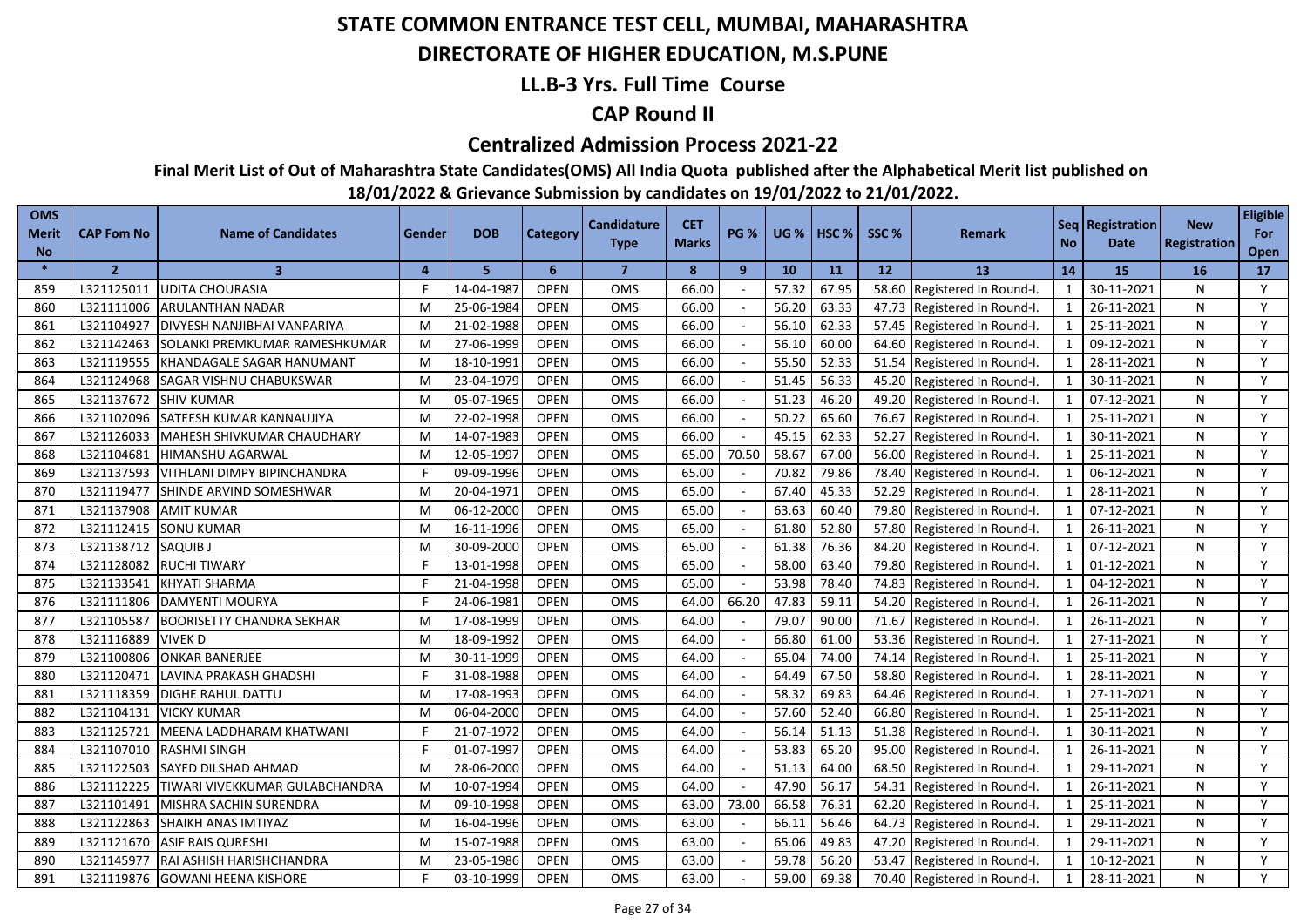### **DIRECTORATE OF HIGHER EDUCATION, M.S.PUNE**

### **LL.B-3 Yrs. Full Time Course**

### **CAP Round II**

#### **Centralized Admission Process 2021-22**

**Final Merit List of Out of Maharashtra State Candidates(OMS) All India Quota published after the Alphabetical Merit list published on** 

| <b>OMS</b><br>Merit<br><b>No</b> | <b>CAP Fom No</b> | <b>Name of Candidates</b>        | Gender   | <b>DOB</b> | Category    | <b>Candidature</b><br><b>Type</b> | <b>CET</b><br><b>Marks</b> | <b>PG %</b> | <b>UG %</b> | <b>HSC</b> % | SSC%  | Remark                       | <b>No</b>                | Seq   Registration  <br>Date | <b>New</b><br><b>Registration</b> | <b>Eligible</b><br>For<br>Open |
|----------------------------------|-------------------|----------------------------------|----------|------------|-------------|-----------------------------------|----------------------------|-------------|-------------|--------------|-------|------------------------------|--------------------------|------------------------------|-----------------------------------|--------------------------------|
| $\ast$                           | $\overline{2}$    | $\overline{\mathbf{3}}$          | $\Delta$ | 5          | 6           | $\overline{7}$                    | 8                          | 9           | 10          | 11           | 12    | 13                           | 14                       | <b>15</b>                    | <b>16</b>                         | 17                             |
| 892                              | L321110351        | MANISH KUMAR CHAURASIA           | M        | 02-07-1986 | <b>OPEN</b> | OMS                               | 63.00                      |             | 55.89       | 60.80        | 70.80 | Registered In Round-I.       | $\mathbf{1}$             | 26-11-2021                   | N                                 | Y                              |
| 893                              | L321113749        | <b>DEEPMALA SINGH</b>            | F        | 02-03-1983 | <b>OPEN</b> | <b>OMS</b>                        | 63.00                      |             | 54.50       | 63.78        | 52.13 | Registered In Round-I.       | 1                        | 26-11-2021                   | N                                 | Y                              |
| 894                              | L321128128        | ZAFARULLAH GULAM RAB             | M        | 19-12-1982 | <b>OPEN</b> | OMS                               | 63.00                      |             | 54.22       | 56.40        | 40.17 | Registered In Round-I.       | $\mathbf{1}$             | 01-12-2021                   | N                                 | Y                              |
| 895                              | L321102286        | <b>PRITI ANKIT SINGH</b>         | F        | 14-03-1996 | <b>OPEN</b> | <b>OMS</b>                        | 63.00                      |             | 48.00       | 74.40        | 45.17 | Registered In Round-I.       | $\mathbf{1}$             | 25-11-2021                   | N                                 | Y                              |
| 896                              | L321128108        | <b>ANDREW SAMUEL</b>             | M        | 11-01-1966 | <b>OPEN</b> | <b>OMS</b>                        | 62.00                      |             | 76.24       | 60.83        | 64.67 | Registered In Round-I.       | 1                        | 01-12-2021                   | N                                 | Y                              |
| 897                              | L321115199        | <b>ANITA SUDALAIMANI</b>         | F        | 16-07-1999 | <b>OPEN</b> | OMS                               | 62.00                      |             | 68.65       | 74.62        | 87.40 | Registered In Round-I.       | $\mathbf{1}$             | 27-11-2021                   | N                                 | Y                              |
| 898                              | L321106592        | <b>SHAHID KHAN</b>               | M        | 12-05-1989 | <b>OPEN</b> | <b>OMS</b>                        | 62.00                      |             | 67.69       | 40.67        | 41.73 | Registered In Round-I.       | $\mathbf{1}$             | 26-11-2021                   | N                                 | Y                              |
| 899                              | L321114119        | <b>GANESH CHABUKSWAR</b>         | M        | 24-03-1993 | <b>OPEN</b> | <b>OMS</b>                        | 62.00                      |             | 65.95       | 57.33        | 80.77 | Registered In Round-I.       | $\mathbf{1}$             | 27-11-2021                   | N                                 | Y                              |
| 900                              | L321110974        | KHAN MOHD QUAID ABDUL QUADIR     | M        | 26-09-1987 | <b>OPEN</b> | OMS                               | 62.00                      |             | 65.08       | 55.00        | 62.40 | Registered In Round-I.       | $\mathbf{1}$             | 26-11-2021                   | N                                 | Y                              |
| 901                              | L321136763        | <b>TAMANNA BANO</b>              | F        | 14-05-1992 | <b>OPEN</b> | <b>OMS</b>                        | 62.00                      |             | 55.22       | 81.30        | 44.83 | Registered In Round-I.       | $\overline{1}$           | 06-12-2021                   | N                                 | Y                              |
| 902                              | L321105399        | LUHAR HIRESHKUMAR SHANKARLAL     | M        | 16-06-1977 | <b>OPEN</b> | OMS                               | 61.00                      | 66.56       | 45.65       | 51.17        | 73.57 | Registered In Round-I.       | $\overline{1}$           | 26-11-2021                   | N                                 | Y                              |
| 903                              | L321125164        | <b>AYUSH CHANDRAPRAKASH SAHU</b> | M        | 01-10-2000 | <b>OPEN</b> | <b>OMS</b>                        | 61.00                      |             | 75.93       | 58.20        | 89.40 | Registered In Round-I.       | $\overline{1}$           | 30-11-2021                   | N                                 | Y                              |
| 904                              | L321110683        | KAKI SANDHYA DAVID               | F        | 28-06-2001 | <b>OPEN</b> | OMS                               | 61.00                      |             | 59.55       | 72.15        | 58.60 | Registered In Round-I.       | $\mathbf{1}$             | 26-11-2021                   | N                                 | Y                              |
| 905                              | L321113159        | <b>BHAVANA VILAS VAITY</b>       |          | 22-02-1998 | <b>OPEN</b> | <b>OMS</b>                        | 61.00                      |             | 59.33       | 64.15        | 58.20 | Registered In Round-I.       | $\overline{\phantom{0}}$ | 26-11-2021                   | N                                 | Y                              |
| 906                              | L321111477        | CHANDIVADE SANDEEP TUKARAM       | M        | 16-03-1990 | <b>OPEN</b> | <b>OMS</b>                        | 61.00                      |             | 57.53       | 49.67        | 74.80 | Registered In Round-I.       | $\overline{1}$           | 26-11-2021                   | N                                 | Y                              |
| 907                              | L321138103        | <b>ABHISHEK KUMAR DUBEY</b>      | M        | 08-07-1999 | <b>OPEN</b> | OMS                               | 61.00                      |             | 53.89       | 53.00        | 77.33 | Registered In Round-I.       | $\overline{1}$           | 07-12-2021                   | N                                 | Y                              |
| 908                              | L321101981        | RAJENDRA SHIVRAM NAIKADE         | M        | 08-04-1983 | <b>OPEN</b> | <b>OMS</b>                        | 60.00                      | 64.80       | 42.15       | 49.33        | 55.73 | Registered In Round-I.       | $\overline{1}$           | 25-11-2021                   | N                                 | Y                              |
| 909                              | L321120371        | <b>HETA HITESH BHEDA</b>         |          | 19-07-1993 | <b>OPEN</b> | OMS                               | 60.00                      | 61.22       | 66.83       | 65.33        | 56.92 | Registered In Round-I.       | $\mathbf{1}$             | 28-11-2021                   | N                                 | Y                              |
| 910                              | L321121968        | <b>SWATI SATESH NAIK</b>         | F        | 25-04-1975 | <b>OPEN</b> | <b>OMS</b>                        | 60.00                      |             | 68.65       | 50.67        | 42.43 | Registered In Round-I.       | $\overline{1}$           | 29-11-2021                   | N                                 | Y                              |
| 911                              | L321130074        | PRAKASH KUMAR NAMDEO             | M        | 29-06-2000 | <b>OPEN</b> | <b>OMS</b>                        | 60.00                      |             | 68.44       | 77.40        | 75.17 | Registered In Round-I.       | $\mathbf{1}$             | 02-12-2021                   | N                                 | Y                              |
| 912                              | L321127172        | VINAY JAIRAJ KALYANI             | M        | 13-07-1996 | <b>OPEN</b> | OMS                               | 60.00                      |             | 65.46       | 60.92        | 53.00 | Registered In Round-I.       | $\mathbf{1}$             | 30-11-2021                   | N                                 | Y                              |
| 913                              | L321139752        | PREETI RAJSHEKHAR KALSHETTY      | F        | 01-12-1996 | <b>OPEN</b> | <b>OMS</b>                        | 60.00                      |             | 63.65       | 46.77        | 67.09 | Registered In Round-I.       | $\mathbf{1}$             | 08-12-2021                   | N                                 | Y                              |
| 914                              | L321106530        | <b>SWEETY VINOD THAKUR</b>       | F        | 03-02-1984 | <b>OPEN</b> | OMS                               | 60.00                      |             | 63.33       | 49.50        | 60.00 | Registered In Round-I.       | $\mathbf{1}$             | 26-11-2021                   | N                                 | Y                              |
| 915                              | L321141120        | PANDURANG BALBHIM JAGTAP         | M        | 26-04-1989 | <b>OPEN</b> | OMS                               | 60.00                      |             | 61.15       | 68.00        | 64.93 | Registered In Round-I.       | $\mathbf{1}$             | 09-12-2021                   | N                                 | Y                              |
| 916                              | L321102157        | <b>GAYATRI</b>                   | F        | 22-02-2001 | <b>OPEN</b> | OMS                               | 60.00                      |             | 60.74       | 69.00        | 85.17 | Registered In Round-I.       | $\mathbf{1}$             | 25-11-2021                   | N                                 | Y                              |
| 917                              | L321111076        | HANAMANTHRAO REVANSIDDAPPA CHOL  | M        | 25-06-1977 | <b>OPEN</b> | OMS                               | 60.00                      |             | 57.00       | 55.00        | 47.84 | Registered In Round-I.       | $\mathbf{1}$             | 26-11-2021                   | N                                 | Y                              |
| 918                              | L321127057        | SANKARA MANIKANDARAJA SUTHANDIRA | м        | 27-05-1992 | <b>OPEN</b> | <b>OMS</b>                        | 60.00                      |             | 55.27       | 46.50        | 53.23 | Registered In Round-I.       | $\mathbf{1}$             | 30-11-2021                   | N                                 | Y                              |
| 919                              | L321145546        | SMRITI CHANDAN                   | F        | 01-10-1982 | <b>OPEN</b> | OMS                               | 60.00                      |             | 54.25       | 63.78        | 58.14 | Registered In Round-I.       | $\mathbf{1}$             | 10-12-2021                   | N                                 | Y                              |
| 920                              | L321101927        | <b>BANDITA KUMARI</b>            |          | 22-05-1997 | <b>OPEN</b> | <b>OMS</b>                        | 60.00                      |             | 51.33       | 47.80        | 54.80 | Registered In Round-I.       | $\mathbf{1}$             | 25-11-2021                   | N                                 | Y                              |
| 921                              | L321120399        | NITESH MISHRA                    | M        | 19-01-1992 | <b>OPEN</b> | OMS                               | 60.00                      |             | 49.91       | 55.50        | 50.92 | Registered In Round-I.       | $\mathbf{1}$             | 28-11-2021                   | N                                 | Y                              |
| 922                              | L321101676        | ALTAF ANSARI ABDUL HAKIM         |          | 25-07-1997 | <b>OPEN</b> | <b>OMS</b>                        | 60.00                      |             | 46.39       | 65.80        | 45.67 | Registered In Round-I.       | $\mathbf{1}$             | 25-11-2021                   | N                                 | Y                              |
| 923                              | L321136755        | INGLE SUNDER BIBHISHAN           | м        | 20-06-1986 | <b>OPEN</b> | <b>OMS</b>                        | 59.00                      | 71.93       | 64.03       | 80.50        | 63.73 | Registered In Round-I.       | $\mathbf{1}$             | 06-12-2021                   | N                                 | Y                              |
| 924                              | L321127592        | SHASHANK SHEKHAR SINGH           | M        | 05-11-1990 | <b>OPEN</b> | <b>OMS</b>                        | 59.00                      | 67.00       | 44.89       | 50.00        |       | 53.33 Registered In Round-I. | $\overline{1}$           | 01-12-2021                   | N                                 | Y                              |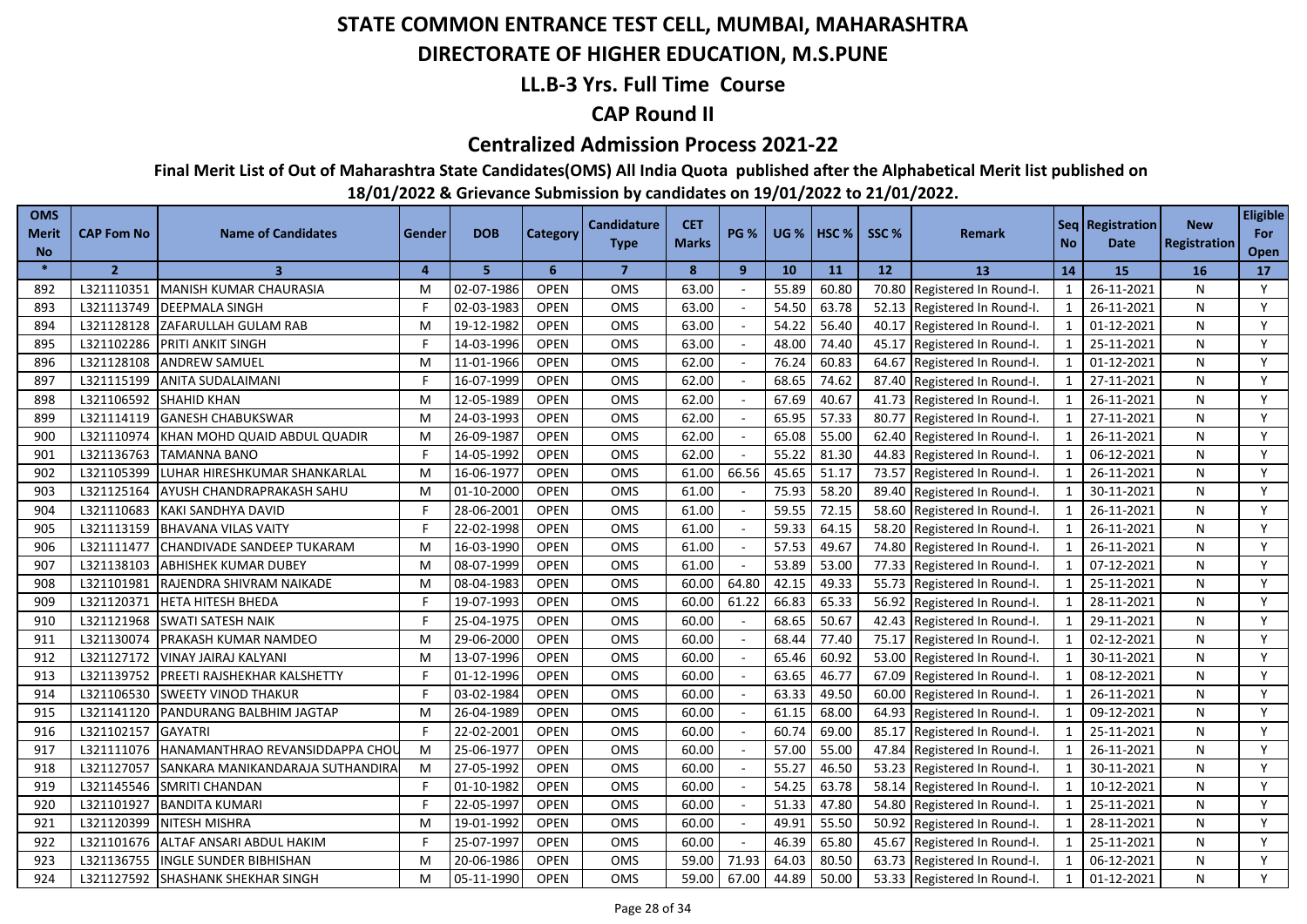### **DIRECTORATE OF HIGHER EDUCATION, M.S.PUNE**

### **LL.B-3 Yrs. Full Time Course**

### **CAP Round II**

#### **Centralized Admission Process 2021-22**

**Final Merit List of Out of Maharashtra State Candidates(OMS) All India Quota published after the Alphabetical Merit list published on** 

| <b>OMS</b><br>Merit<br><b>No</b> | <b>CAP Fom No</b>    | <b>Name of Candidates</b>         | Gender         | <b>DOB</b> | <b>Category</b> | <b>Candidature</b><br><b>Type</b> | <b>CET</b><br><b>Marks</b> | <b>PG %</b>  | <b>UG</b> % | HSC <sub>%</sub> | SSC % | <b>Remark</b>                | <b>No</b>               | Seq Registration<br>Date | <b>New</b><br>Registration | <b>Eligible</b><br>For<br>Open |
|----------------------------------|----------------------|-----------------------------------|----------------|------------|-----------------|-----------------------------------|----------------------------|--------------|-------------|------------------|-------|------------------------------|-------------------------|--------------------------|----------------------------|--------------------------------|
| $\ast$                           | $\overline{2}$       | $\overline{\mathbf{3}}$           | $\overline{a}$ | 5.         | 6               | $\overline{7}$                    | 8                          | $\mathbf{9}$ | 10          | 11               | 12    | 13                           | 14                      | 15                       | 16                         | 17                             |
| 925                              | L321108326           | SHAHAFAJIL MOINODDIN SIDDIQUI     | M              | 26-04-1986 | <b>OPEN</b>     | <b>OMS</b>                        | 59.00                      |              | 72.07       | 46.33            |       | 49.07 Registered In Round-I. | -1                      | 26-11-2021               | N                          | Y                              |
| 926                              | L321117831           | SHAIKH SHADULLA WAHAB SAHAB       | M              | 04-02-1991 | <b>OPEN</b>     | <b>OMS</b>                        | 59.00                      |              | 62.44       | 62.67            |       | 70.80 Registered In Round-I. | 1                       | 27-11-2021               | N                          | Y                              |
| 927                              | L321106770           | <b>KHUSHI KUMARI</b>              |                | 05-09-2000 | <b>OPEN</b>     | OMS                               | 59.00                      |              | 62.33       | 68.60            |       | 77.58 Registered In Round-I. | 1                       | 26-11-2021               | N                          | Y                              |
| 928                              |                      | L321103992 BHADRA CHIRAG SURESH   | M              | 08-12-1997 | <b>OPEN</b>     | <b>OMS</b>                        | 59.00                      |              | 60.69       | 61.73            |       | 66.50 Registered In Round-I. | 1                       | 25-11-2021               | N                          | Y                              |
| 929                              | L321114351 D PRAVEEN |                                   | M              | 05-07-1986 | <b>OPEN</b>     | OMS                               | 59.00                      |              | 53.30       | 65.00            |       | 74.00 Registered In Round-I. | 1                       | 27-11-2021               | N                          | Y                              |
| 930                              | L321110325           | BHADRA VISHALKUMAR HARESHBHAI     | M              | 21-04-1996 | <b>OPEN</b>     | <b>OMS</b>                        | 59.00                      |              | 47.98       | 53.43            |       | 54.80 Registered In Round-I. | 1                       | 26-11-2021               | N                          | Y                              |
| 931                              | L321115398           | <b>ASTHA AMIN</b>                 |                | 10-03-2000 | <b>OPEN</b>     | <b>OMS</b>                        | 59.00                      |              | 46.88       | 38.40            |       | 44.17 Registered In Round-I. | 1                       | 27-11-2021               | N                          | Y                              |
| 932                              | L321116903           | RAJENDRA PRASAD SURYA PRAKASH RAO | M              | 11-09-1984 | <b>OPEN</b>     | OMS                               | 58.00                      | 59.38        | 49.10       | 44.17            |       | 39.07 Registered In Round-I. | 1                       | 27-11-2021               | N                          | Y                              |
| 933                              | L321119397           | SHILPA VINAYAK MULAM              |                | 26-11-1978 | <b>OPEN</b>     | <b>OMS</b>                        | 58.00                      |              | 66.88       | 56.00            |       | 59.14 Registered In Round-I. | $\mathbf{1}$            | 28-11-2021               | N                          | Y                              |
| 934                              | L321104903           | SYEDA UZMA TAZYEEN                |                | 29-05-1998 | <b>OPEN</b>     | <b>OMS</b>                        | 58.00                      |              | 66.28       | 46.15            |       | 44.60 Registered In Round-I. | $\mathbf{1}$            | 25-11-2021               | N                          | Y                              |
| 935                              | L321120270           | <b>BAL KRISHNA RANA</b>           | M              | 16-02-1998 | <b>OPEN</b>     | OMS                               | 58.00                      |              | 66.15       | 50.40            |       | 53.20 Registered In Round-I. | $\mathbf{1}$            | 28-11-2021               | N                          | Y                              |
| 936                              | L321116800           | SUNANDA GANDOJI KAWLE             |                | 24-06-1986 | <b>OPEN</b>     | OMS                               | 58.00                      |              | 62.83       | 63.80            | 63.00 | Registered In Round-I.       | $\mathbf{1}$            | 27-11-2021               | N                          | Y                              |
| 937                              | L321140244           | <b>DWARKANATH BHIMRAO BHAGAT</b>  | M              | 22-09-1984 | <b>OPEN</b>     | OMS                               | 58.00                      |              | 60.84       | 65.33            |       | 61.47 Registered In Round-I. | $\overline{\mathbf{1}}$ | 08-12-2021               | N                          | Y                              |
| 938                              | L321135580           | <b>ANJU DEVI</b>                  |                | 02-06-1993 | <b>OPEN</b>     | OMS                               | 58.00                      |              | 58.50       | 67.23            |       | 57.67 Registered In Round-I. |                         | 05-12-2021               | N                          | Y                              |
| 939                              | L321104331           | G CHANDRASEKAR GANAPATHYRAMAN     | M              | 30-07-2001 | <b>OPEN</b>     | OMS                               | 58.00                      |              | 56.53       | 54.15            |       | 53.60 Registered In Round-I. | $\mathbf{1}$            | 25-11-2021               | N                          | Y                              |
| 940                              | L321111114           | PREMANSAI MEPU                    |                | 24-07-1995 | <b>OPEN</b>     | <b>OMS</b>                        | 58.00                      |              | 54.83       | 55.40            | 57.00 | Registered In Round-I.       | $\overline{1}$          | 26-11-2021               | N                          | Y                              |
| 941                              | L321114803           | PAL RAJESH DINANATH               | M              | 18-04-1994 | <b>OPEN</b>     | OMS                               | 58.00                      |              | 53.72       | 76.00            | 62.18 | Registered In Round-I.       | $\mathbf{1}$            | 27-11-2021               | N                          | Y                              |
| 942                              | L321116591           | SHAIKH GULAFSHA NAZRUL ISLAM      |                | 23-05-1996 | <b>OPEN</b>     | <b>OMS</b>                        | 58.00                      |              | 51.08       | 58.00            | 50.17 | Registered In Round-I.       | $\mathbf{1}$            | 27-11-2021               | N                          | Y                              |
| 943                              | L321109081           | <b>SUDEEP NAYAK</b>               | м              | 07-04-1985 | <b>OPEN</b>     | OMS                               | 57.00                      | 65.40        | 49.39       | 35.11            | 47.07 | Registered In Round-I.       | $\overline{1}$          | 26-11-2021               | N                          | Y                              |
| 944                              | L321122326           | AGALE SANDEEP KASHINATH           | M              | 16-09-1981 | <b>OPEN</b>     | OMS                               | 57.00                      | 59.81        | 42.10       | 44.33            | 52.53 | Registered In Round-I.       | $\mathbf{1}$            | 29-11-2021               | N                          | Y                              |
| 945                              | L321109980           | NEETA SANTOSH CHILE               |                | 15-11-1987 | <b>OPEN</b>     | <b>OMS</b>                        | 57.00                      | 55.80        | 66.56       | 58.67            | 55.73 | Registered In Round-I.       | $\mathbf{1}$            | 26-11-2021               | N                          | Y                              |
| 946                              | L321145315           | <b>SHUKLA SAPNA UMESH</b>         |                | 01-10-1992 | <b>OPEN</b>     | <b>OMS</b>                        | 57.00                      |              | 74.60       | 52.00            | 57.69 | Registered In Round-I.       | $\mathbf{1}$            | 10-12-2021               | N                          | Y                              |
| 947                              | L321110640           | IRSHNA KAPIL CHHAPARVAL           |                | 08-12-1992 | <b>OPEN</b>     | OMS                               | 57.00                      |              | 71.60       | 62.40            | 45.80 | Registered In Round-I.       | $\mathbf{1}$            | 26-11-2021               | N                          | Y                              |
| 948                              | L321109549           | PRIYANKA YADAV                    |                | 05-07-1989 | <b>OPEN</b>     | OMS                               | 57.00                      |              | 70.34       | 57.40            | 51.50 | Registered In Round-I.       |                         | 26-11-2021               | N                          | Y                              |
| 949                              | L321101526           | <b>SUJATA MALI</b>                |                | 05-04-1990 | <b>OPEN</b>     | OMS                               | 57.00                      |              | 68.76       | 76.00            | 55.87 | Registered In Round-I.       | $\mathbf{1}$            | 25-11-2021               | N                          | Y                              |
| 950                              | L321105466           | PRIYANKA SHARMA                   |                | 07-09-1993 | <b>OPEN</b>     | OMS                               | 57.00                      |              | 66.70       | 46.00            | 76.31 | Registered In Round-I.       | $\mathbf{1}$            | 26-11-2021               | N                          | Y                              |
| 951                              | L321140378           | SHINDE AMOL VENKATRAO             | M              | 26-05-1998 | <b>OPEN</b>     | OMS                               | 57.00                      | $\sim$       | 65.96       | 58.46            | 76.00 | Registered In Round-I.       | $\mathbf{1}$            | 08-12-2021               | N                          | Y                              |
| 952                              | L321108363           | <b>NEHA DUBEY</b>                 |                | 22-07-1996 | <b>OPEN</b>     | <b>OMS</b>                        | 57.00                      |              | 60.94       | 85.60            | 87.50 | Registered In Round-I.       | $\mathbf{1}$            | 26-11-2021               | N                          | Y                              |
| 953                              | L321116896           | <b>SHANKRRAO GOPAL RATHOD</b>     | M              | 25-06-1977 | <b>OPEN</b>     | OMS                               | 57.00                      |              | 50.63       | 45.39            | 47.04 | Registered In Round-I.       | $\mathbf{1}$            | 27-11-2021               | N                          | Y                              |
| 954                              | L321117215           | MAHALE VIDULA PANDURANG           |                | 03-01-1977 | <b>OPEN</b>     | OMS                               | 57.00                      |              | 50.45       | 56.67            | 66.14 | Registered In Round-I.       |                         | 27-11-2021               | N                          | Y                              |
| 955                              | L321102737           | ALPANA CHAUHAN                    |                | 03-01-1969 | <b>OPEN</b>     | OMS                               | 57.00                      |              | 47.46       | 44.00            | 40.93 | Registered In Round-I.       | 1                       | 25-11-2021               | N                          | Y                              |
| 956                              | L321103341           | ARJUN RAMVATAR BALMIKI            | м              | 08-04-1991 | <b>OPEN</b>     | OMS                               | 57.00                      |              | 46.10       | 43.67            | 50.46 | Registered In Round-I.       | $\mathbf{1}$            | 25-11-2021               | N                          | Y                              |
| 957                              | L321136595           | <b>VAISHALI MAHADEV KASBE</b>     |                | 01-07-1986 | <b>OPEN</b>     | OMS                               | 56.00                      | 63.45        | 38.30       | 47.00            |       | 42.27 Registered In Round-I. |                         | 06-12-2021               | N                          | Y                              |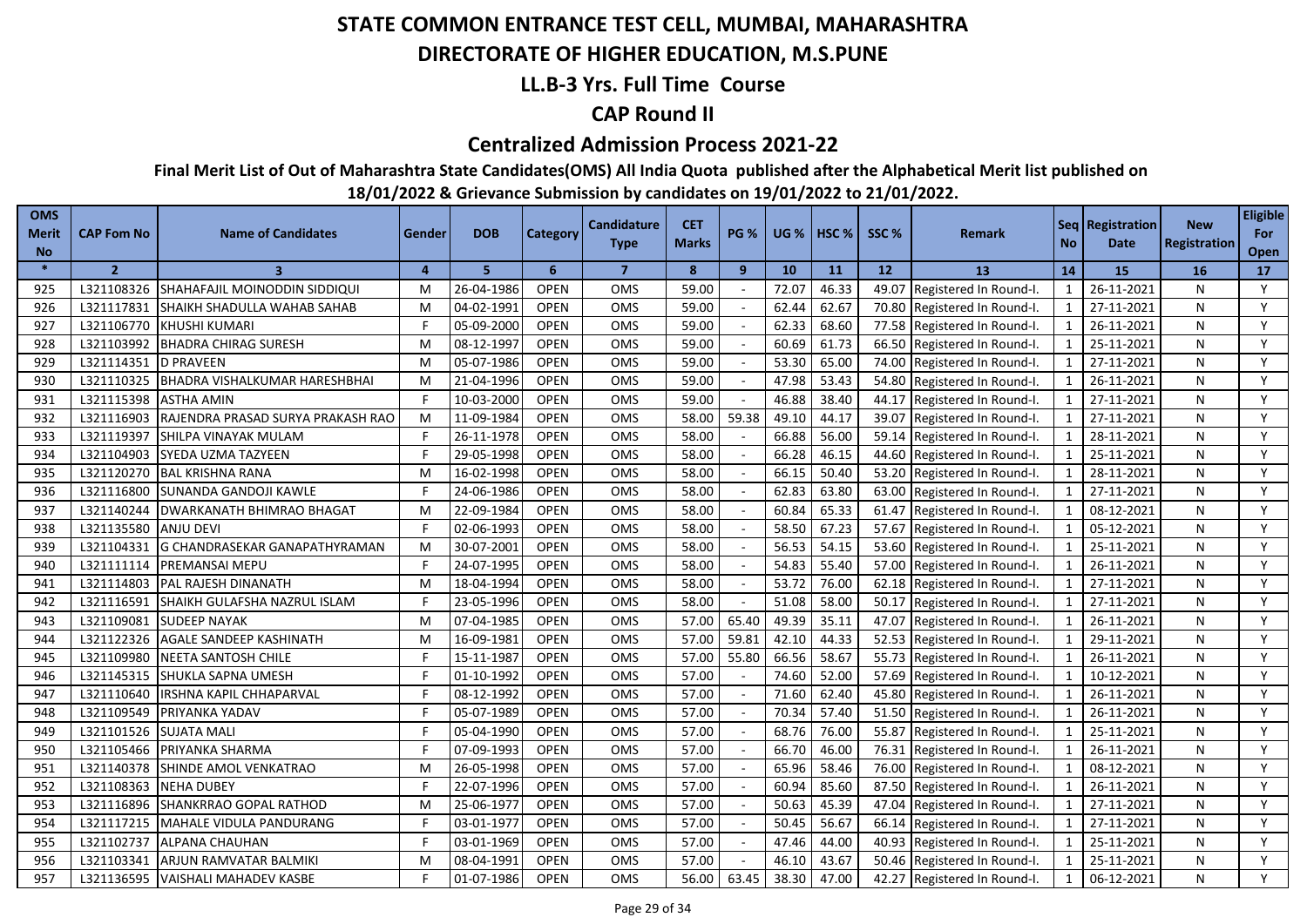### **DIRECTORATE OF HIGHER EDUCATION, M.S.PUNE**

### **LL.B-3 Yrs. Full Time Course**

### **CAP Round II**

#### **Centralized Admission Process 2021-22**

**Final Merit List of Out of Maharashtra State Candidates(OMS) All India Quota published after the Alphabetical Merit list published on** 

| <b>OMS</b><br>Merit<br><b>No</b> | <b>CAP Fom No</b> | <b>Name of Candidates</b>      | Gender   | <b>DOB</b> | Category    | Candidature<br><b>Type</b> | <b>CET</b><br><b>Marks</b> | PG %         | <b>UG %</b> | HSC <sub>%</sub> | SSC % | <b>Remark</b>                | <b>No</b>      | Seq   Registration<br>Date | <b>New</b><br>Registration | <b>Eligible</b><br>For<br>Open |
|----------------------------------|-------------------|--------------------------------|----------|------------|-------------|----------------------------|----------------------------|--------------|-------------|------------------|-------|------------------------------|----------------|----------------------------|----------------------------|--------------------------------|
| $\ast$                           | $\overline{2}$    | $\overline{\mathbf{3}}$        | $\Delta$ | 5          | 6           | $\overline{7}$             | 8                          | $\mathbf{9}$ | 10          | 11               | 12    | 13                           | 14             | 15                         | 16                         | 17                             |
| 958                              | L321127985        | <b>DEEPIKA AVINASH PATIL</b>   |          | 21-10-1992 | <b>OPEN</b> | OMS                        | 56.00                      |              | 72.24       | 77.80            |       | 82.00 Registered In Round-I. | -1             | 01-12-2021                 | N                          | Y                              |
| 959                              | L321108632        | <b>GILALI VISHAL BASWARAJ</b>  | M        | 06-06-1997 | <b>OPEN</b> | <b>OMS</b>                 | 56.00                      |              | 59.08       | 62.92            |       | 46.80 Registered In Round-I. | 1              | 26-11-2021                 | N                          | Y                              |
| 960                              | L321113351        | JATHAR AKSHAY PANDURANG        | M        | 28-02-2000 | <b>OPEN</b> | OMS                        | 56.00                      |              | 56.15       | 76.92            |       | 65.40 Registered In Round-I. | 1              | 26-11-2021                 | N                          | Y                              |
| 961                              | L321102142        | <b>RIZWAN ULLA</b>             | M        | 10-12-1994 | <b>OPEN</b> | <b>OMS</b>                 | 56.00                      |              | 54.65       | 61.00            |       | 56.50 Registered In Round-I. | 1              | 25-11-2021                 | N                          | Y                              |
| 962                              | L321115394        | SHAH ANKITKUMAR MUKESHKUMAR    | M        | 11-12-1986 | <b>OPEN</b> | OMS                        | 56.00                      |              | 53.38       | 54.17            |       | 53.00 Registered In Round-I. | 1              | 27-11-2021                 | N                          | Y                              |
| 963                              | L321141039        | KAMLESH HRIDAYNARAYAN YADAV    | M        | 10-05-1995 | <b>OPEN</b> | <b>OMS</b>                 | 56.00                      |              | 52.08       | 55.33            |       | 59.27 Registered In Round-I. | 1              | 09-12-2021                 | N                          | Y                              |
| 964                              | L321129643        | SODAWALA MOHAMMAD SAMAD ABID   | M        | 12-05-2000 | <b>OPEN</b> | <b>OMS</b>                 | 56.00                      |              | 50.65       | 54.31            |       | 58.80 Registered In Round-I. | 1              | 02-12-2021                 | N                          | Y                              |
| 965                              | L321110998        | RAGHAV LAKHOTIA                | M        | 14-09-1999 | <b>OPEN</b> | OMS                        | 56.00                      |              | 45.94       | 47.80            |       | 58.90 Registered In Round-I. | 1              | 26-11-2021                 | N                          | Y                              |
| 966                              | L321109852        | SHARMISTHA AMARNATH ARDU       |          | 10-05-1995 | <b>OPEN</b> | <b>OMS</b>                 | 55.00                      | 78.88        | 59.53       | 66.00            |       | 56.17 Registered In Round-I. | 1              | 26-11-2021                 | N                          | Y                              |
| 967                              | L321104985        | <b>SUNNY GOEL</b>              | M        | 08-11-1994 | <b>OPEN</b> | OMS                        | 55.00                      | 55.38        | 41.08       | 51.50            |       | 45.67 Registered In Round-I. | $\mathbf{1}$   | 25-11-2021                 | N                          | Y                              |
| 968                              | L321121457        | SYED MD ATIK                   | M        | 05-05-1999 | <b>OPEN</b> | OMS                        | 55.00                      |              | 74.15       | 55.30            |       | 62.00 Registered In Round-I. | $\mathbf{1}$   | 29-11-2021                 | N                          | Y                              |
| 969                              | L321101240        | NIVRUTTI BHAUSAHEB THOSAR      | M        | 26-04-1987 | <b>OPEN</b> | OMS                        | 55.00                      |              | 61.47       | 40.17            | 41.33 | Registered In Round-I.       | $\mathbf{1}$   | 25-11-2021                 | N                          | Y                              |
| 970                              | L321136039        | <b>MARIA JERMINE RUBINSA</b>   |          | 11-12-1989 | <b>OPEN</b> | OMS                        | 55.00                      |              | 61.39       | 64.75            |       | 89.40 Registered In Round-I. | $\mathbf{1}$   | 06-12-2021                 | N                          | Y                              |
| 971                              | L321103683        | <b>NITIN KUMAR SINGH</b>       | М        | 09-09-2000 | <b>OPEN</b> | OMS                        | 55.00                      |              | 57.95       | 59.80            |       | 66.50 Registered In Round-I. |                | 25-11-2021                 | N                          | Y                              |
| 972                              | L321105960        | SHAIKH SHABANA RAFIQ           |          | 09-08-1977 | <b>OPEN</b> | OMS                        | 55.00                      |              | 55.94       | 51.50            | 36.00 | Registered In Round-I.       | $\mathbf{1}$   | 26-11-2021                 | N                          | Y                              |
| 973                              | L321114997        | <b>RAJANI HARIOM GUPTA</b>     |          | 10-07-1997 | <b>OPEN</b> | <b>OMS</b>                 | 55.00                      |              | 55.63       | 61.54            | 62.00 | Registered In Round-I.       | $\overline{1}$ | 27-11-2021                 | N                          | Y                              |
| 974                              | L321100848        | VIKAS LAXMANRAO DUSANE         | M        | 15-02-1981 | <b>OPEN</b> | OMS                        | 55.00                      |              | 48.00       | 58.67            | 55.60 | Registered In Round-I.       | $\mathbf{1}$   | 25-11-2021                 | N                          | Y                              |
| 975                              | L321127189        | <b>VISHAL KUMAR</b>            | M        | 06-09-1998 | <b>OPEN</b> | <b>OMS</b>                 | 54.00                      | 67.00        | 60.05       | 54.33            | 68.00 | Registered In Round-I.       | $\mathbf{1}$   | 30-11-2021                 | N                          | Y                              |
| 976                              | L321120027        | <b>BOBADE VISHAL UMESH</b>     | м        | 19-07-1999 | <b>OPEN</b> | OMS                        | 54.00                      |              | 72.60       | 45.38            | 67.40 | Registered In Round-I.       | $\overline{1}$ | 28-11-2021                 | N                          | Y                              |
| 977                              | L321131467        | ABDUL MERAJ ABDUL MAJEED       | M        | 16-05-1989 | <b>OPEN</b> | OMS                        | 54.00                      |              | 64.91       | 59.33            | 42.27 | Registered In Round-I.       | $\mathbf{1}$   | 02-12-2021                 | N                          | Y                              |
| 978                              | L321116445        | CHANDARANA AMANKUMAR KAMLESHBH | M        | 20-03-1999 | <b>OPEN</b> | <b>OMS</b>                 | 54.00                      |              | 64.90       | 70.57            | 67.33 | Registered In Round-I.       | $\mathbf{1}$   | 27-11-2021                 | N                          | Y                              |
| 979                              | L321144700        | MUHUMMAD MUJEEBUDDIN MUHUMMA   | M        | 24-04-1990 | <b>OPEN</b> | <b>OMS</b>                 | 54.00                      |              | 55.06       | 53.50            | 52.62 | Registered In Round-I.       | $\mathbf{1}$   | 10-12-2021                 | N                          | Y                              |
| 980                              | L321100738        | AATMA SINGH CHAUHAN            | M        | 18-09-1995 | <b>OPEN</b> | <b>OMS</b>                 | 54.00                      |              | 54.50       | 58.00            | 51.17 | Registered In Round-I.       | $\mathbf{1}$   | 25-11-2021                 | N                          | Y                              |
| 981                              | L321141921        | SONALI                         |          | 29-04-1995 | <b>OPEN</b> | OMS                        | 54.00                      |              | 51.07       | 50.20            | 39.80 | Registered In Round-I.       |                | 09-12-2021                 | N                          | Y                              |
| 982                              | L321110605        | ARVIND RAMMURAT VERMA          | м        | 15-06-1983 | <b>OPEN</b> | <b>OMS</b>                 | 54.00                      |              | 50.56       | 60.40            | 50.40 | Registered In Round-I.       | $\mathbf{1}$   | 26-11-2021                 | N                          | Y                              |
| 983                              | L321102691        | PATEL BHAKTESH ASHOKBHAI       | M        | 07-11-1994 | <b>OPEN</b> | OMS                        | 54.00                      |              | 49.17       | 74.80            | 39.60 | Registered In Round-I.       | $\mathbf{1}$   | 25-11-2021                 | N                          | Y                              |
| 984                              | L321130760        | <b>VIVEKANAND GAUTAM</b>       | M        | 07-05-1998 | <b>OPEN</b> | OMS                        | 54.00                      | $\sim$       | 46.33       | 64.80            | 74.17 | Registered In Round-I.       | $\mathbf{1}$   | 02-12-2021                 | N                          | Y                              |
| 985                              | L321102214        | RUPESH KUMAR YADAV             | м        | 07-04-1996 | <b>OPEN</b> | <b>OMS</b>                 | 53.00                      | 67.13        | 57.37       | 51.50            | 55.00 | Registered In Round-I.       | $\mathbf{1}$   | 25-11-2021                 | N                          | Y                              |
| 986                              | L321113193        | MILIND HANUMANT DOIFODE        | M        | 01-07-1985 | <b>OPEN</b> | OMS                        | 53.00                      |              | 65.17       | 54.67            | 50.40 | Registered In Round-I.       | $\mathbf{1}$   | 26-11-2021                 | N                          | Y                              |
| 987                              | L321124057        | SHIVANI MANDLE                 |          | 09-12-2000 | <b>OPEN</b> | OMS                        | 53.00                      |              | 64.15       | 64.40            | 61.33 | Registered In Round-I.       |                | 29-11-2021                 | N                          | Y                              |
| 988                              | L321131009        | MOHAMMAD ARBAZ HUSSAIN         | M        | 29-10-1990 | <b>OPEN</b> | OMS                        | 53.00                      |              | 63.75       | 57.40            | 41.00 | Registered In Round-I.       | 1              | 02-12-2021                 | N                          | Y                              |
| 989                              | L321113209        | SHEEJA MATHEW                  |          | 11-10-1974 | <b>OPEN</b> | OMS                        | 53.00                      |              | 62.83       | 45.11            | 52.67 | Registered In Round-I.       |                | 26-11-2021                 | N                          | Y                              |
| 990                              | L321113345        | VARMA ABHIMANYU DEVPRAKASH     | м        | 08-02-1994 | <b>OPEN</b> | OMS                        | 53.00                      |              | 49.56       | 37.83            |       | 49.40 Registered In Round-I. |                | 26-11-2021                 | N                          | Y                              |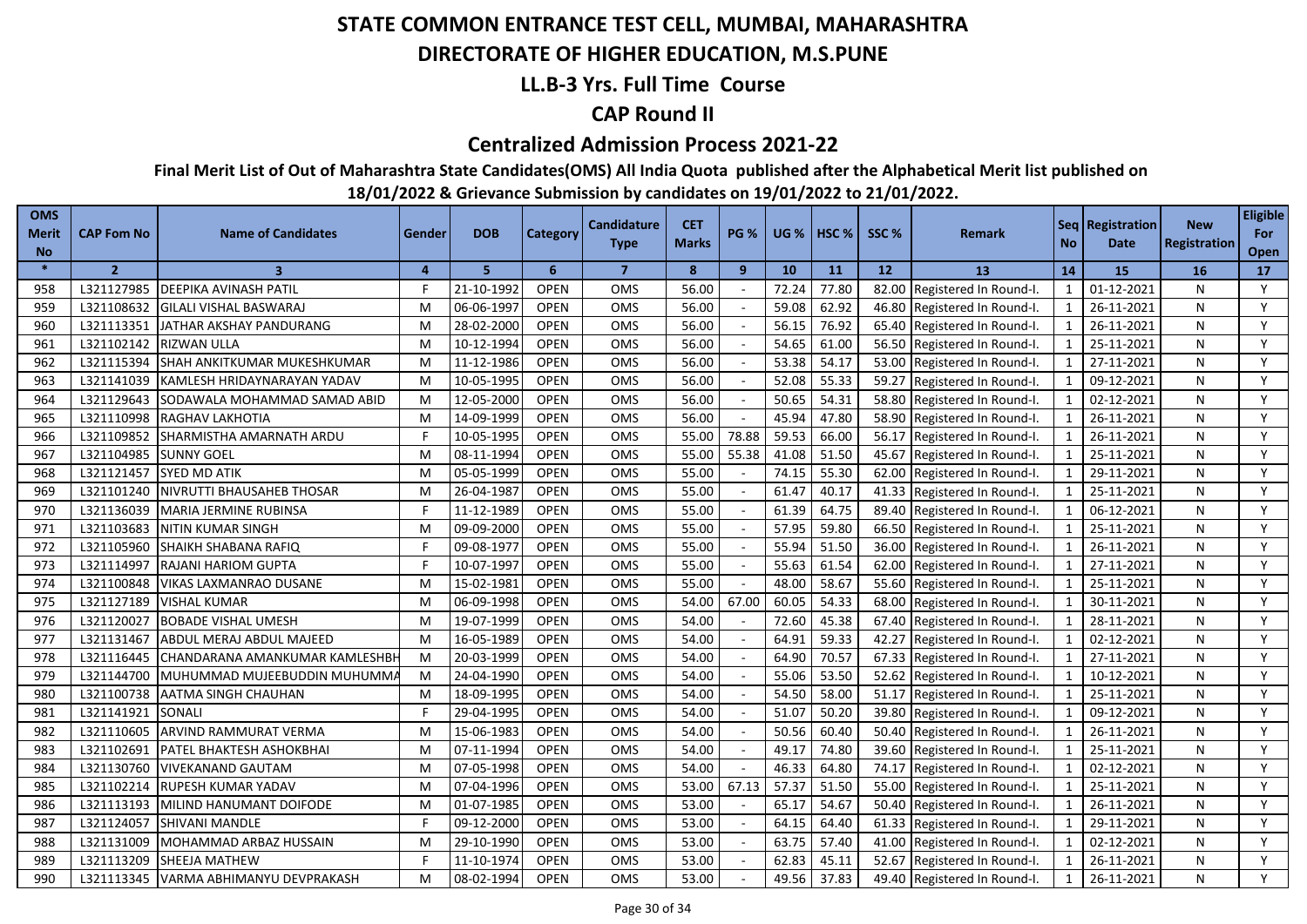### **DIRECTORATE OF HIGHER EDUCATION, M.S.PUNE**

### **LL.B-3 Yrs. Full Time Course**

### **CAP Round II**

#### **Centralized Admission Process 2021-22**

**Final Merit List of Out of Maharashtra State Candidates(OMS) All India Quota published after the Alphabetical Merit list published on** 

| <b>OMS</b><br><b>Merit</b> | CAP Fom No     | <b>Name of Candidates</b>             | Gender   | <b>DOB</b> | <b>Category</b> | <b>Candidature</b><br><b>Type</b> | <b>CET</b><br><b>Marks</b> | <b>PG %</b> |       | <b>UG %   HSC %</b> | SSC%  | Remark                       | <b>No</b>    | Seq   Registration  <br>Date | <b>New</b><br><b>Registration</b> | <b>Eligible</b><br>For |
|----------------------------|----------------|---------------------------------------|----------|------------|-----------------|-----------------------------------|----------------------------|-------------|-------|---------------------|-------|------------------------------|--------------|------------------------------|-----------------------------------|------------------------|
| <b>No</b>                  |                |                                       |          |            |                 |                                   |                            |             |       |                     |       |                              |              |                              |                                   | Open                   |
| $\ast$                     | $\overline{2}$ | $\overline{\mathbf{3}}$               | $\Delta$ | 5          | 6               | $\overline{7}$                    | 8                          | 9           | 10    | 11                  | 12    | 13                           | 14           | <b>15</b>                    | <b>16</b>                         | 17                     |
| 991                        | L321104935     | ARJUN RAMAKRISHNAN YOGESHWAR          | M        | 16-06-1989 | <b>OPEN</b>     | OMS                               | 53.00                      |             | 48.60 | 49.83               | 46.67 | Registered In Round-I.       | 1            | 25-11-2021                   | N                                 | Y                      |
| 992                        | L321119363     | <b>VAISHALI MAHULKAR</b>              | F        | 29-09-1980 | <b>OPEN</b>     | <b>OMS</b>                        | 53.00                      |             | 45.29 | 72.22               |       | 42.80 Registered In Round-I. | 1            | 28-11-2021                   | N                                 | Y                      |
| 993                        | L321118488     | <b>SHANKAR SUBHASH SHAH</b>           | M        | 07-05-1992 | <b>OPEN</b>     | OMS                               | 52.00                      | 52.31       | 45.08 | 38.62               |       | 45.08 Registered In Round-I. | $\mathbf{1}$ | 27-11-2021                   | N                                 | Y                      |
| 994                        | L321127931     | MANISH PUKHRAJ RAJPUROHIT             | M        | 20-07-1997 | <b>OPEN</b>     | OMS                               | 52.00                      |             | 66.00 | 64.00               |       | 44.00 Registered In Round-I. | $\mathbf{1}$ | 01-12-2021                   | N                                 | Y                      |
| 995                        | L321114823     | <b>PATHAN REHAN RAJUNABI</b>          | M        | 22-08-1992 | <b>OPEN</b>     | <b>OMS</b>                        | 52.00                      |             | 60.68 | 63.50               |       | 74.55 Registered In Round-I. | 1            | 27-11-2021                   | N                                 | Y                      |
| 996                        | L321141226     | POTE ASHWINI AMBADAS                  | F        | 09-06-1994 | <b>OPEN</b>     | OMS                               | 52.00                      |             | 59.33 | 49.67               |       | 48.73 Registered In Round-I. | $\mathbf{1}$ | 09-12-2021                   | N                                 | Y                      |
| 997                        | L321124123     | ANJULATA ARVINDKUMAR MISTRY           | F        | 28-08-1983 | <b>OPEN</b>     | OMS                               | 52.00                      | $\sim$      | 51.36 | 53.60               |       | 49.60 Registered In Round-I. | $\mathbf{1}$ | 29-11-2021                   | N                                 | Y                      |
| 998                        | L321127369     | <b>HRISHIKESH VIJAY DOLAS</b>         | M        | 12-10-1997 | <b>OPEN</b>     | OMS                               | 52.00                      |             | 48.14 | 49.85               |       | 57.00 Registered In Round-I. | 1            | 30-11-2021                   | N                                 | Y                      |
| 999                        | L321145929     | <b>MANJULATA MEENA</b>                |          | 07-02-199  | <b>OPEN</b>     | OMS                               | 51.00                      | 55.56       | 39.50 | 56.00               | 49.00 | Registered In Round-I.       | $\mathbf{1}$ | 10-12-2021                   | N                                 | Y                      |
| 1000                       | L321120427     | PRAJAPATI SHIVKUMAR RAMBACHAN         | M        | 01-03-1999 | <b>OPEN</b>     | OMS                               | 51.00                      |             | 67.83 | 61.23               |       | 65.20 Registered In Round-I. | $\mathbf 1$  | 28-11-2021                   | N                                 | Y                      |
| 1001                       | L321122588     | LAXMAN PANCHAMRAM RAJAK               | M        | 18-06-1993 | <b>OPEN</b>     | OMS                               | 51.00                      |             | 66.92 | 48.67               | 56.18 | Registered In Round-I.       |              | 29-11-2021                   | N                                 | Y                      |
| 1002                       | L321102990     | SHETHIYA DHAIVAT PARESHBHAI           | M        | 07-09-2000 | <b>OPEN</b>     | <b>OMS</b>                        | 51.00                      |             | 64.25 | 60.53               |       | 55.33 Registered In Round-I. | $\mathbf{1}$ | 25-11-2021                   | N                                 | Y                      |
| 1003                       | L321114253     | <b>VINEET KUMAR GUPTA</b>             | M        | 10-08-1999 | <b>OPEN</b>     | OMS                               | 51.00                      |             | 63.89 | 65.40               | 64.67 | Registered In Round-I.       |              | 27-11-2021                   | N                                 | Y                      |
| 1004                       | L321108067     | <b>BAROT DILIPKUMAR BHIKHUBHAI</b>    | M        | 15-07-1969 | <b>OPEN</b>     | <b>OMS</b>                        | 51.00                      |             | 50.71 | 63.00               | 53.57 | Registered In Round-I.       |              | 26-11-2021                   | N                                 | Y                      |
| 1005                       | L321101589     | KASTURE RAVINDRA RAMESH               | M        | 01-06-1989 | <b>OPEN</b>     | <b>OMS</b>                        | 51.00                      |             | 47.42 | 70.50               | 46.72 | Registered In Round-I.       | $\mathbf{1}$ | 25-11-2021                   | N                                 | Y                      |
| 1006                       | L321115824     | <b>DADAPEER KERUR</b>                 | M        | 11-01-1988 | <b>OPEN</b>     | OMS                               | 50.00                      | 62.91       | 61.26 | 49.17               | 42.88 | Registered In Round-I.       | $\mathbf{1}$ | 27-11-2021                   | N                                 | Y                      |
| 1007                       | L321113730     | JANHAVI JAYAWANT NAIK                 | Е        | 16-03-1975 | <b>OPEN</b>     | OMS                               | 50.00                      | 54.63       | 59.00 | 72.67               | 64.29 | Registered In Round-I.       | $\mathbf 1$  | 26-11-2021                   | N                                 | Y                      |
| 1008                       | L321142809     | TIWARI SEEMA MADHUBAN                 |          | 18-01-1981 | <b>OPEN</b>     | OMS                               | 50.00                      | 47.50       | 39.55 | 44.67               | 52.27 | Registered In Round-I.       | $\mathbf{1}$ | 09-12-2021                   | N                                 | Y                      |
| 1009                       | L321109293     | <b>VESHAQ SHEIKH</b>                  | M        | 10-08-1973 | <b>OPEN</b>     | OMS                               | 50.00                      |             | 74.00 | 38.17               | 45.43 | Registered In Round-I.       | $\mathbf{1}$ | 26-11-2021                   | N                                 | Y                      |
| 1010                       | L321116441     | <b>ADITI MAHESH RAI</b>               | F        | 01-10-1981 | <b>OPEN</b>     | <b>OMS</b>                        | 50.00                      |             | 64.00 | 57.83               | 46.93 | Registered In Round-I.       | $\mathbf{1}$ | 27-11-2021                   | N                                 | Y                      |
| 1011                       | L321110494     | JAYSHREE AMOL LAHARIYA                | F        | 31-10-1982 | <b>OPEN</b>     | OMS                               | 50.00                      |             | 63.41 | 40.22               | 47.80 | Registered In Round-I.       | $\mathbf{1}$ | 26-11-2021                   | N                                 | Y                      |
| 1012                       | L321124438     | PRIYANKA SAROJ                        |          | 23-02-1993 | <b>OPEN</b>     | <b>OMS</b>                        | 50.00                      |             | 55.78 | 72.60               | 60.00 | Registered In Round-I.       | $\mathbf{1}$ | 29-11-2021                   | N                                 | Y                      |
| 1013                       | L321137020     | <b>GAIKWAD SURAJ MARUTI</b>           | M        | 17-10-1995 | <b>OPEN</b>     | OMS                               | 50.00                      |             | 54.28 | 53.00               | 55.80 | Registered In Round-I.       | $\mathbf{1}$ | 06-12-2021                   | N                                 | Y                      |
| 1014                       | L321142777     | <b>RAGINI RAMESH GIRI</b>             |          | 23-11-2002 | <b>OPEN</b>     | OMS                               | 50.00                      |             | 54.23 | 60.40               | 74.17 | Registered In Round-I.       | $\mathbf{1}$ | 09-12-2021                   | N                                 | Y                      |
| 1015                       | L321120347     | <b>FAYYAZ MOHAMMED TAJ MOHAMMED I</b> | M        | 12-11-1980 | <b>OPEN</b>     | OMS                               | 50.00                      |             | 53.20 | 38.67               | 39.47 | Registered In Round-I.       | $\mathbf{1}$ | 28-11-2021                   | N                                 | Y                      |
| 1016                       | L321142944     | JAISWAL POOJA RAGHUNATH               | F        | 08-05-1996 | <b>OPEN</b>     | OMS                               | 50.00                      |             | 50.45 | 42.77               | 48.80 | Registered In Round-I.       | $\mathbf{1}$ | 09-12-2021                   | N                                 | Y                      |
| 1017                       | L321115257     | ABDULLAH ASRAR ALI SIDDIQUI           | M        | 10-02-2000 | <b>OPEN</b>     | <b>OMS</b>                        | 50.00                      |             | 49.23 | 55.23               | 48.80 | Registered In Round-I.       | $\mathbf{1}$ | 27-11-2021                   | N                                 | Y                      |
| 1018                       | L321100022     | ANUJ SINGH                            | M        | 31-07-1997 | <b>OPEN</b>     | OMS                               | 50.00                      |             | 49.06 | 71.00               | 63.83 | Registered In Round-I.       | $\mathbf{1}$ | 25-11-2021                   | N                                 | Y                      |
| 1019                       | L321116984     | NISHA NILESH KAKDE                    |          | 29-06-1971 | <b>OPEN</b>     | OMS                               | 50.00                      |             | 48.06 | 58.38               | 52.92 | Registered In Round-I.       | $\mathbf{1}$ | 27-11-2021                   | N                                 | Y                      |
| 1020                       | L321141451     | PIYUSH KUMAR LALBAHADUR DUBEY         | M        | 20-09-1994 | <b>OPEN</b>     | OMS                               | 49.00                      | 52.38       | 50.11 | 62.60               | 47.67 | Registered In Round-I.       | $\mathbf{1}$ | 09-12-2021                   | N                                 | Y                      |
| 1021                       | L321131502     | SINGH ANKITA RAKESHKUMAR              |          | 18-07-1996 | <b>OPEN</b>     | OMS                               | 49.00                      | 48.75       | 48.25 | 59.08               | 65.45 | Registered In Round-I.       | $\mathbf{1}$ | 02-12-2021                   | N                                 | Y                      |
| 1022                       | L321142601     | UMREDKAR VINOD YADAORAO               | м        | 09-05-1978 | <b>OPEN</b>     | <b>OMS</b>                        | 49.00                      |             | 63.59 | 45.50               | 60.71 | Registered In Round-I.       | $\mathbf{1}$ | 09-12-2021                   | N                                 | Y                      |
| 1023                       | L321106388     | <b>SUNDAR SINGH ROOPSINGH TENIYA</b>  | м        | 10-06-1993 | <b>OPEN</b>     | OMS                               | 49.00                      |             | 62.22 | 53.17               |       | 54.31 Registered In Round-I. |              | 26-11-2021                   | N                                 | Y                      |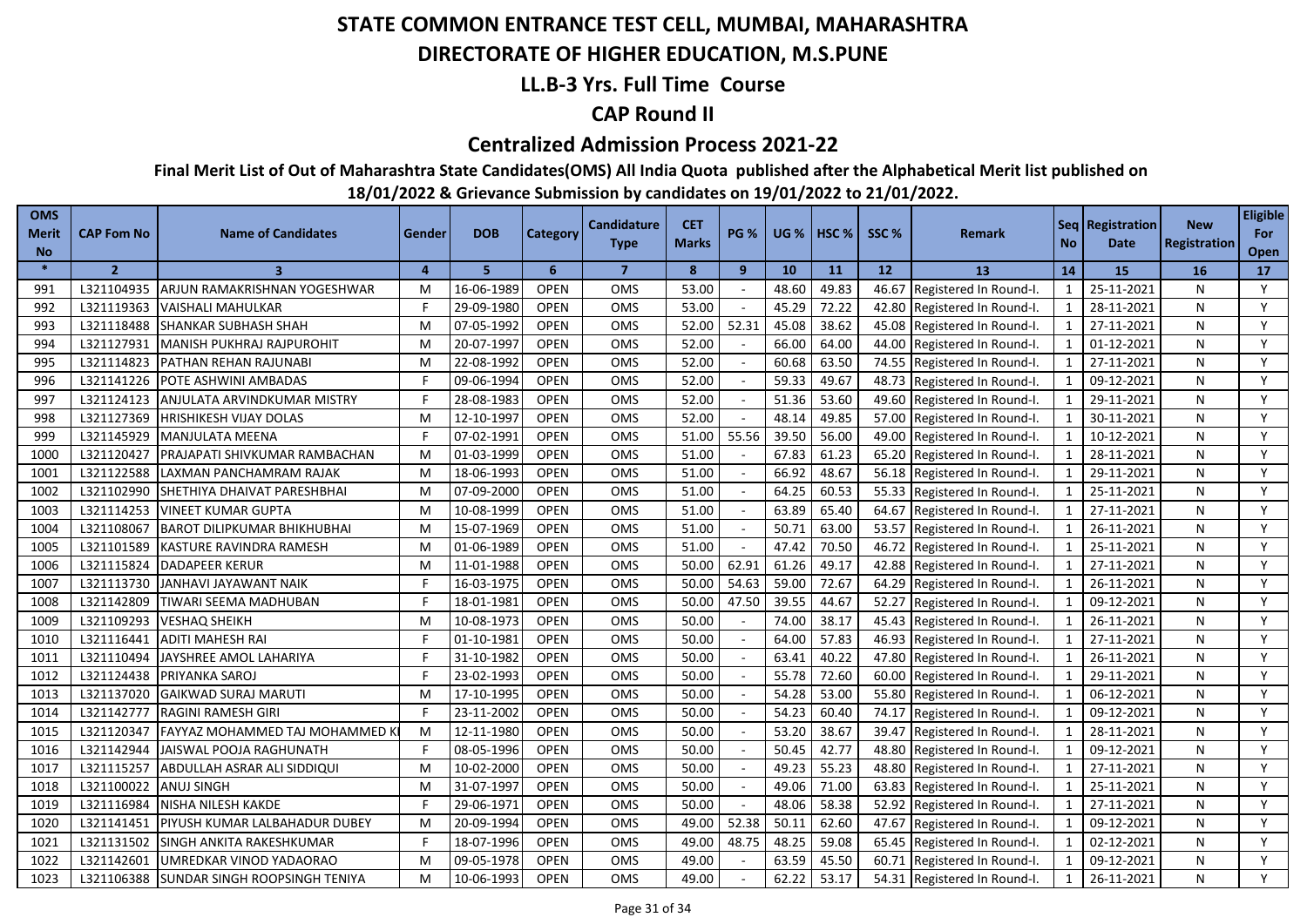### **DIRECTORATE OF HIGHER EDUCATION, M.S.PUNE**

### **LL.B-3 Yrs. Full Time Course**

### **CAP Round II**

#### **Centralized Admission Process 2021-22**

**Final Merit List of Out of Maharashtra State Candidates(OMS) All India Quota published after the Alphabetical Merit list published on** 

| <b>OMS</b><br><b>Merit</b><br><b>No</b> | <b>CAP Fom No</b> | <b>Name of Candidates</b>        | Gender         | <b>DOB</b> | Category    | <b>Candidature</b><br><b>Type</b> | <b>CET</b><br><b>Marks</b> | PG %   | <b>UG</b> % | HSC <sub>%</sub> | SSC % | <b>Remark</b>                | <b>No</b>      | Seq   Registration<br>Date | <b>New</b><br>Registration | <b>Eligible</b><br>For<br>Open |
|-----------------------------------------|-------------------|----------------------------------|----------------|------------|-------------|-----------------------------------|----------------------------|--------|-------------|------------------|-------|------------------------------|----------------|----------------------------|----------------------------|--------------------------------|
| $\ast$                                  | $\overline{2}$    | 3                                | $\overline{a}$ | 5          | 6           | $\overline{7}$                    | 8                          | 9      | 10          | 11               | 12    | <b>13</b>                    | 14             | 15                         | <b>16</b>                  | 17 <sup>2</sup>                |
| 1024                                    | L321138271        | MENE RAVINDRA VAMAN              | М              | 02-12-1982 | <b>OPEN</b> | <b>OMS</b>                        | 49.00                      |        | 61.32       | 62.83            |       | 52.40 Registered In Round-I. | 1              | 07-12-2021                 | N                          | Y                              |
| 1025                                    | L321120675        | <b>PATEL MEHUL VISHNU</b>        | M              | 23-11-1997 | <b>OPEN</b> | OMS                               | 49.00                      |        | 59.13       | 54.31            |       | 49.60 Registered In Round-I. | 1              | 28-11-2021                 | N                          | Y                              |
| 1026                                    |                   | L321120316 SUBHA MUTHAIAH        |                | 24-09-1991 | <b>OPEN</b> | <b>OMS</b>                        | 49.00                      |        | 55.60       | 68.33            |       | 73.40 Registered In Round-I. | 1              | 28-11-2021                 | N                          | Y                              |
| 1027                                    | L321110642        | NIYAZ MOHD                       | M              | 28-01-1997 | <b>OPEN</b> | OMS                               | 49.00                      |        | 53.32       | 61.60            |       | 61.50 Registered In Round-I. | 1              | 26-11-2021                 | N                          | Y                              |
| 1028                                    | L321100115        | ASHISH RAJESH KUMAR DARJI        | M              | 22-02-1996 | <b>OPEN</b> | <b>OMS</b>                        | 49.00                      |        | 51.80       | 46.83            | 58.80 | Registered In Round-I.       | 1              | 25-11-2021                 | N                          | Y                              |
| 1029                                    | L321131459        | DIGHE KETAN DNYANESHWAR          | м              | 23-05-1992 | <b>OPEN</b> | <b>OMS</b>                        | 48.00                      | 62.75  | 47.72       | 49.50            |       | 59.33 Registered In Round-I. | 1              | 02-12-2021                 | N                          | Y                              |
| 1030                                    | L321124230        | <b>TASNEEM FIRDOUS</b>           |                | 11-02-1998 | <b>OPEN</b> | OMS                               | 48.00                      |        | 57.33       | 65.60            |       | 49.67 Registered In Round-I. | 1              | 29-11-2021                 | N                          | Y                              |
| 1031                                    | L321114490        | <b>CHANDRAKANT BHEEMSHA</b>      | M              | 12-07-1980 | <b>OPEN</b> | <b>OMS</b>                        | 48.00                      |        | 55.94       | 50.33            |       | 42.88 Registered In Round-I. | 1              | 27-11-2021                 | N                          | Y                              |
| 1032                                    | L321123629        | CHAUDHARI MOHD SAQUIB QUARINISAR | M              | 15-08-1999 | <b>OPEN</b> | <b>OMS</b>                        | 48.00                      |        | 53.03       | 57.69            |       | 70.80 Registered In Round-I. | 1              | 29-11-2021                 | N                          | Y                              |
| 1033                                    | L321104710        | ANSARI ARMAN MEHANDI HASAN       | M              | 05-06-1998 | <b>OPEN</b> | OMS                               | 47.00                      |        | 56.21       | 60.77            | 59.20 | Registered In Round-I.       | 1              | 25-11-2021                 | N                          | Y                              |
| 1034                                    | L321146129        | MOHAMMED MUZAFARUDDIN WAHAJ M    | M              | 05-06-1994 | <b>OPEN</b> | OMS                               | 47.00                      |        | 55.59       | 44.33            |       | 59.23 Registered In Round-I. | 1              | 10-12-2021                 | N                          | Y                              |
| 1035                                    | L321131745        | RAI AMITKUMAR RAMSANEHI          | M              | 10-07-1989 | <b>OPEN</b> | <b>OMS</b>                        | 47.00                      |        | 50.45       | 61.17            | 68.80 | Registered In Round-I.       | $\overline{1}$ | 03-12-2021                 | N                          | Y                              |
| 1036                                    | L321101148        | ANJUM BEGAM JEELANI SHAIKH       |                | 03-06-1995 | <b>OPEN</b> | OMS                               | 47.00                      |        | 49.50       | 50.67            | 57.28 | Registered In Round-I.       |                | 25-11-2021                 | N                          | Y                              |
| 1037                                    | L321117320        | <b>AMEET VIVEK NAIK</b>          | M              | 16-06-1982 | <b>OPEN</b> | <b>OMS</b>                        | 47.00                      |        | 45.00       | 43.50            |       | 38.93 Registered In Round-I. | $\overline{1}$ | 27-11-2021                 | N                          | Y                              |
| 1038                                    | L321122451        | SAYYED LIYAKAT ANWAR             | M              | 07-07-1983 | <b>OPEN</b> | <b>OMS</b>                        | 46.00                      |        | 57.37       | 45.33            | 47.54 | Registered In Round-I.       | $\overline{1}$ | 29-11-2021                 | N                          | Y                              |
| 1039                                    | L321102189        | VANDANA SHARMA                   |                | 03-05-1983 | <b>OPEN</b> | OMS                               | 46.00                      |        | 45.41       | 64.89            | 45.60 | Registered In Round-I.       | 1              | 25-11-2021                 | N                          | Y                              |
| 1040                                    | L321133560        | NEHA SANJAY SHUKLA               |                | 01-01-1998 | <b>OPEN</b> | <b>OMS</b>                        | 45.00                      | 61.69  | 60.85       | 70.31            | 50.00 | Registered In Round-I.       | $\mathbf{1}$   | 04-12-2021                 | N                          | Y                              |
| 1041                                    | L321123287        | KHAN MOHAMMED SHOEB HABIBULLAH   | M              | 01-07-1953 | <b>OPEN</b> | OMS                               | 45.00                      |        | 70.18       |                  |       | Registered In Round-I.       | $\mathbf{1}$   | 29-11-2021                 | N                          | Y                              |
| 1042                                    | L321105686        | UPADHYA TUSHI BHOLANATH          |                | 08-05-1999 | <b>OPEN</b> | OMS                               | 45.00                      |        | 57.45       | 54.00            | 60.00 | Registered In Round-I.       | 1              | 26-11-2021                 | N                          | Y                              |
| 1043                                    | L321124827        | MADHU KRISHANA SAHU              |                | 07-01-1999 | <b>OPEN</b> | <b>OMS</b>                        | 44.00                      |        | 51.11       | 62.80            | 43.50 | Registered In Round-I.       | 1              | 30-11-2021                 | N                          | Y                              |
| 1044                                    | L321131348        | NUZHAT BANO                      |                | 11-05-1989 | <b>OPEN</b> | OMS                               | 43.00                      | 58.00  | 57.89       | 67.60            | 62.17 | Registered In Round-I.       | $\mathbf{1}$   | 02-12-2021                 | N                          | Y                              |
| 1045                                    | L321121598        | NAVED AHMAD SIDDIQUI             | M              | 05-07-1998 | <b>OPEN</b> | OMS                               | 43.00                      |        | 70.30       | 56.80            | 63.83 | Registered In Round-I.       | $\mathbf{1}$   | 29-11-2021                 | N                          | Y                              |
| 1046                                    | L321121424        | CHAUBEY GANESH AKHILESHCHANDRA   | M              | 19-01-1987 | <b>OPEN</b> | <b>OMS</b>                        | 42.00                      | 64.40  | 39.90       | 37.50            | 44.80 | Registered In Round-I.       | $\mathbf{1}$   | 29-11-2021                 | N                          | Y                              |
| 1047                                    | L321111069        | JATIN KUMAR BURMAN               | M              | 04-12-1997 | <b>OPEN</b> | OMS                               | 42.00                      |        | 65.19       | 38.00            | 38.17 | Registered In Round-I.       |                | 26-11-2021                 | N                          | Y                              |
| 1048                                    | L321107587        | <b>GADDAM SRIKANTH KESHAV</b>    | M              | 15-12-1988 | <b>OPEN</b> | OMS                               | 42.00                      |        | 56.33       | 53.17            | 74.27 | Registered In Round-I.       | $\mathbf{1}$   | 26-11-2021                 | N                          | Y                              |
| 1049                                    | L321101197        | <b>ANKIT GUPTA</b>               | м              | 10-05-1998 | <b>OPEN</b> | <b>OMS</b>                        | 42.00                      |        | 49.00       | 61.69            | 73.50 | Registered In Round-I.       | $\mathbf{1}$   | 25-11-2021                 | N                          | Y                              |
| 1050                                    | L321131526        | SANJAYKANT SAHOO                 | M              | 07-04-1996 | <b>OPEN</b> | OMS                               | 42.00                      | $\sim$ | 48.25       | 45.08            | 33.00 | Registered In Round-I.       | $\mathbf{1}$   | 03-12-2021                 | N                          | Y                              |
| 1051                                    | L321140450        | KHAN TAUSEEF AHD HISAMUDDIN      | M              | 22-12-1986 | <b>OPEN</b> | <b>OMS</b>                        | 41.00                      | 64.9   | 40.45       | 53.67            | 50.40 | Registered In Round-I.       | $\mathbf{1}$   | 08-12-2021                 | N                          | Y                              |
| 1052                                    | L321119949        | NIDHI DEVENDRA SINGH             |                | 15-03-1997 | <b>OPEN</b> | <b>OMS</b>                        | 41.00                      | 57.13  | 49.23       | 54.62            | 55.27 | Registered In Round-I.       | $\mathbf{1}$   | 28-11-2021                 | N                          | Y                              |
| 1053                                    | L321123075        | <b>BANE KALPITA PRAMOD</b>       |                | 14-12-2000 | <b>OPEN</b> | OMS                               | 41.00                      |        | 72.71       | 52.46            | 62.80 | Registered In Round-I.       |                | 29-11-2021                 | N                          | Y                              |
| 1054                                    | L321126079        | DANISH FIROZ MUZAWAR             | M              | 02-11-1995 | <b>OPEN</b> | OMS                               | 41.00                      |        | 61.83       | 50.31            | 49.80 | Registered In Round-I.       | $\mathbf{1}$   | 30-11-2021                 | N                          | Y                              |
| 1055                                    | L321115630        | YADAV HITESH MANOHAR             | м              | 21-07-1999 | <b>OPEN</b> | OMS                               | 41.00                      |        | 55.85       | 54.46            | 71.00 | Registered In Round-I.       | $\mathbf{1}$   | 27-11-2021                 | N                          | Y                              |
| 1056                                    | L321108262        | <b>GUPTA PRIYANKA RAMKUMAR</b>   |                | 10-06-1998 | <b>OPEN</b> | OMS                               | 41.00                      |        | 52.69       | 45.54            |       | 55.20 Registered In Round-I. |                | 26-11-2021                 | N                          | Y                              |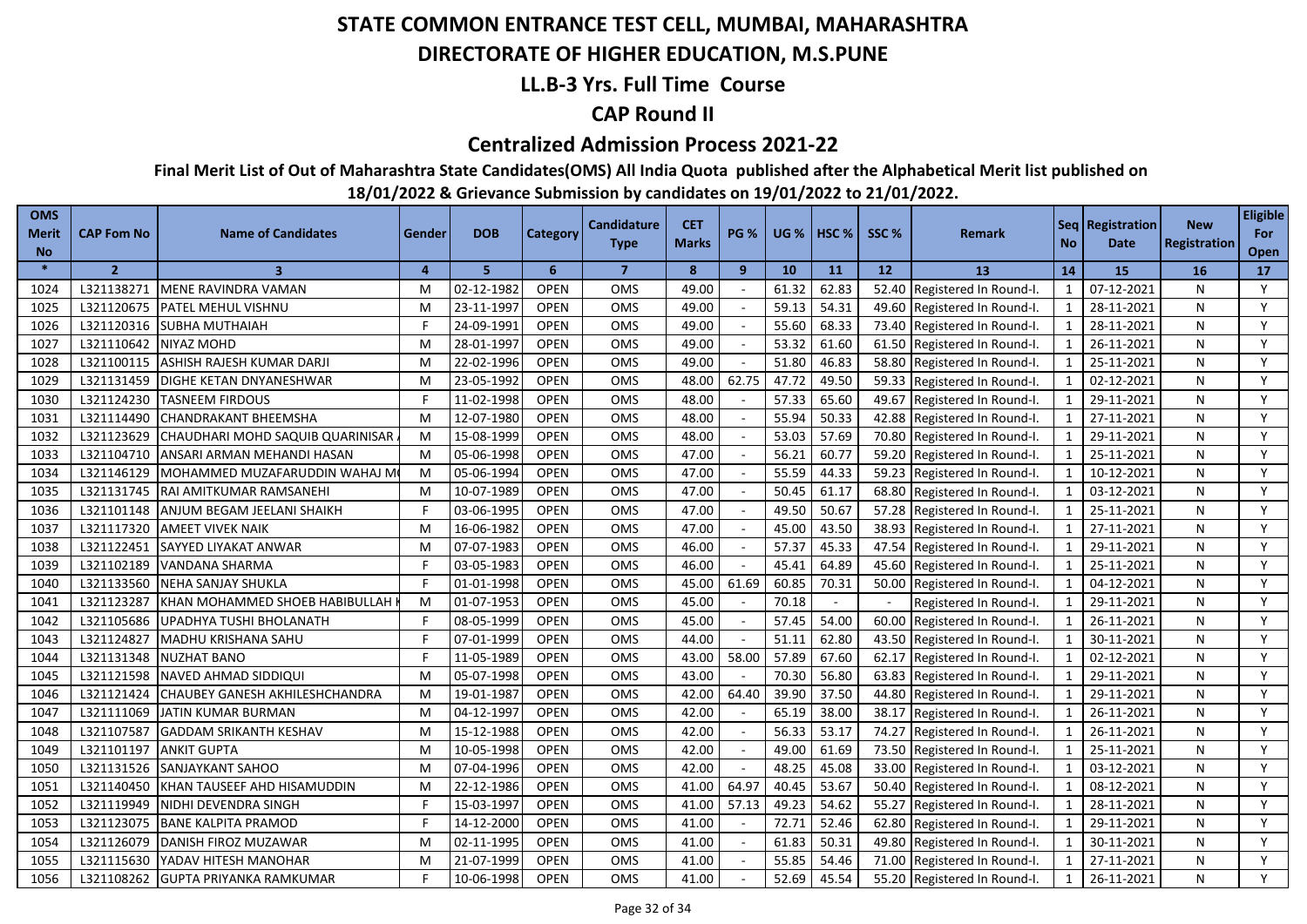### **DIRECTORATE OF HIGHER EDUCATION, M.S.PUNE**

### **LL.B-3 Yrs. Full Time Course**

### **CAP Round II**

#### **Centralized Admission Process 2021-22**

**Final Merit List of Out of Maharashtra State Candidates(OMS) All India Quota published after the Alphabetical Merit list published on** 

| <b>OMS</b><br><b>Merit</b><br><b>No</b> | <b>CAP Fom No</b> | <b>Name of Candidates</b>          | Gender         | <b>DOB</b> | Category    | <b>Candidature</b><br><b>Type</b> | <b>CET</b><br><b>Marks</b> | PG %   | <b>UG</b> % | HSC <sub>%</sub> | SSC % | <b>Remark</b>                 | <b>No</b>      | Seq   Registration<br>Date | <b>New</b><br>Registration | <b>Eligible</b><br>For<br>Open |
|-----------------------------------------|-------------------|------------------------------------|----------------|------------|-------------|-----------------------------------|----------------------------|--------|-------------|------------------|-------|-------------------------------|----------------|----------------------------|----------------------------|--------------------------------|
| $\ast$                                  | $\overline{2}$    | 3                                  | $\overline{a}$ | 5          | 6           | $\overline{7}$                    | 8                          | 9      | 10          | <b>11</b>        | 12    | <b>13</b>                     | 14             | 15                         | <b>16</b>                  | 17                             |
| 1057                                    | L321104283        | SINGH RAVIRAJ PHOOL KUMAR          | М              | 05-05-1999 | <b>OPEN</b> | <b>OMS</b>                        | 41.00                      |        | 50.13       | 55.85            |       | 41.80 Registered In Round-I.  | 1              | 25-11-2021                 | N                          | Y                              |
| 1058                                    | L321118595        | <b>ADITI MISHRA</b>                |                | 31-05-1996 | <b>OPEN</b> | OMS                               | 39.00                      | 56.75  | 53.55       | 61.60            |       | 57.40 Registered In Round-I.  | 1              | 28-11-2021                 | N                          | Y                              |
| 1059                                    |                   | L321129838 SONAWANE AKSHAY ISHWAR  | M              | 14-10-1995 | <b>OPEN</b> | <b>OMS</b>                        | 39.00                      |        | 55.58       | 52.15            |       | 50.50 Registered In Round-I.  | 1              | 02-12-2021                 | N                          | Y                              |
| 1060                                    | L321121523        | <b>SUDHAKARJ</b>                   | M              | 15-09-1982 | <b>OPEN</b> | OMS                               | 39.00                      |        | 52.29       | 48.00            |       | 59.67 Registered In Round-I.  | 1              | 29-11-2021                 | N                          | Y                              |
| 1061                                    | L321114697        | NILESH SUDHAKAR WAKDE              | M              | 14-11-1999 | <b>OPEN</b> | <b>OMS</b>                        | 38.00                      |        | 56.19       | 62.92            | 66.00 | Registered In Round-I.        | 1              | 27-11-2021                 | N                          | Y                              |
| 1062                                    | L321133134        | <b>SHIVANGI DUBEY</b>              |                | 13-07-2000 | <b>OPEN</b> | OMS                               | 38.00                      |        | 53.95       | 66.00            |       | 80.33 Registered In Round-I.  | 1              | 03-12-2021                 | N                          | Y                              |
| 1063                                    | L321118192        | PRAJAPATI DEEPIKA JOGENDRA NIRMALA |                | 10-05-1999 | <b>OPEN</b> | OMS                               | 38.00                      |        | 53.88       | 43.23            |       | 57.60 Registered In Round-I.  | $\mathbf{1}$   | 27-11-2021                 | N                          | Y                              |
| 1064                                    | L321124725        | KASHYAP ASHEESH KUMAR RAJENDRA     | M              | 13-09-1995 | <b>OPEN</b> | <b>OMS</b>                        | 38.00                      |        | 50.93       | 50.83            |       | 58.00 Registered In Round-I.  | 1              | 30-11-2021                 | N                          | Y                              |
| 1065                                    | L321137990        | <b>KM REENA YADAV</b>              |                | 05-07-1996 | <b>OPEN</b> | OMS                               | 37.00                      | 67.00  | 54.28       | 71.00            |       | 62.50 Registered In Round-I.  | 1              | 07-12-2021                 | N                          | Y                              |
| 1066                                    | L321124216        | NISHA DEVI AVDHESH KANOOJIYA       |                | 16-09-1995 | <b>OPEN</b> | OMS                               | 36.00                      |        | 52.33       | 60.40            |       | 63.00 Registered In Round-I.  | $\mathbf{1}$   | 29-11-2021                 | N                          | Y                              |
| 1067                                    | L321140910        | SHAIKH DAULATUNNISA MOHAMMED KAI   |                | 06-03-1996 | <b>OPEN</b> | <b>OMS</b>                        | 35.00                      |        | 83.90       | 49.23            | 46.80 | Registered In Round-I.        | $\overline{1}$ | 08-12-2021                 | N                          | Y                              |
| 1068                                    | L321133254        | SHARMA JYOTI RAMLAKHAN             |                | 13-08-1998 | <b>OPEN</b> | OMS                               | 35.00                      |        | 56.00       | 57.00            | 57.60 | Registered In Round-I.        | 1              | 04-12-2021                 | N                          | Y                              |
| 1069                                    | L321137433        | DARJI HEENA DEEPAK BHAI            |                | 04-10-1991 | <b>OPEN</b> | OMS                               | 35.00                      |        | 47.56       | 79.00            |       | 44.62 Registered In Round-I.  |                | 06-12-2021                 | N                          | Y                              |
| 1070                                    | L321131087        | PATHAN SAKIB PAPABHAI              | M              | 22-04-1999 | <b>OPEN</b> | OMS                               | 34.00                      |        | 64.44       | 41.08            | 67.60 | Registered In Round-I.        | $\mathbf 1$    | 02-12-2021                 | N                          | Y                              |
| 1071                                    | L321100121        | AMAN KUMAR KEWATE                  | M              | 10-07-1996 | <b>OPEN</b> | OMS                               | 32.00                      |        | 66.53       | 63.20            | 59.33 | Registered In Round-I.        | $\mathbf 1$    | 25-11-2021                 | N                          | Y                              |
| 1072                                    | L321110598        | PRABHU VIKRANT SHRIKANT            | м              | 01-02-1998 | <b>OPEN</b> | <b>OMS</b>                        | 27.00                      |        | 58.25       | 50.00            | 47.60 | Registered In Round-I.        | $\mathbf{1}$   | 26-11-2021                 | N                          | Y                              |
| 1073                                    | L321146621        | SAURABH SHARMA                     | M              | 04-09-1992 | <b>OPEN</b> | OMS                               | 108.00                     |        | 66.36       | 68.40            | 69.40 | Registered In Round-II.       | $\overline{2}$ | 09-01-2022                 | Y                          | Y                              |
| 1074                                    | L321146452        | <b>AMRISH DUBEY</b>                | M              | 25-06-1974 | <b>OPEN</b> | OMS                               | 107.00                     | 60.08  | 60.72       | 45.25            | 60.31 | Registered In Round-II.       | $\overline{2}$ | 08-01-2022                 | Y                          | Y                              |
| 1075                                    | L321146668        | <b>PRABHAT KUMAR</b>               | M              | 01-01-1983 | <b>OPEN</b> | <b>OMS</b>                        | 106.00                     |        | 59.75       | 51.80            | 76.60 | Registered In Round-II.       | $\overline{2}$ | 09-01-2022                 | Y                          | Y                              |
| 1076                                    | L321146712        | KOKATE DIGAMBAR GORAKH             | м              | 13-02-1988 | <b>OPEN</b> | OMS                               | 96.00                      | 65.94  | 63.28       | 74.33            | 61.60 | Registered In Round-II.       | $\overline{2}$ | 10-01-2022                 | Y                          | Y                              |
| 1077                                    | L321146220        | SHEETAL AGRAWAL                    |                | 14-01-1993 | <b>OPEN</b> | OMS                               | 96.00                      | $\sim$ | 73.30       | 63.00            | 60.67 | Registered In Round-II.       | $\overline{2}$ | 08-01-2022                 | Y                          | Y                              |
| 1078                                    | L321146374        | SACHIN KATARIA                     | M              | 17-09-1996 | <b>OPEN</b> | OMS                               | 96.00                      |        | 67.84       | 90.20            | 68.40 | Registered In Round-II.       | $\overline{2}$ | 08-01-2022                 | Y                          | Y                              |
| 1079                                    | L321146650        | <b>AYUSHI GUPTA</b>                |                | 31-10-1993 | <b>OPEN</b> | OMS                               | 95.00                      | 64.31  | 65.28       | 77.08            | 66.00 | Registered In Round-II.       | $\overline{2}$ | 09-01-2022                 | Y                          | Y                              |
| 1080                                    | L321146424        | DINBANDHU DIWAKAR                  | м              | 18-04-1984 | <b>OPEN</b> | <b>OMS</b>                        | 94.00                      | 69.56  | 70.63       | 73.30            | 68.25 | Registered In Round-II.       | $\overline{2}$ | 08-01-2022                 | Y                          | Y                              |
| 1081                                    | L321146764        | SUNPREET SINGH MAIR                | M              | 14-04-1999 | <b>OPEN</b> | OMS                               | 93.00                      |        | 82.21       | 64.40            | 83.60 | Registered In Round-II.       | $\overline{2}$ | 10-01-2022                 | Y                          | Y                              |
| 1082                                    | L321146170        | <b>ANKITA KUMARI</b>               |                | 18-12-1999 | <b>OPEN</b> | OMS                               | 91.00                      |        | 68.17       | 67.40            | 85.50 | Registered In Round-II.       | $\overline{2}$ | 08-01-2022                 | Y                          | Y                              |
| 1083                                    | L321146168        | ISHA SHUKLA                        |                | 03-05-2001 | <b>OPEN</b> | OMS                               | 91.00                      |        | 64.68       | 67.40            | 83.60 | Registered In Round-II.       | $\overline{2}$ | 08-01-2022                 | Y                          | Y                              |
| 1084                                    | L321146416        | <b>KETAN BHARAT MUNDLE</b>         | M              | 24-09-1989 | <b>OPEN</b> | OMS                               | 90.00                      | $\sim$ | 45.91       | 52.33            | 56.80 | Registered In Round-II.       | $\overline{2}$ | 08-01-2022                 | Y                          | Y                              |
| 1085                                    | L321147151        | ALOORKAR PANDURANG MANIKRAO        | M              | 22-07-1985 | <b>OPEN</b> | <b>OMS</b>                        | 88.00                      | 60.90  | 47.60       | 78.50            | 65.87 | Registered In Round-II.       | $\overline{2}$ | 12-01-2022                 | Y                          | Y                              |
| 1086                                    | L321146362        | ANKITA RAVINDRA RAI                |                | 01-06-1997 | <b>OPEN</b> | OMS                               | 83.00                      | 62.25  | 61.35       | 80.15            | 87.45 | Registered In Round-II.       | $\overline{2}$ | 08-01-2022                 | Y                          | Y                              |
| 1087                                    | L321146278        | <b>VISHAL NATH YAGNIK</b>          | M              | 07-08-1983 | <b>OPEN</b> | OMS                               | 83.00                      |        | 57.27       | 66.00            | 77.00 | Registered In Round-II.       | $\overline{2}$ | 08-01-2022                 | Y                          | Y                              |
| 1088                                    | L321146466        | SHOKIN KUMAR BAFNA                 | M              | 16-09-1985 | <b>OPEN</b> | <b>OMS</b>                        | 82.00                      | 65.20  | 59.50       | 71.38            | 64.17 | Registered In Round-II.       | $\overline{2}$ | 08-01-2022                 | Y                          | Y                              |
| 1089                                    | L321147168        | SAVITA BALWANT SINGH RAJPUROHIT    |                | 03-02-1990 | <b>OPEN</b> | OMS                               | 82.00                      |        | 55.67       | 64.75            |       | 65.09 Registered In Round-II. | $\overline{2}$ | 12-01-2022                 | Y                          | Y                              |